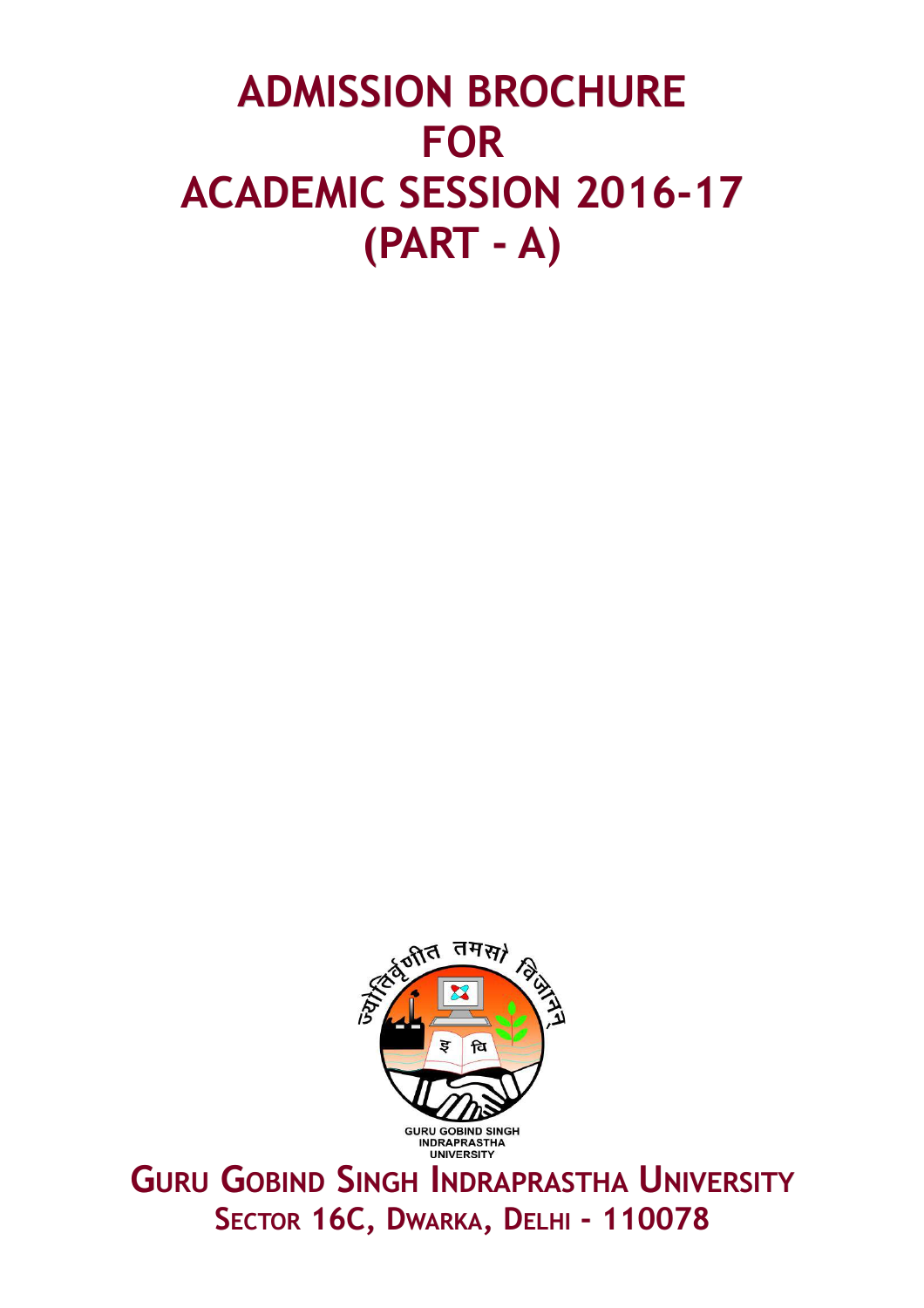| GURU GOBIND SINGH INDRAPRASTHA UNIVERSITY, DELHI - 110078                                                                                                       |  |
|-----------------------------------------------------------------------------------------------------------------------------------------------------------------|--|
|                                                                                                                                                                 |  |
|                                                                                                                                                                 |  |
| <b>TABLE OF CONTENTS</b>                                                                                                                                        |  |
|                                                                                                                                                                 |  |
|                                                                                                                                                                 |  |
|                                                                                                                                                                 |  |
|                                                                                                                                                                 |  |
|                                                                                                                                                                 |  |
|                                                                                                                                                                 |  |
| 1.4.4 Programmes of Studies for which classes are conducted on weekends8                                                                                        |  |
|                                                                                                                                                                 |  |
|                                                                                                                                                                 |  |
|                                                                                                                                                                 |  |
|                                                                                                                                                                 |  |
|                                                                                                                                                                 |  |
|                                                                                                                                                                 |  |
|                                                                                                                                                                 |  |
|                                                                                                                                                                 |  |
|                                                                                                                                                                 |  |
| 2.4.4 Programmes of Studies for which classes are conducted on weekends22                                                                                       |  |
|                                                                                                                                                                 |  |
| 2.5.1 Detailed MBBS (CET Code 103)/BDS (CET Code 104) Eligibility Criteria24<br>2.5.2 Eligibility for admission to ACMS for ARMY category for MBBS programme 25 |  |
| 2.5.3 Detailed eligibility criteria for Post Graduate Medical Course CET (PGMC) (CET CODE-102) 25                                                               |  |
| 2.5.4 Detailed eligibility criteria for Super Speciality Medical Courses (SSMC)(CET CODE-                                                                       |  |
|                                                                                                                                                                 |  |
|                                                                                                                                                                 |  |
|                                                                                                                                                                 |  |
|                                                                                                                                                                 |  |
| 3.2.2 Important Note for GATE Scholars applying for M.Tech. Regular Admissions30                                                                                |  |
| 3.2.3 Syllabus for CET for M. Tech. (Nano Science and Technology) CET Code-149 30<br>3.2.4 Syllabus for CET for M. Tech. (Engineering Physics) CET Code-150 33  |  |
| 3.2.5 Syllabus for CET for M.Tech. (Robotics & Automation) CET Code-15635                                                                                       |  |
|                                                                                                                                                                 |  |
|                                                                                                                                                                 |  |
|                                                                                                                                                                 |  |
|                                                                                                                                                                 |  |
| 3.4.4 Programmes of Studies for which classes are conducted on weekends42                                                                                       |  |
|                                                                                                                                                                 |  |
| 3.6 List of Cities / Centres for B. Tech / MBBS Stage I / MCA / MBA programmes for Common                                                                       |  |
|                                                                                                                                                                 |  |
| 3.8 Result Awaited Cases For Engineering, B.Arch. & Professional Programmes (Except                                                                             |  |
|                                                                                                                                                                 |  |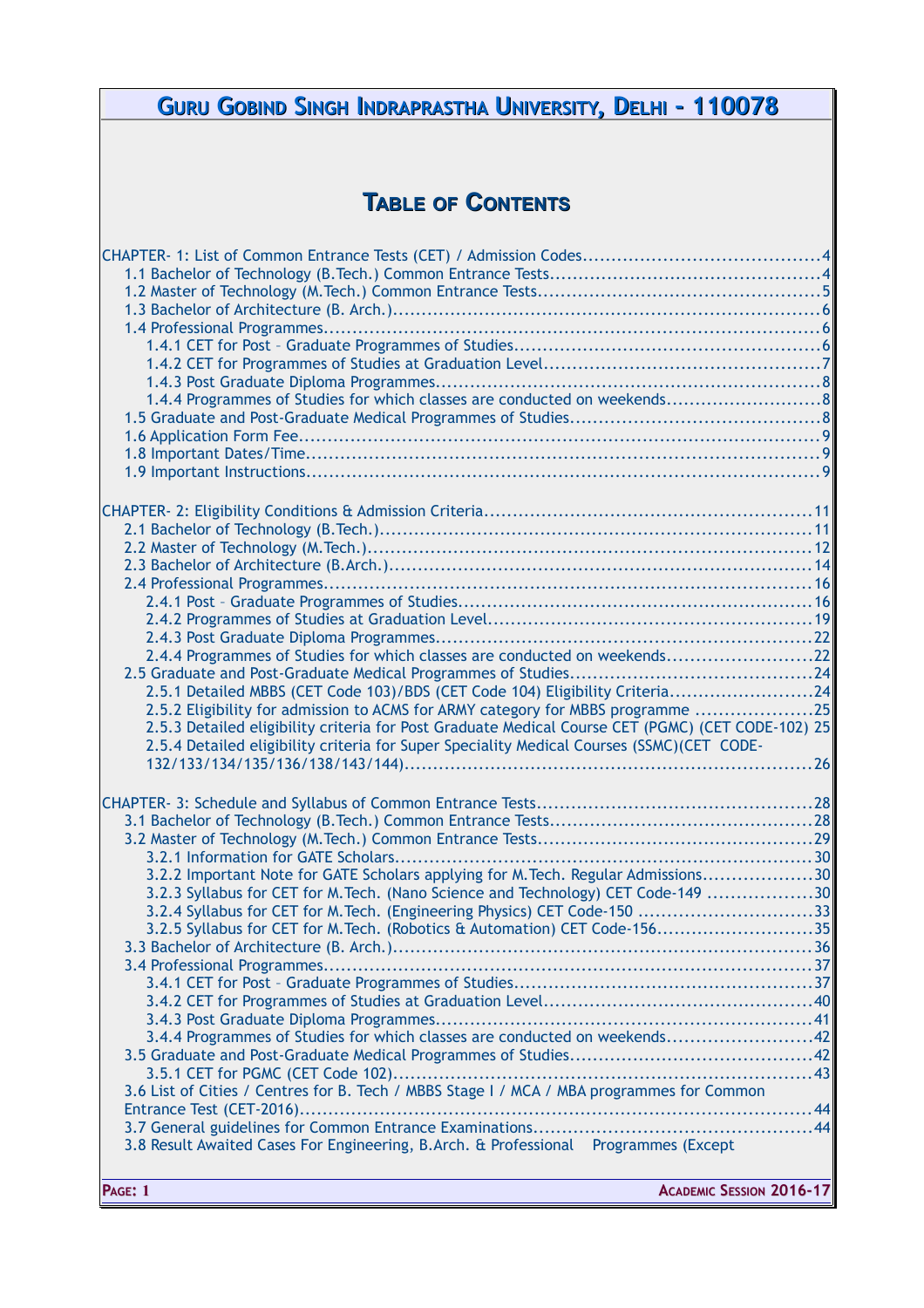| GURU GOBIND SINGH INDRAPRASTHA UNIVERSITY, DELHI - 110078                               |
|-----------------------------------------------------------------------------------------|
|                                                                                         |
|                                                                                         |
|                                                                                         |
|                                                                                         |
|                                                                                         |
|                                                                                         |
| 5.1.1 Non-Minority Colleges/Institutes located in NCT / NCR of Delhi 48                 |
|                                                                                         |
|                                                                                         |
|                                                                                         |
| 5.3.1 Non-Minority Colleges/Institutes located in NCT / NCR of Delhi  49                |
|                                                                                         |
| 5.4.1 Non-Minority Colleges/Institutes located in NCT / NCR of Delhi 50                 |
|                                                                                         |
|                                                                                         |
|                                                                                         |
|                                                                                         |
|                                                                                         |
|                                                                                         |
|                                                                                         |
|                                                                                         |
|                                                                                         |
|                                                                                         |
|                                                                                         |
|                                                                                         |
|                                                                                         |
| CHAPTER- 7: Reservation Policy for Graduate and Post Graduate Medical Programmes 58     |
|                                                                                         |
|                                                                                         |
| 7.1.2 North Delhi Municipal Corporation (Medical College) Hindu Rao Hospital 59         |
|                                                                                         |
|                                                                                         |
|                                                                                         |
|                                                                                         |
|                                                                                         |
|                                                                                         |
|                                                                                         |
|                                                                                         |
|                                                                                         |
|                                                                                         |
|                                                                                         |
|                                                                                         |
|                                                                                         |
|                                                                                         |
| 9.1.2 For all programmes other than graduate and post graduate medical programme/CET 67 |
|                                                                                         |
|                                                                                         |
|                                                                                         |
| PAGE: 2<br><b>ACADEMIC SESSION 2016-17</b>                                              |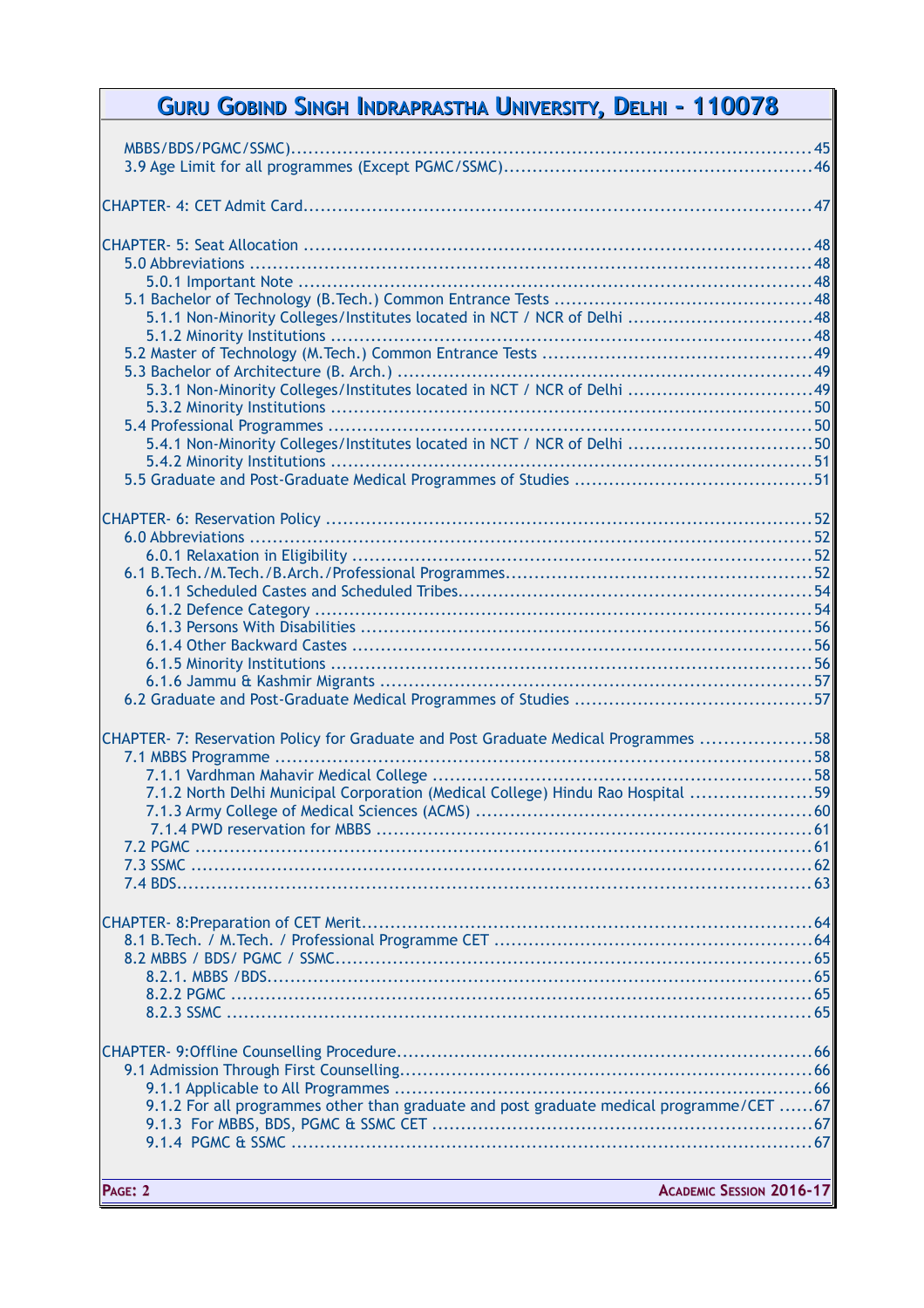| 9.1.5 Withdrawal of Admission after First Counselling and Refund of Fees68     |  |
|--------------------------------------------------------------------------------|--|
|                                                                                |  |
|                                                                                |  |
|                                                                                |  |
|                                                                                |  |
|                                                                                |  |
|                                                                                |  |
|                                                                                |  |
|                                                                                |  |
|                                                                                |  |
|                                                                                |  |
|                                                                                |  |
|                                                                                |  |
|                                                                                |  |
|                                                                                |  |
|                                                                                |  |
|                                                                                |  |
|                                                                                |  |
|                                                                                |  |
|                                                                                |  |
|                                                                                |  |
|                                                                                |  |
|                                                                                |  |
| 11.9 Sliding of Alloted Seat after Last Round of Online Allotment of Seats: 79 |  |
|                                                                                |  |
|                                                                                |  |
|                                                                                |  |
|                                                                                |  |
|                                                                                |  |
|                                                                                |  |
| 12.1.1 Scheme of the Tests (Except for MBBS, PGMC, SSMC, BDS, MPHIL(ENG)): 81  |  |
|                                                                                |  |
|                                                                                |  |
|                                                                                |  |
|                                                                                |  |
|                                                                                |  |
|                                                                                |  |
|                                                                                |  |
|                                                                                |  |
|                                                                                |  |
|                                                                                |  |
|                                                                                |  |
|                                                                                |  |
|                                                                                |  |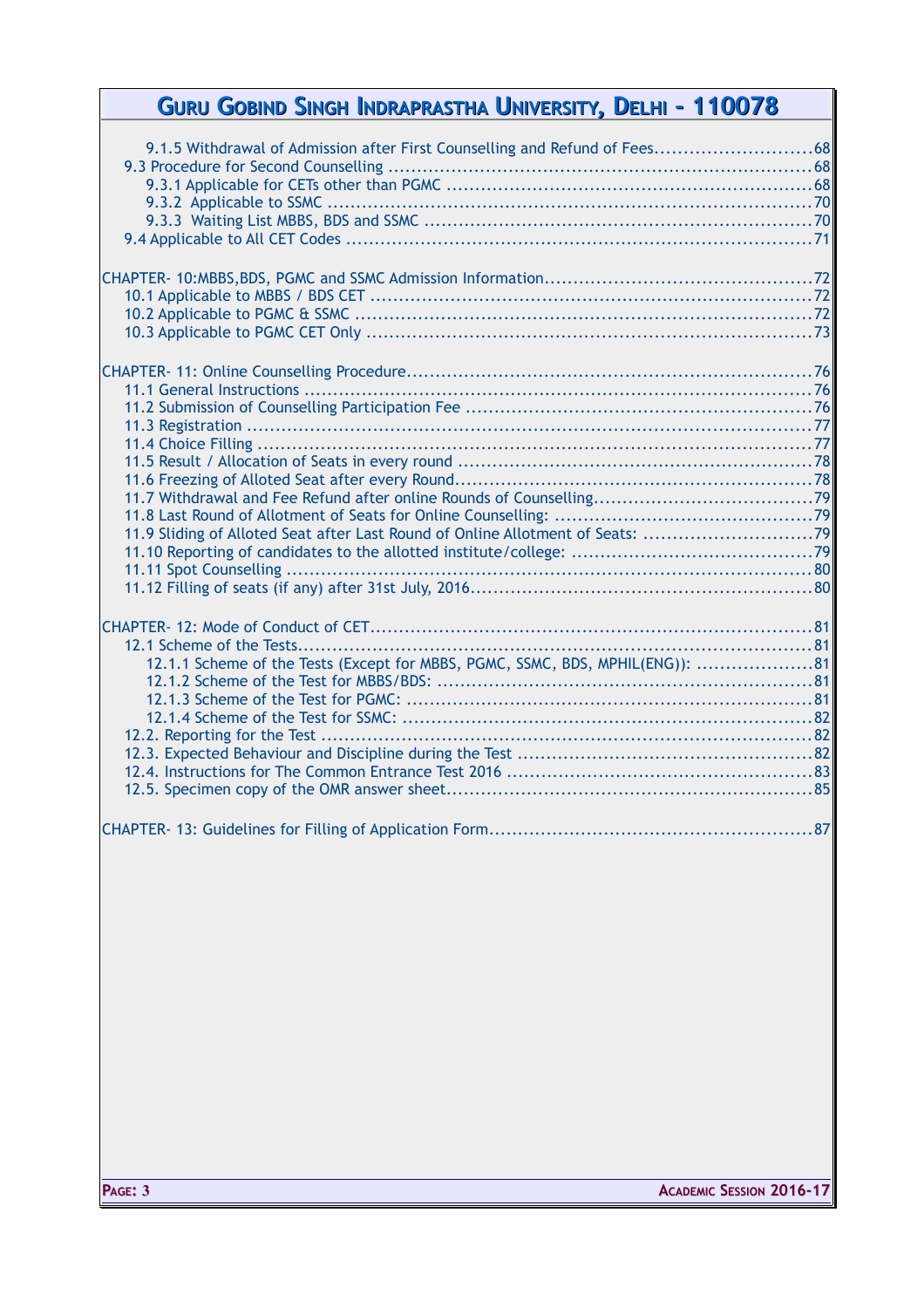### <span id="page-4-1"></span>**CHAPTER- 1: List of Common Entrance Tests (CET) / Admission Codes**

The admissions to the programmes of studies in the Guru Gobind Singh Indraprastha University (GGSIPU) are primarily through common entrance tests (CET) conducted by the University or on merit of the qualifying degrees. The programmes of studies are grouped together, on the basis of common syllabi (for CET), for the purpose of conduction of CET. The programme(s) groups, wherever a CET is to be conducted, are assigned a unique CET code. If a programme or programme group is such that the admissions for them is not on the basis of a CET conducted by the University, then the CET code for that programme or programme group is treated as the Admission Code. Thus, without creating any ambiguity, this document may use the term CET code or Admission Code as synonyms.

The programmes shown in any CET programme group is on the basis of programmes whose admission was done through the concerned CET in the academic session 2015-16. The University reserves the rights to add or remove any programme from the list of programmes grouped together for the purpose of admissions.

The University reserves the right to cancel any CET.

Only Indian citizens candidates are eligible for admission through this admission brochure except for Post Graduate Medical Courses CET (CET CODE 102). For Post Graduate Medical Courses CET (CET CODE 102) only, candidates who have completed their MBBS degree from GGSIPU, are eligible (For detailed eligibility condition see Chapter 2).

Terms and conditions notified in this brochure, and notified time to time on the University website [http://www.ipu.ac.in,](http://ipu.ac.in/) shall be binding on all applicants. In case of any dispute, the decision of the Vice-Chancellor, Guru Gobind Singh Indraprastha University, Delhi shall be final.

### <span id="page-4-0"></span>*1.1 Bachelor of Technology (B.Tech.) Common Entrance Tests*

| S.No.          | <b>Name of CET</b>                                                                                                                                                                                                                                                                                                                                                                                                                                                                                                                                                                                                                                                                                                                                                                                                                                                                                                                                                                     | <b>Abbreviated</b><br>Name of CET | <b>CET</b><br>Code |
|----------------|----------------------------------------------------------------------------------------------------------------------------------------------------------------------------------------------------------------------------------------------------------------------------------------------------------------------------------------------------------------------------------------------------------------------------------------------------------------------------------------------------------------------------------------------------------------------------------------------------------------------------------------------------------------------------------------------------------------------------------------------------------------------------------------------------------------------------------------------------------------------------------------------------------------------------------------------------------------------------------------|-----------------------------------|--------------------|
| $\mathbf{1}$   | Lateral Entry to B. Tech. Programmes for Diploma holders (Admission is to the<br>2 <sup>nd</sup> year/ 3 <sup>rd</sup> semester of the 4 year degree programme of the batch admitted<br>in the previous academic session, 2015-16, for the CET Code 131).                                                                                                                                                                                                                                                                                                                                                                                                                                                                                                                                                                                                                                                                                                                              | <b>LEBTECH</b><br>(DIPLOMA)       | 128                |
| $\overline{2}$ | Lateral Entry to B. Tech. Programmes for B.Sc. Graduates (Admission is to the<br>2 <sup>nd</sup> year/ 3 <sup>rd</sup> semester of the 4 year degree programme of the batch admitted<br>in the previous academic session, 2015-16 for the CET Code 131).                                                                                                                                                                                                                                                                                                                                                                                                                                                                                                                                                                                                                                                                                                                               | LEBTECH (BSC)                     | 129                |
| $\overline{3}$ | B. Tech. (Bio-Technology)                                                                                                                                                                                                                                                                                                                                                                                                                                                                                                                                                                                                                                                                                                                                                                                                                                                                                                                                                              | <b>BTECHBT</b>                    | 130                |
| $\overline{4}$ | B. Tech. CET for the following programmes of studies:<br>B. Tech./M. Tech. (Dual Degree) (Chemical Engineering)<br>B. Tech./M. Tech. (Dual Degree) (Bio-Chemical Engineering)<br>2.<br>3. B. Tech./M. Tech. (Dual Degree) (Information Technology)<br>4. B. Tech./M. Tech. (Dual Degree) (Computer Science & Engineering)<br>5. B. Tech./M. Tech. (Dual Degree) (Electronics & Comm. Engg.)<br>6. B. Tech. (Information Technology)<br>7. B. Tech. (Computer Science & Engineering)<br>8. B. Tech. (Electronics & Communication Engineering)<br>9. B. Tech. (Mechanical & Automation Engineering)<br>10. B. Tech. (Power Engineering)<br>11. B. Tech. (Electrical & Electronics Engineering)<br>12. B. Tech. (Instrumentation & Control Engineering)<br>13. B. Tech. (Tool Engineering)<br>14. B. Tech. (Civil Engineering)<br>15. B. Tech. (Environment Engineering)<br>16. B. Tech. (Electrical Engineering)<br>17. B. Tech. (Mechanical Engineering)<br>18. B. Tech. (Mechatronics) | <b>BTECH</b>                      | 131                |
|                |                                                                                                                                                                                                                                                                                                                                                                                                                                                                                                                                                                                                                                                                                                                                                                                                                                                                                                                                                                                        |                                   |                    |

**PAGE: 4 ACADEMIC SESSION 2016-17**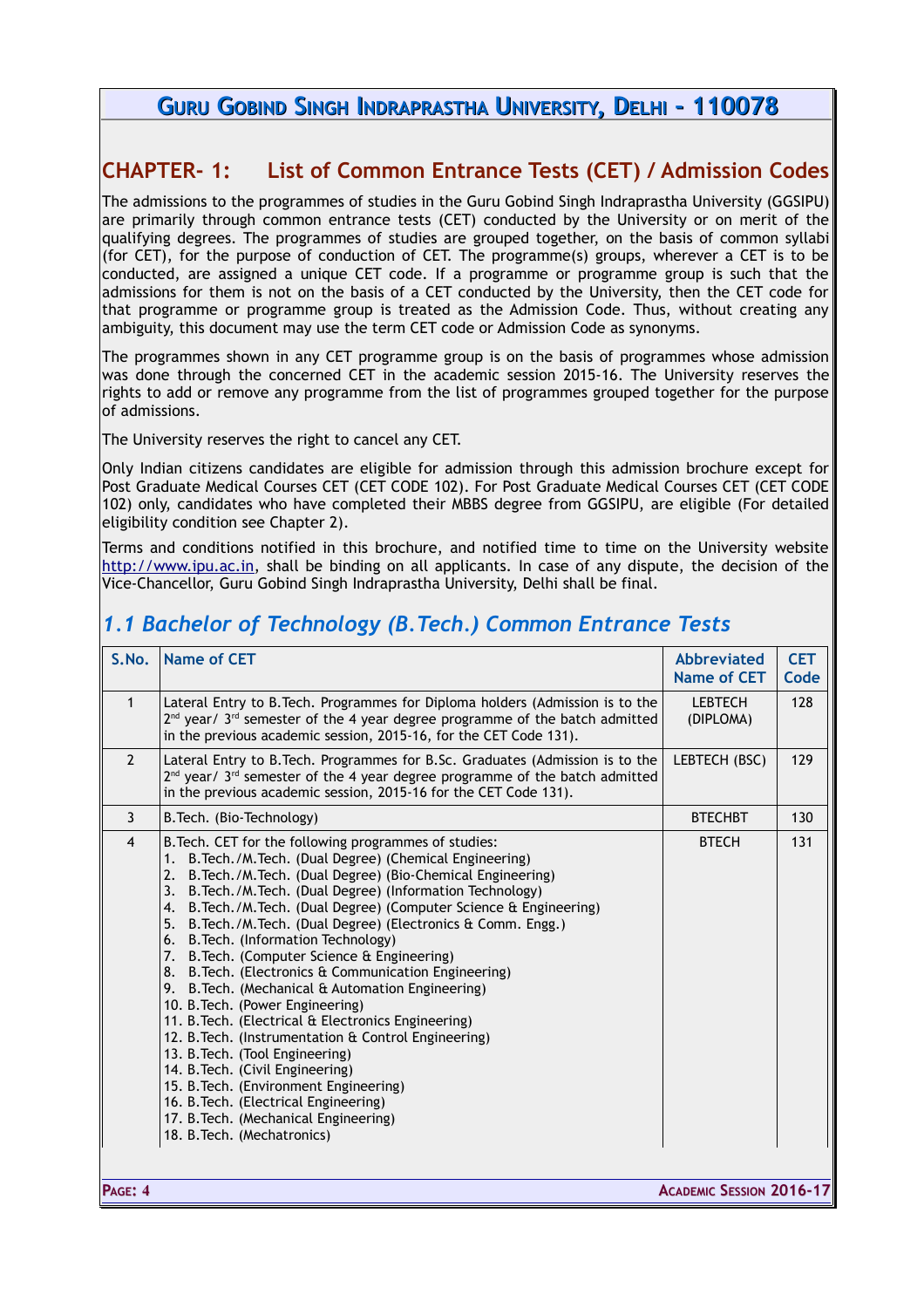#### **NOTE:**

- 1. All applicants must appear in the appropriate CET for admission.
- 2. Only CET qualified applicants shall be considered for admission, through the University counselling, subject to fulfillment of eligibility and admission criteria.

# <span id="page-5-0"></span>*1.2 Master of Technology (M.Tech.) Common Entrance Tests*

| S.No.               | <b>Name of CET</b>                                                                                                                                                                                                                                                                                                                                                                                 | <b>Abbreviated</b><br><b>Name of CET</b> | <b>CET</b><br>Code |
|---------------------|----------------------------------------------------------------------------------------------------------------------------------------------------------------------------------------------------------------------------------------------------------------------------------------------------------------------------------------------------------------------------------------------------|------------------------------------------|--------------------|
| 1                   | M. Tech. CET for the following programmes of studies (Computer Science<br>Group):<br>1. M. Tech. (Computer Science & Engineering) (Regular)<br>2. M. Tech. (Information Technology) (Regular)<br>3. M. Tech. (Information Security) (Regular)<br>4. M. Tech (Computer Science & Engineering) (Weekend)<br>5. M. Tech (Information Technology) (Weekend)                                            | MTECH (CS)                               | 139                |
| $\overline{2}$      | M. Tech. CET for the following programmes of studies (Electronics Group):<br>1. M. Tech. (Digital Communication) (Regular)<br>2. M. Tech (Electronics & Communication Engineering) (Regular)<br>3. M. Tech. (VLSI Design) (Regular)<br>4. M. Tech. (Signal Processing) (Regular)<br>5. M. Tech. (RF & Microwave Engg.) (Regular)<br>6. M. Tech (Electronics & Communication Engineering) (Weekend) | MTECH (EC)                               | 140                |
| 3                   | M. Tech (Tool Engineering) (Regular)                                                                                                                                                                                                                                                                                                                                                               | MTECH (TE)                               | 147                |
| 4                   | M. Tech. (Biotechnology) (Regular)                                                                                                                                                                                                                                                                                                                                                                 | MTECH (BT)                               | 148                |
| 5                   | M. Tech. (Nano Science and Technology) (Regular)                                                                                                                                                                                                                                                                                                                                                   | MTECH (NST)                              | 149                |
| 6                   | M. Tech. (Engineering Physics) (Regular)                                                                                                                                                                                                                                                                                                                                                           | MTECH (EP)                               | 150                |
| 7                   | M. Tech. (Chemical Engineering) (Regular)                                                                                                                                                                                                                                                                                                                                                          | MTECH (CE)                               | 152                |
| 8<br>$\blacksquare$ | M. Tech. (Robotics and Automation) (Regular)                                                                                                                                                                                                                                                                                                                                                       | MTECH (RA)                               | 156                |

**NOTE:** 

1. The master of technology programmes are run in the regular mode in general. Though for some programmes classes are conducted on the weekends (and have been specified in the above table).

- 2. For all the M.Tech. programmes except M.Tech.(Biotechnology) run in regular mode, the admissions would be offered first to applicants / candidates with valid and qualified GATE score in the relevant disciplines as specified in Chapter 2. If seats remain vacant / unfilled after admissions on the basis of valid and qualified GATE score, seats would be offered to CET qualified students.
- 3. For the M.Tech.(Biotechnology) programme, the admissions would be offered to applicants / candidates with valid and qualified GATE score in the relevant disciplines as specified in Chapter 2. There shall be no CET for M.Tech. (Biotechnology) programme.
- 4. For programmes of studies in the weekend mode, the admissions would be based on the merit of CET. Thus, all applicants who are desirous of taking admissions in the programmes of studies offered in weekends must appear for the respective CET (even if they have a valid and qualified GATE score).
- 5. GATE scholarship would be available, if and only if approved by the statutory body (AICTE), for the regular programmes of studies for the Academic Session 2016-17. No GATE scholarship would be available to students admitted to programmes of studies in the weekend mode or against sponsored candidates category.
- 6. GATE scholarship was available in the following CET Codes for the academic session 2015-16:

(a) MTECH  $(CS) - CET CODE 139$  (b) MTECH  $(EC) - CET CODE 140$ (c) MTECH (TE) - CET CODE 147 (d) MTECH (BT) - CET CODE 148 (e) MTECH (NST) - CET CODE 149 (f) MTECH (EP) - CET CODE 150 (g) MTECH (CE) - CET CODE 152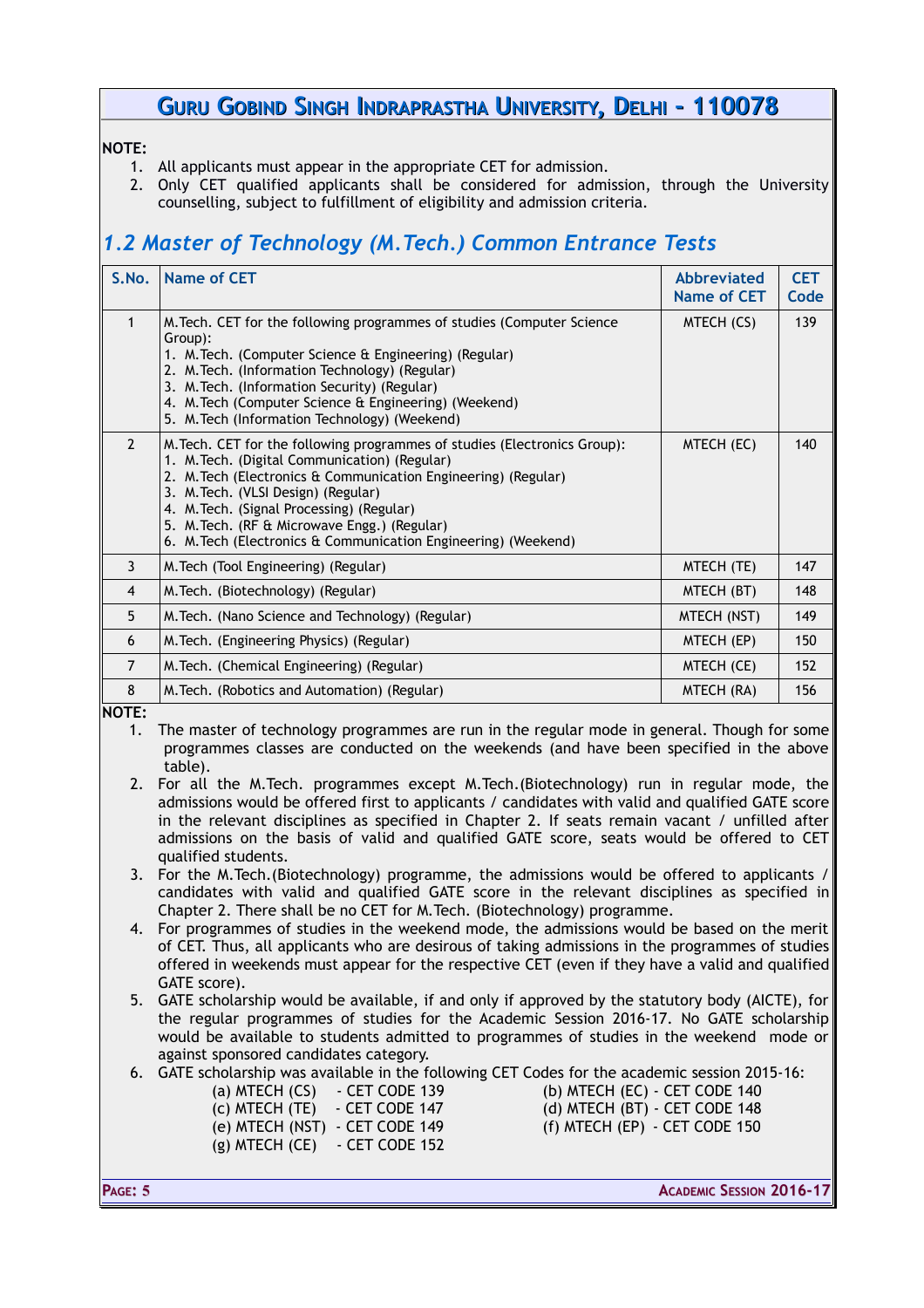# <span id="page-6-2"></span>*1.3 Bachelor of Architecture (B. Arch.)*

| S.No. Name of Programme  | Abbreviated<br><b>Name</b> | Codel |
|--------------------------|----------------------------|-------|
| Bachelor of Architecture | <b>BARCH</b>               | 100   |

**NOTE:**

1. There shall be no CET for admissions to B.Arch. Programme. For procedure of admissions to this programme the applicants should see Chapter 2 of this admission brochure.

### <span id="page-6-1"></span>*1.4 Professional Programmes*

### <span id="page-6-0"></span>**1.4.1 CET for Post – Graduate Programmes of Studies**

| S.No.          | <b>Name of CET</b>                                                                                                                                                                                                     | <b>Abbreviated</b><br><b>Name of CET</b> | <b>CET</b><br>Code |
|----------------|------------------------------------------------------------------------------------------------------------------------------------------------------------------------------------------------------------------------|------------------------------------------|--------------------|
| $\mathbf{1}$   | MBA CET for the following programmes:<br>1. Master of Business Administration<br>2. Master of Business Administration (Financial Markets)<br>3. Master of Business Administration (International Business)             | <b>MBA</b>                               | 101                |
| $\overline{2}$ | Master of Business Administration (Information Technology)                                                                                                                                                             | MBA(IT)                                  | 116                |
| 3              | MCA CET for the following programmes:<br>1. Master of Computer Applications<br>2. Master of Computer Applications (Software Engineering)                                                                               | <b>MCA</b>                               | 105                |
| 4              | Master of Arts (Mass Communication)                                                                                                                                                                                    | <b>MAMC</b>                              | 106                |
| 5              | MPT CET for the following programmes:<br>1. Master of Physiotherapy (Musculoskeletal)<br>2. Master of Physiotherapy (Neurology)<br>3. Master of Physiotherapy (Sports)<br>4. Master of Physiotherapy (Cardiopulmonary) | <b>MPT</b>                               | 107                |
| 6              | Master Occupational Therapy (Neurology)                                                                                                                                                                                | <b>MOT</b>                               | 108                |
| 7              | Master of Prosthetics and Orthotics                                                                                                                                                                                    | <b>MPO</b>                               | 109                |
| $\bf 8$        | Master of Public Health (Field Epidemiology)                                                                                                                                                                           | MPH(FE)                                  | 110                |
| 9              | Master of Science (Environment Management)                                                                                                                                                                             | <b>MSCEM</b>                             | 111                |
| 10             | Master of Laws - LLM (1 year) (Regular)                                                                                                                                                                                | <b>LLM</b>                               | 112                |
| 11             | Master of Arts (English)                                                                                                                                                                                               | <b>MAENG</b>                             | 113                |
| 12             | Master of Arts (Criminology)                                                                                                                                                                                           | <b>MACRIM</b>                            | 118                |
| 13             | Master of Science (Forensic Sciences)                                                                                                                                                                                  | <b>MSCF</b>                              | 119                |
| 14             | Master of Education - M.Ed.                                                                                                                                                                                            | <b>MED</b>                               | 120                |
| 15             | Master of Science (Biodiversity & Conservation)                                                                                                                                                                        | <b>MSCBC</b>                             | 123                |
| 16             | CET for the following programmes:<br>1. Master of Arts (Conservation, Preservation and Heritage Management)<br>2. Master of Arts (Archaeology and Heritage Management)                                                 | <b>MAHERIT</b>                           | 141                |
| 17             | Master of Science (Natural Resource Management)                                                                                                                                                                        | <b>MSCNRM</b>                            | 145                |
| 18             | Master of Philosophy (Clinical Psychology)                                                                                                                                                                             | <b>MPHILCP</b>                           | 157                |
| 19             | Master of Computer Applications (Dual Degree)                                                                                                                                                                          | <b>MCADD</b>                             | 142                |
| 20             | Master of Philosophy (English)                                                                                                                                                                                         | <b>MPHILE</b>                            | 161                |
| 21             | Master of Arts (Economics)                                                                                                                                                                                             | <b>MAECO</b>                             | 162                |
| 22             | Master of Computer Applications (Lateral Entry)                                                                                                                                                                        | <b>MCALE</b>                             | 163                |
| PAGE: 6        |                                                                                                                                                                                                                        | <b>ACADEMIC SESSION 2016-17</b>          |                    |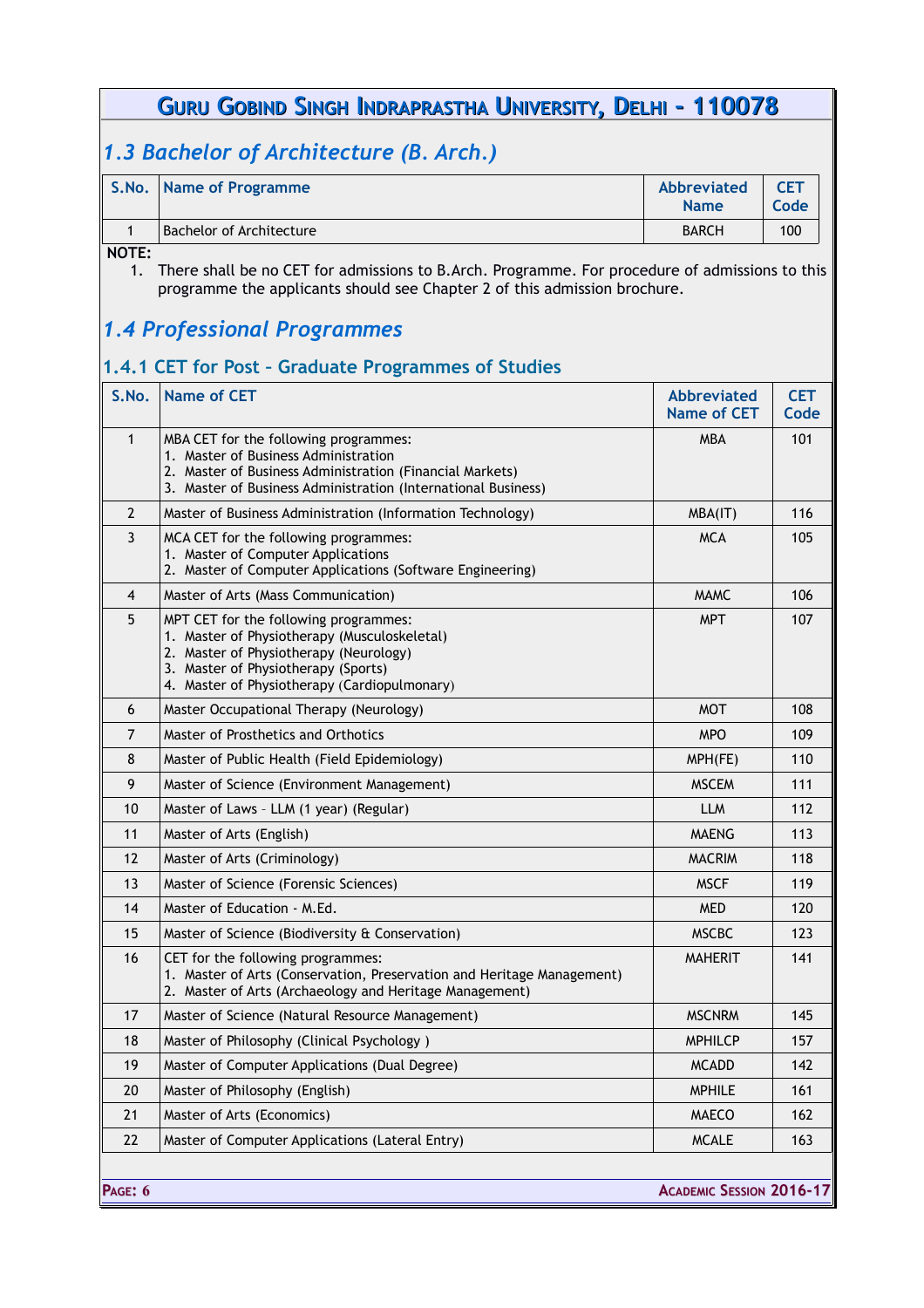#### **NOTE:**

- 1. All applicants must appear in the appropriate CET for admission.
- 2. Only CET qualified applicants shall be considered for admission, through the University counselling, subject to fulfillment of eligibility and admission criteria.

### <span id="page-7-0"></span>**1.4.2 CET for Programmes of Studies at Graduation Level**

| S.No.          | <b>Name of CET</b>                                                                                                                                                                                                                                                                                                                                                                 | <b>Abbreviated</b><br><b>Name of CET</b> | <b>CET</b><br>Code |
|----------------|------------------------------------------------------------------------------------------------------------------------------------------------------------------------------------------------------------------------------------------------------------------------------------------------------------------------------------------------------------------------------------|------------------------------------------|--------------------|
| $\mathbf{1}$   | <b>Bachelor of Computer Applications</b>                                                                                                                                                                                                                                                                                                                                           | <b>BCA</b>                               | 114                |
| $\overline{2}$ | Bachelor of Science (Nursing)<br>(Only for Unmarried Female Candidates)                                                                                                                                                                                                                                                                                                            | <b>BSCN</b>                              | 115                |
| 3              | CET for the following programmes of studies:<br>1. Integrated (Bachelor of Arts) - (Bachelor of Laws) : BALLB<br>2. Integrated (Bachelor of Business Administration) - (Bachelor of Laws) :<br><b>BBALLB</b>                                                                                                                                                                       | <b>LLB</b>                               | 121                |
| 4              | CET for the following programmes of studies:<br>1. Bachelor of Education<br>2. Bachelor of Special Education                                                                                                                                                                                                                                                                       | <b>BED</b>                               | 122                |
| 5              | CET for the following programmes of studies<br>1. Bachelor of Physiotherapy (BPT)<br>2. Bachelor of Prosthetics and Orthotics (BPO)<br>3. Bachelor of Science (Medical Lab. Technology) (BSCMLT)<br>4. Bachelor of Audiology and Speech Language Pathology (BASLP)<br>5. Bachelor of Ayurvedic Medicine and Surgery (BAMS)<br>6. Bachelor of Homeopathic Medicine & Surgery (BHMS) | PARA                                     | 124                |
| 6              | CET for BBA & Allied Programmes:<br>1. Bachelor of Business Administration<br>2. Bachelor of Business Administration (Banking & Insurance)<br>3. Bachelor of Business Administration (Computer Aided Management)                                                                                                                                                                   | <b>BBA</b>                               | 125                |
| $\overline{7}$ | Bachelor of Arts (Journalism & Mass Communication)                                                                                                                                                                                                                                                                                                                                 | <b>BJMC</b>                              | 126                |
| 8              | Bachelor of Hotel Management & Catering Technology                                                                                                                                                                                                                                                                                                                                 | <b>BHMCT</b>                             | 127                |
| 9              | Bachelor of Commerce (Honours)                                                                                                                                                                                                                                                                                                                                                     | <b>BCOM</b>                              | 146                |
| 10             | Bachelor of Science (Yoga)                                                                                                                                                                                                                                                                                                                                                         | <b>BSCY</b>                              | 117                |
| 11             | Bachelor of Science (Medical Technology - Radio Technology)                                                                                                                                                                                                                                                                                                                        | BSC(MTRT)                                | 158                |
| 12             | Bachelor of Vocation Programmes in<br>(a) Automobile<br>(b) Refrigeration & Air Conditioning<br>(c) Printing and Publishing<br>(d) Software Development<br>(e) Mobile Communications<br>(f) Power Distribution Management<br>(g) Construction Technology<br>(h) Consumer Electronics<br>(I) Applied Arts & Interior Design (Only for Female Candidates)                            | BVOC*                                    | 200                |

**\* Separate notification regarding admissions to the Bachelor of Vocation programmes shall be issued by the University.**

**NOTE:** 

- 1. All applicants must appear in the appropriate CET for admission.
- 2. Only CET qualified applicants shall be considered for admission, through the University counselling subject to fulfillment of eligibility and admission criteria.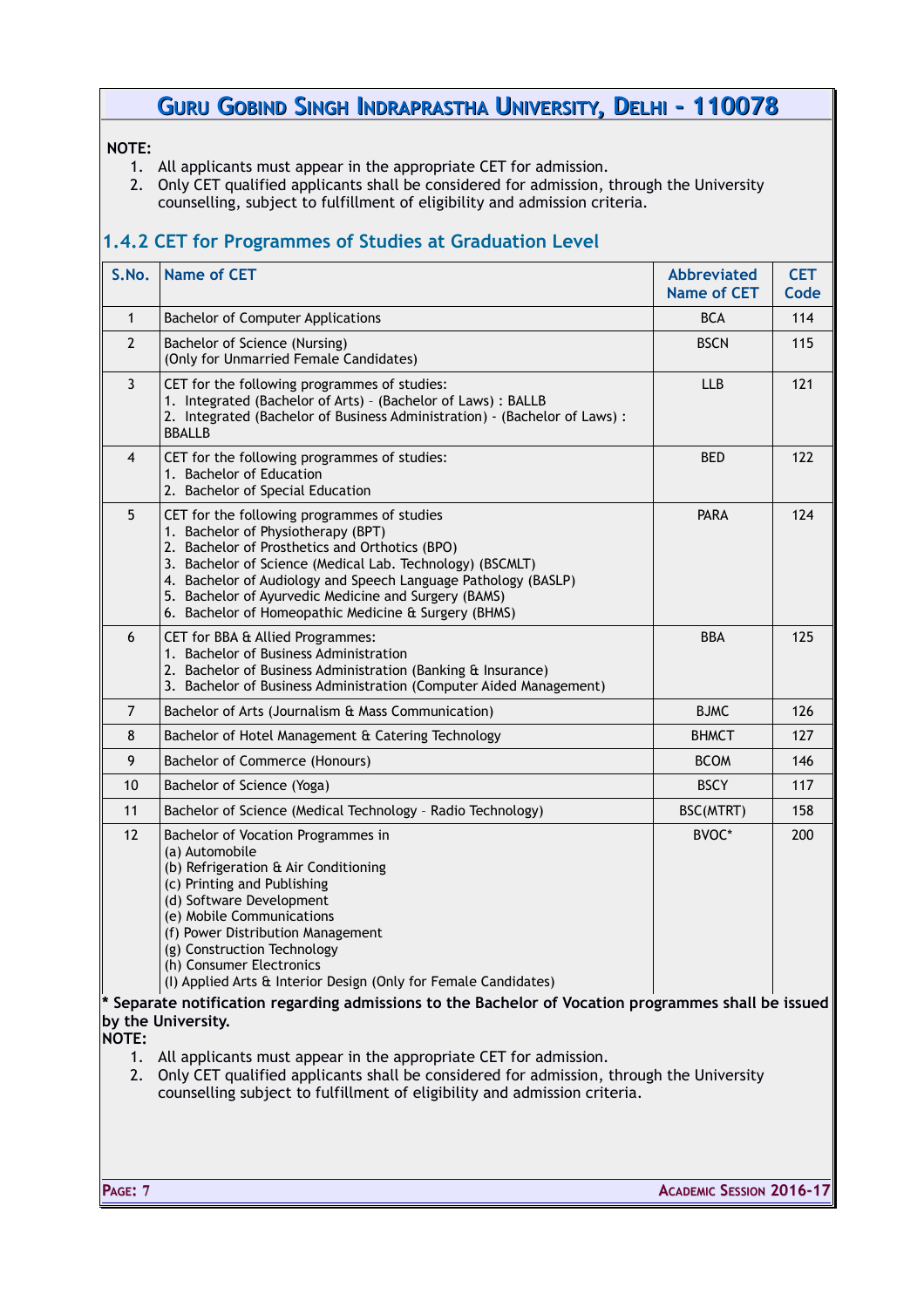### <span id="page-8-2"></span>**1.4.3 Post Graduate Diploma Programmes**

| S.No. Name of Programme                       | Abbreviated<br><b>Name</b> | <b>CET</b><br>Code |
|-----------------------------------------------|----------------------------|--------------------|
| Post Graduate Diploma in Radiological Physics | <b>PGDRP</b>               | 151                |
| Post Graduate Diploma in Women Empowerment    | <b>PGDWE</b>               | 164                |

**NOTE:**

1. There shall be no CET for admissions to these Post Graduate Diploma Programme. For procedure of admissions to these programmes the applicants should see Chapter 2 of this admission brochure.

### <span id="page-8-1"></span>**1.4.4 Programmes of Studies for which classes are conducted on weekends**

| S.No.          | Name of Programme                                                                                                                 | <b>Abbreviated</b><br><b>Name</b> | <b>CET</b><br>Code |
|----------------|-----------------------------------------------------------------------------------------------------------------------------------|-----------------------------------|--------------------|
|                | Master of Business Administration (with sectorial specialization)                                                                 | <b>MBAW</b>                       | 155                |
| 2              | Master of Arts (Journalism & Mass Communication)                                                                                  | <b>MAJMCW</b>                     | 176                |
|                | Master of Law for the following programmes<br>1. LLM (Cyber Law & Cyber Crime)<br>2. LLM (Intellectual & Industrial Property Law) | <b>LLMW</b>                       | 181                |
| $\overline{4}$ | Master of Business Administration (Disaster Management)                                                                           | <b>MBADM</b>                      | 186                |

**NOTE:**

1. No CET shall be conducted for these programme / programme groups. For procedure of admissions to these programmes the applicants should see Chapter 2 of this admission brochure.

### <span id="page-8-0"></span>*1.5 Graduate and Post-Graduate Medical Programmes of Studies*

| S.No.          | <b>Name of CET</b>                              | <b>Abbreviated</b><br>Name of CET | <b>CET</b><br>Code |
|----------------|-------------------------------------------------|-----------------------------------|--------------------|
| 1              | Bachelor of Medicine & Bachelor of Surgery      | <b>MBBS</b>                       | 103                |
| $\overline{2}$ | Bachelor of Dental Surgery                      | <b>BDS</b>                        | 104                |
| 3              | Post Graduate Medical Courses (Degree/ Diploma) | <b>PGMC</b>                       | 102                |
| 4              | D.M. (Cardiology)                               | <b>DMCARD</b>                     | 132                |
| 5              | M.Ch. (CTVS)                                    | <b>MCHCTVS</b>                    | 133                |
| 6              | M.Ch. (Neuro Surgery)                           | <b>MCHNS</b>                      | 134                |
| $\overline{7}$ | DM (Neurology)                                  | <b>DMN</b>                        | 135                |
| 8              | M.Ch. (Burns, Plastic & Maxillofacial Surgery)  | <b>MCHBPMS</b>                    | 136                |
| 9              | DM (Pulmonary & Critical Care Medicine)         | <b>DMPCCM</b>                     | 138                |
| 10             | M.Ch (Paediatrics Surgery)                      | <b>MCHPAED</b>                    | 143                |
| 11             | M.Ch. (Urology)                                 | <b>MCHURO</b>                     | 144                |
|                |                                                 |                                   |                    |

**NOTE:** 

1. All applicants must appear in the appropriate CET for admission.

2. Only CET qualified applicants shall be considered for admission subject to fulfillment of eligibility and admission criteria.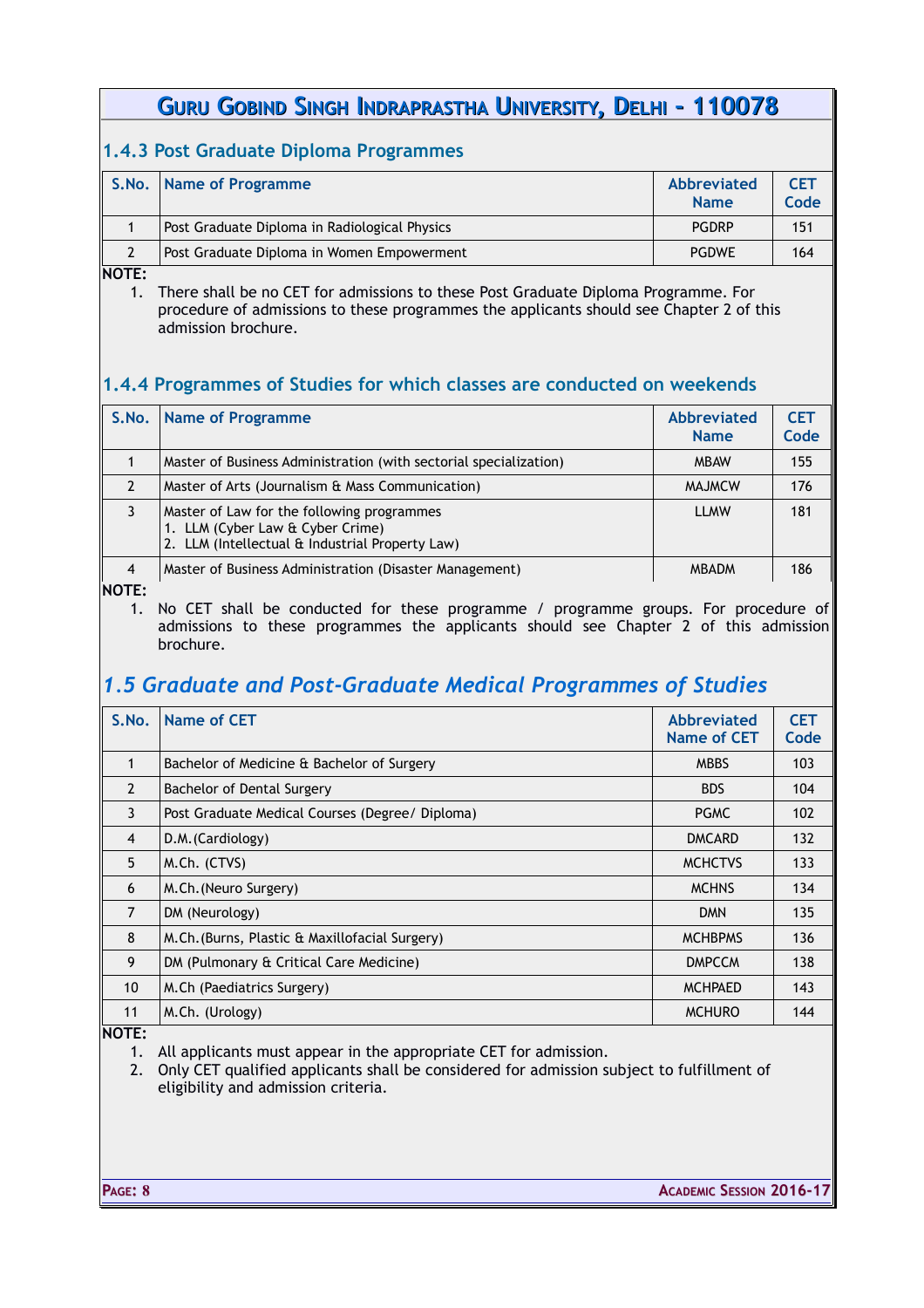### <span id="page-9-2"></span>*1.6 Application Form Fee*

All the candidates shall submit application forms only through online mode for all Common Entrance Tests 2016. The application form is available at the University website [http://www.ipu.ac.in.](http://www.ipu.ac.in/) The application form along with the Common Entrance Test Fee of Rs.1000/- excluding processing charges and taxes, as applicable, shall be available from  $30<sup>th</sup>$  January, 2016, onwards (Unless specified otherwise). The Admit Cards can be downloaded by using candidates log-in ID and password, online.

### <span id="page-9-1"></span>*1.8 Important Dates/Time*

| 1. Start of application submission for all CET Codes<br>(except B.Arch. - CET Code: 100)                                                                                                                                                                                      | : 30 <sup>th</sup> January, 2016 |
|-------------------------------------------------------------------------------------------------------------------------------------------------------------------------------------------------------------------------------------------------------------------------------|----------------------------------|
| Last Date of application submission for PGMC (CET Code: 102)                                                                                                                                                                                                                  | : $1st$ March, 2016              |
| 2. Last date for application submission for all other CET codes,<br>other than PGMC (CET Code: 102), MBAW(CET Code:155),<br>PGDRP (CET Code: 151), PGDWE (CET Code: 164),<br>MAJMCW (CET Code: 176), LLMW(CET Code: 181),<br>MBADM(CET Code: 186) and B.Arch. (CET Code: 100) | : $29th$ March, 2016             |
| 3. Last Date of application submission for MBAW (CET Code: 155),<br>PGDRP (CET Code: 151), PGDWE (CET Code: 164),<br>MAJMCW (CET Code: 176), LLMW(CET Code: 181),<br>MBADM(CET Code: 186)                                                                                     | : $17^{th}$ May, 2016            |
| 4. Start of application submission for B.Arch. (CET Code: 100)                                                                                                                                                                                                                | : $1st$ June, 2016               |
| 5. Last Date of application submission for B.Arch. (CET Code: 100)                                                                                                                                                                                                            | : $4^{th}$ July, 2016            |

6. The applications should be submitted on or before the last date. On the last date of application, the application can be submitted by 4.00PM only.

### <span id="page-9-0"></span>*1.9 Important Instructions*

- 1. The term "University", in this admission brochure shall mean the Guru Gobind Singh Indraprastha University.
- 2. The application forms shall be available in the online mode only from the University Website: [http://www.ipu.ac.in](http://ipu.ac.in/)
- 3. The last date of application may be extended for any programme or programme group for which a common entrance test is to be conducted by the University.
- 4. It is the responsibility of the candidates to ascertain whether he/she possess the requisite eligibility and qualifications for admission. Appearing for the written examination does not necessarily mean acceptance of eligibility (Chapter 2).
- 5. The applicants are advised that since the form filling as well as admit cards shall be made available through the online mode only, they must keep the details of their login id and the password secure and safe.
- 6. Applicants should be careful in choosing the CETs that they apply for, as no change would be permissible after the application has been submitted.
- 7. From the merit of a specific CET Code, admissions are in general made to a specific set of programmes of studies. This document illustrates the list of programmes to which admissions were made in the academic session 2015-16. The University may add or remove programmes of studies from any or all CET Codes.
- 8. After the application for any CET is submitted, if there is any mistake in date of birth, spelling mistake in name of applicants or the parents name or in the choice of category claimed for the purpose of availing reservation, the applicant must submit an application in physical form (together with applicable processing fees of Rs. 500/-) to:

#### *Reception, Examination Division, Guru Gobind Singh Indraprastha University, Delhi.*

This application must be submitted within 5 working days of the last date of form submission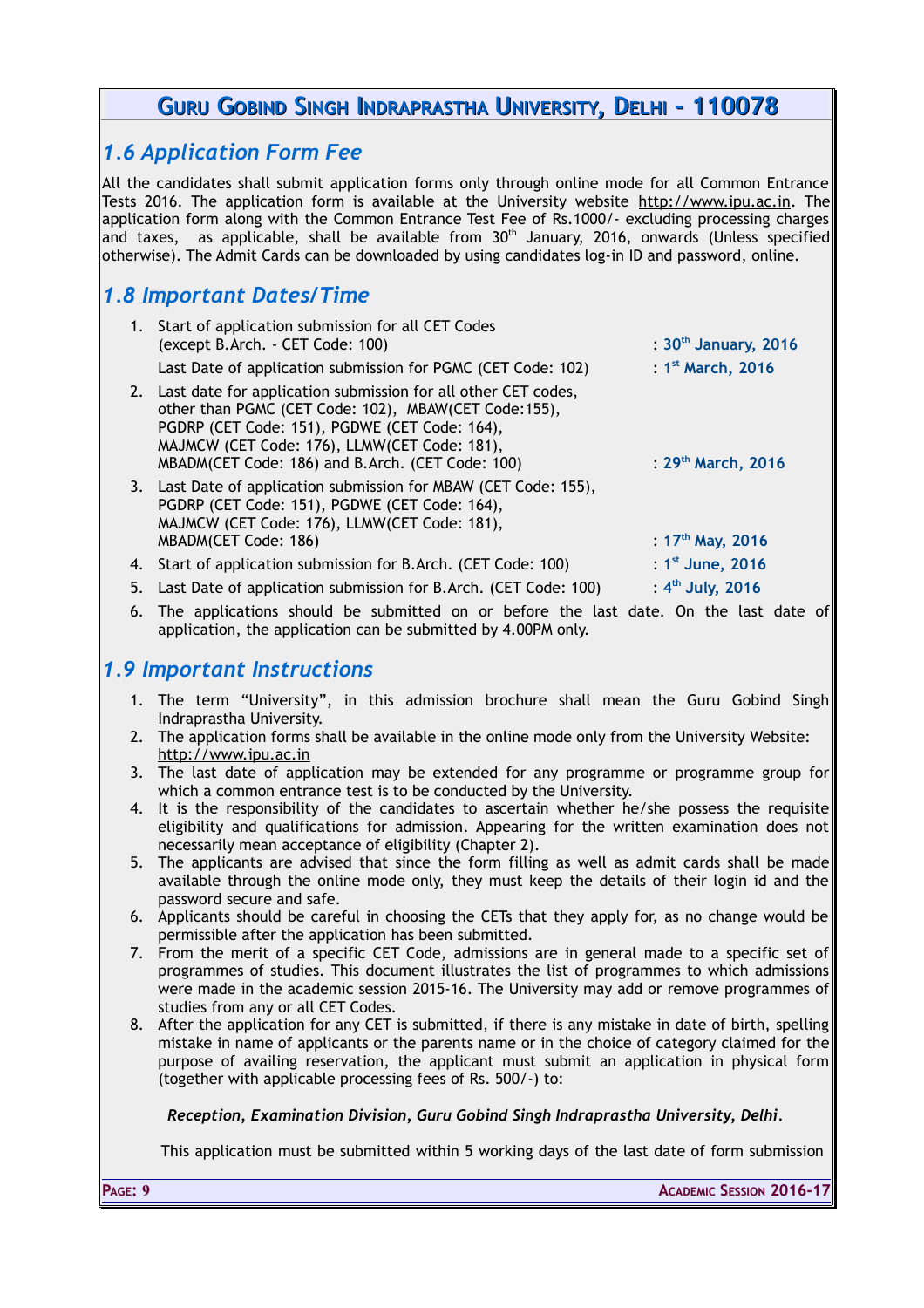together with the applicable fees. After this no request for any correction shall be entertained.

- 9. A Separate Application Form has to be filled-in for each programme (s) having distinct CET Code.
- 10. No separate intimation will be sent to the candidates regarding declaration of results and commencement of counselling/ admission. Result will be declared on University Website [\(http://www.ipu.ac.in\)](http://www.ipu.ac.in/). Detailed schedule of first counselling/admissions will be notified prior to commencement of respective counselling, on the University Website [\(http://www.ipu.ac.in\)](http://www.ipu.ac.in/). Tentative dates of commencement of first and second counselling shall be notified on or before 16<sup>th</sup> February, 2016. The schedule may be deferred if the sanctioned intake for the respective programme is not received by the University in time.
- 11. The University will declare and display the ranks of only those candidates who are declared as qualified in the CET-2016. The candidates will be called for counselling/admission depending upon the number of seats available in each programme. The admissions will be made only out of these qualified candidates strictly in order of merit. The rank of candidates who do not qualify in CET-2016 will not be declared.
- 12. Applicants should retain a printout of the CET application form as proof of application.
- 13. In all communications regarding submission of application or otherwise related to admissions, the copy of the application form must be submitted as otherwise the communication would be deemed incomplete and no processing would be performed on the communication, without any notice to the applicant.
- 14. There will be no rounding-off of the percentage of marks of qualifying examination while deciding the basic eligibility of any candidate for admission e.g. if a candidate obtained 49.99% marks in his/her qualifying examination, then it will not be rounded-off to 50%.
- 15. The tentative schedule of counselling together with all appendices shall be notified on the University website [http://ipu.ac.in](http://ipu.ac.in/) on or before 16.02.2016 while the detailed schedule shall be notified after declaration of merit/result of the CET.
- 16. The list of documents required shall be informed through the detailed counselling schedule as notified on the University website [http://ipu.ac.in.](http://ipu.ac.in/)
- 17. The candidates are advised to check their status with the help of the login id and password.
- 18. Write the complete e-mail address and phone number in the form carefully. Please note that this e-mail address and phone number may be used by the University for future communication.
- 19. The nomenclature of degrees to the admitted programmes of studies shall be as per the notification of the University Grants Commission for "Specification of Degrees".
- 20. No admitted student pursuing a programme of study from the Guru Gobind Singh Indraprastha University is allowed to pursue any other ( $2<sup>nd</sup>$  or more) degree / diploma programme of study from any University including GGSIPU. If at any stage it found that an admitted student has registered for more than one programme of study in GGSIPU or any other University, the admission of such a candidate shall be cancelled from all programmes of studies of GGSIPU.
- 21. All candidates desirous of seeking admission to any programme of study and/or any institution (including the University Schools of Studies) affiliated to the University, shall be bound by the conditions as laid down in this admission brochure; and the rules and regulations as enshrined in the University Act, Statutes, Ordinances, notifications and guidelines issued from time to time.
- 22. For formats of self-declaration / affidavits / undertakings required at the time of admissions, all candidates are advised to see PART – B of the Admission Brochure.
- 23. All admitted students to any programme / institution (affiliated institutions of the University and / or University Schools of Studies) and their parents/guardian shall have to give an affidavit / undertaking for not indulging in any Ragging during the tenure of the student in the University.
- 24. The guidelines specified in this admission brochure are without prejudice to any measures undertaken by the University in compliance of any law or directions of the Hon'ble Courts; or any directions / notifications of the Government of NCT of Delhi and / or Government of India.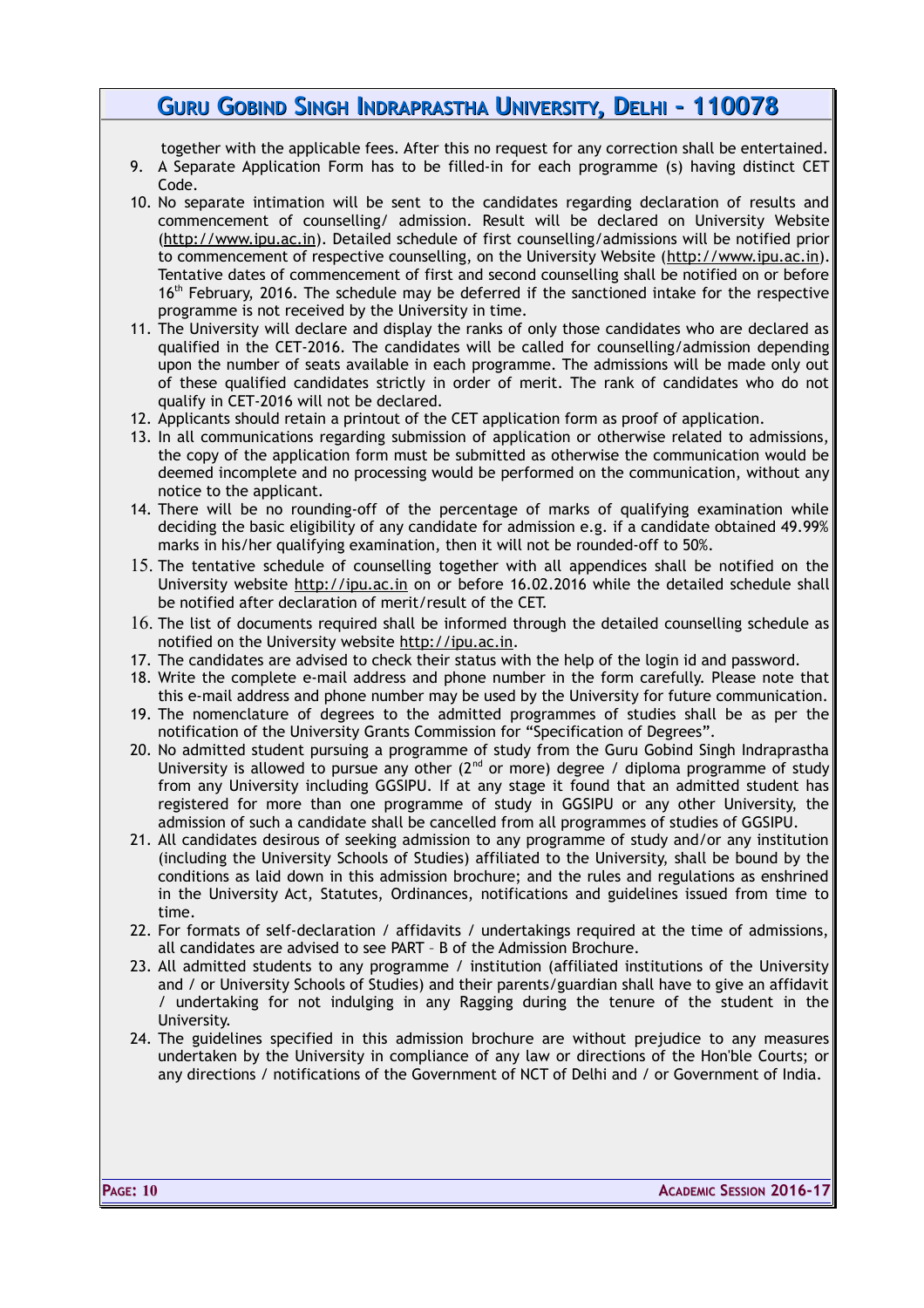### <span id="page-11-1"></span>**CHAPTER- 2: Eligibility Conditions & Admission Criteria**

The eligibility conditions specified below is for the general / open category of admissions are specified herein. For relaxation of eligibility conditions for reserved categories, please refer to the Chapter - 6 entitled "Reservation Policy".

# <span id="page-11-0"></span>*2.1 Bachelor of Technology (B.Tech.)*

| S.No.          | Name of<br><b>CET</b>                                                       | <b>CET</b><br>Code | <b>ELIGIBILITY CONDITIONS &amp; ADMISSION CRITERIA</b>                                                                                                                                                                                                                                                                                                                                                                                                                                                                                                                                                                                                                                                                                                                                                                                                                     |
|----------------|-----------------------------------------------------------------------------|--------------------|----------------------------------------------------------------------------------------------------------------------------------------------------------------------------------------------------------------------------------------------------------------------------------------------------------------------------------------------------------------------------------------------------------------------------------------------------------------------------------------------------------------------------------------------------------------------------------------------------------------------------------------------------------------------------------------------------------------------------------------------------------------------------------------------------------------------------------------------------------------------------|
| $\mathbf{1}$   | <b>Lateral Entry</b><br>to B. Tech.<br>Programmes<br>for Diploma<br>holders | 128                | <b>Eligibility Conditions:</b><br>Three-years diploma in any of the following branches of Engg./Technology with<br>a minimum of 60% marks in aggregate from any recognized Diploma awarding<br>institute/university/board recognized by AICTE:- Computer Engg; Automobile<br>Engg; Chemical Engg, Civil Engg, Construction Engg, Electrical Engg, Electronics<br>& Communication Engg, Electronics, Instrumentation & Control, Mechanical<br>Engg., Maintenance Engg., Plastic Engg., Printing Technology, Production Engg.,<br>Public Health & Environmental Engg., Tool & Die Making.<br><b>Admissions Criteria:</b><br>Applicants must appear in the CET conducted. The admissions would be based<br>on the merit / rank in the CET.<br>Note: Candidates with Diploma in Architecture are not eligible for lateral<br>entry to Engineering/Technology degree programme. |
| $\overline{2}$ | <b>Lateral Entry</b><br>to B. Tech.<br>Programmes<br>for B.Sc.<br>Graduates | 129                | <b>Eligibility Conditions:</b><br>B.Sc. Graduates with 60% marks in aggregate with pass in Mathematics as a<br>subject from any recognized University.<br><b>Admissions Criteria:</b><br>Applicants must appear in the CET conducted. The admissions would be based<br>on the merit / rank in the CET.                                                                                                                                                                                                                                                                                                                                                                                                                                                                                                                                                                     |
| 3              | B. Tech. (Bio-<br>Technology)                                               | 130                | <b>Eligibility Conditions:</b><br>Pass in 12th Class of 10+2 pattern of CBSE or equivalent with a minimum<br>aggregate of 55% marks in Physics, Chemistry and Biology/Biotechnology<br>provided the candidate has passed in each subject separately. Candidate must<br>additionally have passed English as a subject of study (core/ elective/<br>functional) in the qualifying examination.<br><b>Admissions Criteria:</b><br>Applicants must appear in the CET conducted. The admissions would be based<br>on the merit / rank in the CET.                                                                                                                                                                                                                                                                                                                               |
| 4              | B. Tech. CET                                                                | 131                | <b>Eligibility Conditions:</b><br>Pass in 12th Class of 10+2 pattern of CBSE or equivalent with a minimum<br>aggregate of 55% marks in Physics, Chemistry and Mathematics provided the<br>candidate has passed in each subject separately. Candidate must additionally<br>have passed English as a subject of study (core/ elective/ functional) in the<br>qualifying examination.<br><b>Admissions Criteria:</b><br>All applicants must appear in the CET conducted. The admissions would be<br>based on the merit / rank in the CET.                                                                                                                                                                                                                                                                                                                                     |
|                |                                                                             |                    |                                                                                                                                                                                                                                                                                                                                                                                                                                                                                                                                                                                                                                                                                                                                                                                                                                                                            |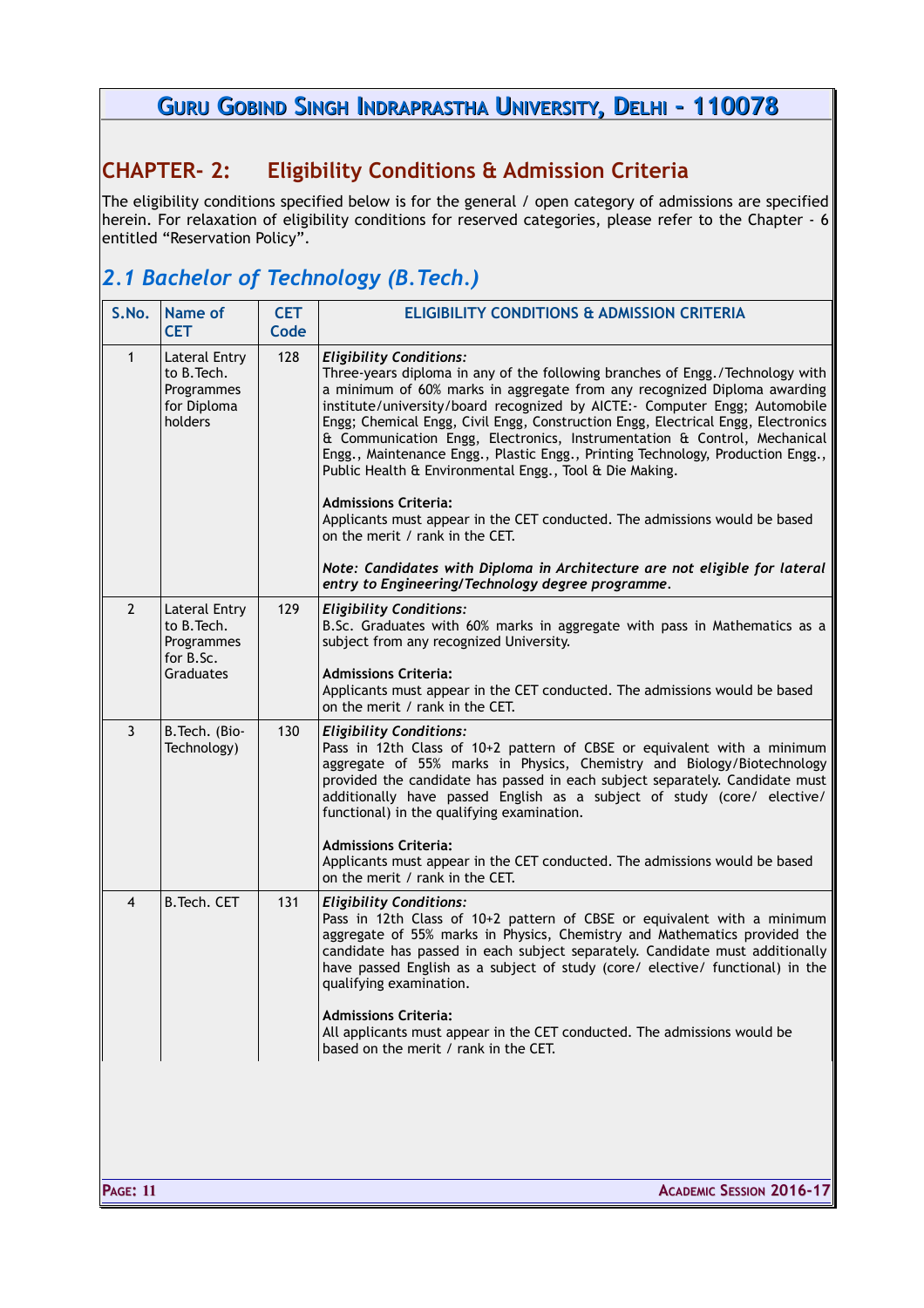# <span id="page-12-0"></span>*2.2 Master of Technology (M.Tech.)*

|                | S.No. Name of CET                                                                                                                                                                                                                                                                                                                                                                                                                         | <b>CET</b><br>Code | <b>ELIGIBILITY CONDITIONS &amp; ADMISSION CRITERIA</b>                                                                                                                                                                                                                                                                                                                                                                                                                                                                                                                                                                                                                                                                                                                                                                                                                                                                                                                                                                                                            |
|----------------|-------------------------------------------------------------------------------------------------------------------------------------------------------------------------------------------------------------------------------------------------------------------------------------------------------------------------------------------------------------------------------------------------------------------------------------------|--------------------|-------------------------------------------------------------------------------------------------------------------------------------------------------------------------------------------------------------------------------------------------------------------------------------------------------------------------------------------------------------------------------------------------------------------------------------------------------------------------------------------------------------------------------------------------------------------------------------------------------------------------------------------------------------------------------------------------------------------------------------------------------------------------------------------------------------------------------------------------------------------------------------------------------------------------------------------------------------------------------------------------------------------------------------------------------------------|
| $\mathbf{1}$   | M. Tech. CET for the<br>following programmes of<br>studies (Computer<br>Science Group):<br>1. M. Tech. (Computer<br>Science & Engineering)<br>(Regular)<br>2. M. Tech. (Information<br>Technology) (Regular)<br>3. M. Tech. (Information<br>Security) (Regular)<br>4. M. Tech. (Computer<br>Science & Engineering)<br>(Weekend)<br>5. M. Tech (Information<br>Technology) (Weekend)                                                       | 139                | <b>Eligibility Conditions:</b><br>Minimum 60% or equivalent in the qualifying examination as under:-<br>1. B. Tech. / B.E. in Computer Science/Computer Science &<br>Engineering / Computer Engineering / Information Technology<br>/Electronics and Communication Engineering / Electronics &<br>Instrumentation Engineering / Instrumentation & Control Engineering/<br>Electrical Engineering/Electrical & Electronics Engineering or<br>equivalent.<br>2. Grad. IETE/AMIE (ECE/CSE/IT/EE).<br>3. M.Sc. (IT/ Electronics/ Computer Science/Informatics/ Information<br>Science & Technology/ Physics/ Mathematics/ Statistics/ Operation<br>Research/Applied Physics).<br>4. MCA or MCA (SE)<br>Admissions Criteria(for regular programmes of studies):<br>1. GATE qualified in Computer Science and Information Technology<br>with a valid and qualified score card of GATE.<br>0r<br>2. CET qualified (for Non-GATE) candidates in CET code 139.<br>Admissions Criteria (for weekend programmes of studies):<br>1. CET qualified candidates in CET code 139. |
| $\overline{2}$ | M. Tech. CET for the<br>following programmes of<br>studies (Electronics<br>Group):<br>1. M. Tech. (Digital<br>Communication)<br>(Regular)<br>2. M. Tech (Electronics &<br>Communication<br>Engineering) (Regular)<br>3. M. Tech. (VLSI Design)<br>(Regular)<br>4. M. Tech. (Signal<br>Processing) (Regular)<br>5. M. Tech. (RF &<br>Microwave Engg.)<br>(Regular)<br>6. M. Tech (Electronics &<br>Communication<br>Engineering) (Weekend) | 140                | <b>Eligibility Conditions:</b><br>Minimum 60% or equivalent in the qualifying examination as under:-<br>1. B. Tech. / B.E. in Computer Science/Computer Science &<br>Engineering/Computer Engineering/Information Technology /<br>Electronics and Communication Engineering/Electronics &<br>Instrumentation Engineering/Instrumentation & Control Engineering/<br>Electrical Engineering/Electrical & Electronics Engineering or<br>equivalent.<br>2. Grad. IETE/AMIE (ECE/CSE/IT/EE).<br>3. M.Sc. (IT/ Electronics/ Computer Science/Informatics/ Information<br>Science & Technology/ Physics/ Mathematics/ Statistics/ Operation<br>Research/Applied Physics).<br>Admissions Criteria(for regular programmes of studies):<br>1. GATE qualified in Electronics and Communication with a valid and<br>qualified score card of GATE.<br>Or<br>2. CET qualified (for Non-GATE) candidates in CET code 140.<br>Admissions Criteria(for weekend programmes of studies):<br>1. CET qualified candidates in CET code 140.                                             |
| $\mathbf{3}$   | M. Tech (Tool Engineering)<br>(Regular)                                                                                                                                                                                                                                                                                                                                                                                                   | 147                | <b>Eligibility Conditions:</b><br>Minimum 60% or equivalent in the qualifying examination as under:-<br>1. B. Tech. / B.E. in Tool Engineering / Mechanical /<br>Mechanical and Automation / Production/Production and industrial<br>engineering or equivalent.<br>2. Grad. AMIE (ME)<br>A(II) Or CET qualified (for Non-GATE) candidates.<br><b>Admissions Criteria:</b><br>1. GATE qualified in Mechanical/Production/Production and industrial<br>Engineering with a valid and qualified score card of GATE.<br>0r<br>2. CET qualified (for Non-GATE) candidates in CET code 147.                                                                                                                                                                                                                                                                                                                                                                                                                                                                              |

**PAGE: 12 ACADEMIC SESSION 2016-17**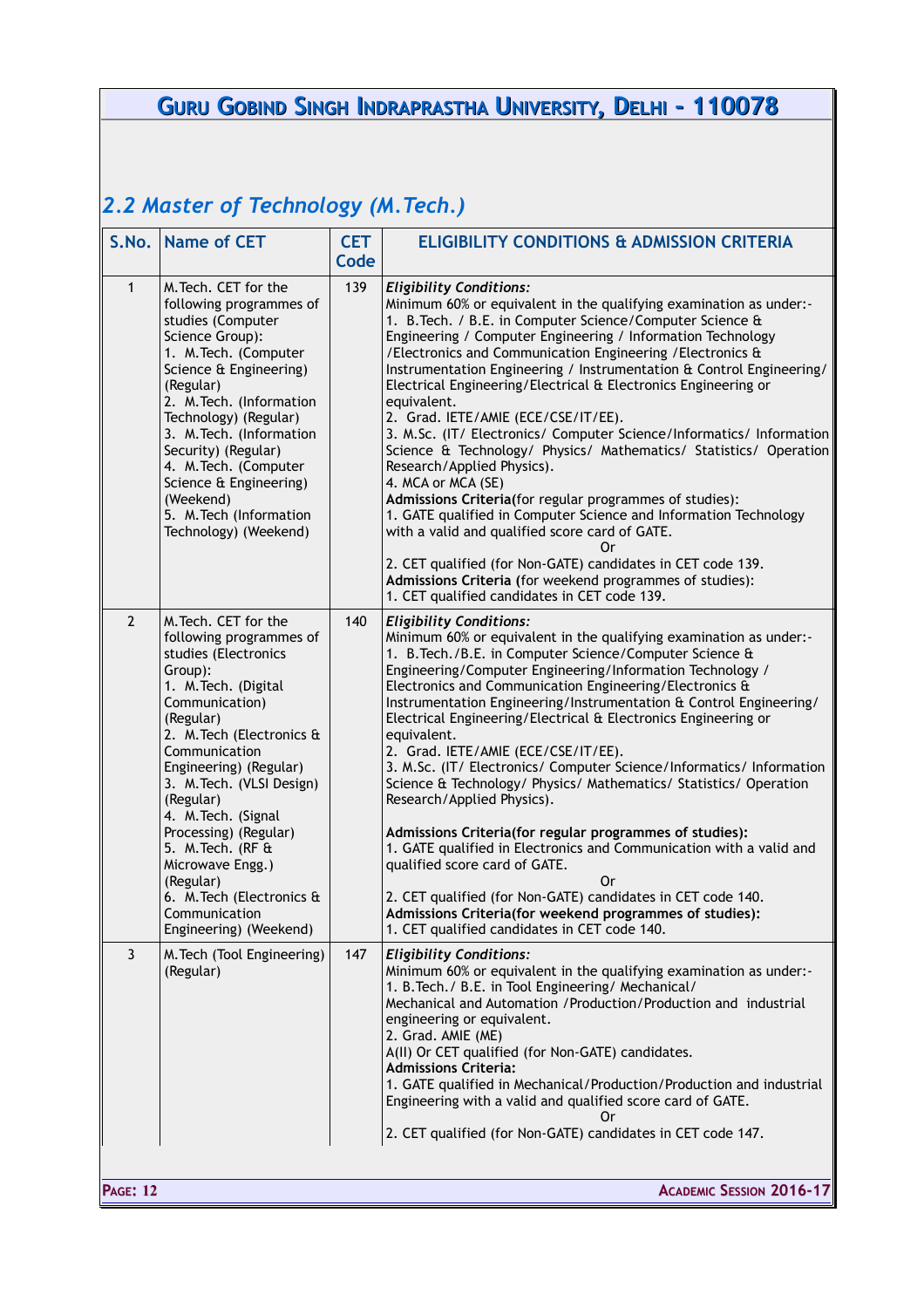|                | GURU GOBIND SINGH INDRAPRASTHA UNIVERSITY, DELHI - 110078 |     |                                                                                                                                                                                                                                                                                                                                                                                                                                                                                                                                                                                                              |  |  |
|----------------|-----------------------------------------------------------|-----|--------------------------------------------------------------------------------------------------------------------------------------------------------------------------------------------------------------------------------------------------------------------------------------------------------------------------------------------------------------------------------------------------------------------------------------------------------------------------------------------------------------------------------------------------------------------------------------------------------------|--|--|
|                |                                                           |     |                                                                                                                                                                                                                                                                                                                                                                                                                                                                                                                                                                                                              |  |  |
| $\overline{4}$ | M. Tech. (Biotechnology)<br>(Regular)                     | 148 | <b>Eligibility Conditions:</b><br>Minimum 60% or equivalent in the qualifying examinations as:                                                                                                                                                                                                                                                                                                                                                                                                                                                                                                               |  |  |
|                |                                                           |     | 1. BE/B. Tech (Biotechnology / Chemical Technology/ Biochemical<br>Engg. ) or equivalent.                                                                                                                                                                                                                                                                                                                                                                                                                                                                                                                    |  |  |
|                |                                                           |     | OR<br>2. MS / M.Sc. (Biotechnology / Biochemistry / Microbiology /<br>Biosciences / Genetics / Life-Sciences) or equivalent.                                                                                                                                                                                                                                                                                                                                                                                                                                                                                 |  |  |
|                |                                                           |     | <b>Admissions Criteria:</b><br>1. GATE qualified in the following:<br>BT (Biotechnology)<br>i.<br>with a valid and qualfied score card of GATE.<br>2. There shall be no CET for this CET Code.                                                                                                                                                                                                                                                                                                                                                                                                               |  |  |
| 5              | M. Tech. (Nano Science<br>and Technology)<br>(Regular)    | 149 | <b>Eligibility Conditions:</b><br>Minimum 55% or equivalent in the qualifying examinations:                                                                                                                                                                                                                                                                                                                                                                                                                                                                                                                  |  |  |
|                |                                                           |     | M.Sc. (Physics / Applied Physics / Electronics Mathematics /<br>Chemistry / Biotechnology / Biosciences/ Life Sciences / Material<br>Science); B.E./B.Tech (Electronics / Computer Science / Electrical /<br>Mechanical / Engineering Physics / Metallurgy / Material Engineering /<br>Information Technology / Biotechnology / Biomedical / Chemical<br>Engineering or Technology); or equivalent<br>and Mathematics as one of the subjects at 10+2 or undergraduate<br>level is a must.                                                                                                                    |  |  |
|                |                                                           |     | <b>Admissions Criteria:</b><br>1. GATE qualified in the relevant discipline with a valid and qualified<br>score card of GATE.                                                                                                                                                                                                                                                                                                                                                                                                                                                                                |  |  |
|                |                                                           |     | 0r<br>2. CET qualified (for Non-GATE) candidates in CET code 149.                                                                                                                                                                                                                                                                                                                                                                                                                                                                                                                                            |  |  |
| 6              | M. Tech. (Engineering<br>Physics) (Regular)               | 150 | <b>Eligibility Conditions:</b><br>Minimum 55% or equivalent in the qualifying examinations as under:<br>1. BE/B. Tech. Electronics/Computer Science / Electrical / Engineering<br>Physics / Information Technology/Instrumentation & Control or<br>equivalent<br>2. M.Sc. in Physics / Applied Physics / Electronics / Mathematics or<br>equivalent with minimum of 55% marks in aggregate in the<br>qualifying degree. However, must have studied Physics at the<br>undergraduate level.<br><b>Admissions Criteria:</b><br>1. GATE qualified in the relevant discipline with a valid score card of<br>GATE. |  |  |
|                |                                                           |     | 0r<br>2. CET qualified (for Non-GATE) candidates in CET code 150.                                                                                                                                                                                                                                                                                                                                                                                                                                                                                                                                            |  |  |
| $\overline{7}$ | M. Tech. (Chemical<br>Engineering) (Regular)              | 152 | <b>Eligibility Conditions:</b><br>Minimum 60% or equivalent in the qualifying examinations as under:<br>1. B. Tech. / B.E. in Chemical Engineering or equivalent                                                                                                                                                                                                                                                                                                                                                                                                                                             |  |  |
|                |                                                           |     | <b>Admissions Criteria:</b><br>1. GATE qualified in the discipline specified in the eligibility<br>conditions with a valid score card of GATE.<br>0r                                                                                                                                                                                                                                                                                                                                                                                                                                                         |  |  |
|                |                                                           |     | 2. CET qualified (for Non-GATE) candidates in CET code 152.                                                                                                                                                                                                                                                                                                                                                                                                                                                                                                                                                  |  |  |
|                |                                                           |     |                                                                                                                                                                                                                                                                                                                                                                                                                                                                                                                                                                                                              |  |  |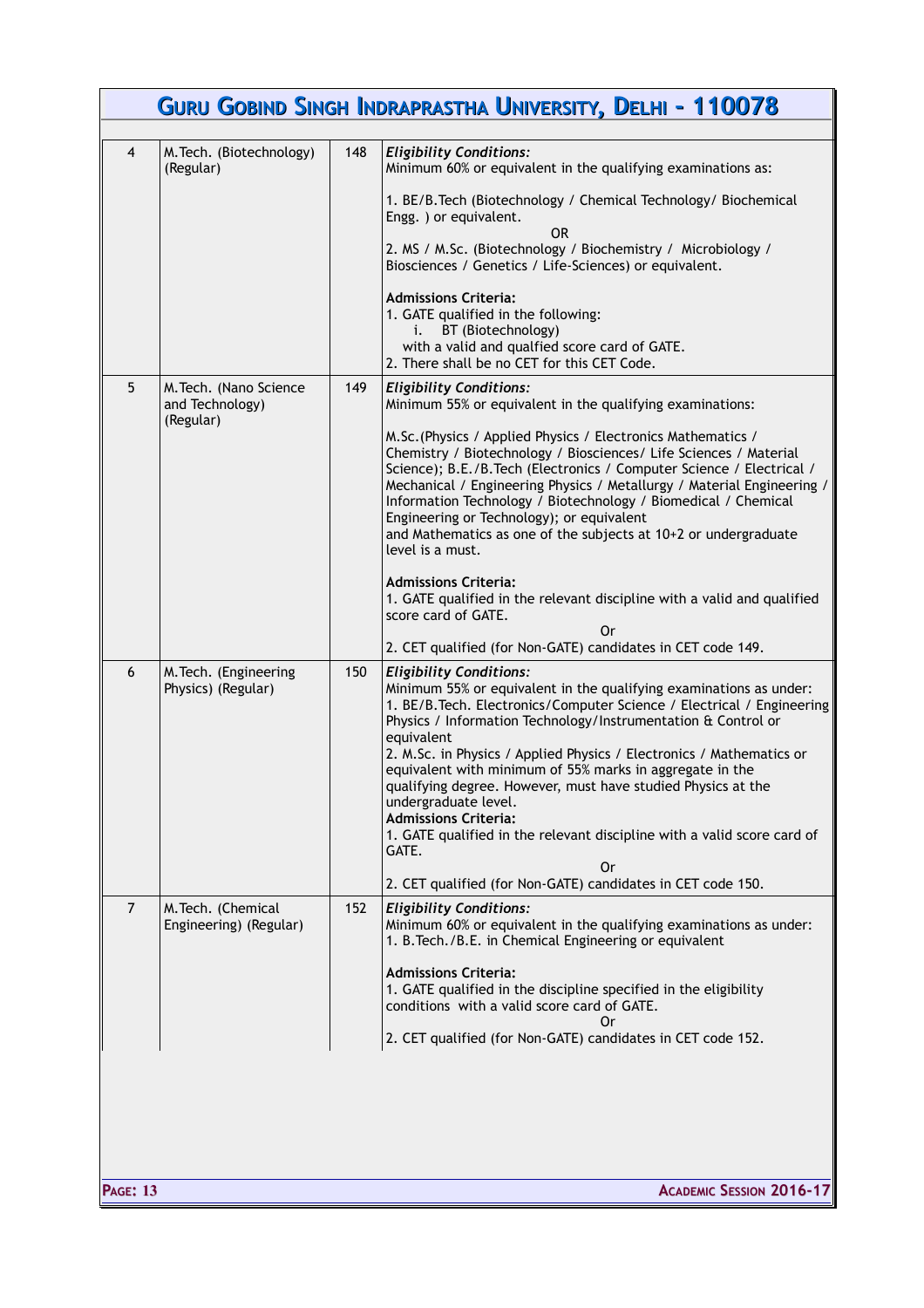|   | <b>GURU GOBIND SINGH INDRAPRASTHA UNIVERSITY, DELHI - 110078</b> |     |                                                                                                                                                                                                                                                                                                                                                                                                                                                                                                                                                                                                                                                                                                                                                                                                                                                                                                                                                 |  |  |
|---|------------------------------------------------------------------|-----|-------------------------------------------------------------------------------------------------------------------------------------------------------------------------------------------------------------------------------------------------------------------------------------------------------------------------------------------------------------------------------------------------------------------------------------------------------------------------------------------------------------------------------------------------------------------------------------------------------------------------------------------------------------------------------------------------------------------------------------------------------------------------------------------------------------------------------------------------------------------------------------------------------------------------------------------------|--|--|
|   |                                                                  |     |                                                                                                                                                                                                                                                                                                                                                                                                                                                                                                                                                                                                                                                                                                                                                                                                                                                                                                                                                 |  |  |
| 8 | M. Tech. (Robotics and<br>Automation) (Regular)                  | 156 | <b>Eligibility Conditions:</b><br>Minimum 60% or equivalent in any one of the following qualifying<br>examination:<br>1. B. Tech./B.E. in Computer Science/Computer Engineering /<br>Computer Science and Engineering/Information Technology or<br>equivalent.<br>2. B. Tech. / B.E. in instrumentation and Control Engineering /<br>Electronics Engineering/Electronics and Communication Engineering /<br>Electrical Engineering/Electrical and Electronics Engineering or<br>equivalent.<br>3. B. Tech. / B.E. in Mechanical Engineering / Mechanical and<br>Automation Engineering/Industrial Engineering/Production<br>Engineering/Automobile Engineering / Mechatronics / Manufacturing<br>Engineering or equivalent.<br>4. B. Tech./B.E. in Aerospace Engineering or equivalent.<br><b>Admissions Criteria:</b><br>1. GATE qualified in the discipline specified in the eligibility<br>conditions with a valid score card of GATE.<br>Or |  |  |
|   |                                                                  |     | 2. CET qualified (for Non-GATE) candidates in CET code 152.                                                                                                                                                                                                                                                                                                                                                                                                                                                                                                                                                                                                                                                                                                                                                                                                                                                                                     |  |  |

#### **NOTE:**

- 1. The decision of equivalence of degree of the Guru Gobind Singh Indraprastha University shall be final.
- 2. The mode of admission shall be:
	- i. For regular mode programmes admissions would be first given to candidates / applicants who are GATE qualified (as per eligibility and admission conditions specified for the CET Code) and possess a valid and qualified GATE score card, on the basis of the merit based on GATE score. If in case of tie in score, the candidate older in age will be given priority. The merit list may change subject to verification of GATE Score Card and other information from the original documents/mark sheets at the time of Counselling. The merit list for GATE qualified candidates shall begin from 1 while the merit list for CET qualified candidates shall begin from 10001.
	- ii. For regular mode programmes (Except for M.Tech. Biotechnology), if seats remain vacant after the admissions of the GATE candidates, the seat would be offered to CET qualified candidates based on merit / rank of CET. For M.Tech. (Biotechnology) candidates with non valid or non-qualified GATE score card are not eligible; moreover their shall not be any common entrance test for M.Tech. (Biotechnology).
	- iii. For weekend programmes, admissions would be given only on the basis of the merit / rank of the CET. All candidates desirous of taking admission in the weekend mode programmes should appear in the relevant CET, even if they possess a qualified and valid GATE score.
	- iv. GATE scholarships shall be available only after the AICTE approval for the relevant branch / programme for the Academic Session 2016-17.
	- v. For admissions in the weekend mode programmes and against sponsored seats in the regular mode programmes, no GATE scholarship shall be available.
- 3. CET admit card will be issued by the University to be used as proof of application for the candidature of the candidates at the time of counselling/admission.
- 4. Admission of the students passing out of GGSIPU: CPI awarded by University shall be treated as equivalent to percentage.

### <span id="page-14-0"></span>*2.3 Bachelor of Architecture (B.Arch.)*

- 1. There shall be no CET for admissions to B.Arch. Programme.
- **2. Eligibility Conditions:**
	- i. Pass in 12th Class of 10+2 scheme of Senior School Certificate Examination of CBSE or equivalent with a minimum aggregate of 50% marks with Mathematics as a subject of examination at the 10+2 level

OR

**PAGE: 14 ACADEMIC SESSION 2016-17**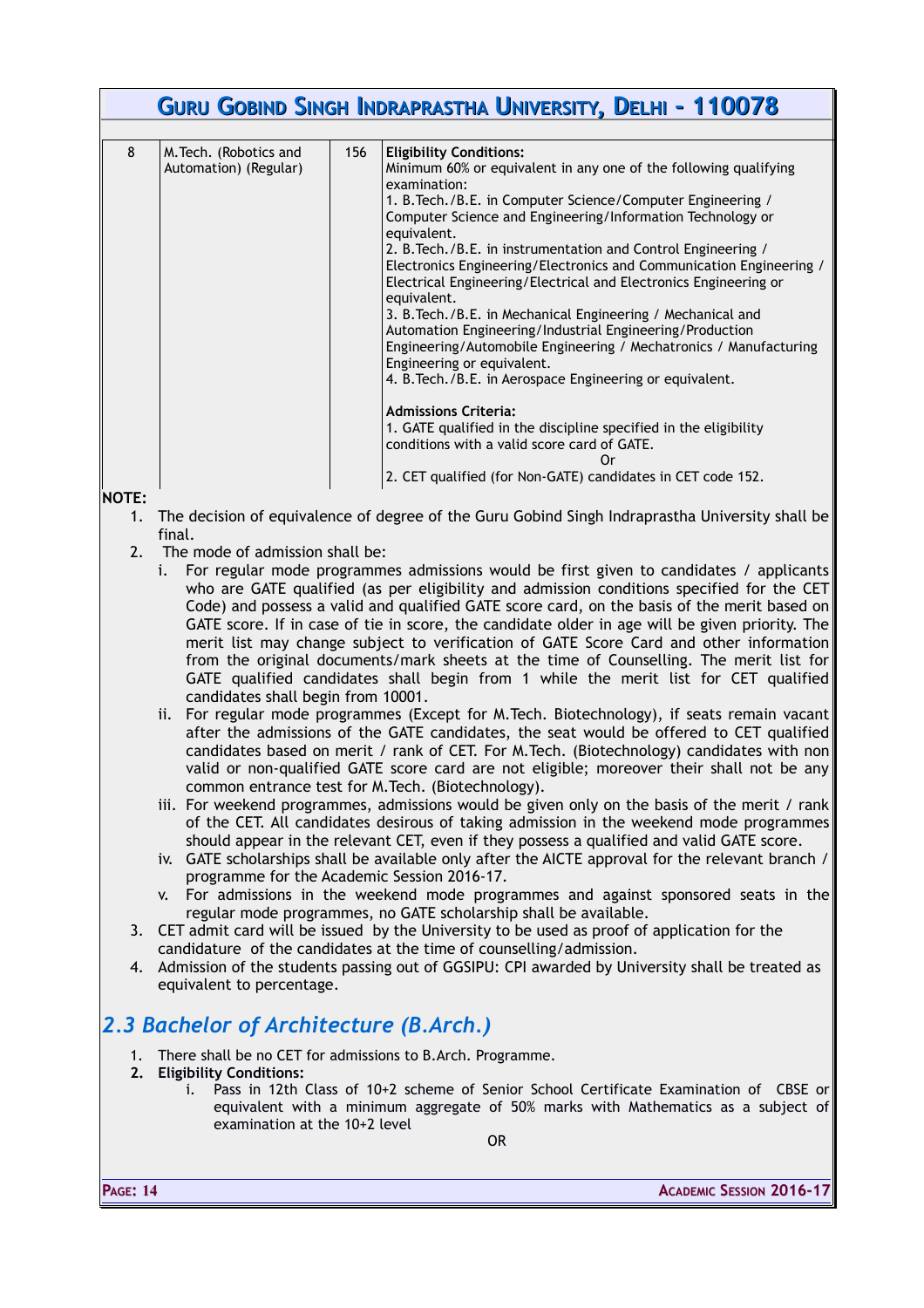10+3 Diploma (any stream) recognized by Central/ State Governments with 50% aggregate marks.

OR

International Baccalaureate Diplomas, after 10 years of schooling, with not less than 50% marks in aggregate and with Mathematics as compulsory subject of examination.

- ii. All candidates possessing any of the above qualifications must also have passed the National Aptitude Test of Architecture (NATA) conducted by Council of Architecture.
- iii. For eligibility for NATA candidates are advised to refer the official website of Council of Architecture i.e.<http://www.coa.gov.in/>

#### **3. Admission Criteria:**

- i. Admissions will be made on the basis of NATA Score and the percentage of Aggregate marks, i.e., (percentage will be calculated considering all the subjects) obtained in the qualifying examination, i.e. Senior secondary level or equivalent.
- ii. Merit list shall be prepared based on:
	- a. Architectural Aptitude (NATA score) : 50%
	- b. Qualifying Examination (i.e., 10+2 OR 10+3 years diploma recognized by the Central / State Governments) : 50%

#### **4. Appearing in NATA Examination conducted by Council of Architecture**

- i. All candidates are advised to take NATA Examination of the Council of Architecture at their own initiative, in such a manner so that result of the same is available with the candidate on or before 01.07.2016. It is once again reiterated that the candidates will have to take the NATA Examination at their own initiative for which neither University will give any separate intimation nor shall allow any candidate to take admission in its B.Arch. programme to candidates who do not hold the valid NATA Score.
- ii. In order to pass the Architectural Aptitude Test (NATA) the candidate must obtain a minimum of 40% marks.
- iii. All candidates are required to keep three copies of the NATA score as one copy shall be required to be submitted at the time of document verification to the University, one copy shall be required to be submitted to the institution where admitted and one copy as a record copy by the candidate.
- 5. In the inter-se-merit of candidates securing equal ranks, following criteria will be adopted to determine the merit:
	- i. The Candidate getting higher score in NATA;
	- ii. In case of candidates securing equal scores in NATA, then the candidate getting higher marks in Mathematics of the qualifying examination;
	- iii. In case of tie in (i) and (ii) above, the candidate getting higher marks in qualifying examination;
	- iv. In case of tie in (i), (ii) and (iii) above, the candidate older in age shall rank higher.
- 6. Applicants should retain a printout of the CET application form as proof of identity of the candidate at the time of counselling/admission.
- 7. All candidates are further advised to check the basic eligibility for NATA 2016 on the official website of the Council of Architecture [\(http://www.coa.gov.in\)](http://www.coa.gov.in/).
- 8. The candidates are advised to retain a copy of their most recent NATA score card for future reference.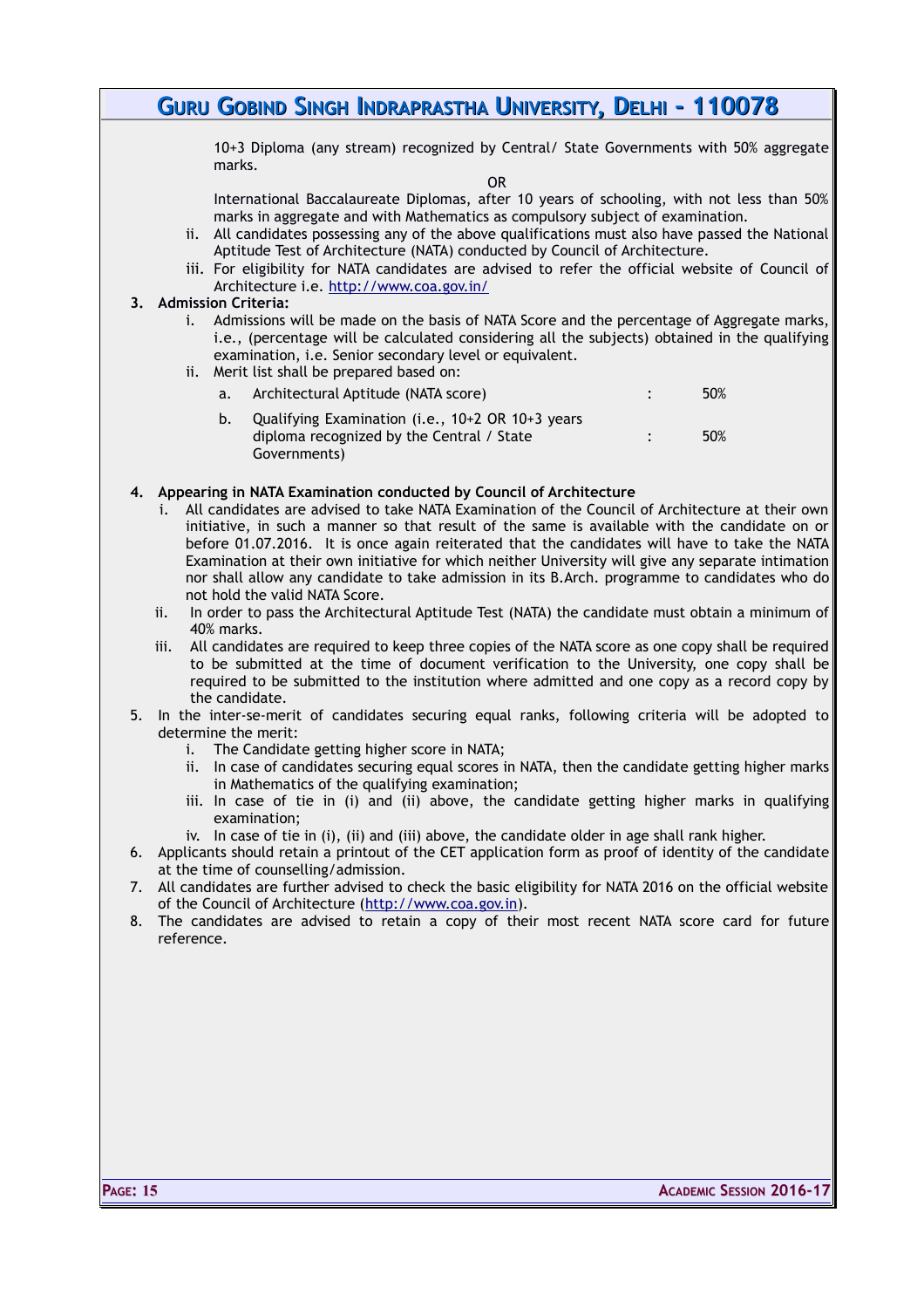# <span id="page-16-1"></span>*2.4 Professional Programmes*

# <span id="page-16-0"></span>**2.4.1 Post – Graduate Programmes of Studies**

| S.No.          | <b>Name of CET</b>                                                         | <b>CET</b><br>Code | <b>ELIGIBILITY CONDITIONS &amp; ADMISSION CRITERIA</b>                                                                                                                                                                                                                                                                                                                                                                                                                                                                                                                                                                                                                                                                   |
|----------------|----------------------------------------------------------------------------|--------------------|--------------------------------------------------------------------------------------------------------------------------------------------------------------------------------------------------------------------------------------------------------------------------------------------------------------------------------------------------------------------------------------------------------------------------------------------------------------------------------------------------------------------------------------------------------------------------------------------------------------------------------------------------------------------------------------------------------------------------|
| $\mathbf{1}$   | <b>MBA</b>                                                                 | 101                | <b>Eligibility Conditions:</b><br>Any recognized Bachelor's Degree in any discipline with a minimum of<br>50% marks in aggregate.<br><b>OR</b><br>Bachelor's Degree in Engineering, Technology or any other subject<br>with minimum of 50% marks in aggregate or any qualification<br>recognized as equivalent thereto with minimum of 50% marks in<br>aggregate.<br><b>OR</b><br>Passed the Final Examination of the Institute of Chartered<br>Accountants of India or England, the Institute of Cost and Works<br>Accountants of India or England or the Institute of Company<br>Secretaries of India.                                                                                                                 |
| $\overline{2}$ | <b>Master of Business</b><br>Administration<br>(Information<br>Technology) | 116                | <b>Eligibility Conditions:</b><br>B.E./B. Tech with minimum of 60% marks.<br>0R<br>M.Sc. (CS), M. Sc. (IT), M.Sc. (Electronics) with minimum of 60%<br>marks.<br>0R<br>MCA with minimum of 60% marks.                                                                                                                                                                                                                                                                                                                                                                                                                                                                                                                    |
| 3              | <b>MCA</b>                                                                 | 105                | <b>Eligibility Conditions:</b><br>Bachelor's Degree of a recognized University in any discipline with at<br>least 50% marks in aggregate and must also have passed Mathematics<br>and English (core or elective or functional) at least at the Senior<br>School Certificate Examination (Class XII) of the CBSE or any other<br>Examination recognized as equivalent thereto.<br>0R<br>BCA/BIT/BIS of a recognized University of at least three years<br>duration with at least 50% marks in aggregate or any qualification<br>recognized as equivalent thereto.<br>0R<br>Bachelor's Degree in Engineering or Technology or a qualification<br>recognized as equivalent thereto with at least 50% marks in<br>aggregate. |
| $\overline{4}$ | Master of Arts (Mass<br>Communication)                                     | 106                | <b>Eligibility Conditions:</b><br>Graduation in any discipline from a recognized University with<br>aggregate of 50% marks                                                                                                                                                                                                                                                                                                                                                                                                                                                                                                                                                                                               |
| 5 <sup>5</sup> | <b>MPT</b>                                                                 | 107                | <b>Eligibility Conditions:</b><br>Pass in Bachelor of Physiotherapy programme (BPT) of $4\frac{1}{2}$ years<br>duration (including internship) with 50% marks in aggregate from a<br>recognized University.<br><b>OR</b><br>Pass in Bachelor of Physiotherapy/B.Sc. (Physiotherapy) of 31/2 years<br>duration (including internship) with 50% marks in aggregate and bridge<br>course of one year with 50% marks from a recognized University.                                                                                                                                                                                                                                                                           |
| 6              | <b>Master Occupational</b><br>Therapy (Neurology)                          | 108                | <b>Eligibility Conditions:</b><br>Pass in Bachelor of Occupational Therapy (BOT) with 50% marks in<br>aggregate from a recognized University.                                                                                                                                                                                                                                                                                                                                                                                                                                                                                                                                                                            |
|                |                                                                            |                    |                                                                                                                                                                                                                                                                                                                                                                                                                                                                                                                                                                                                                                                                                                                          |

**PAGE: 16 ACADEMIC SESSION 2016-17**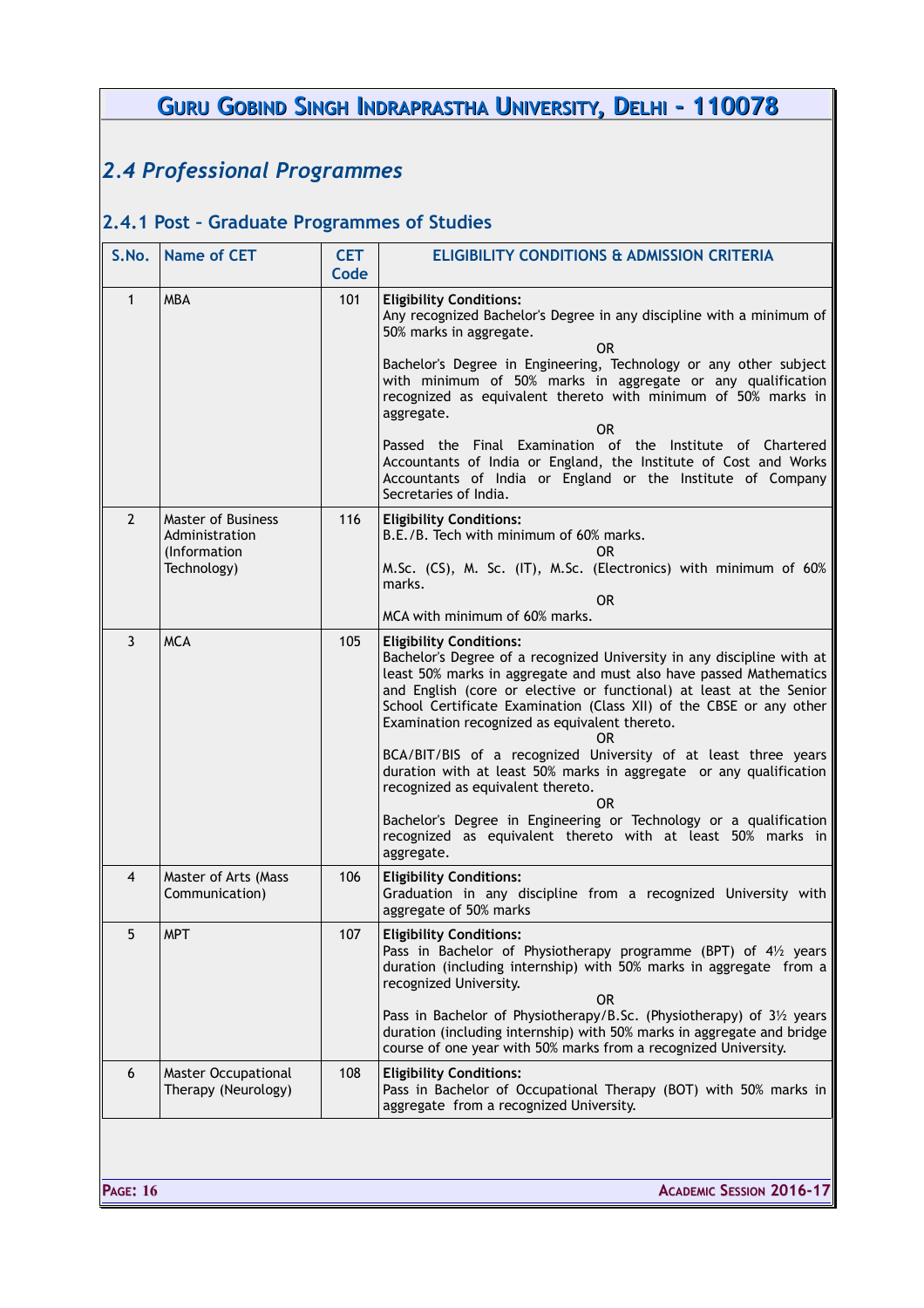| $\overline{7}$ | <b>Master of Prosthetics</b>                     | 109 |                                                                                                                                                                                                                                                                                                                                                                                                                                                                                                                                                                                                                                                                                                                                                                                                                                                          |
|----------------|--------------------------------------------------|-----|----------------------------------------------------------------------------------------------------------------------------------------------------------------------------------------------------------------------------------------------------------------------------------------------------------------------------------------------------------------------------------------------------------------------------------------------------------------------------------------------------------------------------------------------------------------------------------------------------------------------------------------------------------------------------------------------------------------------------------------------------------------------------------------------------------------------------------------------------------|
|                |                                                  |     |                                                                                                                                                                                                                                                                                                                                                                                                                                                                                                                                                                                                                                                                                                                                                                                                                                                          |
|                | and Orthotics                                    |     | <b>Eligibility Conditions:</b><br>Pass in Bachelor of Prosthetics & Orthotics programme (BPO) with 50%<br>marks in aggregate from a recognized University.                                                                                                                                                                                                                                                                                                                                                                                                                                                                                                                                                                                                                                                                                               |
| 8              | Master of Public Health<br>(Field Epidemiology)  | 110 | <b>Eligibility Conditions:</b><br>Candidates possessing MBBS degree from any recognized institution<br>eligible<br>apply<br>for<br>the<br>are<br>to<br>course. In-service personnel with the above qualification, working in<br>health Institutions/ organisation in Central/State Govt. or Public<br>Sector having 5 years experience, of which at least 3 years should be<br>in Public Health activities are eligible. Such candidates, at the time of<br>counselling for admission, would need to furnish a letter from their<br>employer that if they are admitted, they would be relieved for 2<br>years for undertaking the course on full time basis at the admitted<br>institution. Admission will be done on All India Basis and the<br>guidelines of Govt. of India, applicable to Central Govt. Educational<br>Institutions will be followed. |
| 9              | Master of Science<br>(Environment<br>Management) | 111 | <b>Eligibility Conditions:</b><br>B.Sc. Degree or its equivalent with at least 50% marks in aggregate.<br>0R<br>B.Sc.(Engg.), B.Tech. or B.E. in Civil/Chemical/ Agricultural Engg<br>Degree with at least 50% marks in aggregate.                                                                                                                                                                                                                                                                                                                                                                                                                                                                                                                                                                                                                       |
| 10             | Master of Laws - LLM                             | 112 | <b>Eligibility Conditions:</b><br>LL.B Degree as required by the Bar Council of India for Enrollment as<br>an Advocate or an equivalent Law Degree from a Foreign University,<br>with not less than 50% marks.                                                                                                                                                                                                                                                                                                                                                                                                                                                                                                                                                                                                                                           |
| 11             | Master of Arts (English)                         | 113 | <b>Eligibility Conditions:</b><br>1. Graduation in any discipline from a recognized University with<br>aggregate of 50% marks.<br><b>Admission Criteria:</b><br>1. The admission test to M.A. (English) Programme shall have<br>two parts:<br>a. Part One shall be MCQ based (with 100 questions / 400 marks)<br>b. Part Two shall be an essay writing test evaluation of the<br>creative, critical, analytic and writing skills (200 marks).<br>2. Admission shall be on the basis of the merit of the written test /<br>CET.                                                                                                                                                                                                                                                                                                                           |
| 12             | Master of Arts<br>(Criminology)                  | 118 | <b>Eligibility Conditions:</b><br>Graduate from any UGC recognised University securing atleast 50%,<br>marks in aggregate at the final examination.                                                                                                                                                                                                                                                                                                                                                                                                                                                                                                                                                                                                                                                                                                      |
| 13             | Master of Science<br>(Forensic Sciences)         | 119 | <b>Eligibility Conditions:</b><br>A B.Sc Degree from any recognized University with at least 50% marks<br>in the aggregate. The candidate must have studied for at least 2 year<br>(4 semesters) of 3 years degree course, any 2 subjects out of (a)<br>Physics, (b) Chemistry (c) Biology (Zoology/ Genetics/ Biotechnology/<br>Physical Anthropology).<br>0R.<br>B.Sc (Forensic Science) with minimum 50% marks from any recognized<br>University (Eligible only for specialization in Forensic Document<br>Examination).                                                                                                                                                                                                                                                                                                                              |
| 14             | Master of Education                              | 120 | <b>Eligibility Conditions:</b><br>Candidates should have obtained at least 50% marks or an equivalent<br>grade in the following programmes:<br>1. B.Ed.<br>3. B.Sc. B.Ed.<br>2. B.A. B.Ed.<br>4. B.El. Ed.<br>5. D.El. Ed.<br>with an under graduate degree (with 50% marks)                                                                                                                                                                                                                                                                                                                                                                                                                                                                                                                                                                             |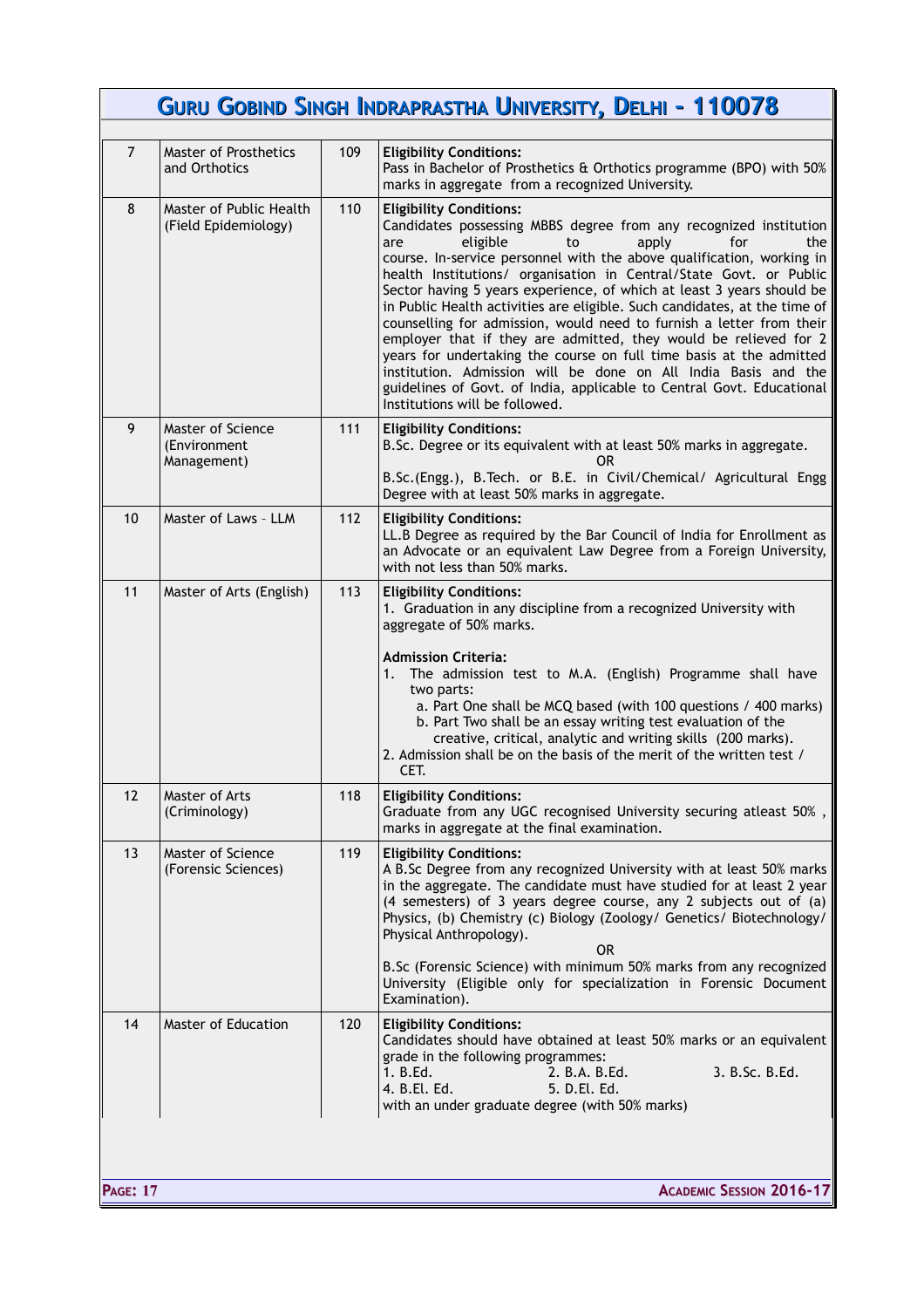|    | <b>GURU GOBIND SINGH INDRAPRASTHA UNIVERSITY, DELHI - 110078</b>                                                                                                           |     |                                                                                                                                                                                                                                                                                                                                                                                                                                                                                                                                                                                                                                                                                                                                                                                                                                                                                                                                                                                                                                                         |  |  |
|----|----------------------------------------------------------------------------------------------------------------------------------------------------------------------------|-----|---------------------------------------------------------------------------------------------------------------------------------------------------------------------------------------------------------------------------------------------------------------------------------------------------------------------------------------------------------------------------------------------------------------------------------------------------------------------------------------------------------------------------------------------------------------------------------------------------------------------------------------------------------------------------------------------------------------------------------------------------------------------------------------------------------------------------------------------------------------------------------------------------------------------------------------------------------------------------------------------------------------------------------------------------------|--|--|
| 15 | Master of Science<br>(Biodiversity &<br>Conservation)                                                                                                                      | 123 | <b>Eligibility Conditions:</b><br>Degree (Botany, Zoology,<br>B.Sc.<br>Biotechnology,<br>Biochemistry,<br>Anthropology or any field of Life Sciences) or equivalent with<br>minimum 50% marks.                                                                                                                                                                                                                                                                                                                                                                                                                                                                                                                                                                                                                                                                                                                                                                                                                                                          |  |  |
| 16 | CET for the following<br>programmes:<br>1. Master in<br>Conservation,<br>Preservation and<br>Heritage Management<br>2. Master in<br>Archaeology and<br>Heritage Management | 141 | <b>Eligibility Conditions:</b><br>The candidates eligible to apply for the Master Degree Courses should<br>be a Graduate (3 years degree course) in any subject of Humanities,<br>Commerce or Sciences (those appearing in 3rd year final exam may<br>also apply. The student must be a graduate from an Indian or<br>recognized foreign university or have passed an examination<br>recognized as equivalent to a degree and possesses such other<br>qualifications as may be prescribed by the University from time to<br>time.                                                                                                                                                                                                                                                                                                                                                                                                                                                                                                                       |  |  |
| 17 | Master of Science<br>(Natural Resource<br>Management)                                                                                                                      | 145 | <b>Eligibility Conditions:</b><br>B.Sc. Degree with Life-Sciences, Environmental Sciences, Physical<br>Agriculture,<br>Sciences.<br>Earth<br>Science,<br>geography/Economics<br>background and having minimum of 50% marks in aggregate.                                                                                                                                                                                                                                                                                                                                                                                                                                                                                                                                                                                                                                                                                                                                                                                                                |  |  |
| 18 | Master in<br>Philosophy(Clinical<br>Psychology)                                                                                                                            | 157 | <b>Eligibility Conditions:</b><br>1. M.A./M.Sc. degree in Psychology or equivalent from a<br>University recognized by the UGC with a minimum of 55%<br>marks in aggregate preferably with special paper in Clinical<br>Psychology.<br>The CET shall be followed by an interview, of the qualified<br>2.<br>candidates of the CET, for admission to this programme.<br>Weightage of marks will be 90% for CET and 10% for the<br>interview and practical, as per RCI.<br>The candidates shall be called in the ratio of 1 seat : 3<br>3.<br>candidates for the purpose of the interview (category-wise).<br>4. Schedule and venue of Interview and Practicals to be notified<br>later by the Dean, University School Medical, Paramedical<br>and Health Sciences.<br>Note:- Candidates with M.A./M.Sc. degree by correspondence, part<br>time course or by distance education are not eligible for admission.                                                                                                                                            |  |  |
| 19 | Master of Computer<br>Applications (Dual<br>Degree)                                                                                                                        | 142 | <b>Eligibility Conditions:</b><br>Pass 10+2 examination or equivalent with Physics & Mathematics as<br>compulsory subjects along with one of the Chemistry /<br>Biotechnology / Biology / Technical Vocational subject and should<br>obtain atleast 50% marks in the above subjects taken together. The<br>candidate should also have passed English separately in the qualifying<br>examination.                                                                                                                                                                                                                                                                                                                                                                                                                                                                                                                                                                                                                                                       |  |  |
| 20 | Master of Philosophy<br>(English)                                                                                                                                          | 161 | <b>Eligibility Conditions:</b><br>(a) 50% of seats are reserved for students of M.A. (English and<br>Communication) of the University School of Humanities and Social<br>Sciences of the University. The admission to these seats shall be on<br>the basis of the merit list prepared on the basis of the applicants<br>cumulative performance index (CPI) obtained in the qualifying<br>degree. Only candidates who obtain their qualifying degree in 2016<br>are eligible for consideration of their candidature. The candidates<br>satisfying this condition may not appear in CET conducted by the<br>University. This group of applicants shall keep the copy of the admit<br>card for proof of candidature at the time of admission.<br>(b) 50% of seats are reserved for any candidate with M.A. (English) or<br>equivalent degree from any UGC recognized University. These<br>candidates shall have to appear in the CET conducted by the<br>University.<br>(c) Seats of any of the above groups are interconvertable, if remaining<br>vacant. |  |  |

**PAGE: 18 ACADEMIC SESSION 2016-17**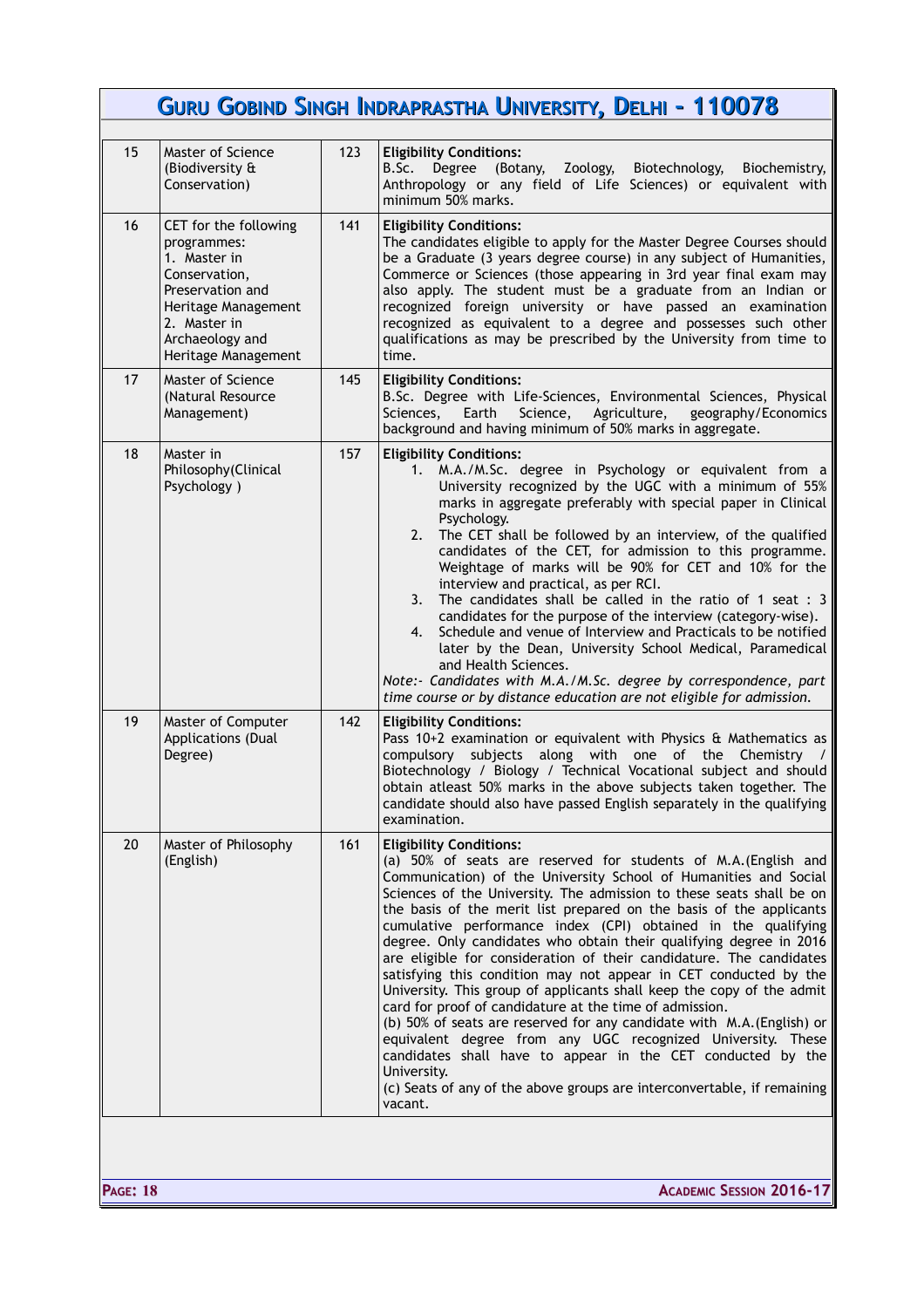| 21 | Master of Arts<br>(Economics)                         | 162 | <b>Eligibility Conditions:</b><br>Bachelor degree in Economics or equivalent from a University<br>recognized by the UGC with a minimum of 50% of marks.                                                                                                                                        |
|----|-------------------------------------------------------|-----|------------------------------------------------------------------------------------------------------------------------------------------------------------------------------------------------------------------------------------------------------------------------------------------------|
| 22 | Master of Computer<br>Applications (Lateral<br>Entry) | 163 | <b>Eligibility Conditions:</b><br>Bachelor of Computer Applications / B.Sc. (Information Technology) /<br>B.Sc. (Computer Science) degree with mathematics as a course at 10+2<br>level or graduate level from a University recognized by the UGC with<br>a minimum of 55% marks in aggregate. |

**NOTE:**

- 1. **Admission Critera:** All applicants must appear in the CET conducted (unless specified otherwise). The admissions would be based on the merit / rank in the CET.
- 2. It is the responsibility of the candidates to ascertain whether they possess the requisite eligibility and qualifications for admission. Appearing for the written examination does not necessarily mean acceptance of eligibility.
- 3. For the purpose of percentage calculation in the qualifying degree, for the candidates who have completed their qualifying degree from GGSIPU, the Cumulative Performance Index (CPI) shall be taken as the percentage of marks.

### <span id="page-19-0"></span>**2.4.2 Programmes of Studies at Graduation Level**

| S.No.          | <b>Name of CET</b>                                                                          | <b>CET</b><br>Code | <b>ELIGIBILITY CONDITIONS &amp; ADMISSION CRITERIA</b>                                                                                                                                                                                                                                                                                                                                                                                                                                                                                                                                                                                                                                                                                                                                                                                                                                                                                                                                            |
|----------------|---------------------------------------------------------------------------------------------|--------------------|---------------------------------------------------------------------------------------------------------------------------------------------------------------------------------------------------------------------------------------------------------------------------------------------------------------------------------------------------------------------------------------------------------------------------------------------------------------------------------------------------------------------------------------------------------------------------------------------------------------------------------------------------------------------------------------------------------------------------------------------------------------------------------------------------------------------------------------------------------------------------------------------------------------------------------------------------------------------------------------------------|
| $\mathbf{1}$   | Bachelor of<br>Computer<br>Applications                                                     | 114                | <b>Eligibility Conditions:</b><br>Pass in 12th Class of 10+2 of CBSE or equivalent with a minimum of 50%<br>marks in aggregate* with pass in English (core or elective or functional)<br>and Mathematics or Computer Science / Informatics Practice / Computer<br>Applications / Multimedia & Web Technology / Data Management<br>Application / Web Application.<br><b>OR</b><br>Three year Diploma in a branch of Engineering from a polytechnic duly<br>approved by All India Council for Technical Education and affiliated to a<br>recognized examining body with a minimum of 50% marks in aggregate.                                                                                                                                                                                                                                                                                                                                                                                        |
| $\overline{2}$ | <b>Bachelor of Science</b><br>(Nursing)<br>(Only for Unmarried<br><b>Female Candidates)</b> | 115                | <b>Eligibility Conditions:</b><br>Pass in 12th class of 10+2 of CBSE with Science (Physics, Chemistry,<br>Biology) or equivalent with a minimum aggregate of 50% marks in Physics,<br>Chemistry, Biology provided that the candidate has passed in each subject<br>separately. The candidate must also have passed English (core or elective<br>or functional) in qualifying examination.                                                                                                                                                                                                                                                                                                                                                                                                                                                                                                                                                                                                         |
| 3              | LLB CET                                                                                     | 121                | <b>Eligibility Conditions:</b><br>Pass in 12th class of 10+2 of CBSE or equivalent with a minimum of 50%<br>marks in aggregate* and must also have passed English (core or elective or<br>functional) as a subject.                                                                                                                                                                                                                                                                                                                                                                                                                                                                                                                                                                                                                                                                                                                                                                               |
| 4              | <b>BED CET</b>                                                                              | 122                | <b>Eligibility Conditions:</b><br>1. Bachelor of Education: Candidates with at least 50% marks either in Bachelors<br>degree and/or in the Masters degree in Sciences, Social Sciences, and Humanities.<br>OR.<br>Bachelors in Engineering or Technology with specialization in Science and<br>Mathematics with 55% marks or any other qualification equivalent thereto.<br>Note:<br>Candidates having fulfilled the eligibility conditions, as mentioned above, may<br>opt for any two teaching methodology subjects, as per details given below for<br>graduates and post graduates.<br>(I) Graduate:<br>Candidates must have passed at least two subjects out of the following list of the<br>teaching methodology subjects as mentioned below:<br>(i) English<br>(iii) Urdu<br>(ii) Hindi<br>(iv) Punjabi<br>(v) Sanskrit<br>(vi) Mathematics<br>(vii) Integrated Science<br>(viii) Social Science<br>NOTE:<br>University shall abide strictly to the NCTE norms for admission in B.Ed.<br>i. |

**PAGE: 19 ACADEMIC SESSION 2016-17**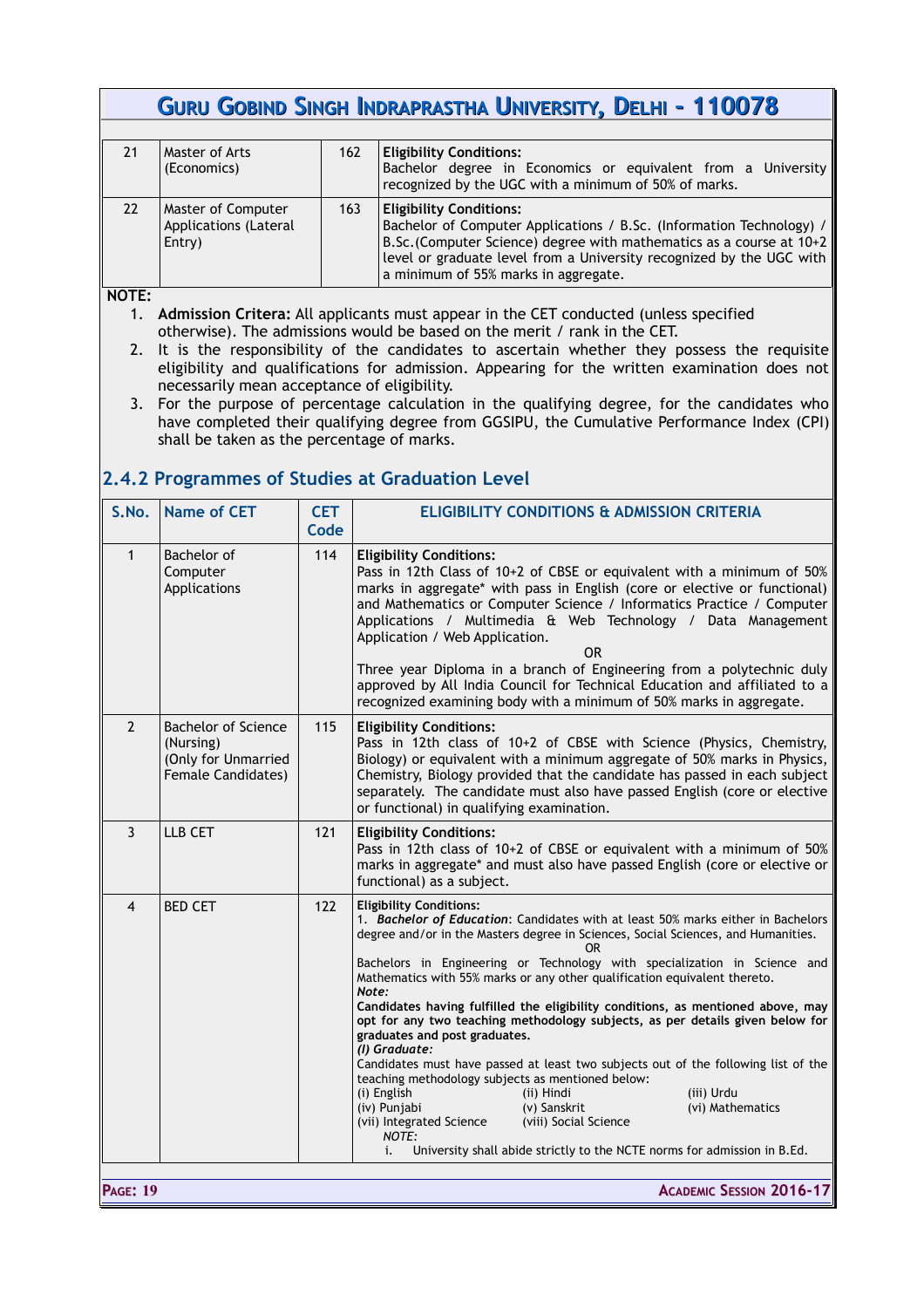|                 |                                                                                                                                    |     | GURU GOBIND SINGH INDRAPRASTHA UNIVERSITY, DELHI - 110078                                                                                                                                                                                                                                                                                                                                                                                                                                                                                                                                                                                                                                                                                                                                                                                                                                                                                                                                                                                                                                                                                                                                                                                                                                                                                                                                                                                                                                                                                                                                                                                                                                                                                                                                                                                                                                                                                                                                                                                                                                                                                                                                                                                                                                                                                                                                                                                                                                                                                                                                                                                                                                                                                                                                                                     |
|-----------------|------------------------------------------------------------------------------------------------------------------------------------|-----|-------------------------------------------------------------------------------------------------------------------------------------------------------------------------------------------------------------------------------------------------------------------------------------------------------------------------------------------------------------------------------------------------------------------------------------------------------------------------------------------------------------------------------------------------------------------------------------------------------------------------------------------------------------------------------------------------------------------------------------------------------------------------------------------------------------------------------------------------------------------------------------------------------------------------------------------------------------------------------------------------------------------------------------------------------------------------------------------------------------------------------------------------------------------------------------------------------------------------------------------------------------------------------------------------------------------------------------------------------------------------------------------------------------------------------------------------------------------------------------------------------------------------------------------------------------------------------------------------------------------------------------------------------------------------------------------------------------------------------------------------------------------------------------------------------------------------------------------------------------------------------------------------------------------------------------------------------------------------------------------------------------------------------------------------------------------------------------------------------------------------------------------------------------------------------------------------------------------------------------------------------------------------------------------------------------------------------------------------------------------------------------------------------------------------------------------------------------------------------------------------------------------------------------------------------------------------------------------------------------------------------------------------------------------------------------------------------------------------------------------------------------------------------------------------------------------------------|
|                 |                                                                                                                                    |     |                                                                                                                                                                                                                                                                                                                                                                                                                                                                                                                                                                                                                                                                                                                                                                                                                                                                                                                                                                                                                                                                                                                                                                                                                                                                                                                                                                                                                                                                                                                                                                                                                                                                                                                                                                                                                                                                                                                                                                                                                                                                                                                                                                                                                                                                                                                                                                                                                                                                                                                                                                                                                                                                                                                                                                                                                               |
|                 |                                                                                                                                    |     | Candidates are advised not to choose two languages as teaching<br>ii.<br>methodology subjects.<br>iii. The choice of the teaching Methodology shall be based on the subjects<br>studied by the candidate at the Graduation level.<br>The candidate must have passed at least two subjects out of the list of<br>iv.<br>the teaching methodology subjects as mentioned above. These two<br>subjects should be available as teaching subjects in the institute / college<br>in which the candidate seeks admission.<br>The second teaching subject can be chosen either from the main subjects<br>V.<br>or subsidiary subject passed by the candidate at the graduation level.<br>The candidate who has studied either Political Science / History<br>vi.<br>/Geography/ Economics /Philosophy/Sociology/Psychology will be eligible<br>to take Social Science as one of the teaching subject.<br>vii. Candidates<br>have<br>who<br>studied<br>either<br>Physics/Chemistry/Botany/Zoology/Life Science will be eligible to take<br>Integrated Science as one of the teaching subject.<br>(II) Post Graduate<br>Candidates must have passed at least two subjects out of the following list of the<br>teaching methodology subjects as mentioned below:<br>(i) English<br>(ii) Hindi<br>(iii) Urdu<br>(iv) Punjabi<br>(v) Sanskrit<br>(vi) Mathematics<br>(vii) Biology<br>(viii) Physics<br>(ix) Chemistry<br>(xi) Business Studies<br>(xii)Political Science<br>(x) Accountancy<br>(xiii) History<br>(xiv) Geography<br>(xv) Economics<br>(xvi) Home Science<br><b>NOTE:</b><br>University shall abide strictly to the NCTE norms for admission in B.Ed.<br>i.<br>Candidates are advised not to choose two languages as teaching<br>ii.<br>methodology subjects.<br>The choice of the teaching Methodology shall be based on the subjects<br>iii.<br>studied by the candidate at the Post Graduation or Graduation level.<br>The candidate must have passed at least two subjects out of the list of<br>iv.<br>the teaching methodology subjects as mentioned above. Candidates will<br>be allotted teaching subjects from the subjects listed above provided the<br>same is being offered by the Institute / College where the candidate<br>seeks admission.<br>The First Teaching Subject can be chosen from the subjects passed by the<br>V.<br>candidate at Post Graduation level.<br>The Second Teaching Subject can be chosen either from the main subjects<br>vi.<br>or subsidiary subjects passed by the candidate at Graduation level.<br>M.Com. candidates may choose both the teaching subject from the Post Graduate<br>Level.<br>2. Bachelor of Special Education: Candidates with at least 50% marks either in<br>Bachelors degree and/or in the Masters degree in Sciences, Social Sciences, and<br>Humanities. |
|                 |                                                                                                                                    |     | OR<br>Bachelors in Engineering or Technology with specialization in Science and<br>Mathematics with 55% marks or any other qualification equivalent thereto.                                                                                                                                                                                                                                                                                                                                                                                                                                                                                                                                                                                                                                                                                                                                                                                                                                                                                                                                                                                                                                                                                                                                                                                                                                                                                                                                                                                                                                                                                                                                                                                                                                                                                                                                                                                                                                                                                                                                                                                                                                                                                                                                                                                                                                                                                                                                                                                                                                                                                                                                                                                                                                                                  |
|                 |                                                                                                                                    |     | Note: The University shall follow RCI guidelines for the B.Ed. Spl. Education<br>programmes for admissions and implementation.                                                                                                                                                                                                                                                                                                                                                                                                                                                                                                                                                                                                                                                                                                                                                                                                                                                                                                                                                                                                                                                                                                                                                                                                                                                                                                                                                                                                                                                                                                                                                                                                                                                                                                                                                                                                                                                                                                                                                                                                                                                                                                                                                                                                                                                                                                                                                                                                                                                                                                                                                                                                                                                                                                |
| 5               | PARA CET for the<br>following<br>programmes of<br>studies:<br>1. BPT<br>2. BPO<br>3. B.Sc. (MLT)<br>4. BASLP<br>5. BAMS<br>6. BHMS | 124 | <b>Eligibility Conditions:</b><br>1. For programmes other than Bachelor of Homeopathic Medicine &<br>Surgery: Pass in 12th Class of 10+2 of CBSE or equivalent with a minimum<br>aggregate of 50% marks in Physics, Chemistry and Biology provided the<br>candidate has passed in each subject separately. A candidate also must<br>have passed in English (core or elective or functional) as a subject of study<br>in the qualifying examination.<br>2. For Bachelor of Homeopathic Medicine & Surgery: Pass in 12th class<br>examination under 10+2 system conducted by recognized Board/University<br>with required subjects, i.e. Physics, Chemistry, Biology and securing<br>minimum 60% marks aggregate in these subjects, will be eligible. A<br>candidate also must have passed in English as a subject of study (core,<br>elective or functional) in the qualifying examination.                                                                                                                                                                                                                                                                                                                                                                                                                                                                                                                                                                                                                                                                                                                                                                                                                                                                                                                                                                                                                                                                                                                                                                                                                                                                                                                                                                                                                                                                                                                                                                                                                                                                                                                                                                                                                                                                                                                                    |
| <b>PAGE: 20</b> |                                                                                                                                    |     | <b>ACADEMIC SESSION 2016-17</b>                                                                                                                                                                                                                                                                                                                                                                                                                                                                                                                                                                                                                                                                                                                                                                                                                                                                                                                                                                                                                                                                                                                                                                                                                                                                                                                                                                                                                                                                                                                                                                                                                                                                                                                                                                                                                                                                                                                                                                                                                                                                                                                                                                                                                                                                                                                                                                                                                                                                                                                                                                                                                                                                                                                                                                                               |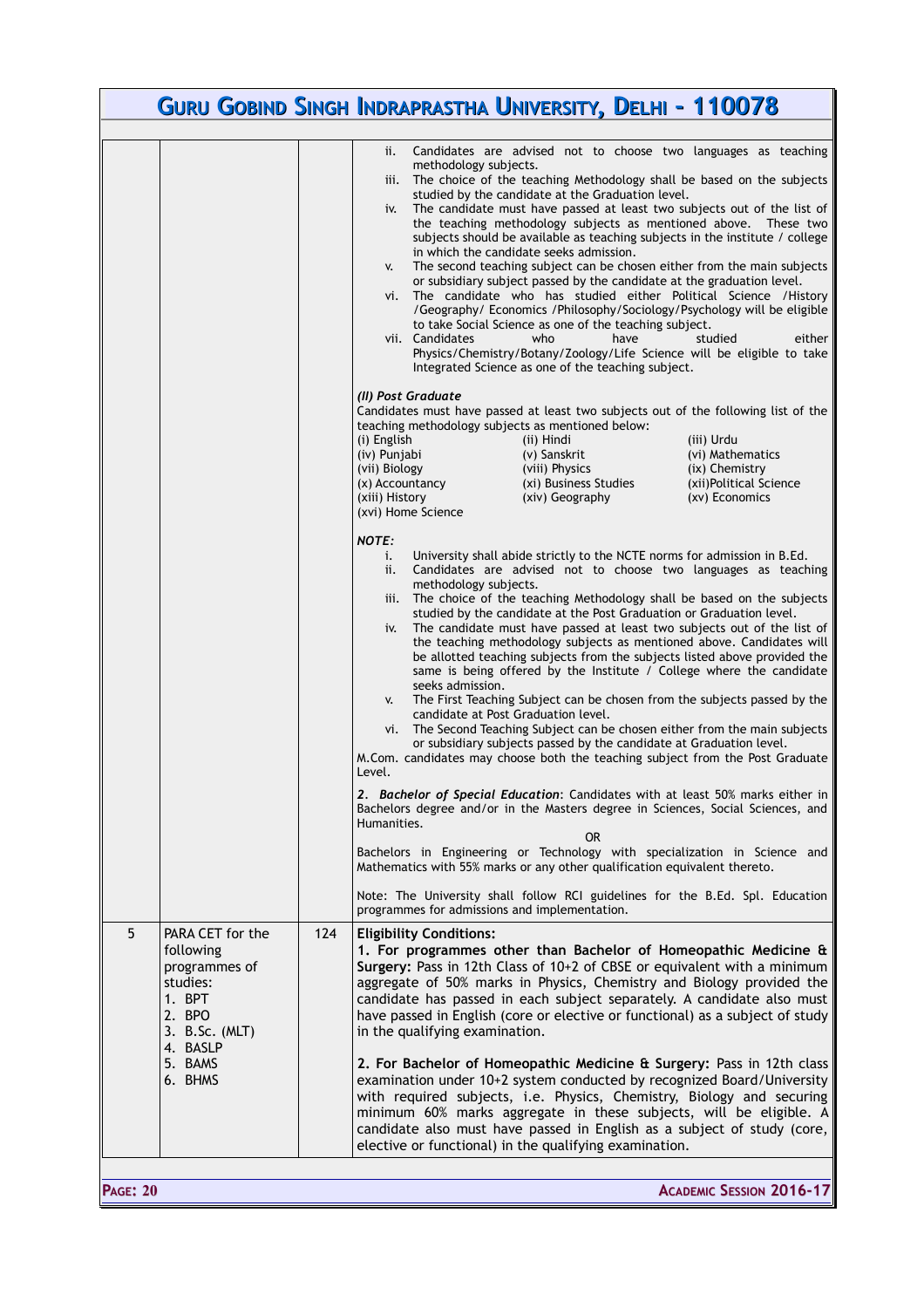|                |                                                                 |     | GURU GOBIND SINGH INDRAPRASTHA UNIVERSITY, DELHI - 110078                                                                                                                                                                                                                                                                                                                                                                                                                                                                                                                                                                                                                                                                                                                                                                                                                                                |
|----------------|-----------------------------------------------------------------|-----|----------------------------------------------------------------------------------------------------------------------------------------------------------------------------------------------------------------------------------------------------------------------------------------------------------------------------------------------------------------------------------------------------------------------------------------------------------------------------------------------------------------------------------------------------------------------------------------------------------------------------------------------------------------------------------------------------------------------------------------------------------------------------------------------------------------------------------------------------------------------------------------------------------|
|                |                                                                 |     |                                                                                                                                                                                                                                                                                                                                                                                                                                                                                                                                                                                                                                                                                                                                                                                                                                                                                                          |
|                |                                                                 |     | Note: Blind (including colour blind), deaf and/or dumb candidates shall<br>not be eligible for admission in the BHMS course.                                                                                                                                                                                                                                                                                                                                                                                                                                                                                                                                                                                                                                                                                                                                                                             |
| 6              | CET for BBA & Allied<br>Programmes                              | 125 | <b>Eligibility Conditions:</b><br>Pass in 12th Class of 10+2 of CBSE or equivalent with a minimum of 50%<br>marks in aggregate* and must also have passed English (core or elective or<br>functional) as a subject.                                                                                                                                                                                                                                                                                                                                                                                                                                                                                                                                                                                                                                                                                      |
| $\overline{7}$ | <b>Bachelor of Arts</b><br>(Journalism & Mass<br>Communication) | 126 | <b>Eligibility Conditions:</b><br>Pass in 12th Class of 10+2 of CBSE or equivalent with a minimum of 50%<br>marks in aggregate* and must also have passed English (core or elective or<br>functional) as a subject.                                                                                                                                                                                                                                                                                                                                                                                                                                                                                                                                                                                                                                                                                      |
| 8              | Bachelor of Hotel<br>Management &<br><b>Catering Technology</b> | 127 | <b>Eligibility Conditions:</b><br>Pass in 12th Class of 10+2 of CBSE or equivalent with a minimum of 50%<br>marks in aggregate* and must also have passed in English (core or elective<br>or functional) as a subject.                                                                                                                                                                                                                                                                                                                                                                                                                                                                                                                                                                                                                                                                                   |
| 9              | Bachelor of<br>Commerce<br>(Honours)                            | 146 | <b>Eligibility Conditions:</b><br>50% in aggregate in 10+2 examination / senior school certificate<br>examination of C.B.S.E. as minimum marks for admission to B.Com with<br>pass in five subjects (One language and four elective subjects) or an<br>examination recognized as equivalent to that.<br>(i) Pre-University Examination (Two years after ten years of schooling) of<br>an Indian school / college.<br>0R.<br>Intermediate Examination of an Indian University / Board or an<br>Examination recognized as equivalent to that (Pass in Five written<br>subjects)<br>(ii) Indian School Certificate Examination (12 years) conducted by the<br>Council for the Indian School Certificate Examination, New Delhi (Pass in<br>Five written subjects).<br>(iii) Examination of a foreign University / Board which is recognized as<br>equivalent to 10+2 CBSE examination/or Indian university. |
| 10             | <b>Bachelor of Science</b><br>(Yoga)                            | 117 | <b>Eligibility Conditions:</b><br>Pass in 12th class of 10+2 pattern of CBSE or Equivalent with Science<br>(Physics, Chemistry and Biology) with a minimum aggregate of 50% marks<br>in Physics, Chemistry and Biology provided that the candidate has passed<br>in each subject separately. A candidate also must have passed in English as<br>a subject of study (core, elective or functional) in the qualifying<br>examination.                                                                                                                                                                                                                                                                                                                                                                                                                                                                      |
| 11             | B.Sc. (Medical<br>Technology - Radio<br>Technology)             | 158 | <b>Eligibility Conditions:</b><br>Pass in 12th class of 10+2 of CBSE or equivalent with minimum aggregate<br>of 55% marks in Physics, Chemistry and Biology provided the candidate has<br>passed in each subject separately. A candidate also must have passed in<br>English (core or selective or function) as a subject of studies in the<br>qualifying examination.<br><b>OR</b><br>Diploma in Radiotherapy Technology after pass in 12th class of CBSE or<br>equivalent with minimum aggregate of 50% marks in Physics, Chemistry<br>and Biology provided the candidate has passed in each subject separately,                                                                                                                                                                                                                                                                                       |
| 12             | <b>Bachelor of Vocation</b>                                     | 200 | having minimum 5 years of experience in the field of Radiotherapy.<br>To be notified later by the University.                                                                                                                                                                                                                                                                                                                                                                                                                                                                                                                                                                                                                                                                                                                                                                                            |

\*Aggregate of 50% marks in the 12th class for the purpose of eligibility will be taken as the aggregate of best four subjects including one language and compulsory subject(s), if any. These compulsory subjects will vary for various programmes. The details of compulsory subject(s) whatever applicable will be notified on university website before start of the counselling.

**NOTE:** 

1. **Admission Critera:** All applicants must appear in the CET conducted. The admissions would be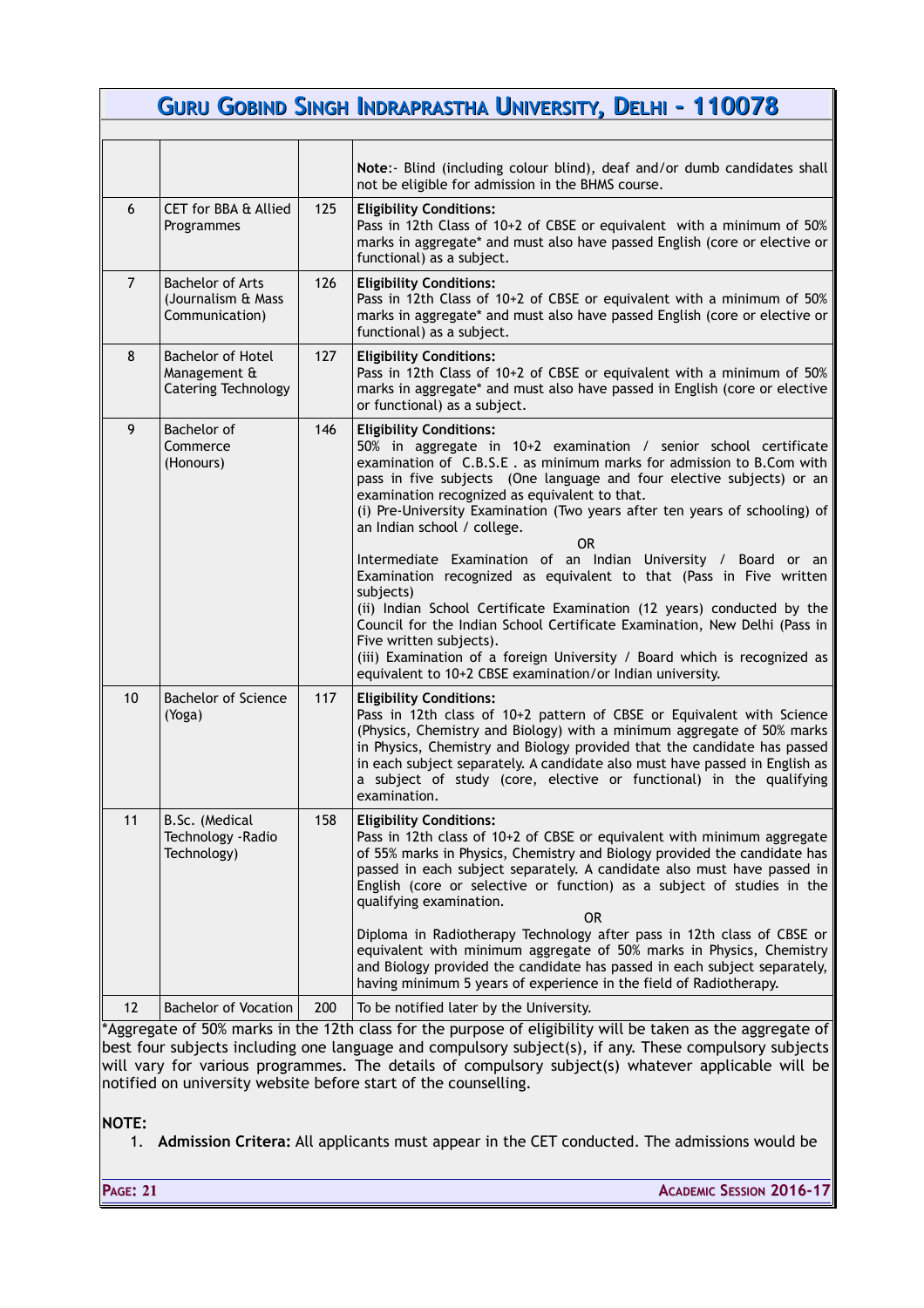based on the merit / rank in the CET.

- 2. Candidate should be not less than 17 years as on  $31<sup>st</sup>$  December, 2016 for Bachelor of Homeopathic Medicine & Surgery/Bachelor of Ayurvedic Medicine & Surgery Programme.
- 3. Admission of students passing out of GGSIPU: The CPI awarded by the University to be treated as equivalent to percentage.

### <span id="page-22-1"></span>**2.4.3 Post Graduate Diploma Programmes**

| S.No.          | Name of<br><b>Programme</b>                         | <b>CET</b><br>Code | <b>ELIGIBILITY CONDITIONS &amp; ADMISSION CRITERIA</b>                                                                                                                                                                                                                                                                                                                                                                                                                                                                                            |
|----------------|-----------------------------------------------------|--------------------|---------------------------------------------------------------------------------------------------------------------------------------------------------------------------------------------------------------------------------------------------------------------------------------------------------------------------------------------------------------------------------------------------------------------------------------------------------------------------------------------------------------------------------------------------|
| 1              | Post Graduate<br>Diploma in<br>Radiological Physics | 151                | Eligibility Criteria: M.Sc. (Physics) with 60% Marks.<br>Admission Criteria: Merit List for admission to be prepared on<br>the basis of qualifying degree percentage and interview in the<br>ratio of 3:1 (that is, 75% weightage for qualifying degree marks<br>and 25% weightage to interview marks). Schedule for the<br>interview shall be notified by the Dean, University School of Basic<br>and Applied Science later on the University's website<br>(http://www.ipu.ac.in).                                                               |
| $\overline{2}$ | Post Graduate<br>Diploma in Women's<br>Empowerment  | 164                | Eligibility Criteria: Graduation / Bachelor Level Degree from any<br>UGC recognised University with 50% Marks.<br>Admission Criteria: Merit List for admission to be prepared on<br>the basis of qualifying degree percentage and interview in the<br>ratio of 3:1 (that is, 75% weightage for qualifying degree marks<br>and 25% weightage to interview marks). Schedule for the<br>interview shall be notified by the Dean, University School of<br>Humanities and Social Sciences later on the University's website<br>(http://www.ipu.ac.in). |

**Note:** 

1. No CET shall be held for these programmes

2. Admission of students passing out of GGSIPU: The CPI awarded by the University to be treated as equivalent to percentage.

### <span id="page-22-0"></span>**2.4.4 Programmes of Studies for which classes are conducted on weekends**

| S.No. | Name of<br>Programme                                                              | <b>CET</b><br>Code | <b>ELIGIBILITY CONDITIONS &amp; ADMISSION CRITERIA</b>                                                                                                                                                                                                                                                                                                                                                                                                                                                                                                                                                                                                                                                                                                                                                                                                                                                                                                                                                                                                                       |  |  |  |  |
|-------|-----------------------------------------------------------------------------------|--------------------|------------------------------------------------------------------------------------------------------------------------------------------------------------------------------------------------------------------------------------------------------------------------------------------------------------------------------------------------------------------------------------------------------------------------------------------------------------------------------------------------------------------------------------------------------------------------------------------------------------------------------------------------------------------------------------------------------------------------------------------------------------------------------------------------------------------------------------------------------------------------------------------------------------------------------------------------------------------------------------------------------------------------------------------------------------------------------|--|--|--|--|
| 1     | <b>Master of Business</b><br>Administration (with<br>sectorial<br>specialization) | 155                | <b>Eligibility Conditions:</b><br>Graduation or its equivalent in any discipline with at least 50%<br>i)<br>marks in aggregate.<br>post-qualification<br>least<br>At<br>$\mathbf{ii}$<br>year<br>one<br>executive/supervisory/teaching experience. The cut-off date<br>for counting experience shall be 31st May, 2016.<br>iii) A No-objection certificate is required to be submitted at the<br>time of admission from the current employer.<br><b>Admission Criteria:</b><br>Admission shall be based on marks obtained in the qualifying<br>examination (Graduation) and performance in personal interview. Merit<br>list shall be prepared based on the following:<br>a) 70% weightage will be given to the percentage secured in the<br>qualifying examination.<br>b) 30% weightage will be given to the performance in personal Interview.<br>Thus the merit list shall be prepared on the basis of marks earned by<br>each candidate, out of 100 comprising of percentage of marks obtained<br>in eligibility qualification and marks obtained in Personal Interview. |  |  |  |  |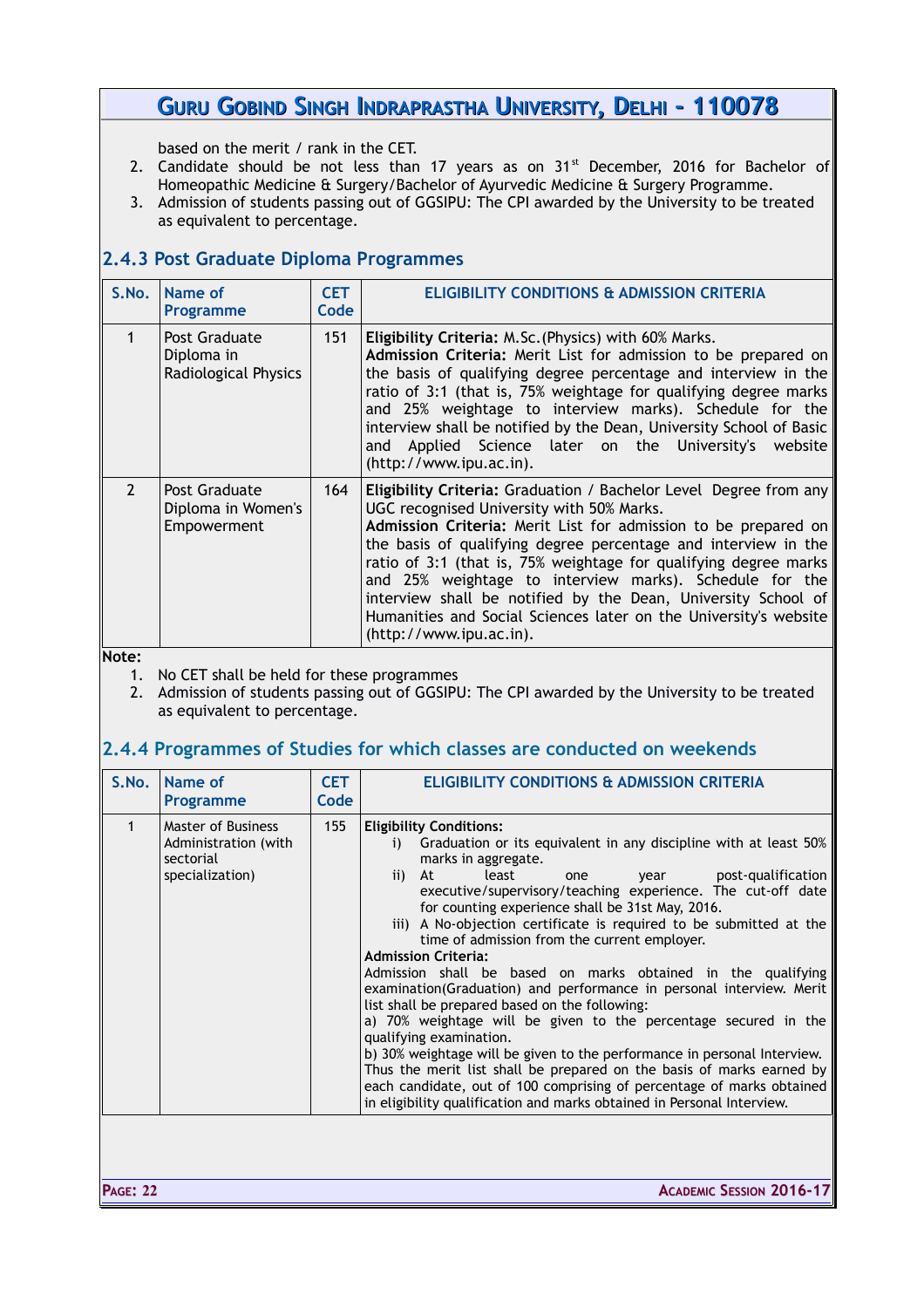|                          |                                                                                                                                              |     | GURU GOBIND SINGH INDRAPRASTHA UNIVERSITY, DELHI - 110078                                                                                                                                                                                                                                                                                                                                                                                                                                                                                                                                                                                                                                                                                                                                                                                                                                                                                                     |
|--------------------------|----------------------------------------------------------------------------------------------------------------------------------------------|-----|---------------------------------------------------------------------------------------------------------------------------------------------------------------------------------------------------------------------------------------------------------------------------------------------------------------------------------------------------------------------------------------------------------------------------------------------------------------------------------------------------------------------------------------------------------------------------------------------------------------------------------------------------------------------------------------------------------------------------------------------------------------------------------------------------------------------------------------------------------------------------------------------------------------------------------------------------------------|
| $\overline{2}$           | Master of Arts<br>(Journalism & Mass<br>Communication)                                                                                       | 176 | <b>Eligibility Conditions:</b><br>Graduation or its equivalent in any discipline with at least 50% marks in<br>aggregate.<br><b>Admission Criteria:</b><br>Admission shall be based on marks obtained in the qualifying<br>examination (Graduation) and performance in Personal Interview. Merit<br>list shall be prepared based on the following:<br>Percentage of Marks secured in the qualifying examination on a<br>L.<br>100 - point scale.<br>II. One mark each for an additional year of relevant experience but<br>up to a maximum of 10 additional marks. The cutoff date for<br>counting the experience shall be 31st May, 2016.<br>III. Personal Interview marks on a 40 - point scale.<br>IV. In case of tie between the candidates, i.e. all marks being<br>equal, the candidate for admission will be selected as per the<br>discretion of the admission committee.                                                                             |
| 3                        | Master of Law for the<br>following programmes<br>1. LLM(Cyber Law &<br>Cyber Crime)<br>2. LLM (Intellectual &<br>Industrial Property<br>Law) | 181 | <b>Eligibility Conditions:</b><br>LL.B Degree as required by the Bar Council of India for Enrollment as an<br>Advocate or an equivalent Law Degree from a Foreign University with<br>one year experience in profession or service.<br><b>Admission Criteria:</b><br>Admission to be made on the basis of a merit list prepared as follows:<br>Non-CET mode on the basis of performance in the qualifying<br>i.<br>examination - 50%<br>ii. Interview $-30\%$<br>iii. Year - wise Professional Experience - 20%.<br>Interview shall be conducted by the committee constituted by Dean,<br>University School of Law and Legal Studies with the approval of the Vice<br>Chancellor, GGSIPU.<br>The final Merit list to be prepared by a committee constituted by Dean,<br>University School of Law and Legal Studies and shall be declared by the<br>Dean, University School of Law and Legal Studies on the University<br>website http://www.ipu.ac.in.         |
| 4                        | <b>Master of Business</b><br>Administration<br>(Disaster<br>Management)                                                                      | 186 | <b>Eligibility Conditions:</b><br>1. Graduate or equivalent in any subject with minimum Programme<br>of 50% marks in aggregate.<br>2. At least one year post-qualification executive/ professional<br>experience.<br><b>Admission Criteria:</b><br>Merit list shall be prepared based on the following:<br>Percentage of marks secured in the qualifying examination on a<br>1.<br>100 point scale.<br>One mark each for an additional year of relevant experience put<br>2.<br>up to a maximum of 15 additional marks.<br>3. Personal Interview marks on a 25 point scale.<br>The final merit list shall be prepared on the basis of marks<br>4.<br>earned by each candidate from out of 140 comprising<br>percentage of marks obtained in eligibility qualification,<br>experience and marks obtained in Personal Interview and shall<br>be declared by the Dean, University School of Management<br>Studies on the University website http://www.ipu.ac.in |
| <b>NOTE:</b><br>1.<br>2. | as equivalent to percentage.                                                                                                                 |     | No CET shall be conducted for these programme / programme groups.<br>Admission of students passing out of GGSIPU: The CPI awarded by the University to be treated                                                                                                                                                                                                                                                                                                                                                                                                                                                                                                                                                                                                                                                                                                                                                                                             |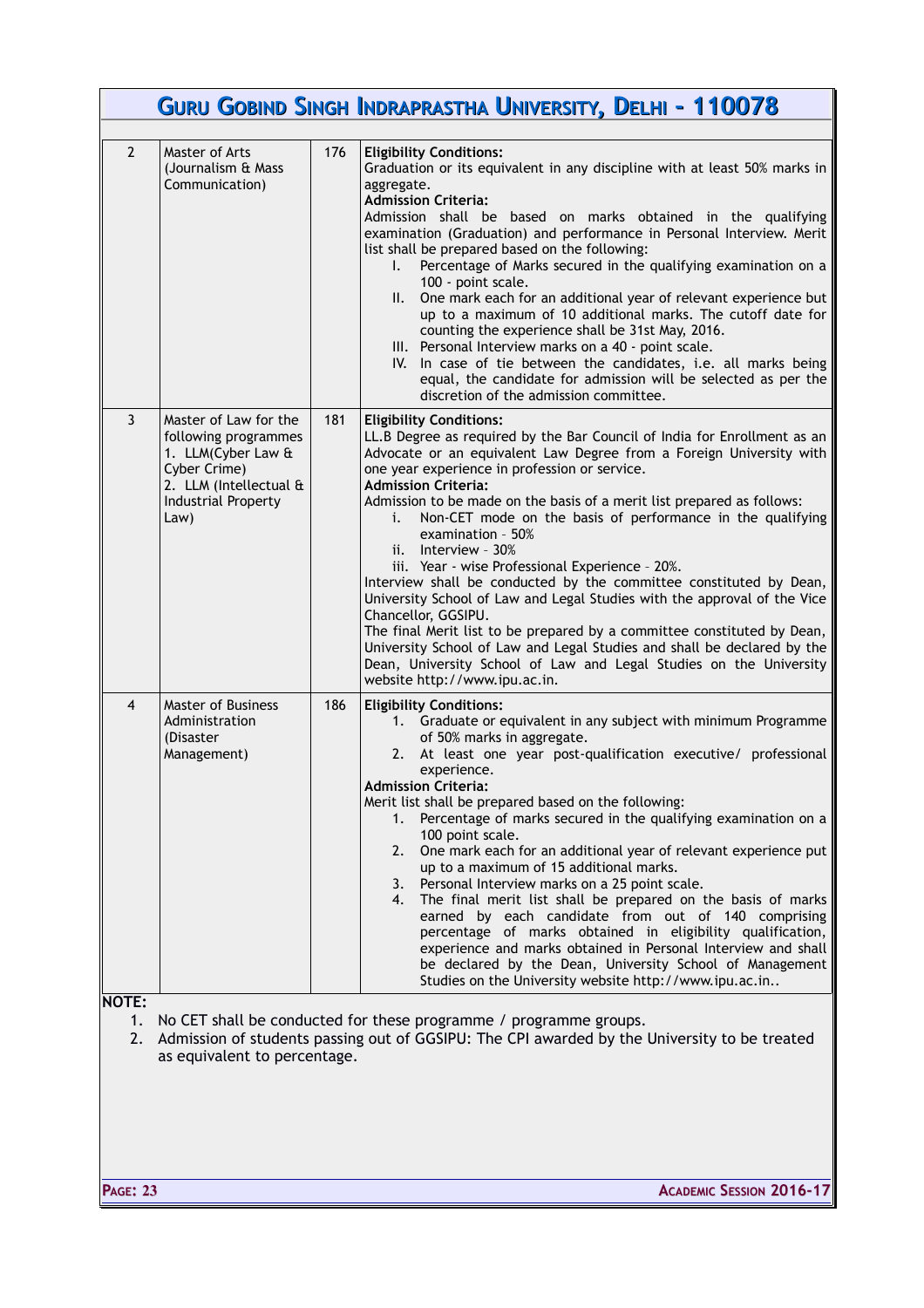<span id="page-24-1"></span>

|                                                              |                                                                                                                                             |                    | GURU GOBIND SINGH INDRAPRASTHA UNIVERSITY, DELHI - 110078                                                                                                                                                                                                                                                                                                                                                                                                                                                                                                                                                                                    |  |  |  |
|--------------------------------------------------------------|---------------------------------------------------------------------------------------------------------------------------------------------|--------------------|----------------------------------------------------------------------------------------------------------------------------------------------------------------------------------------------------------------------------------------------------------------------------------------------------------------------------------------------------------------------------------------------------------------------------------------------------------------------------------------------------------------------------------------------------------------------------------------------------------------------------------------------|--|--|--|
| 2.5 Graduate and Post-Graduate Medical Programmes of Studies |                                                                                                                                             |                    |                                                                                                                                                                                                                                                                                                                                                                                                                                                                                                                                                                                                                                              |  |  |  |
| S.No.                                                        | <b>Name of CET</b>                                                                                                                          | <b>CET</b><br>Code | <b>ELIGIBILITY CONDITIONS &amp; ADMISSION CRITERIA</b>                                                                                                                                                                                                                                                                                                                                                                                                                                                                                                                                                                                       |  |  |  |
| $\mathbf{1}$                                                 | <b>Bachelor of Medicine</b><br>& Bachelor of Surgery<br>(MBBS)                                                                              | 103                | Candidate must have passed in the subject of Physics, Chemistry,<br>Biology/Biotechnology and English (Core or Elective or Functional)<br>individually and must have obtained a minimum of 50% marks together in<br>Physics, Chemistry, Biology /Biotechnology and English (40% in case of<br>SC/ST/OBC candidate, subject to availability of seat for these categories<br>in the respective institutions). There shall be a 2-stage CET for MBBS, the<br>qualified students of stage - 1 shall be required to appear in the second<br>stage. The merit of the second stage only shall be used for the purpose<br>of counselling/admissions. |  |  |  |
| $\overline{2}$                                               | <b>Bachelor of Dental</b><br>Surgery (BDS)                                                                                                  | 104                | Candidate must have passed in the subject of Physics, Chemistry, Biology<br>and English (Core or Elective or Functional) individually and must have<br>obtained a minimum of 50% marks together in Physics, Chemistry, Biology<br>and English (40% in case of SC/ST/OBC candidate, subject to availability<br>of seat for these categories in the respective institutions).                                                                                                                                                                                                                                                                  |  |  |  |
| $\mathbf{3}$                                                 | Post Graduate Medical<br>Degree/Diploma<br>(Streams available<br>shall be notified<br>before the start of<br>counselling for<br>admissions) | 102                | The CET is conducted only for the state / institutional quota seats<br>available in the University. Every candidate selected for admission to<br>PGMC shall possess MBBS degree recognized by Medical Council of India<br>and must have completed one year compulsory rotatory internship on or<br>before 30th April 2016. The Candidate should have obtained permanent<br>registration with the MCI or any of the State Medical Council. Only<br>candidates who have obtained their MBBS degree from the Guru Gobind<br>Singh Indraprastha University, Delhi are eligible to appear in the CET.                                             |  |  |  |
| $\overline{4}$                                               | D.M. (Cardiology)                                                                                                                           | 132                | Candidates should have qualified MD / DNB (Medicine / Paediatrics).                                                                                                                                                                                                                                                                                                                                                                                                                                                                                                                                                                          |  |  |  |
| 5                                                            | M.Ch. (CTVS)                                                                                                                                | 133                | Candidates should have qualified MS General Surgery/DNB General<br>Surgery                                                                                                                                                                                                                                                                                                                                                                                                                                                                                                                                                                   |  |  |  |
| 6                                                            | M.Ch. (Neuro Surgery)                                                                                                                       | 134                | Candidates should have qualified MS General Surgery/DNB General<br>Surgery                                                                                                                                                                                                                                                                                                                                                                                                                                                                                                                                                                   |  |  |  |
| $\overline{7}$                                               | DM (Neurology)                                                                                                                              | 135                | Candidates should have qualified MD / DNB (Medicine / Paediatrics)                                                                                                                                                                                                                                                                                                                                                                                                                                                                                                                                                                           |  |  |  |
| 8                                                            | M.Ch. (Burns, Plastic<br>and Maxilofacial<br>Surgery)                                                                                       | 136                | Candidates should have qualified MS General Surgery/DNB General<br>Surgery                                                                                                                                                                                                                                                                                                                                                                                                                                                                                                                                                                   |  |  |  |
| 9                                                            | DM (Pulmonary &<br><b>Critical Care</b><br>Medicine)                                                                                        | 138                | Candidates should have qualified MD (General Medicine /Pulmonary<br>Medicine<br>Paediatrics<br>/Chest)<br><b>DNB</b><br>(General<br>Medicine<br>/PM/Paediatrics / Chest)                                                                                                                                                                                                                                                                                                                                                                                                                                                                     |  |  |  |
| 10                                                           | M.Ch (Paediatrics<br>Surgery)                                                                                                               | 143                | Candidates should have qualified MS General Surgery/DNB General<br>Surgery                                                                                                                                                                                                                                                                                                                                                                                                                                                                                                                                                                   |  |  |  |
| 11                                                           | M.Ch. (Urology)                                                                                                                             | 144                | Candidates should have qualified MS General Surgery/DNB General<br>Surgery                                                                                                                                                                                                                                                                                                                                                                                                                                                                                                                                                                   |  |  |  |

**Admission Critera:** All applicants must appear in the CET conducted. The admissions would be based on the merit / rank in the CET.

### <span id="page-24-0"></span>**2.5.1 Detailed MBBS (CET Code 103)/BDS (CET Code 104) Eligibility Criteria**

- **(1)** Candidate should be an Indian citizen. Non-Resident Indians and Foreign Nationals are not eligible.
- **(2)** Candidate should not be less than 17 (Seventeen) years as on the 31st December, 2016.
- **(3) MBBS:** Candidate should have passed the 12th Class under the 10+2 Scheme/Senior School Certificate Examination or Intermediate Science (I.Sc.) or an equivalent examination of the recognised University/Board of any Indian State with physics, chemistry, biology/biotechnology and english (core or elective or functional). Candidate must have passed in the subject of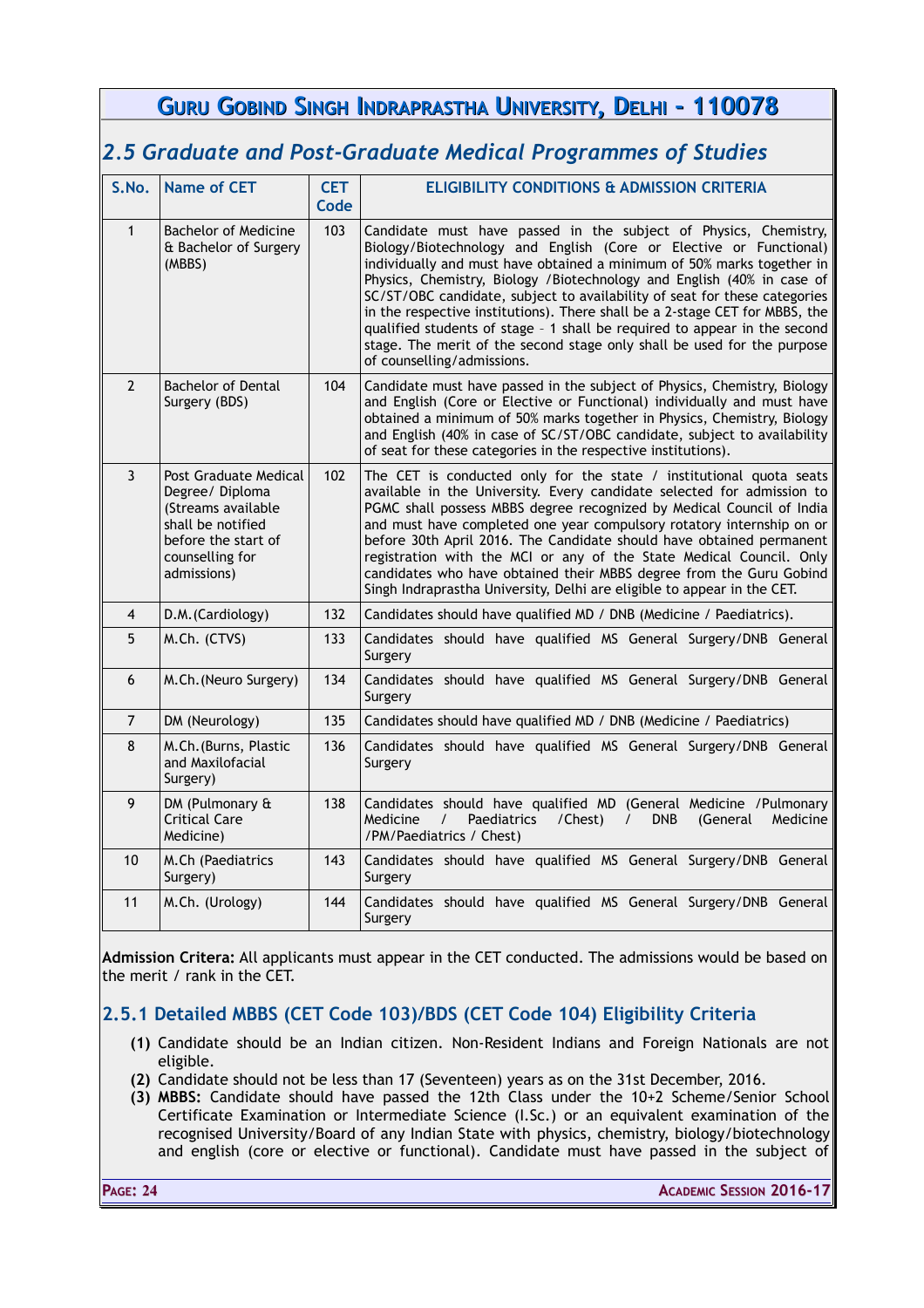Physics, Chemistry, Biology / Biotechnology and English (core or elective or functional) individually and must have obtained a minimum of 50% marks together in Physics, Chemistry and Biology /Biotechnology(40% in case of SC/ST candidates, subject to availability of seat for these categories in the respective institutions).

**BDS:** Candidate, who have passed 12th class examination under 10+2 system conducted by the C.B.S.E./ Council of the Indian School Certificate Examination/Jamia Milia Islamia, New Delhi with required subjects i.e. Physics, Chemistry, Biology and English from the recognized schools conducting regular classes situated within the National Capital Territory of Delhi only, will be eligible for admission for BDS Programme. Candidate must have passed in the subject of Physics, Chemistry, Biology and English (core or elective or functional) individually and must have obtained a minimum of 50% marks together in Physics, Chemistry and Biology (40% in case of SC/ST candidates, subject to the availability of seat for these categories in the respective institutions).

- **(4)** To claim seat under MBBS programme at NDMC for the academic session 2016-17, the candidate must have studied 11th and 12th classes regularly from a recognized school within the National Capital Territory of Delhi.
- **(5)** To claim seat under BDS programme for the academic session 2016-17, the candidate must have studied 11th and 12th classes regularly from a recognized school within the National Capital Territory of Delhi.

**NOTE:**

- (1) All those candidates who have appeared in the qualifying examination with Physics, Chemistry, Biology (or Biotechnology for MBBS only in lieu of Biology) and English (core or elective or functional) and expect to pass the examination with required percentage of marks are also eligible to apply and appear in the CET: MBBS & BDS-2016. However, their candidature will be considered only if they are able to produce documentary evidence of having passed the qualifying examination with the required subjects and percentage of marks at the time of counselling for admission. **NO PROVISIONAL ADMISSION WILL BE DONE FOR ANY RESULT AWAITED OR COMPARTMENT / SUPPLEMANTARY CASES.** However, In case the result of the Compartment/Supplementary examination(s) is declared by the time of admission/counselling and the candidate fulfills the eligibility conditions as mentioned above, then such candidates would be eligible for the admission for the academic session 2016-17.
- (2) It is the responsibility of the candidates to ascertain whether they posses the requisite eligibility and qualifications for admission. Appearing for the written examination does not necessarily mean acceptance of eligibility.
- (3) There will be no rounding-off of the percentage of marks of qualifying examination while deciding the basic eligibility of any candidate for admission e.g. if a candidate obtained 49.9% marks in his/her qualifying examination, then it will not be rounded-off to 50%. Therefore, the candidate is not eligible for that programme where minimum requirement of marks is 50%. In case candidate for any reason mentions the minimum percentage wrongly in verification form, he/she shall be exclusively responsible.

### <span id="page-25-1"></span>**2.5.2 Eligibility for admission to ACMS for ARMY category for MBBS programme**

For admissions to Army College of Medical Sciences refer to Chapter 7 Section 7.1.4.

#### <span id="page-25-0"></span>**2.5.3 Detailed eligibility criteria for Post Graduate Medical Course CET (PGMC) (CET CODE-102)**

- 1. Only candidates who have completed their MBBS Degree from GGSIPU are eligible for admission through this admission brochure.
- 2. Every candidate selected for admission to Post Graduate Medical Course through the University conducted CET shall possess MBBS degree from Guru Gobind Singh Indraprastha University and recognized by Medical Council of India and must have completed one year compulsory rotatory internship on or before 30th April, 2016. The candidate should have obtained permanent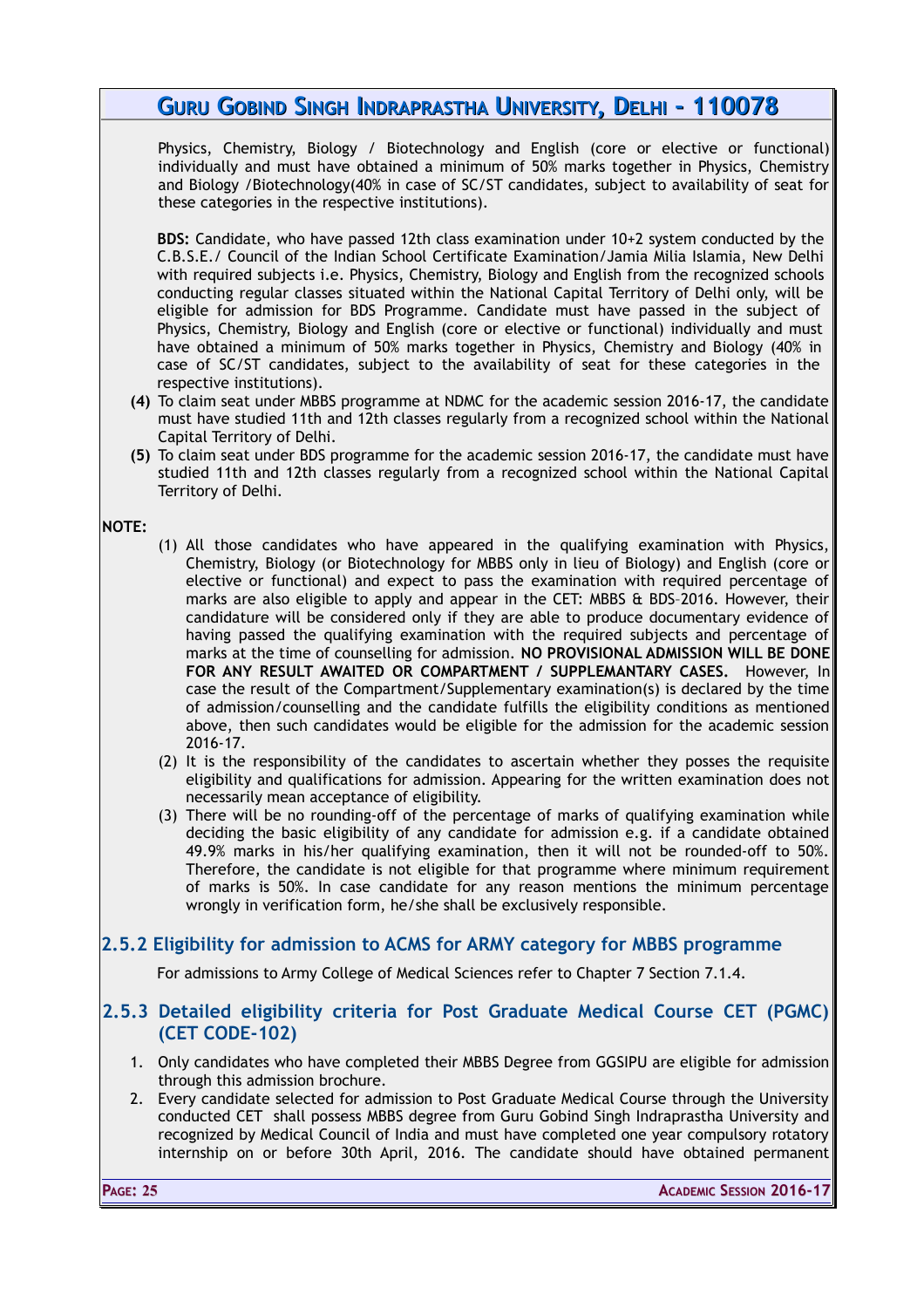registration with the Medical Council of India or any of the State Medical Council.

- 3. The candidate must have obtained 600 marks out of 1200, i.e., 50% marks in the Post Graduate Medical Common Entrance Test in case of general category and 40% marks in case of candidates belonging to SC, ST, OBC category, i.e., they are required to obtain 480 marks out of 1200.
- 4. The candidates should be medically fit to pursue the allocated course on Medical Examination. The selected candidate will be required to undergo Medical Examination by duly constituted medical board at the assigned institution. The candidate shall not be allowed to join the course, if he/she is found medically unfit for the course.
- 5. The in-service candidates shall submit a No Objection Certificate (NOC) from their employer to the effect that they have no objection and the candidates will be relieved/granted study leave for pursuing the course at the time of counselling, and the certificate should be available at the time of Counselling, failing which he /she will not be eligible for the counselling.
- 6. No employed / in-service candidate shall be allowed to join a course unless he/she has been relieved/sanctioned study leave from his/her employer.
- 7. After declaration of result of Post-Graduate Medical Entrance Test (CETCode:102), a candidate who is in service and who is likely to get admission, should initiate the process of obtaining Study Leave/relieving so that he/she is able to join the course concerned by the stipulated date.
- 8. No employed candidate shall be allowed to join a course unless he/she has been relieved/sanctioned study leave from his/her employer.
- 9. Candidates who are already admitted to any Post Graduate Medical Degree/Diploma Course in any University/Institution as on the date of counselling will not be eligible for admission. Candidate will be required to give an undertaking/ Declaration in this respect at the time of counselling / admission.
- 10. Candidates who have taken admission in any Post Graduate Medical Degree Course in this University during the academic session 2014-15 or 2015-16 and subsequently resigned from the course concerned are not eligible.
- 11. Candidate, who has passed a Post-Graduate Degree course, will not be given admission to Diploma Course in the same subject.
- 12. In case of any dispute, the decision of the Post-Graduate Admission Committee shall be final. However, an appeal could be made to the Vice-Chancellor, Guru Gobind Singh Indraprastha University against such a decision.

### <span id="page-26-0"></span>**2.5.4 Detailed eligibility criteria for Super Speciality Medical Courses (SSMC)(CET CODE-132/133/134/135/136/138/143/144)**

- 1. Candidate should be an Indian citizen or a candidate who has obtained the qualifying degree from GGSIPU .
- 2. The candidate should be medically fit to pursue the allocated course on medical examination.
- 3. The candidate must have passed the Post graduate (MD/MS/DNB) examination, as per details mentioned in Section 2.5 of this Chapter, before the of date of commencement of first counselling.
- 4. The candidate holding Diploma of National Board of Examination will be eligible for admission to Super Speciality Courses, provided they have done thesis work. Evidence of thesis shall be produced by the candidate.
- 5. The in-service candidates shall submit a No Objection Certificate (NOC) from their employer to the effect that they have no objection and the candidates will be relieved/granted study leave for pursuing the course at the time of counselling, and the certificate should be available at the time of Counselling, failing which he /she will not be eligible for the counselling.
- 6. No employed / in-service candidate shall be allowed to join a course unless he/she has been relieved/sanctioned study leave from his/her employer.
- 7. After declaration of result of Super Speciality Medical Courses, a candidate who is in service and who is likely to get admission, should initiate the process of obtaining Study Leave/relieving so that he/she is able to join the course concerned by the stipulated date.
- 8. No employed / in-service candidate shall be allowed to join a course unless he/she has been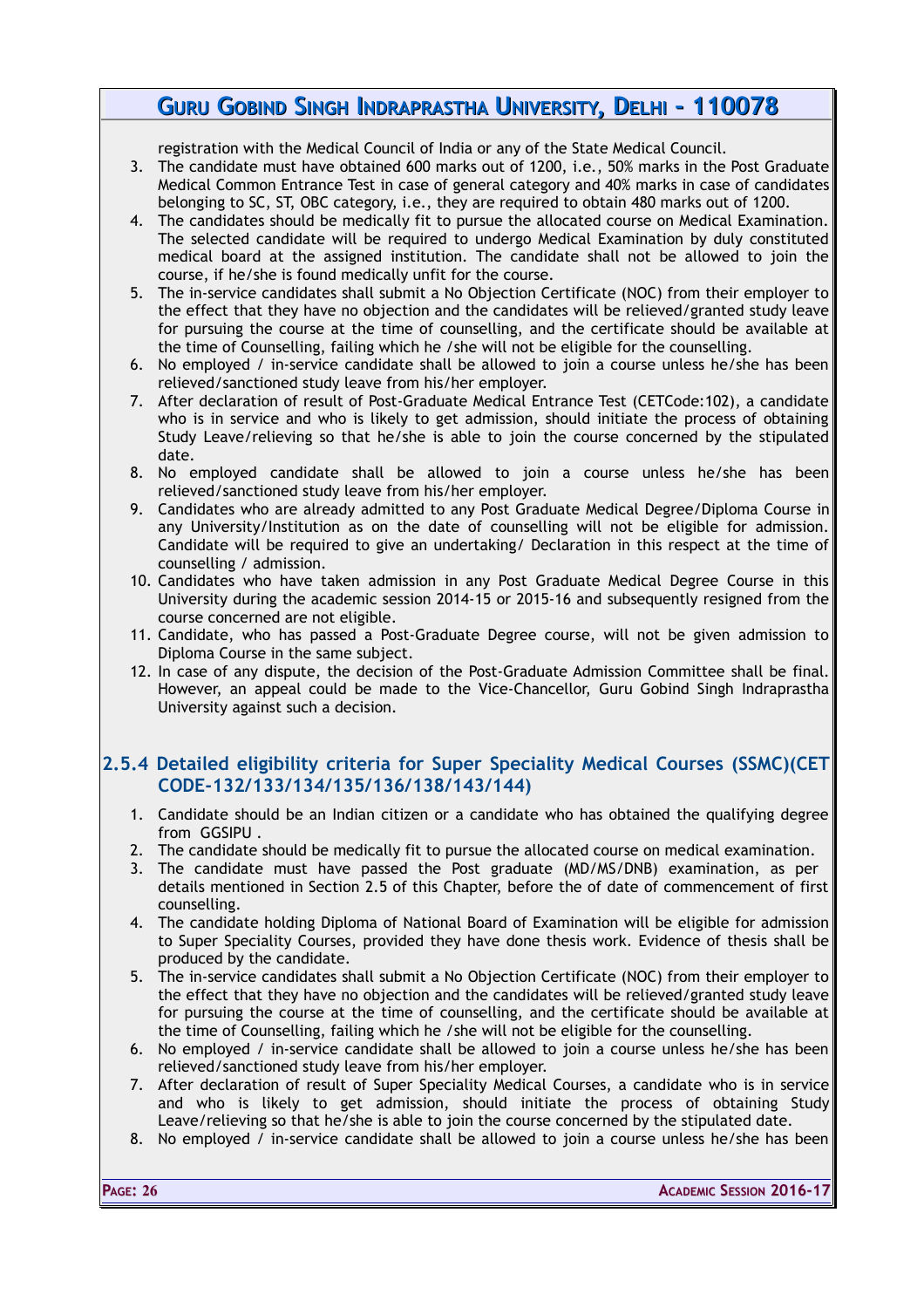relieved/sanctioned study leave from his/her employer.

- 9. Candidates who are already admitted to any Super Speciality Medical Courses in any University/Institution as on the date of counselling will not be eligible for admission. Candidate will be required to give an undertaking in this respect at the time of counselling / admission.
- 10. Candidates who have taken admission in any Super Speciality Medical Courses through Common Entrance Test conducted by this University during the academic session 2014-15 or 2015-16 and subsequently resigned from the course concerned are not eligible.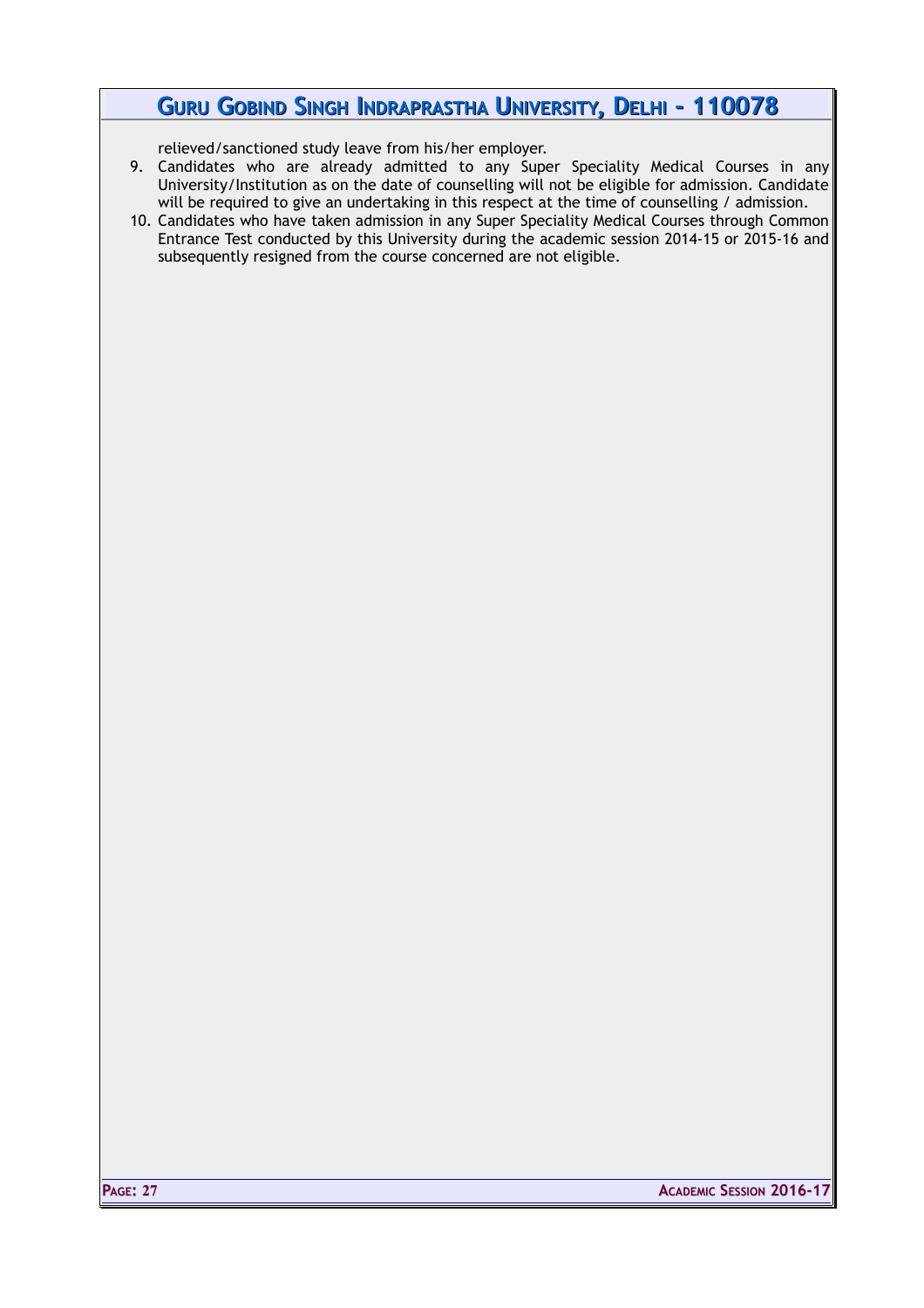### <span id="page-28-1"></span>**CHAPTER- 3: Schedule and Syllabus of Common Entrance Tests**

# <span id="page-28-0"></span>*3.1 Bachelor of Technology (B.Tech.) Common Entrance Tests*

| S.<br>No.      | <b>CET</b>                  | <b>CET</b><br>Code | <b>Subjects of Entrance Test*</b>                                                                                                                                                                                                                                                             | Date, Day &<br>Time of CET -<br>2016                    | Date & day of<br><b>Declaration of</b><br><b>CET Result**</b> |
|----------------|-----------------------------|--------------------|-----------------------------------------------------------------------------------------------------------------------------------------------------------------------------------------------------------------------------------------------------------------------------------------------|---------------------------------------------------------|---------------------------------------------------------------|
| 1              | <b>LEBTECH</b><br>(DIPLOMA) | 128                | Applied Mechanics-(25)<br>(1)<br>Applied Mathematics-(25%)<br>(11)<br>(III) Computer Awareness and Physics /<br>Chemistry Related Knowledge-(25%)<br>(IV) Analytical and Logical Reasoning-<br>(25%)                                                                                          | 17.04.2016<br>(Sunday)<br>10:30 A.M. to<br>$01:00$ P.M  | 03.05.2016<br>(Tuesday)                                       |
| $\overline{2}$ | <b>LEBTECH</b><br>(BSC)     | 129                | B.Sc Level Mathematics- (40%)<br>(i)<br>English (10+2 level)-(20%)<br>(ii)<br>(iii) Analytical & Logical Reasoning (20%)<br>(iv) Scientific Aptitude - (20%)                                                                                                                                  | 17.04.2016<br>(Sunday)<br>10:30 A.M. to<br>$01:00$ P.M. | 03.05.2016<br>(Tuesday)                                       |
| 3              | <b>BTECHBT</b>              | 130                | Physics (upto 12 <sup>th</sup> Level)-(20%)<br>(i)<br>Chemistry (upto 12 <sup>th</sup> Level)-(20%)<br>(ii)<br>(iii) Mathematics (upto $10^{th}$ Level) - (20%)<br>(iv) Biology (Botany and Zoology) (upto<br>12 <sup>th</sup> Level)- (40%) or Biotechnology<br>(upto $12^{th}$ Level)-(40%) | 21.05.2016<br>(Saturday)<br>02:00 to 05:00<br>P.M.      | 03.06.2016<br>(Friday)                                        |
| $\overline{4}$ | <b>BTECH</b>                | 131                | Physics-(33.33%)<br>(i)<br>Chemistry-(33.33%)<br>(ii)<br>(iii) Mathematics - $(33.33%)$                                                                                                                                                                                                       | 08.05.2016<br>(Sunday)<br>02:00 to 04:30<br>P.M.        | 24.05.2016<br>(Tuesday)                                       |

#### **NOTE:**

\* Syllabi for CET Code 128, for the prescribed subjects shall be as of Diploma or 10+2 level. Syllabi for CET Code 130 and 131, for the subjects of Physics, Chemistry, Mathematics, Biology (Botany & Zoology) or Biotechnology shall be upto  $12^{th}$  class under the 10+2 Scheme unless specified otherwise, for the students passing class 12th in the year 2016.

\*\* Result shall be declared on or before the notified date.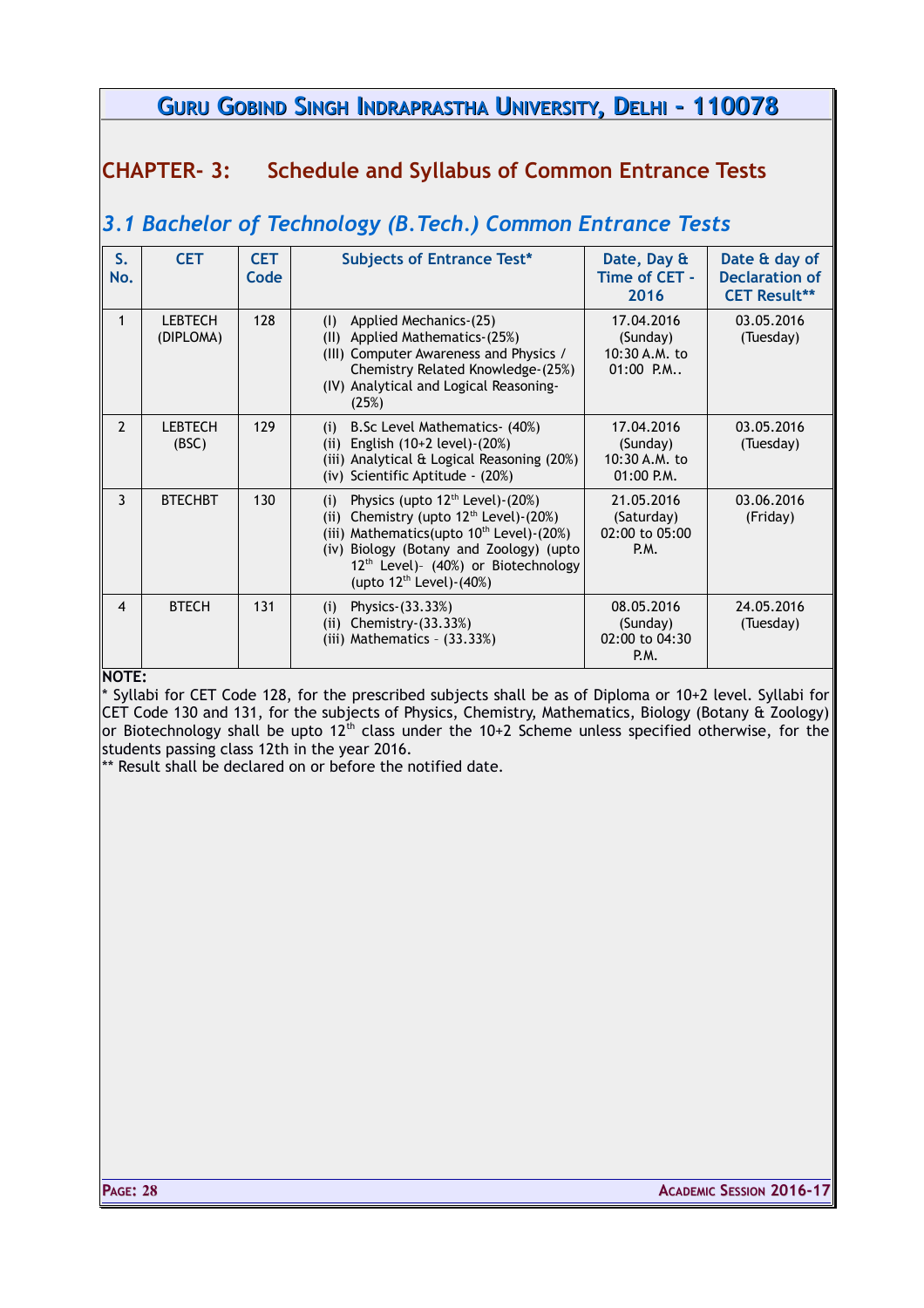<span id="page-29-0"></span>

| S.<br>No.      | <b>CET</b>  | <b>CET</b><br>Code | <b>Subjects of Entrance Test</b>                                                 | Date, Day &<br>Time of CET -<br>2016                   | Date & day of<br><b>Declaration of</b><br><b>CET Result**</b> |
|----------------|-------------|--------------------|----------------------------------------------------------------------------------|--------------------------------------------------------|---------------------------------------------------------------|
| $\mathbf{1}$   | MTECH (CS)  | 139                | As per the Syllabus of GATE- 2016 Computer<br>Science and Information Technology | 15.05.2016<br>(Sunday)<br>02:00 - 04:30 P.M.           | 31.05.2016<br>(Tuesday)                                       |
| $\overline{2}$ | MTECH (EC)  | 140                | As per the Syllabus of GATE 2016-Electronics<br>& Communication Engineering      | 15.05.2016<br>(Sunday)<br>10:30-01:00 P.M.             | 31.05.2016<br>(Tuesday)                                       |
| 3              | MTECH (TE)  | 147                | As per the Syllabus of GATE 2016-Production<br>& Industrial Engineering          | 14.05.2016<br>(Saturday)<br>10:30AM-01:00<br><b>PM</b> | 31.05.2016<br>(Tuesday)                                       |
| $\overline{4}$ | MTECH (NST) | 149                | See Section 3.2.3                                                                | 14.05.2016<br>(Saturday)<br>10:30AM-01:00<br><b>PM</b> | 31.05.2016<br>(Tuesday)                                       |
| 5              | MTECH (EP)  | 150                | See Section 3.2.4                                                                | 14.05.2016<br>(Saturday)<br>$02:00 - 04:30$ PM         | 31.05.2016<br>(Tuesday)                                       |
| 6              | MTECH (CE)  | 152                | As per Syllabus of GATE- 2016 of Chemical<br>Engineering                         | 15.05.2016<br>(Sunday)<br>10:30AM - 01:00<br><b>PM</b> | 31.05.2016<br>(Tuesday)                                       |
| $\overline{7}$ | MTECH (RA)  | 156                | See Section 3.2.5                                                                | 07.05.2016<br>(Saturday)<br>02:00-04:30 P.M            | 24.05.2016<br>(Tuesday)                                       |
|                |             |                    | ** Result shall be declared on or before the notified date                       |                                                        |                                                               |
|                |             |                    |                                                                                  |                                                        |                                                               |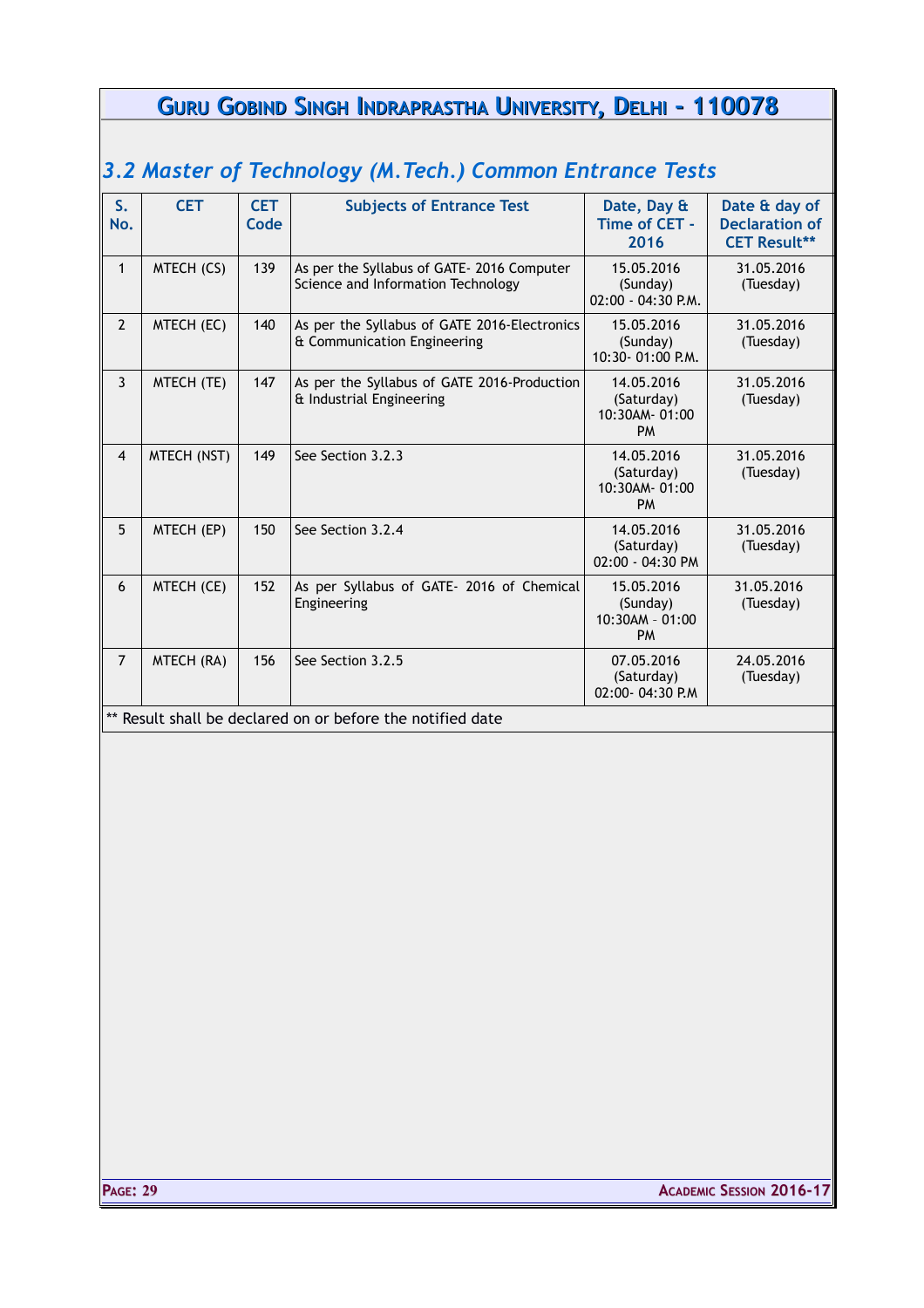#### <span id="page-30-2"></span>**3.2.1 Information for GATE Scholars**

| <b>CET</b> | <b>CET</b>  | Last date of | <b>Display of</b>   | Date for        | Date for     | Date of     |
|------------|-------------|--------------|---------------------|-----------------|--------------|-------------|
| Code       |             | application  | <b>List of GATE</b> | display of      | verification | declaration |
|            |             | up to 4 PM   | <b>based</b>        | schedule for    | <b>of</b>    | final Merit |
|            |             |              | <b>Applicants</b>   | verification of | documents    | List        |
|            |             |              |                     | documents       |              |             |
| 139        | MTECH (CS)  |              |                     |                 |              |             |
| 140        | MTECH (EC)  |              |                     |                 |              |             |
| 147        | MTECH (TE)  |              |                     |                 |              |             |
| 148        | MTECH (BT)  | 29.03.2016   | 19.04.2016          | 13.05.2016      | 24.05.2016   | 03.06.2016  |
| 149        | MTECH (NST) | (Tuesday)    | (Tuesday)           | (Friday)        | (Tuesday)    | (Friday)    |
| 150        | MTECH (EP)  |              |                     |                 |              |             |
| 152        | MTECH (CE)  |              |                     |                 |              |             |
| 156        | MTECH (RA)  |              |                     |                 |              |             |

### <span id="page-30-1"></span>**3.2.2 Important Note for GATE Scholars applying for M.Tech. Regular Admissions**

**Note**: Candidates desirous of seeking admission on the basis of GATE Score must appear for document verification as per schedule notified by the University. Authorized representative (with the permission of the Registrar, Guru Gobind Singh Indraprastha University) may appear for verification. In case, a candidate / representative does not appear for document verification, the candidature of such candidates will be cancelled and the candidates shall not be considered for admission.

### <span id="page-30-0"></span>**3.2.3 Syllabus for CET for M.Tech. (Nano Science and Technology) CET Code-149**

Answer any three section, Physics & Chemistry sections are compulsory

1. Physics – 33.33% 2. Chemistry – 33.33% 3. Mathematics – 33.33% Or Biology – 33.33%.

#### **PHYSICS**

Interference: Young's double slit experiment, Fresnel's biprism, Thin films, Newton's rings, Michelson's interferometer, Fabry Perot interferometer.

Diffraction: Fresnel Diffraction: Zone plate, circular aperture, opaque circular disc, narrow slit, Fraunhofer diffraction: Single slit, double slit, diffraction grating, resolving power and dispersive power.

Polarization: Types of polarization, Brewsters law, Malu's Law, Nicol prism, double refraction, quarter-wave and half-wave plates, optical activity, specific rotation.

Lasers: Introduction, coherence, population inversion, basic principle and operation of a laser, Einstein A and B coefficients, type of lasers, He-Ne laser, Ruby laser, semiconductor laser, holography-theory and applications Fibre Optics: Types of optical fibres and their characteristics, (Attenuation and dispersion step index and graded index fibres, principle of fibre optic communication-total internal reflection, numerical aperture, fibre optical communication network (qualitative)-its advantages.

Theory of Relativity: Galelian transformations, the postulates of the special theory of relativity, Lorentz transformations, time dilation, length contraction, velocity addition, mass energy equivalence.

Thermodynamics: The first law and other basic concepts: dimensions, units, work, heat, energy, the first law of thermodynamics, enthalpy, equilibrium, phase rule, heat capacity, PVT behavior of pure substances, ideal gas, real gas, heat effects.

The second law and Entropy: statements, heat engines, Kelvin-Planck and Clausious statements and their equality, reversible and irreversible processes, Carnot cycle, thermodynamic temperature scale, entropy,ent ropy calculations, T-S diagrams, properties of pure substances, use of steam tables and Mollier diagram.

Refrigeration and liquefaction: the Carnot refrigerator, the vapor–compression cycle, comparison of refrigeration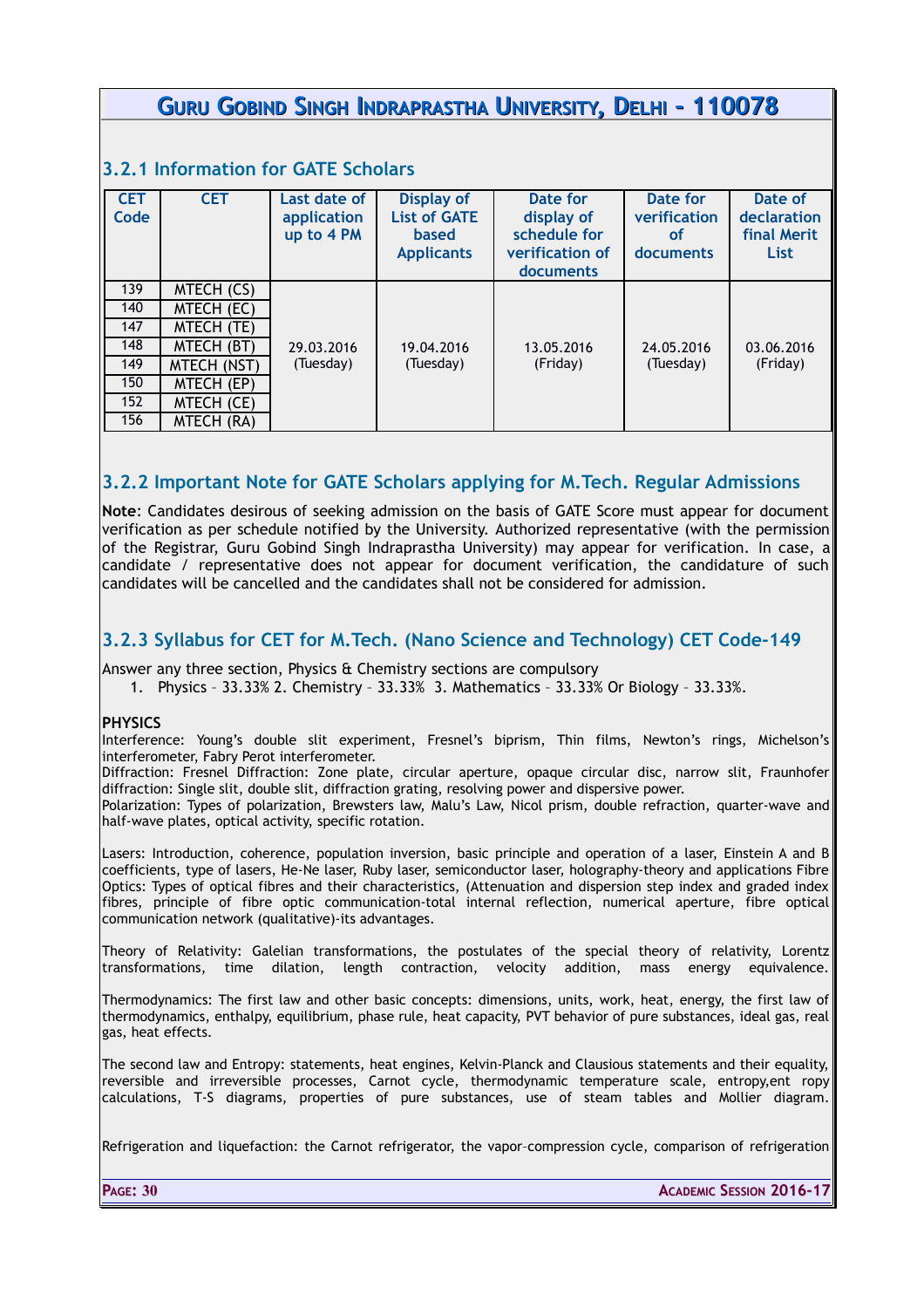cycles, liquefaction processes, heat pump. Rankine power cycle.

Quantum Mechanics: Wave particle duality, deBroglie waves, evidences for the wave nature of matter – the experiment of Davisson and Germer, electron diffraction, physical interpretation of the wave function and its properties, the wave packet, the uncertainty principle.

The Schrodinger wave equation (1 – dimensional), Eigen values and Eigen functions, expectation values, simple Eigen value problems – solutions of the Schrodinger's equations for the free particle, the infinite well, the finite well, tunneling effect, simple harmonic oscillator (qualitative), zero point energy. Quantum Statistics: The statistical distributions, Maxwell Boltzmann, Bose-Einstein and Fermi-Dirac statistics, their comparisons, Fermions and Bosons. Applications: Molecular speed and energies in an ideal gas. The Black-body spectrum and failure of classical statistics to give the correct explanation - the application of Bose-Einstein statistics to the Black-body radiation spectrum, Fermi-Dirac distribution to free electron theory, electron specific heats, Fermi energy and average energy -its significance.

Band theory of solids: Origin of energy bands in solids, Kronig-Penny model, Brillouin zones, effective mass, Metals, semiconductors and insulators and their energy band structure. Extrinsic and intrinsic semiconductors, p-n junction diodes- its characteristics, tunnel diode, zener diode, photodiode, LED, photovoltaic cell, Hall effect in semiconductors, transistor characteristics (common base, common emitter, common collector). Digital techniques and their applications (registers, counters, comparators and similar circuits) A/D and D/A converters Superconductivity: ZFC and FC, Meissner effect, Type I and II superconductors, the Josephson effect, flux quantization, Cooper pairs, BCS theory, properties and applications of superconductors.

X-rays: production and properties, crystalline and amorphous solids, Bragg's law, applications. Electricity and magnetism: Electric fields, Gauss' Law, its integral and differential form, applications. Lorentz force, fields due to moving charges, the magnetic field, Ampere's law, motion of a charged particle in an electric and magnetic field, magnetic and electrostatic focussing, Hall effect, determination of e/m by cathode ray tube, positive rays, Thomson's parabolic method, Isotopes, Mass spectrographs (Aston and Bainbridge), Electron microscope, Cyclotron and Betatron.

Overview of Electro – Magnetism: Maxwell's Equations: The equation of continuity for Time – Varying fields, Inconsistency in ampere's law Maxwell's Equations, conditions at a Boundary Surface, Introduction to EM wave.

Nuclear Physics: Introduction of nucleus, Nucleus radius and density, Nuclear forces, Nuclear reactions, Cross section, Q-value and threshold energy of nuclear reactions, Basic Idea for Nuclear Reactor, Breeder reactor, The<br>Geiger-Mullar (G.M.) Counter, Introduction of Accelerators and its Applications. Geiger-Mullar (G.M.) Counter, Introduction of Accelerators and its Applications.

Numerical techniques: Interpolations, differentiation, integration; Nonlinear equations, the bisection methods, Newton's method, root finding; Differential equations, Euler's method, the Runge-Kutta method; Matricesinverting, finding eigenvalues and eigenfunctions.

#### **CHEMISTRY**

Gaseous State: Kinetic theory, molecular velocity, Probable distribution of velocities, mean free path, collision frequency. Distribution of energies of molecules translational, rotational & vibrational, Law of equipartitions of energies, Equation of State of a real gas. Critical phenomenon & principle of corresponding states.

The phase rule: Derivation of phase rule, significance of various terms involved in the definition of phase rule. Phase diagrams of one component systems (Water, Sulphur and CO2). Two component system: Eutectic, congruent and incongruent systems with examples: Partial miscible liquids: Lower and upper consolute point.

Chemical thermodynamics: Intensive and extensive variables; state and path functions; isolated, closed and open systems; zeroth law of thermodynamics.

First law: Concept of heat, q, work, w, internal energy U and statement of first law; enthalpy, H, relation between heat capacities, calculations of q, w, U and H for reversible, irreversible and free expansion of gases (ideal and van der Waals) under isothermal and adiabatic conditions. Thermochemistry: Heats of reactions: standard states; enthalpy of formation of molecules and ions and enthalpy of combustion and its applications; calculation of bond energy, bond dissociation energy and resonance energy from thermochemical data, effect of temperature (Kirchoff's equations) and pressure on enthalpy of reactions. Adiabatic flame temperature, explosion temperature.

Second Law: Concept of entropy; thermodynamic scale of temperature, statement of the second law of thermodynamics; molecular and statistical interpretation of entropy. Calculation of entropy change for reversible and irreversible processes.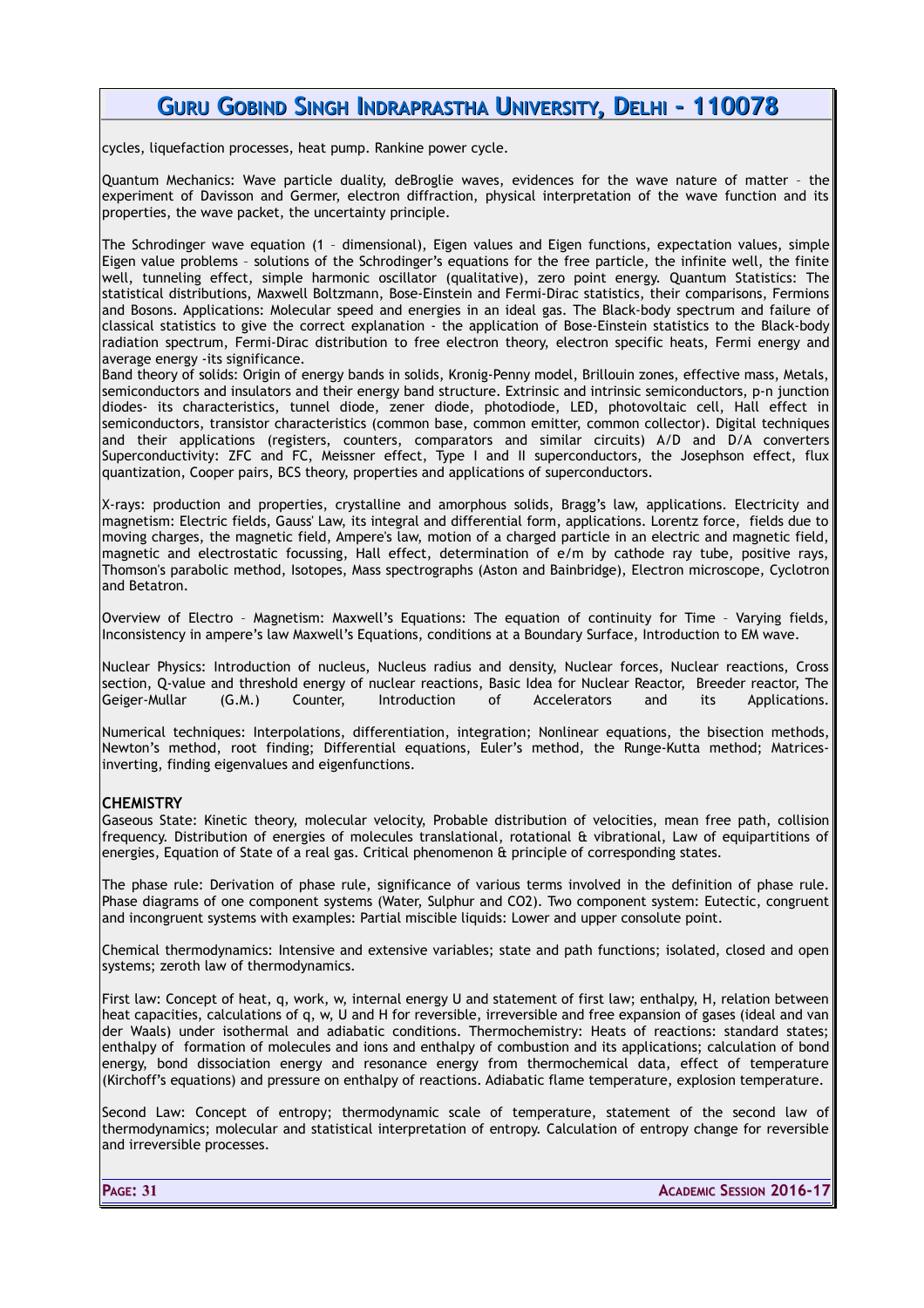Third Law: Statement of third law, concept of residual entropy, calculation of absolute entropy of molecules. Free Energy Functions: Gibbs and Helmholtz energy; variation of S, G, A with T, V, P; Free energy change and spontaneity. Relation between Joule-Thomson coefficient and other thermodynamic parameters; inversion temperature; Gibbs-Helmholtz equation; Maxwell relations; thermodynamic equation of state.

Chemical Kinetics: Rate, mechanism, steady state concept, Kinetics of complex reactions, concept of energy barrier/energy of activation. Theories of reaction rates, Lindemann theory of unimolecular reaction and reactions in flow system.

Electrochemistry: Concept of electrolysis, Electrical current in ionic solutions. Kohlrausch's law and migration of ions. Transference number. Hittroff and moving boundary methods. Applications of conductance measurements. Strong electrolytes: Onsager equation: Activity and activity coefficients of strong electrolyte.

Surface Chemistry: Adsorption, adsorbate and adsorbents. Types of adsorption. Freundlich adsorption isotherm, Langmuir adsorption isotherms. B.C.T. Isotherm: Surface area of the adsorbent. Changes in entropy, enthalpy and<br>free denergy on adsorption. Gibbs adsorption equation. free energy on adsorption. Gibbs adsorption equation.

Catalysis: Types of catalysis, homogenous/heterogeneous, enzyme catalysis, acid/base catalysis and their kinetics. Mechanism of heterogeneous catalysis. Kinetics of surface reactions: unimolecular and bimolecular. pH-dependence of rate constants of catalysed reactions.

Autocatalysis Colloids: Colloidal state, classification of colloidal solution, true solution, colloidal solution and suspensions, preparation of sol, Purification of colloidal solutions. viscosity & plasticity General and optical properites, stability of colloids, coagulation of lyphobic sols, electrical properties of sols, kinetic properties of colloids:- Brownion movement, size of colloidal particle, emulsions, gels, colloidal electrolytes and applications of colloids. Emulsions, emulsifiers, theory of emulsification.

Polymers: Basic concepts & Terminology, such as monomers, Polymers, Functionality, Thermoplastics, Thermosets Linear, Branched, cross linked polymers etc. different definitions of molecular weight viz., Mw, Mn, Mv and then determinations. Industrial applications of polymers, Addition, condensation and Ionic polymerization's, solutions of polymers, good solvents, & bad solvent, solubility parameter, solutions viscosity and determination of intrinsic viscosity. Atomic Structure: Introduction to wave mechanics, the Schrodinger equation as applied to hydrogen atom, origin of quantum numbers, Long form of periodic table on the basis of Electronic configuration s, p, d, f block elements periodic trends, Ionisation potential, atomic and ionic radii electron affinity & electro-negativity. Chemical Bonding: Ionic bond- energy changes, lattice energy Born Haber Cycle, Covalent bond-energy changes, Potential energy curve for H2 Molecule, characteristics of covalent compound. Co-ordinate bond - Werner's Theory, effective atomic numbers, isomerism in coordinate compounds. Hydrogen bonding. Concept of hybridisation and resonance, Valance Shell Electron Repulsion theory (VSEPR). Discussion of structures of H2O, NH3, SiF4. Molecular orbital theory, Linear combination of atomic orbitals (LCAO) method. Structure of simple homo nuclear diatomic molecule like H2, N2, O2, F2.

Acids & Bases: Basics of acidities and basicities, electrolytic dissociation, concept of strengths of acids and bases, ionization of water, concept of pH and its scale, Buffer solutions, Buffer solution of weak acid and its salt, calculation of pH of buffer solution, Henderson equation, acid-base indicators and theory of indicators.

Classification of Organic compounds IUPAC nomenclature, Structural isomerism, Cis-trans isomerism, shapes and molecular orbital structures of compounds containing C,N and O conformation of alkanes, structures of dienes, pyridine, pyrrole, aromatic compounds, delocalisation, concept of aromaticity, stability of cycloalkanes, resonance concept, inductive and mesomeric effects, directive effects, activating and deactivating groups, hydrogenbonding, organic reagents and reaction intermediates.

Chemistry of hydrocarbons House synthesis halogenation of alkanes, free radical mechanism, cracking effect of structure on Physical properties of compounds, alkenes catalytic hydrogenation, dehydration of alcohols, dehydrogenation, Saytzeff rule, electrophilic addition reactions, peroxide effect, mechanism of allylic substitution, acidity of 1-alkynes, conjugated dienes,1,2 and 1,4 additions, free radical and ionic mechanisms of addition polymerisation reactions. Ring opening reactions of cyclopropane and cyclobutane, chemistry of benzene and alkyl benzenes. Aromatic electrophillic substitution reaction, Friedel-Crafts reaction.

Chemistry of functional groups Alkyl and aryl halides, nucleophilic substitution, synthetic utility of Grignard reagents and alkallithiums, Mechanism of Gringnartion of alcohols, Benzyl alcohol, acidity of phenols, Epoxy compounds, Anisole nucleophilic addition, Benzaldehyde, acetophene, benzophenone, aldol condensation, acidity of acids, alky and aryl amines.

**PAGE: 32 ACADEMIC SESSION 2016-17**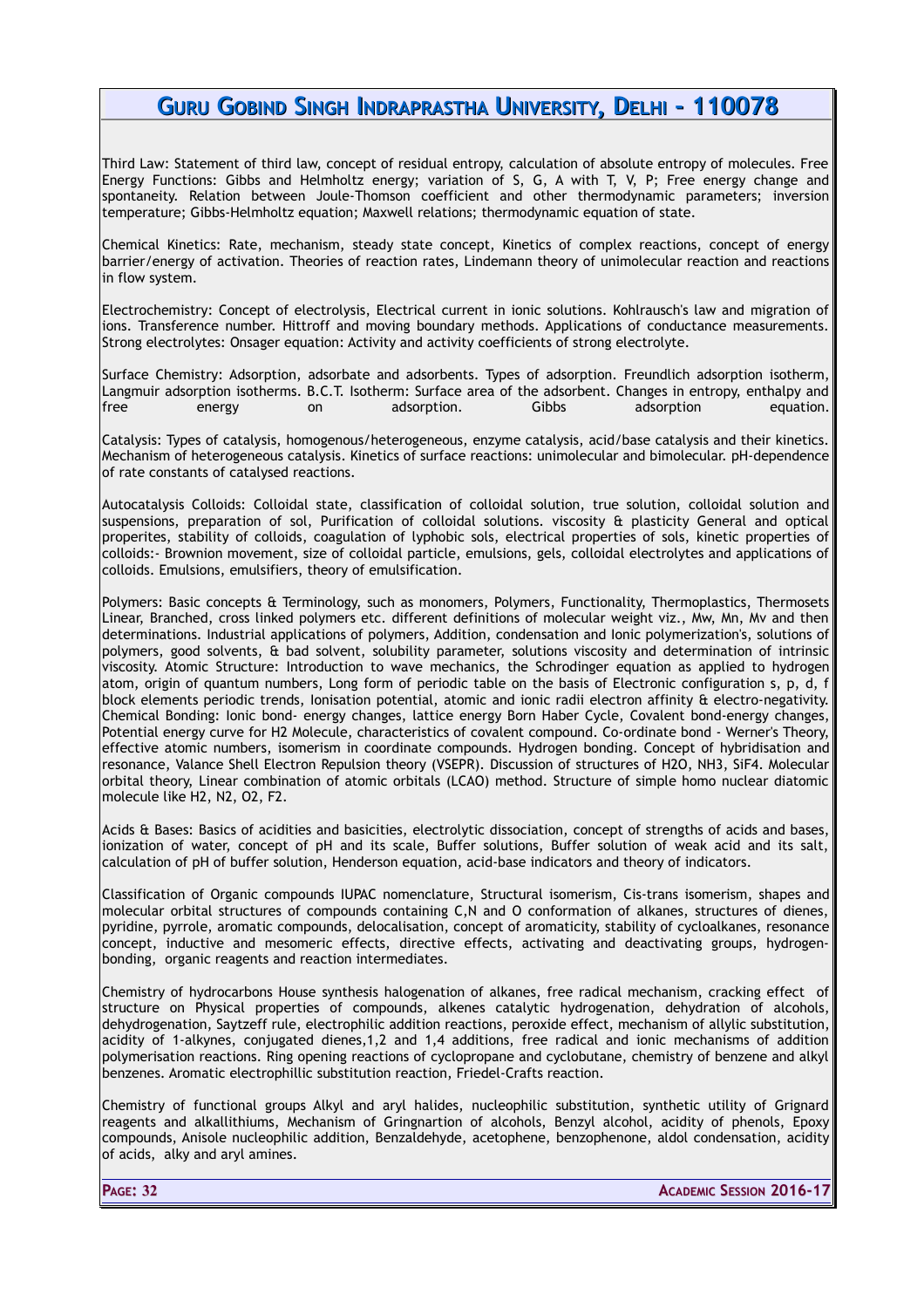#### **MATHEMATICS**

Linear Independence and dependence of vectors, Systems of linear equations – consistency and inconsistency, rank of a matrix, Gauss elimination method, , Eigen values and Eigen vectors. Successive differentiation, Leibnitz's theorem, Lagrange's Theorem, Cauchy Mean value theorems, Taylor's theorem, Asymptotes, Curvature, Reduction Formulae of trigonometric functions, Properties of definite Integral, Applications to length, area, volume, surface of revolution. Partial derivatives, Method of Lagrange's multipliers. Jacobians of coordinates transformations. Double and Triple integrals.

Method of separation of variables, homogeneous, linear equations, exactness and integrating factors, linear equations of higher order with constant coefficients, Operator method to find particular integral. Scalar and vector fields, Directional Derivative, Gradient of scalar field, divergence and curl of a vector field. Green's theorem, Divergence theorem and Stoke's theorem.

Probability: Definition of Sample Space, Event, Event Space, Conditional Probability, Additive and Multiplicative law of Probability, Baye's Law theorem, Application based on these results.

#### **BIOLOGY**

History of earth, theories of origin of life nature of the earliest organism. Basic rules of classification and nomenclature, Classification-two kingdom, five kingdom – brief introduction to kingds, three domain introduction and structure of viriods, prions and virus (HIV, TMV, Bacteriophage), Prokaryote (Bacteria-cell structure, nutrition, reproduction), Protista, Fungi, Plantae and Animalia. Structure and reproduction of bacteria and their economic importance

Chemicals of life: Definition, Properties, Types, Mechanism of action, factors affecting kinetics and their industrial applications, (Biomolecules)- Biomolecules-carbohydrates, proteins, fats and lipids, nucleic acids (DNA and RNA) and identification of biomolecules in tissues.

Cell: The cell concept, structure of prokaryotic and eukaryotic cells, plant cells and animal cells, cell membrances, cell organelles and their function. Structure and use of compound microscope.

Histology: Maritimes (apical, intercalary, lateral) and their function; simple tissue (parenchyma, collenchymas, sclerenchyma); Complex tissue (xylem and phloem); Tissue systems (epidermal, ground, vascular); primary body and growth (root, stem, leaf); Secondary growth. Animal Epithelial tissue, connective tissue, muscle tissue and nervous tissue and their function in body. Nutrition: Autotrophic (Photosynthesis) Pigment systems, Chloroplast, light absorption by chlorophyll and transfer of energy, two pigment systems, photosynthetic unit, phosphorylation and electron transport system, Calvin-Benson Cycle (C3), Hatch Slack Pathway (C4), Crassulacan Acid Metabolism (CAM), factors affecting photosynthesis; Mineral Nutrition in plants. Heterotrophic - Forms of heterotrophic nutrition, elementary canal in humans, nervous and hormonal control of digestive systems, fate of absorbed food materials; Nutrition in humans, Reference values. Energy Utilization: (Respiration) - Structure of mitochondria, cellular respiration, relationship of carbohydrate metabolism to other compounds, Glycolysis, fermentation, formation of acetyl co-A, Kreb cycle, Electron Transport System and Oxidative Phosphorylation, ATP, factors affecting respiration.

Transport: Plant water relationships, properties of water, diffusion, osmosis, imbibition, movement of water in flowering plants, uptake of water by roots, the ascent of water in xylem, apoplast symplast theory, Transpirationstructure of leaf and stomata in plants opening and closing mechanism of stomata factors affecting transpiration, significance of transpiration General characteristics of blood vascular system, development of blood systems in animals, Composition of blood, circulation in blood vessels, formation of tissue fluids, the heart, functions of mammalian blood, the immune system.

Food- Cereals(wheat, rice, maze), Beverages (tea, coffee, cocoa), sugarcane, medicinal plants (Taxus, Catharanthus, Salix, Azadirachta) and rubber (Hevea), Apiculture, Sericulture, Vermiculture and Leather.

### <span id="page-33-0"></span>**3.2.4 Syllabus for CET for M.Tech. (Engineering Physics) CET Code-150**

1. Physics – 60% 2. Mathematics – 40%

#### **PHYSICS**

Interference: Young's double slit experiment, Fresnel's biprism, Thin films, Newton's rings, Michelson's interferometer, Fabry Perot interferometer.

**PAGE: 33 ACADEMIC SESSION 2016-17**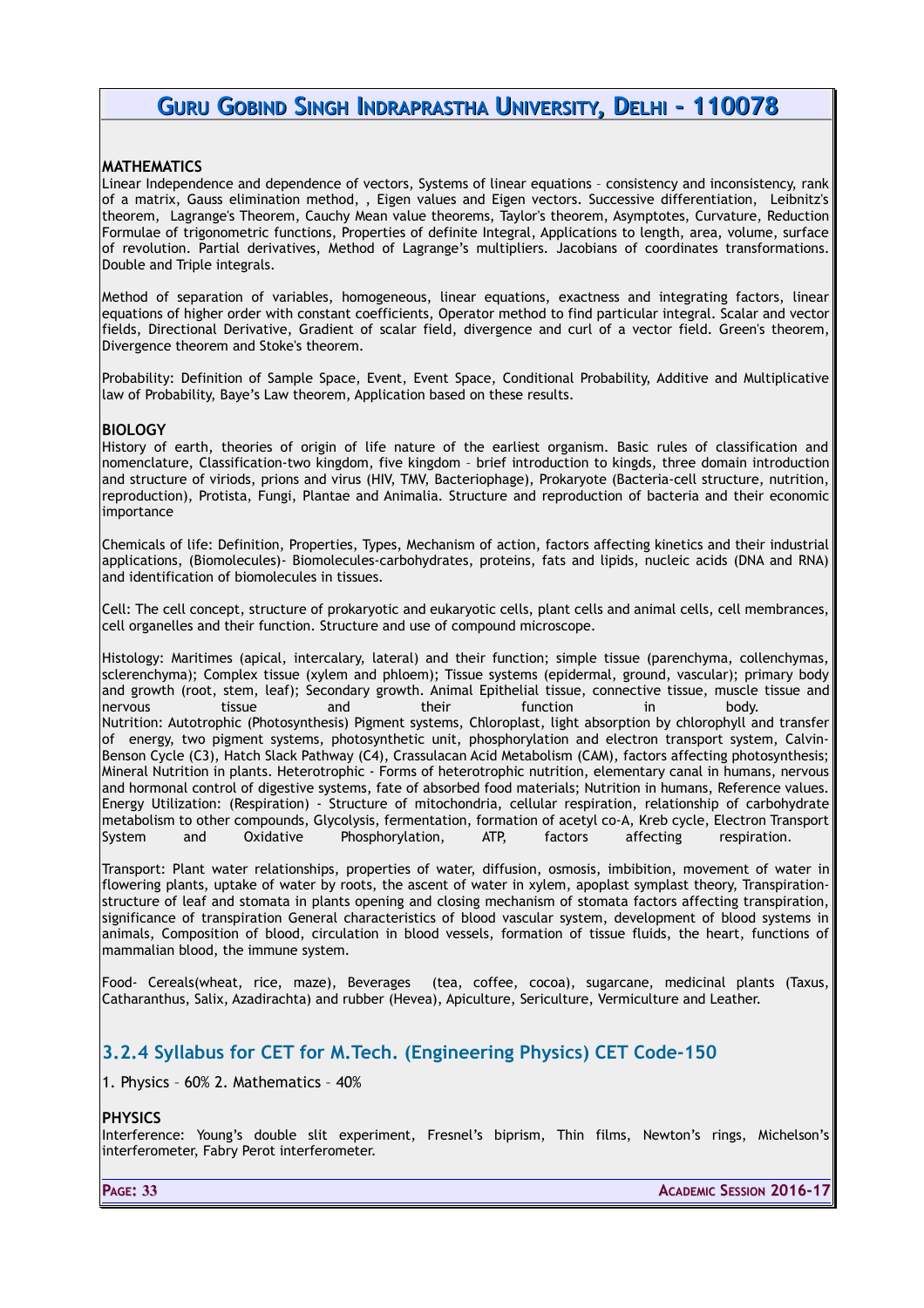Diffraction: Fresnel Diffraction: Zone plate, circular aperture, opaque circular disc, narrow slit, Fraunhofer diffraction: Single slit, double slit, diffraction grating, resolving power and dispersive power.

Polarization: Types of polarization, Brewsters law, Malu's Law, Nicol prism, double refraction, quarter-wave and half-wave plates, optical activity, specific rotation.

Lasers: Introduction, coherence, population inversion, basic principle and operation of a laser, Einstein A and B coefficients, type of lasers, He-Ne laser, Ruby laser, semiconductor laser, holography-theory and applications Fibre Optics: Types of optical fibres and their characteristics, (Attenuation and dispersion step index and graded index fibres, principle of fibre optic communication-total internal reflection, numerical aperture, fibre optical communication network (qualitative)-its advantages.

Theory of Relativity: Galenlian transformations, the postulates of the special theory of relativity, Lorentz transformations, time dilation, length contraction, velocity addition, mass energy equivalence.

Thermodynamics: The first law and other basic concepts: dimensions, units, work, heat, energy, the first law of thermodynamics, enthalpy, equilibrium, phase rule, heat capacity, PVT behavior of pure substances, ideal gas, real gas, heat effects.

The second law and Entropy: statements, heat engines, Kelvin-Planck and Clausious statements and their equality, reversible and irreversible processes, Carnot cycle, thermodynamic temperature scale, entropy,ent ropy calculations, T-S diagrams, properties of pure substances, use of steam tables and Mollier diagram.

Refrigeration and liquefaction: the Carnot refrigerator, the vapor–compression cycle, comparison of refrigeration cycles, liquefaction processes, heat pump. Rankine power cycle.

Quantum Mechanics: Wave particle duality, deBroglie waves, evidences for the wave nature of matter – the experiment of Davisson and Germer, electron diffraction, physical interpretation of the wave function and its properties, the wave packet, the uncertainty principle.

The Schrodinger wave equation (1 – dimensional), Eigen values and Eigen functions, expectation values, simple Eigen value problems – solutions of the Schrodinger's equations for the free particle, the infinite well, the finite well, tunneling effect, simple harmonic oscillator (qualitative), zero point energy. Quantum Statistics: The statistical distributions, Maxwell Boltzmann, Bose-Einstein and Fermi-Dirac statistics, their comparisons, Fermions and Bosons. Applications: Molecular speed and energies in an ideal gas. The Black-body spectrum and failure of classical statistics to give the correct explanation - the application of Bose-Einstein statistics to the Black-body radiation spectrum, Fermi-Dirac distribution to free electron theory, electron specific heats, Fermi energy and average energy -its significance.

Band theory of solids: Origin of energy bands in solids, Kronig-Penny model, Brillouin zones, effective mass, Metals, semiconductors and insulators and their energy band structure. Extrinsic and intrinsic semiconductors, p-n junction diodes- its characteristics, tunnel diode, zener diode, photodiode, LED, photovoltaic cell, Hall effect in semiconductors, transistor characteristics (common base, common emitter, common collector). Digital techniques and their applications (registers, counters, comparators and similar circuits) A/D and D/A converters

Superconductivity: ZFC and FC, Meissner effect, Type I and II superconductors, the Josephson effect, flux quantization, Cooper pairs, BCS theory, properties and applications of superconductors.

X-rays: production and properties, crystalline and amorphous solids, Bragg's law, applications. Electricity and magnetism: Electric fields, Gauss' Law, its integral and differential form, applications. Lorentz force, fields due to moving charges, the magnetic field, Ampere's law, motion of a charged particle in an electric and magnetic field, magnetic and electrostatic focussing, Hall effect, determination of e/m by cathode ray tube, positive rays, Thomson's parabolic method, Isotopes, Mass spectrographs (Aston and Bainbridge), Electron microscope, Cyclotron and Betatron.

Overview of Electro – Magnetism: Maxwell's Equations: The equation of continuity for Time – Varying fields, Inconsistency in ampere's law Maxwell's Equations, conditions at a Boundary Surface, Introduction to EM wave.

Nuclear Physics: Introduction of nucleus, Nucleus radius and density, Nuclear forces, Nuclear reactions, Cross section, Q-value and threshold energy of nuclear reactions, Basic Idea for Nuclear Reactor, Breeder reactor, The Geiger-Mullar (G.M.) Counter, Introduction of Accelerators and its Applications. Numerical techniques: Interpolations, differentiation, integration; Nonlinear equations, the bisection methods, Newton's method, root

**PAGE: 34 ACADEMIC SESSION 2016-17**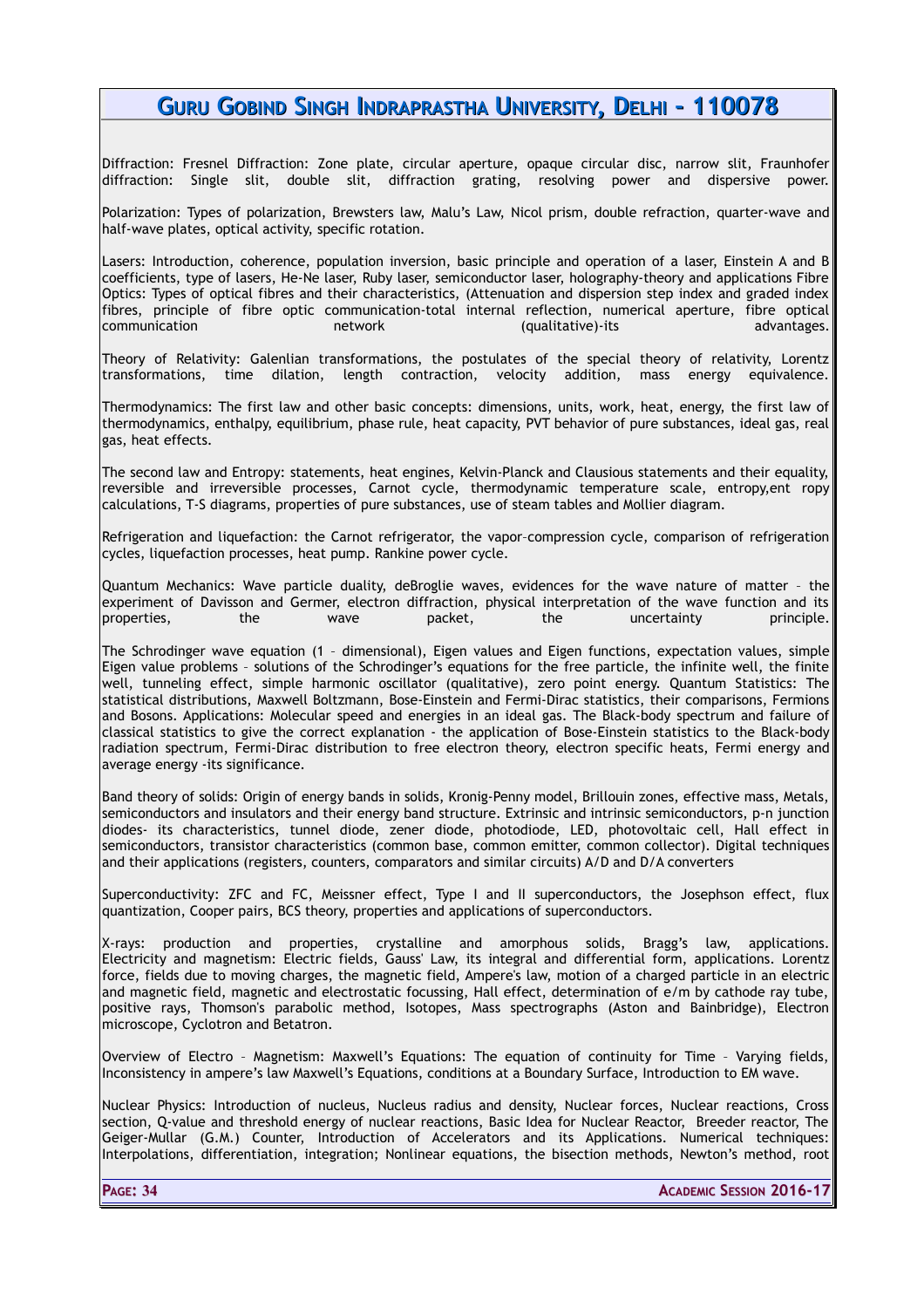finding; Differential equations, Euler's method, the Runge-Kutta method; Matrices-inverting, finding eigenvalues and eigenfunctions.

#### **MATHEMATICS**

Linear Independence and dependence of vectors, Systems of linear equations – consistency and inconsistency, rank of a matrix, Gauss elimination method, , Eigen values and Eigen vectors. Successive differentiation, Leibnitz's theorem, Lagrange's Theorem, Cauchy Mean value theorems, Taylor's theorem, Asymptotes, Curvature, Reduction Formulae of trigonometric functions, Properties of definite Integral, Applications to length, area, volume, surface of revolution. Partial derivatives, Method of Lagrange's multipliers. Jacobeans of coordinates transformations. Double and Triple integrals.

Method of separation of variables, homogeneous, linear equations, exactness and integrating factors, linear equations of higher order with constant coefficients, Operator method to find particular integral.

Scalar and vector fields, Directional Derivative, Gradient of scalar field, divergence and curl of a vector field. Green's theorem, Divergence theorem and Stoke's theorem.

Probability: Definition of Sample Space, Event, Event Space, Conditional Probability, Additive and Multiplicative law of Probability, Baye's Law theorem, Application based on these results.

### <span id="page-35-0"></span>**3.2.5 Syllabus for CET for M.Tech. (Robotics & Automation) CET Code-156**

#### ENGINEERING MATHEMATICS

Mathematical Logic: Propositional Logic, First Order Logic.

Complex Variables: Analytic functions, Cauchy's integral theorem and integral formula, Taylor's and Laurent' series. Residue theorem, solution integrals.

Differential equations: First order equation (linear and non-linear), Higher order linear differential equations with constant coefficients, Methods of variation of parameters, Cauchy's and Euler's equations. Initial and boundary value problems, Partial Differential Equations and variable separable method.

Probability and Statistics:-Sampling theorems, Conditional probability, Mean, Median, mode and standard deviation, Random variables, Discrete and continuous distributions, Poisson, Normal and Binomial distribution, Correlation and regression analysis.

Set Theory & Algebra:- Sets: Relations; Functions; Groups; Partial Orders; Lattice; Boolean Algebra.

Combinatorics : Permutations; Combinations; Counting; Summation; generating functions; recurrence relations, asymptotics.

Graph Theory: Connectivity: spanning trees; Cut vertices & edges; covering; matching; independent sets; Colouring; Planarity; Isomorphism.

Linear Algebra:- Algebra of matrices, determinants, systems of linear equations, Eigen values and Eigen vectors.

Numerical Methods:- LU decomposition for systems of linear equations; numerical solutions of non-linear algebraic equations by Secant, Bisection and Newton- Raphson Methods; Numerical integration by trapezoidal and Simpson's rules.

Calculus:- Limit, Continuity & differentiability, Mean value Theorems, Theorems of Integral calculus, evaluation of definite & improper integrals, Partial derivatives, Total derivatives, maxima & minima,

Multiple integrals, Fourier series. Vector identities, Directional derivatives, Line, Surface and Volume integrals, Stokes, Gauss and Green's theorems.

ENGINEERING SUBJECTS

Network theorems: Superposition, Thevenin and Norton's maximum power transfer.

Electric Circuits and Fields: Network graph, KCL, KVL, node and mesh analysis, transient response of dc and ac networks.

**PAGE: 35 ACADEMIC SESSION 2016-17**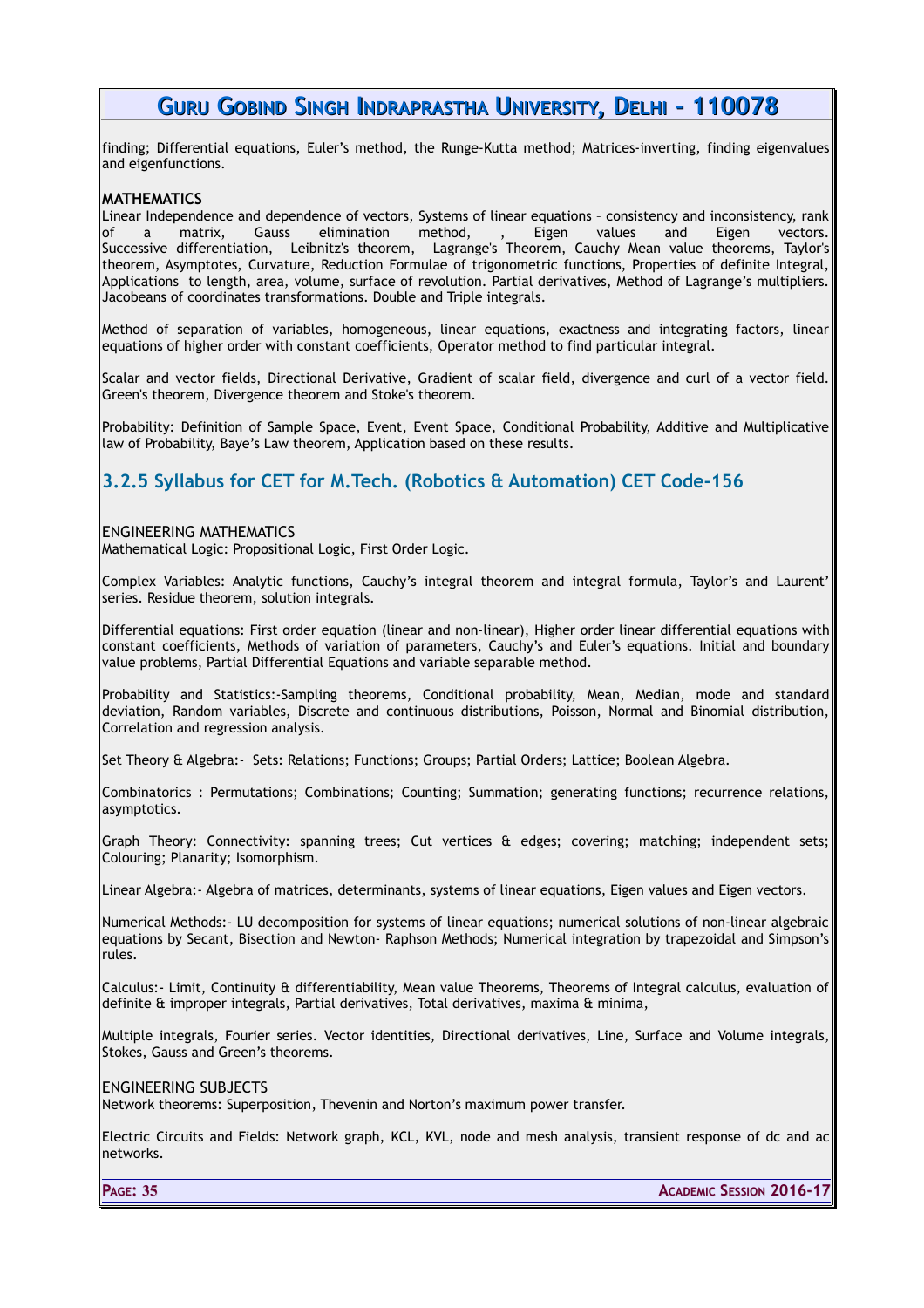Programming in C, Functions.

Electrical Machines: Single phase transformer- equivalent circuit, phasor diagram , tests, regulations and efficiency, DC machines- types, windings, generator characteristics, armature reaction and commutation, starting and speed control of motors; three phase induction motors- principles, types, performances characteristics, starting and speed control; single phase induction motors; synchronous machines- performances, regulation and parallel operation of generators, motor starting, characteristics and application; servo and stepper motors.

Electronic Devices: Generation and recombination of carriers. P-n junction diode, Zener diode, BJT, JFET, MOS capacitor, MOSFET, LED, p-I-n and available photo diode, Basics of LASERs. Device technology.

Basics of Measurement Systems:- Static and dynamic characteristics of Measurement Systems. Error and uncertainty, analysis, statistical analysis of data and curve fitting.

Transducers, Mechanical Measurement and Industrial Instrumentation: Resistive, Capacitive, Inductive and piezoelectric transducers and their signal conditioning. Measurement of displacement, velocity and acceleration (translational and rotational), force, torque, vibration and shock. Measurement of pressure, flow, temperature and liquid level. Measurement of pH, conductivity, viscosity and humidity.

Control System:- Principles of feedback, transfer function; block diagrams; steady- state errors, Basic control system components; block diagrammatic description, reduction of block diagrams. Open loop and closed loop (feedback) systems and stability analysis of these systems.

Applied Mechanics:- Free body diagrams and equilibrium, trusses and frames; virtual work; kinematics and dynamics of particles and of rigid bodies in plane motion, including impulse and momentum (linear and angular) and energy formulations, impact, strength of materials- stress, strain and their relationship, Mohr's circle, deflection of beams, bending and shear stress, Euler's theory of columns.

Theory of Machines: Acceleration of a point on a link, Acceleration diagram, Coroilis component of acceleration, Crank and slotted lever mechanism, Klien's construction for Slider Crank mechanism and Four Bar mechanism, Analytical method for slider crank mechanism, Mechanisms with Lower Pairs Pantograph, Exact straight line motion mechanisms- Peaucellier's Hart and Scott Russell mechanism, Approximate straight line motion mechanisms-Peaucellier's, Hart and Scott Rusell mechanism. Approximate straight line motion mechanism- Grass- Hopper, Watt and Tchebicheff mechanism, Analysis of Hooke's joint, Davis and Ackermann steering gear mechanisms

# *3.3 Bachelor of Architecture (B. Arch.)*

- 1. Date for submission of Application Form Online- **1st June 2016** (Wednes**day**) to 4th **July 2016** (Mon**day**).
- 2. Applicants will have to fill their result of qualifying examination and NATA Score.
- 3. Display of Registered Candidate list on University's Website (www.ipu.ac.in) by Controller of Examinations (Operations): 07th July, 2016 (Thursday).
- 4. Display of Schedule for verification of documents 07th July, 2016 (Thursday).
- 5. Authorized representative (with the permission of the Registrar, Guru Gobind Singh Indraprastha University) may appear for verification. In case, a candidate/representative does not appear for document verification, the candidature of such candidates will be cancelled and the candidates shall not be considered for admission.
- 6. Display of Final Merit List 15th July, 2016 (Friday).

#### **NOTE:**

1. There shall be no CET for admissions to B.Arch. Programme.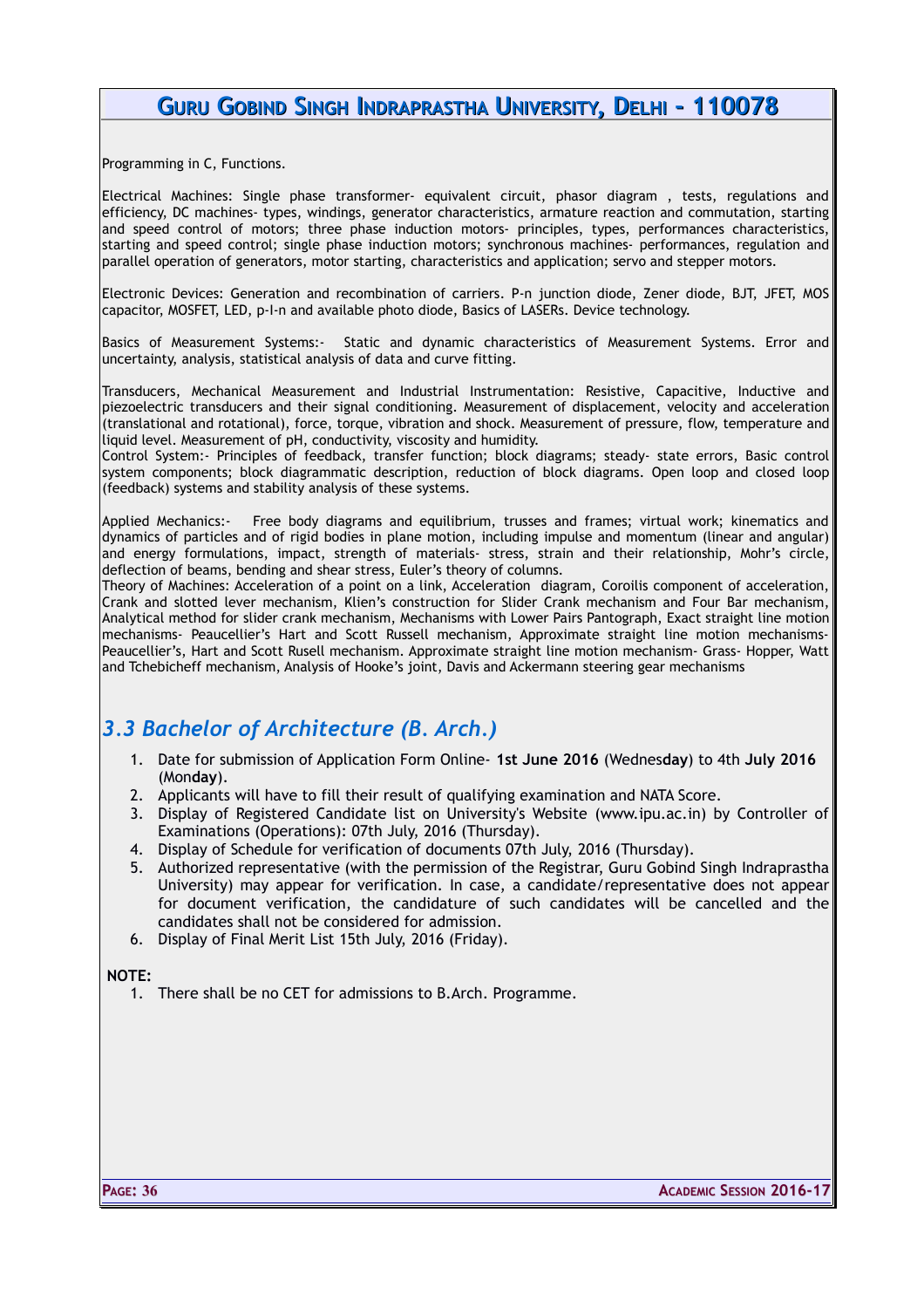# *3.4 Professional Programmes*

# **3.4.1 CET for Post – Graduate Programmes of Studies**

| S.<br>No.      | <b>CET</b>  | <b>CET</b><br>Code | <b>Subjects of Entrance Test*</b>                                                                                                                                                                                                             | Date, Day &<br>Time of CET -<br>2016          | Date & day of<br><b>Declaration of</b><br><b>CET Result**</b> |
|----------------|-------------|--------------------|-----------------------------------------------------------------------------------------------------------------------------------------------------------------------------------------------------------------------------------------------|-----------------------------------------------|---------------------------------------------------------------|
| $\mathbf{1}$   | <b>MBA</b>  | 101                | English Language & Comprehension-<br>(i)<br>$(30\%),$<br>(ii) Numerical Ability- (30%)<br>(iii) General Awareness- (10%)<br>(iv) Reasoning ability including data<br>interpretation- (30%)                                                    | 08.05.2016<br>(Sunday)<br>10:30AM-01:00 PM    | 24.05.2016<br>(Tuesday)                                       |
| $\overline{2}$ | MBA(IT)     | 116                | (i) English Language & Comprehension<br>(ii) Numerical Ability & Mathematics<br>(iii) Logical Reasoning & Data<br>interpretation<br>(iv) Computer Science                                                                                     | 16.04.2016<br>(Saturday)<br>02:00 - 04:30 PM  | 03.05.2016<br>(Tuesday)                                       |
| 3              | <b>MCA</b>  | 105                | Mathematics- (25%)<br>(i)<br>(ii) English Language & Comprehension-<br>$(25%)$ ,<br>(iii) Computer Awareness- (25%)<br>(iv) Logical and Analytical Ability- (25%)                                                                             | 24.04.2016<br>(Sunday)<br>10:30 AM- 1:00 PM   | 10.05.2016<br>(Tuesday)                                       |
| 4              | <b>MAMC</b> | 106                | Communication Skills - English (30%)<br>(i)<br>(ii) Current Affairs- (20%)<br>(iii) General Knowledge- (20%)<br>(iv) Mass Media (Print/TV/Radio/Film/<br>New Media) - (30%)                                                                   | 09.04.2016<br>(Saturday)<br>10:30 AM- 1:00 PM | 26.04.2016<br>(Tuesday)                                       |
| 5              | <b>MPT</b>  | 107                | (i) Anatomy<br>(ii) Biomechanics<br>(iii) Exercise<br>(iv) Electrotherapy<br>(v) Physiotherapy-Rehabilitation in<br><b>Clinical Sciences</b><br>(vi) Musculoskeletal<br>(vii) Neurology                                                       | 09.04.2016<br>(Saturday)<br>10:30 AM- 1:00 PM | 26.04.2016<br>(Tuesday)                                       |
| 6              | <b>MOT</b>  | 108                | Anatomy<br>(i)<br>(ii) Biomechanics<br>(iii) Exercise<br>(iv) Occupational Therapy in Mental<br>Health<br>(v) Occupational Therapy in<br>Rehabiliation of Neurological<br>Conditions.<br>(vi) Occupational Therapy in Physical<br>Dysfunction | 09.04.2016<br>(Saturday)<br>10:30 AM- 1:00 PM | 26.04.2016<br>(Tuesday)                                       |
| $\overline{7}$ | <b>MPO</b>  | 109                | Anatomy<br>(i)<br>(ii) Biomechanics<br>(iii) Electrotherapy<br>(iv) Applied Mechanics and strength of<br>materials<br>(v) Prosthetics<br>(vi) Orthotics                                                                                       | 09.04.2016<br>(Saturday)<br>10:30 AM- 1:00 PM | 26.04.2016<br>(Tuesday)                                       |
|                |             |                    |                                                                                                                                                                                                                                               |                                               |                                                               |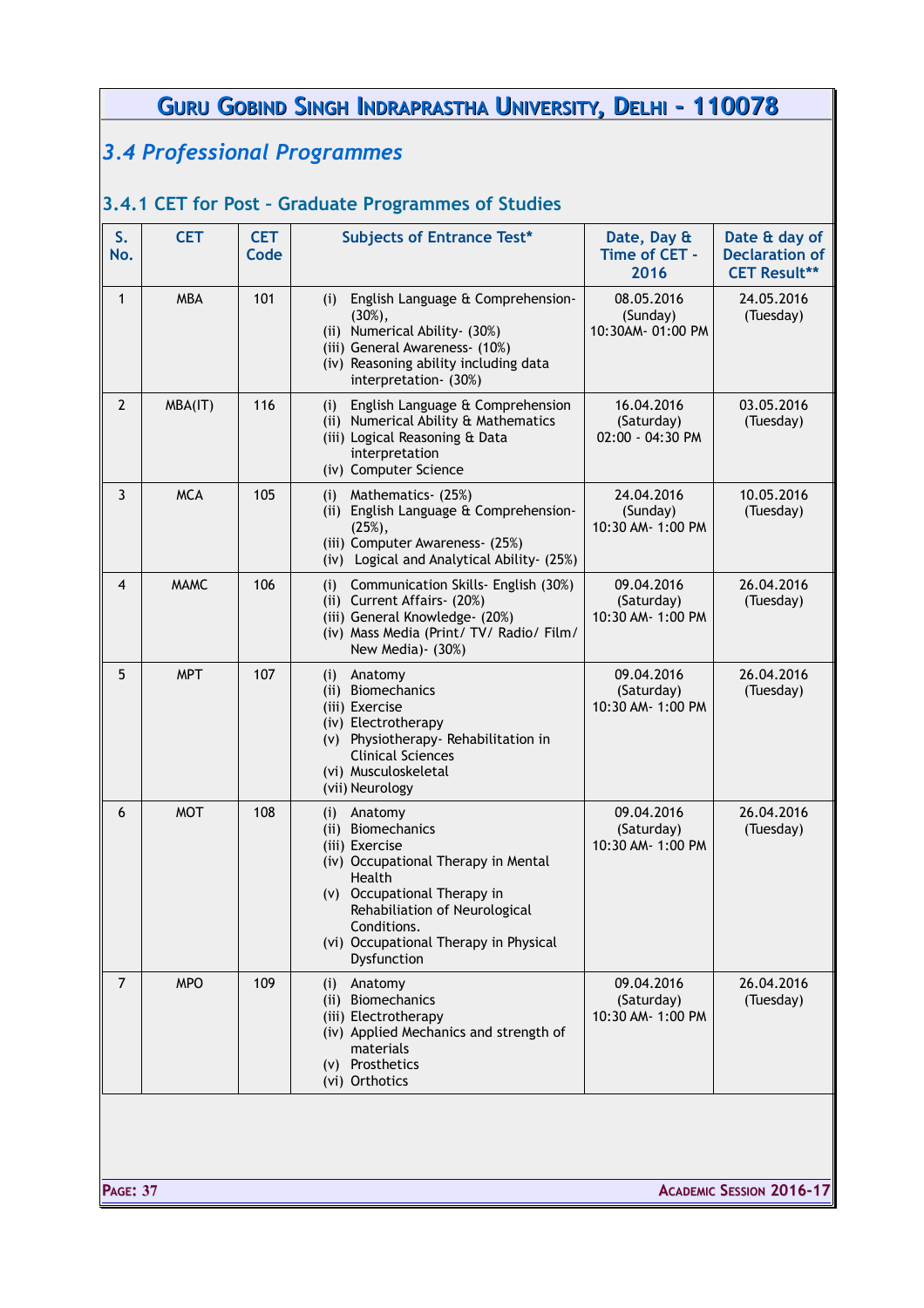|                                                    |               |     | Guru Gobind Singh Indraprastha University, Delhi - 110078                                                                                                                                                                                                                                                                                                                            |                                               |                         |
|----------------------------------------------------|---------------|-----|--------------------------------------------------------------------------------------------------------------------------------------------------------------------------------------------------------------------------------------------------------------------------------------------------------------------------------------------------------------------------------------|-----------------------------------------------|-------------------------|
| 8                                                  | MPH(FE)       | 110 | (i) General Aptitude<br>(ii) Allied Health Sciences<br>(Biotechnology, Biochemistry,<br>Microbiology and Entomology)<br>(iii) Public Health                                                                                                                                                                                                                                          | 09.04.2016<br>(Saturday)<br>10:30 AM- 1:00 PM | 26.04.2016<br>(Tuesday) |
| 9                                                  | <b>MSCEM</b>  | 111 | Chemistry- (25%)<br>(i)<br>(ii) Environment Science- (25%)<br>(iii) Either Botany and Zoology- (50%) Or<br>Physics and Mathematics- (50%)                                                                                                                                                                                                                                            | 09.04.2016<br>(Saturday)<br>02:00 - 4:30 PM   | 26.04.2016<br>(Tuesday) |
| 10                                                 | <b>LLM</b>    | 112 | General Knowledge (including<br>(i)<br>English Language) - (20%)<br>(ii) Jurisprudence, Constitutional Law,<br>Law of Torts, Criminal Law,<br>Commercial Law & Family Law-<br>(30%)<br>(iii) Public International Law, Human<br>Rights Law and Environment Law-<br>(30%)<br>(iv) Current Trends in Law- (20%)                                                                        | 10.04.2016<br>(Sunday)<br>10:30AM - 1:00 PM   | 26.04.2016<br>(Tuesday) |
| 11                                                 | <b>MAENG</b>  | 113 | PART ONE (100 MCQ - 400 marks)<br>English Language & Comprehension<br>(i)<br>(30%)<br>(ii) General Awareness & Culture (10%)<br>(iii) Literature (60%)<br>PART TWO (Essay Type Questions -<br>200 Marks)                                                                                                                                                                             | 10.04.2016<br>(Sunday)<br>10:30AM-01:00 PM    | 26.04.2016<br>(Tuesday) |
| 12                                                 | <b>MACRIM</b> | 118 | General Knowledge<br>(i)<br>(ii) General Proficiency in English (Class<br>12th Standard)<br>(iii) Elementary knowledge of Social<br>Science.<br>(iv) Understanding different faces of<br>human behaviour.                                                                                                                                                                            | 10.04.2016<br>(Sunday)<br>02:00 - 04:30 PM    | 26.04.2016<br>(Tuesday) |
| 13                                                 | <b>MSCF</b>   | 119 | Section - 1 (50 questions)<br>(i) Critical thinking<br>(ii) Awareness of Laboratory safety<br>(iii) Observation and attention to details<br>(iv) Basic Computer Knowledge<br>Section- II (100 questions)<br>(Four components of 25 questions each)<br>(i) Physics<br>(ii) Chemistry<br>(iii) Biology (Zoology, Genetics, Biotech,<br>Physical Anthropology)<br>(iv) Forensic Science | 07.05.2016<br>(Saturday)<br>02:00 - 04:30 PM  | 24.05.2016<br>(Tuesday) |
| 14                                                 | <b>MED</b>    | 120 | Teaching Aptitude (40%)<br>(i)<br>(ii) General Awareness and Logical<br>Reasoning (30%)<br>(iii) English / Communication skills (30%)                                                                                                                                                                                                                                                | 17.04.2016<br>(Sunday)<br>$2:00 - 04:30$ PM   | 03.05.2016<br>(Tuesday) |
| 15                                                 | <b>MSCBC</b>  | 123 | Life Sciences (Taxonomy,<br>(i)<br>morphology, anatomy, physiology,<br>genetics, evolution, ecology, bio-<br>geography and economic uses of all<br>the five kingdoms and virus) (50%)<br>(ii) Anthropology- Human culture and<br>Society (10%)<br>(iii) Biotechnology (20%)<br>(iv) General Knowledge related to                                                                     | 17.04.2016<br>(Sunday)<br>10:30AM-01:00 PM    | 03.05.2016<br>(Tuesday) |
| <b>ACADEMIC SESSION 2016-17</b><br><b>PAGE: 38</b> |               |     |                                                                                                                                                                                                                                                                                                                                                                                      |                                               |                         |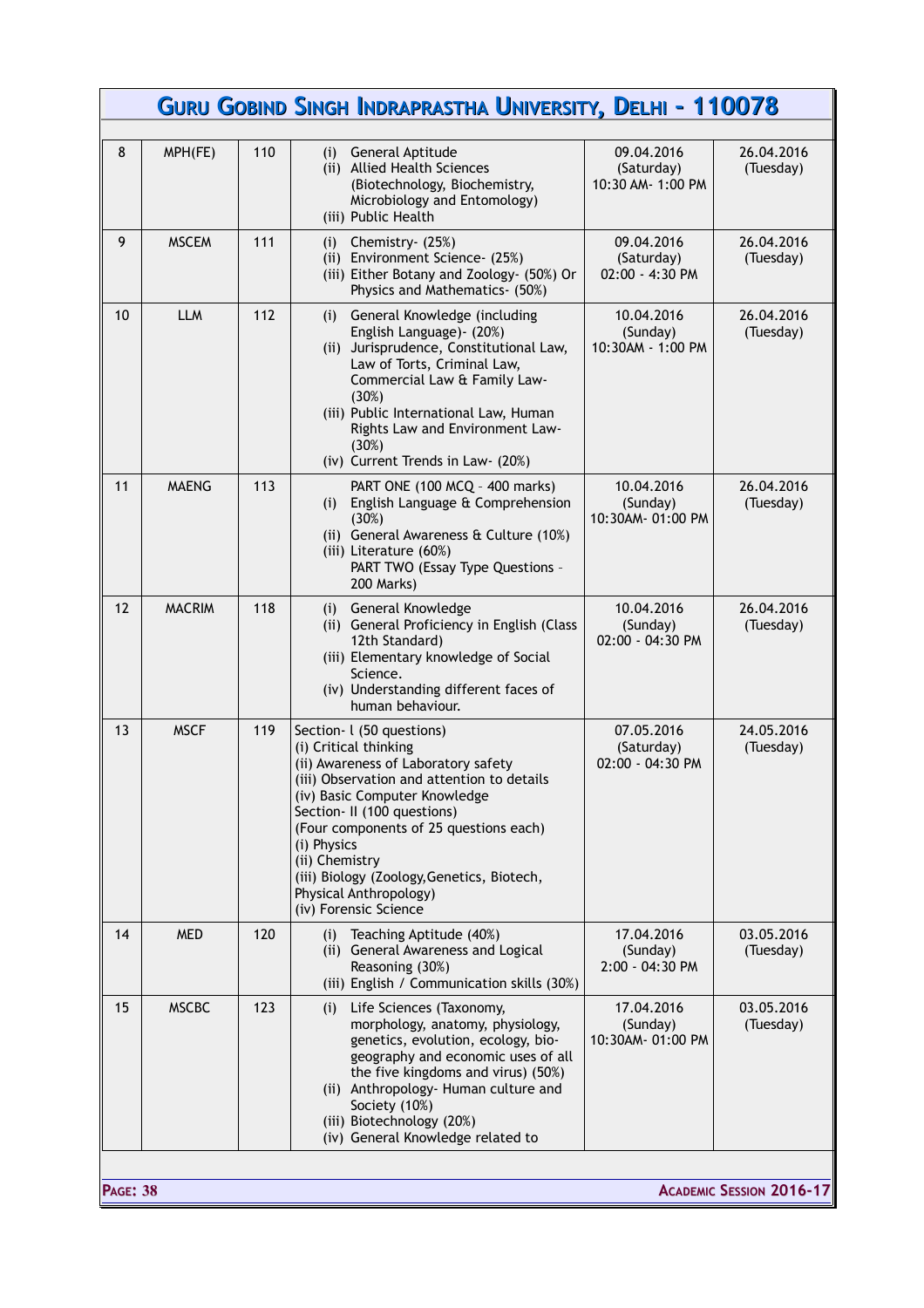|    |                |     | GURU GOBIND SINGH INDRAPRASTHA UNIVERSITY, DELHI - 110078                                                                                                                                                                                                                                                                     |                                                |                         |
|----|----------------|-----|-------------------------------------------------------------------------------------------------------------------------------------------------------------------------------------------------------------------------------------------------------------------------------------------------------------------------------|------------------------------------------------|-------------------------|
|    |                |     |                                                                                                                                                                                                                                                                                                                               |                                                |                         |
|    |                |     | Environment issues (20%)                                                                                                                                                                                                                                                                                                      |                                                |                         |
| 16 | <b>MAHERIT</b> | 141 | Indian History, Culture &<br>(i)<br>Archaeology<br>(ii) Museums of India<br>(iii) Heritage Tourism<br>(iv) Basic Science (12th Standard)<br>(v) General Knowledge<br>(vi) Current Affairs<br>(vii) General Reasoning<br>Geography & Natural<br>(viii)<br>Heritage<br>(ix) Management of Heritage<br>(x) Heritage Conservation | 17.04.2016<br>(Sunday)<br>02:00 - 04:30 PM     | 03.05.2016<br>(Tuesday) |
| 17 | <b>MSCNRM</b>  | 145 | Environment Science - (30 %)<br>(i)<br>(ii) Biology- (40%)<br>(iii) General Knowledge - Social Science,<br>Economics & Policy- (30%)                                                                                                                                                                                          | 23.04.2016<br>(Saturday)<br>02:00 - 04:30 P.M. | 10.05.2016<br>(Tuesday) |
| 18 | <b>MPHILCP</b> | 157 | M.A./M.Sc. Level in Psychology                                                                                                                                                                                                                                                                                                | 07.05.2016<br>(Saturday)<br>02:00 - 04:30 PM   | 24.05.2016<br>(Friday)  |
| 19 | <b>MCADD</b>   | 142 | Maths (25%)<br>(i)<br>(ii)<br>Physics (25%)<br>(iii)<br>English (25%)<br>(iv)<br>Logical Reasoning & Mental Ability<br>(25%)                                                                                                                                                                                                  | 23.04.2016<br>(Saturday)<br>02:00 - 04:30 P.M. | 10.05.2016<br>(Tuesday) |
| 20 | <b>MPHILE</b>  | 161 | (i) Candidates shall be judged for their<br>knowledge of english literature, language<br>and theory at Master's level.<br>(ii) CET shall be subjective in nature.<br>Question paper would consist of<br>(a) Critical Assessment of a given text.<br>(b) Essay type question covering various<br>aspects of literature         | 21.05.2016<br>(Saturday)<br>02:00 - 04:30 P.M. | 03.06.2016<br>(Friday)  |
| 21 | <b>MAECO</b>   | 162 | (i) Statistical & Mathematical Methods and<br>Introductory Econometrics (30%)<br>(ii) Economic Theory (Microeconomics,<br>Macroeconomics, International Economics,<br>Development Economics and Monetary<br>Economics (70%)                                                                                                   | 21.05.2016<br>(Saturday)<br>02:00 - 04:30 P.M. | 03.06.2016<br>(Friday)  |
| 22 | <b>MCALE</b>   | 163 | (i) C & Data Structures (25%)<br>(ii) Computer Organisation (25%)<br>(iii) Discrete Mathematics (25%)<br>(iv) Operating Systems (25%)                                                                                                                                                                                         | 21.05.2016<br>(Saturday)<br>02:00 - 04:30 P.M. | 03.06.2016<br>(Friday)  |

\* The division of number of questions in subparts of the syllabi is indicative. \*\* Result shall be declared on or before the notified date.

#### **NOTE:**

1. Level of questions asked shall be as per the level of qualifying examinations for entry to the programme(s) of studies.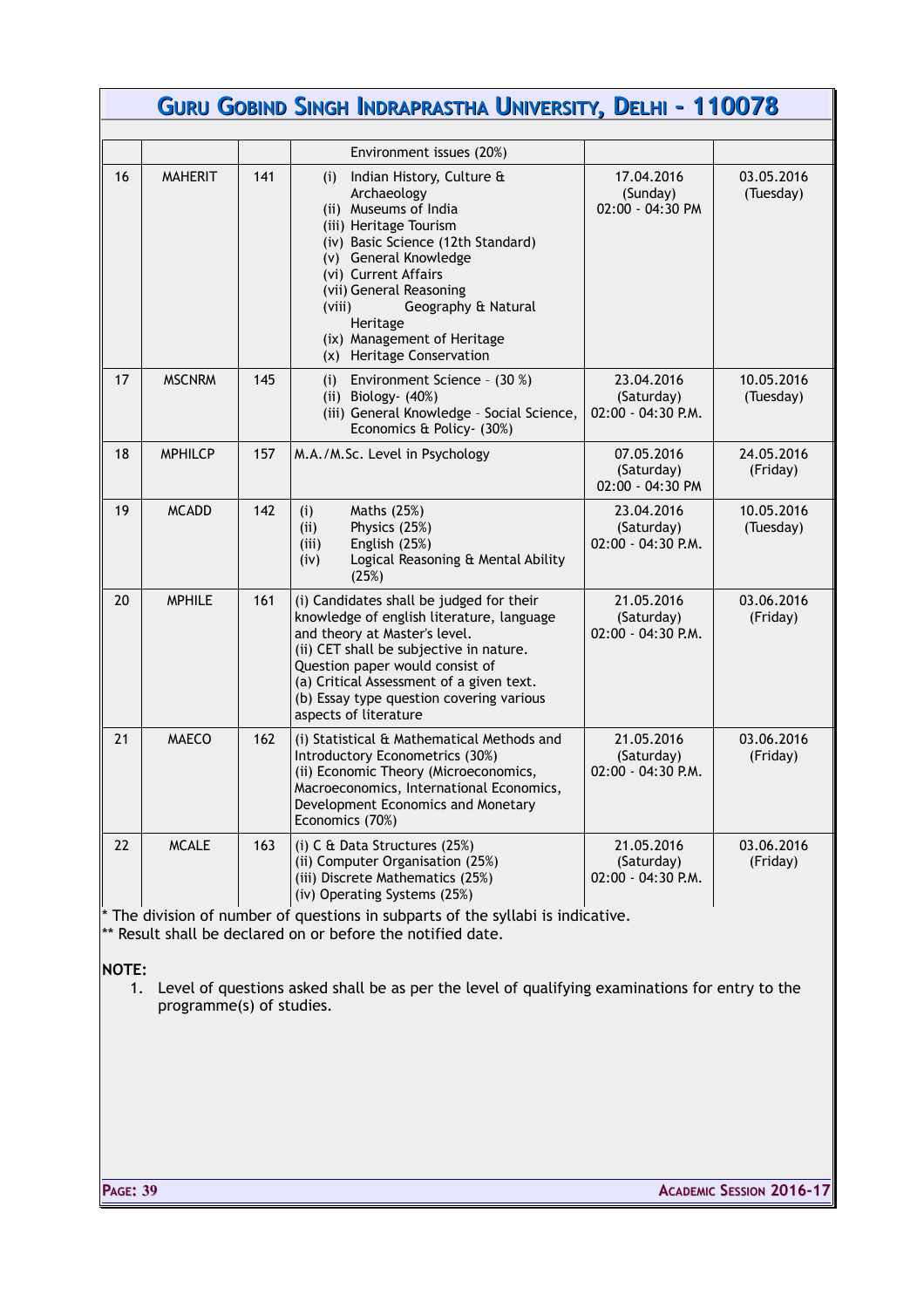|                | GURU GOBIND SINGH INDRAPRASTHA UNIVERSITY, DELHI - 110078      |                    |                                                                                                                                                                                                                                                                                                                                                                                                                                                                                                                                                                                                                |                                              |                                                               |
|----------------|----------------------------------------------------------------|--------------------|----------------------------------------------------------------------------------------------------------------------------------------------------------------------------------------------------------------------------------------------------------------------------------------------------------------------------------------------------------------------------------------------------------------------------------------------------------------------------------------------------------------------------------------------------------------------------------------------------------------|----------------------------------------------|---------------------------------------------------------------|
|                |                                                                |                    | 3.4.2 CET for Programmes of Studies at Graduation Level                                                                                                                                                                                                                                                                                                                                                                                                                                                                                                                                                        |                                              |                                                               |
| S.<br>No.      | <b>CET</b>                                                     | <b>CET</b><br>Code | <b>Subjects of Entrance Test*</b>                                                                                                                                                                                                                                                                                                                                                                                                                                                                                                                                                                              | Date, Day &<br>Time of CET -<br>2016         | Date & day of<br><b>Declaration of</b><br><b>CET Result**</b> |
| $\mathbf{1}$   | <b>BCA</b>                                                     | 114                | (i) English Language & Comprehension<br>(15%)<br>(ii) Mathematics - (30%)<br>(iii) Computer Awareness- (30%)<br>(iv) General Knowledge- IT and Science<br>Related - (25%)                                                                                                                                                                                                                                                                                                                                                                                                                                      | 09.04.2016<br>(Saturday)<br>02:00-04:30 PM   | 26.04.2016<br>(Tuesday)                                       |
| $\overline{2}$ | <b>BSCN</b><br>[only for<br>Unmarried<br>Female<br>Candidates] | 115                | (i) Physics - $(20%)$<br>(ii) Chemistry- (20%)<br>(iii) Biology- (40%)<br>(iv) English Language and<br>Comprehension - (10%)<br>(v) General Awareness about Health<br>related Matters- (10%)                                                                                                                                                                                                                                                                                                                                                                                                                   | 10.04.2016<br>(Sunday)<br>02:00 - 04:30 PM   | 26.04.2016<br>(Tuesday)                                       |
| $\overline{3}$ | <b>LLB</b>                                                     | 121                | English Language and<br>(i)<br>Comprehension-25%<br>Use of prepositions, article,<br>1.<br>etc.<br><b>Sentence Construction</b><br>2.<br>3.<br>Narration<br>Comprehension<br>4.<br>Vocabulary<br>5.<br>(ii) General Knowledge- 25%<br>1. National Culture and History<br>2.<br>Geography and Natural<br><b>Resources</b><br>Science and Technology<br>3.<br>4. International Affairs<br><b>Current National Events</b><br>5.<br>(iii) Reasoning-25%<br>1.<br>Numerical<br>2.<br>Logical<br>(iv) Legal Aptitude-25%<br>1. General Legal Awareness<br>Understanding and Application<br>2.<br>of Legal Principles | 17.04.2016<br>(Sunday)<br>02:00 - 04:30 PM   | 03.05.2016<br>(Tuesday)                                       |
| 4              | <b>BED</b>                                                     | 122                | English Comprehension- 10%<br>(i)<br>(ii) Mental Ability-20%<br>(iii) Reasoning - 20%<br>(iv) General Awareness - 20%<br>(v) Aptitude for Teaching - 30%                                                                                                                                                                                                                                                                                                                                                                                                                                                       | 16.04.2016<br>(Saturday)<br>10:30AM-01:00 PM | 03.05.2016<br>(Tuesday)                                       |
| 5              | <b>PARA</b>                                                    | 124                | Physics- (25%)<br>(i)<br>(ii) Chemistry - $(25%)$<br>(iii) Biology- (50%)                                                                                                                                                                                                                                                                                                                                                                                                                                                                                                                                      | 23.04.2016<br>(Saturday)<br>10:30AM-01:00 PM | 10.05.2016<br>(Tuesday)                                       |
| 6              | <b>BBA</b>                                                     | 125                | English Language & Comprehension<br>(i)<br>$- (25%)$<br>(ii) General Awareness- (25%)<br>(iii) Logical and Analytical Ability- (25%)<br>(iv) Aptitude relating to the field of<br>Management and Communication<br>Skills- (25%)                                                                                                                                                                                                                                                                                                                                                                                | 15.05.2016<br>(Sunday)<br>02:00 - 04:30 PM   | 31.05.2016<br>(Tuesday)                                       |
|                |                                                                |                    |                                                                                                                                                                                                                                                                                                                                                                                                                                                                                                                                                                                                                |                                              |                                                               |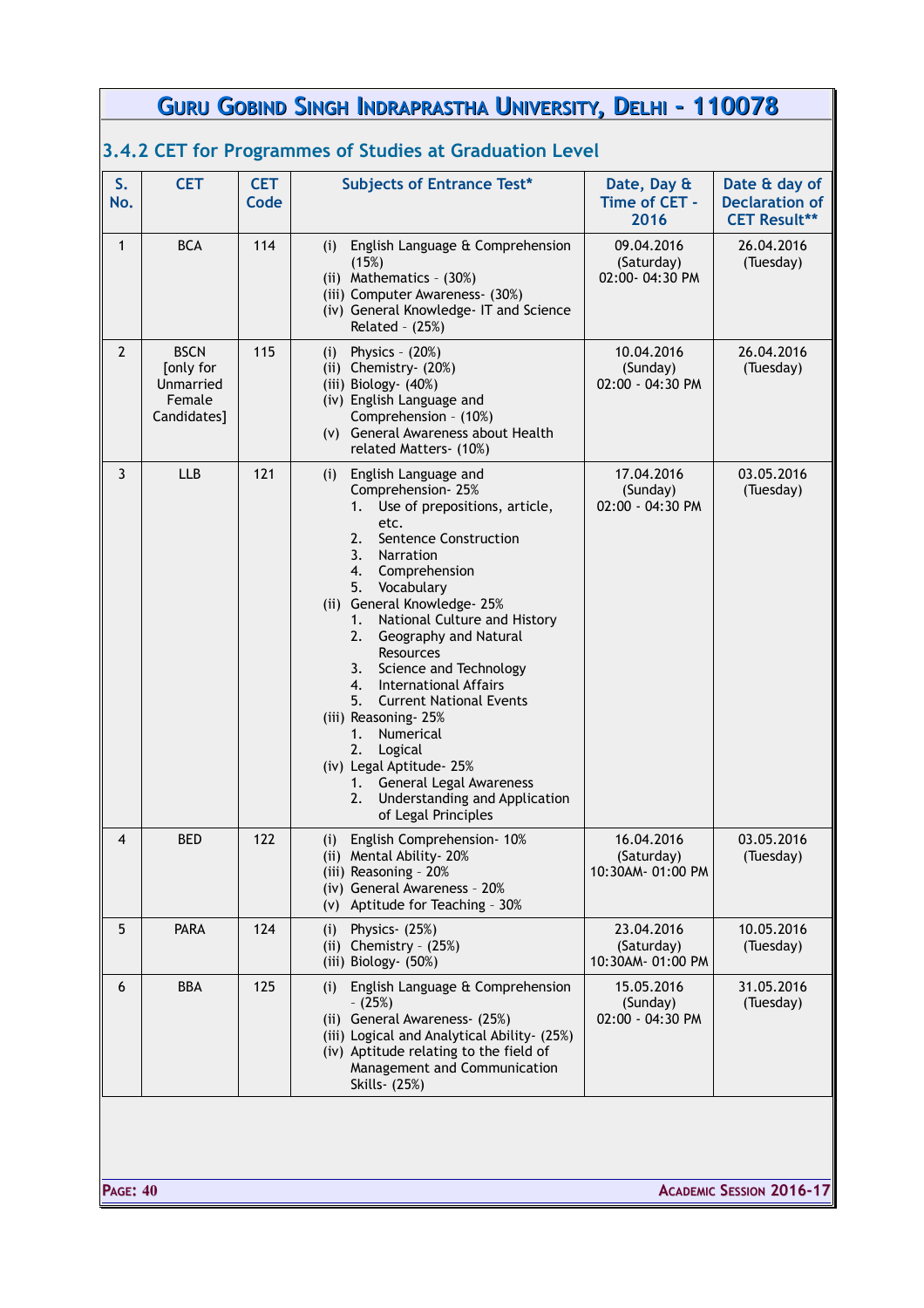|                |              |     | <b>GURU GOBIND SINGH INDRAPRASTHA UNIVERSITY, DELHI - 110078</b>                                                                                                                                                                      |                                                 |                         |
|----------------|--------------|-----|---------------------------------------------------------------------------------------------------------------------------------------------------------------------------------------------------------------------------------------|-------------------------------------------------|-------------------------|
|                |              |     |                                                                                                                                                                                                                                       |                                                 |                         |
| $\overline{7}$ | <b>BJMC</b>  | 126 | English Language & Comprehension<br>(i)<br>$-(25%)$<br>(ii) General Awareness- (25%)<br>(iii) Reasoning- (25%)<br>(iv) Media Aptitude- (25%)                                                                                          | 30.04.2016<br>(Saturday)<br>$02:00 - 004:30$ PM | 17.05.2016<br>(Tuesday) |
| 8              | <b>BHMCT</b> | 127 | English Language & Comprehension<br>(i)<br>$-(25%)$<br>(ii) General Awareness- (20%)<br>(iii) Logical and Analytical Ability<br>including Computer awareness-<br>(30%)<br>(iv) Knowledge of Accounts / Commerce<br>$&$ Science- (20%) | 01.05.2016<br>(Sunday)<br>10:30AM-01:00 PM      | 17.05.2016<br>(Tuesday) |
| 9              | <b>BCOM</b>  | 146 | General English - (25%)<br>(i)<br>(ii) Logical Reasoning- (25%)<br>(iii) Data Interpretation - (35%)<br>(iv) General Awareness- (15%)                                                                                                 | 01.05.2016<br>(Sunday)<br>02:00 - 04:30 PM      | 17.05.2016<br>(Tuesday) |
| 10             | <b>BSCY</b>  | 117 | Physics (25%)<br>(i)<br>$(ii)$ Chemistry $(25%)$<br>(iii) Biology (50%)                                                                                                                                                               | 07.05.2016<br>(Saturday)<br>10:30AM-01:00 PM    | 24.05.2016<br>(Tuesday) |
| 11             | BSC(MTRT)    | 158 | Physics - $(40%)$<br>(i)<br>(ii) Biology - $(20%)$<br>(iii) Chemistry - $(15%)$<br>(iv) English Language & Comprehension<br>$- (10\%)$<br>(v) General awareness about health<br>related methods - (10%)                               | 07.05.2016<br>(Saturday)<br>$02.00 - 04:30 P$ M | 24.05.2016<br>(Tuesday) |
| 12             | <b>BVOC</b>  | 200 | To be Notified Later                                                                                                                                                                                                                  | To be notified<br>Later                         | To be notified<br>Later |

\* The division of number of questions in subparts of the syllabi is indicative.<br>\*\* Result shall be declared on or before the potified date

Result shall be declared on or before the notified date.

#### **NOTE:**

1. Level of questions asked shall be as per the level of qualifying examinations for entry to the programme(s) of studies or as specified.

### **3.4.3 Post Graduate Diploma Programmes**

#### **NOTE:**

1. There shall not be any CET for these programmes. The candidates should preserve a copy (printout) of the admit card issued online as a proof of candidature. The same shall be required to be produced at the time of counselling / admissions, failing which the candidature of the candidate may be cancelled.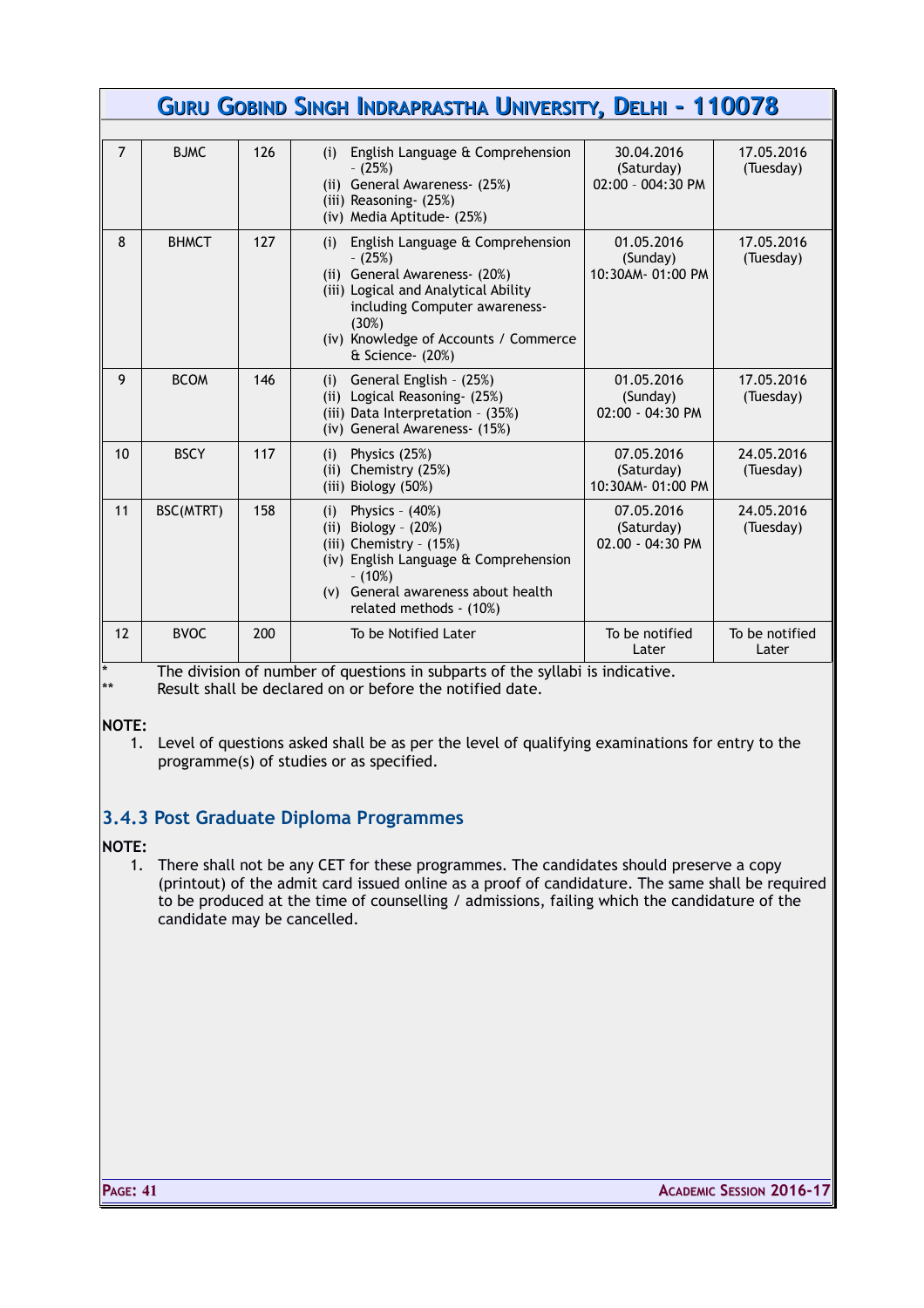### **3.4.4 Programmes of Studies for which classes are conducted on weekends**

| <b>CET</b> | <b>CET</b>    | Last date of | <b>Display of</b> | Date for        | Date for      | Date of       |
|------------|---------------|--------------|-------------------|-----------------|---------------|---------------|
| Code       |               | application  | List of           | display of      | verification  | declaration   |
|            |               | up to 4 PM   | Applicants*       | schedule for    | <b>of</b>     | final Merit   |
|            |               | (A)          |                   | verification of | documents     | List**        |
|            |               |              |                   | documents**     | $**$          |               |
| 155        | <b>MBAW</b>   |              |                   |                 |               |               |
| 176        | <b>MAJMCW</b> | 17.05.2016   | $A + 14$ days     | $A + 21$ days   | $A + 28$ days | $A + 35$ days |
| 181        | <b>LLMW</b>   | (Tuesday)    |                   |                 |               |               |
| 186        | <b>MBADM</b>  |              |                   |                 |               |               |

\* To be declared by Controller of Examinations (Operations).

\*\* By the Dean / Director of concerned University School of Studies / Director of Centre :

| MBAW:  | Dean, University School of Management Studies.    |
|--------|---------------------------------------------------|
| MJMC:  | Dean, University School of Mass Communication.    |
| LLMW:  | Dean, University School of Law and Legal Studies. |
| MBADM: | Director, Centre for Disaster Management.         |
|        |                                                   |

# *3.5 Graduate and Post-Graduate Medical Programmes of Studies*

| S.<br>No.       | <b>CET</b>                | <b>CET</b><br>Code | <b>Subjects of Entrance Test</b>                                                 | Date, Day &<br>Time of CET -<br>2016                  | Date & day of<br><b>Declaration of</b><br><b>CET Result**</b> |
|-----------------|---------------------------|--------------------|----------------------------------------------------------------------------------|-------------------------------------------------------|---------------------------------------------------------------|
| $\mathbf{1}$    | <b>MBBS</b><br>Stage - I  | 103                | $(i)$ Physics - 25%<br>(ii) Chemistry - 25%<br>(iii) Biology - 50%               | 24.04.2016<br>(Sunday)<br>02.00 - 05:00 PM            | 10.05.2016<br>(Tuesday)                                       |
|                 | <b>MBBS</b><br>Stage - II | 103                | Physics - 25%<br>(i)<br>(ii) Chemistry - 25%<br>(iii) Biology - 50%              | 22.05.2016<br>(Sunday)<br>02.00 - 05:00 PM            | 03.06.2016<br>(Friday)                                        |
| $\overline{2}$  | <b>BDS</b>                | 104                | Physics - 25%<br>(i)<br>(ii) Chemistry - $25%$<br>(iii) Biology - 50%            | 14.05.2016<br>(Saturday)<br>02.00 - 05:00 PM          | 31.05.2016<br>(Tuesday)                                       |
| 3               | <b>PGMC</b>               | 102                | See Section 3.5.1                                                                | 12.03.2016<br>(Saturday)<br>10:30AM - 1:30PM          | 22.03.2016<br>(Tuesday)                                       |
| $\overline{4}$  | <b>DMCARD</b>             | 132                | Basic Sciences & Medicine as applied to<br>Cardiology                            | 30.04.2016<br>(Saturday)<br>10:30 AM to 12:00<br>Noon | 17.05.2016<br>(Tuesday)                                       |
| 5               | <b>MCHCTVS</b>            | 133                | Basic Sciences & Surgery as applied to CTVS                                      | 30.04.2016<br>(Saturday)<br>10:30 AM to 12:00<br>Noon | 17.05.2016<br>(Tuesday)                                       |
| 6               | <b>MCHNS</b>              | 134                | Basic Sciences & Surgery as applied to Neuro<br>Surgery                          | 30.04.2016<br>(Saturday)<br>02.00 - 3:30PM            | 17.05.2016<br>(Tuesday)                                       |
| $\overline{7}$  | <b>DMN</b>                | 135                | Basic Sciences & Medicines as applied to<br>Neurology                            | 30.04.2016<br>(Saturday)<br>$02.00 - 3:30$ PM         | 17.05.2016<br>(Tuesday)                                       |
| 8               | <b>MCHBPMS</b>            | 136                | Basic Sciences & Surgery as applied to Burns,<br>Plastic & Maxillofacial Surgery | 01.05.2016<br>(Sunday)<br>10:30 AM to 12:00<br>Noon   | 17.05.2016<br>(Tuesday)                                       |
| <b>PAGE: 42</b> |                           |                    |                                                                                  |                                                       | <b>ACADEMIC SESSION 2016-17</b>                               |
|                 |                           |                    |                                                                                  |                                                       |                                                               |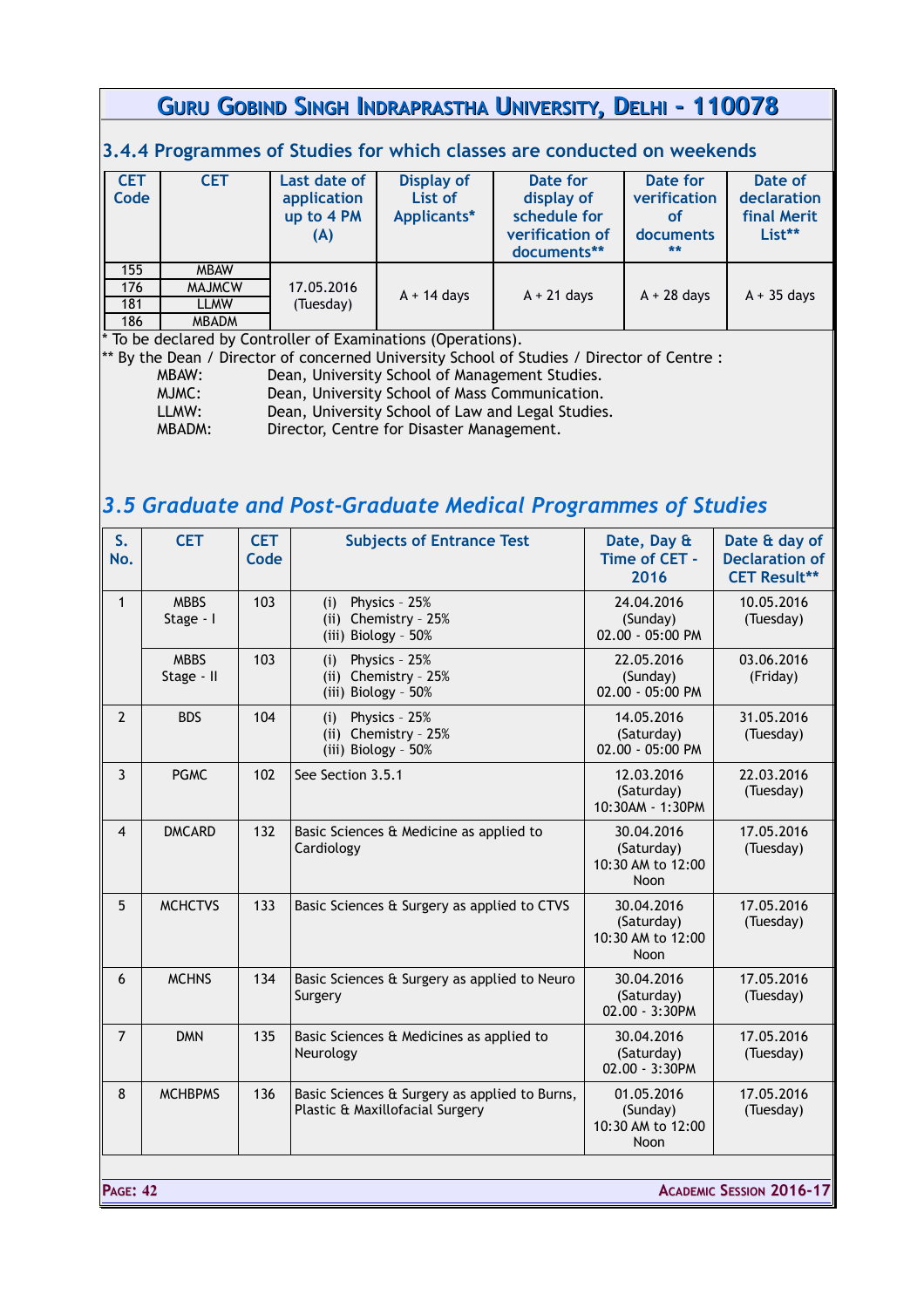| 9  | <b>DMPCCM</b>  | 138 | Basic Sciences & Medicines as applied to<br>Pulmonary & Critical Care Medicine | 01.05.2016<br>(Sunday)<br>10:30 AM to 12:00<br><b>Noon</b>   | 17.05.2016<br>(Tuesday) |
|----|----------------|-----|--------------------------------------------------------------------------------|--------------------------------------------------------------|-------------------------|
| 10 | <b>MCHPAED</b> | 143 | Basic Science & Surgery applied to<br>Paediatrics Surgery                      | 01.05.2016<br>(Sunday)<br>$02.00 - 3:30$ PM                  | 17.05.2016<br>(Tuesday) |
| 11 | <b>MCHURO</b>  | 144 | Basic Sciences & Surgery as applied to<br>Urology                              | 07.05.2016<br>(Saturday)<br>10:30 AM to 12:00<br><b>Noon</b> | 24.05.2016<br>(Tuesday) |

\*\* Result shall be declared on or before the notified date.

### **3.5.1 CET for PGMC (CET Code 102)**

- 1. The Entrance Test shall cover all subjects of MBBS course and will comprise of one Paper of 3 hours duration. This paper shall carry 300 Multiple Choice Questions (MCQs) of 4 marks each, divided in two sections viz.  $I \oplus II$ . The subjects covered under these Sections are detailed below:
	- i. Section-I Pre & Para-Clinical subjects, i.e., Pathology, Physiology, Pharmacology, Forensic Medicine, Medical Microbiology, Medical Bio-Chemistry and Anatomy.
	- ii. Section-II Clinical Subjects, i.e., General Medicine, Obstetrics & Gynecology, Paediatrics, Anesthesiology, Dermatology including Venereology & Leprosy, Radio-Diagnosis, Radio-Therapy, Community Medicine, Psychiatry, General Surgery, Orthopaedics, Ophthalmology and Otorhinolaryngology.
	- iii. Section-I will be of one hour duration and will carry 100 MCQs allocated 400 marks and Section-II will be of two hours duration and will carry 200 MCQs allocated 800 marks.

Note: Students will be required to distribute their time of 3 hours duration for the two sections in such a way that they are able to finish Section - I within 1 hour and Section -II in the next 2 hours.

- 2. Every question shall have four alternative answers, and out of these only one correct or most appropriate answer should be selected and marked on the OMR answer sheet provided with each paper.
- 3. There will be negative marking for every incorrect answer. 'Incorrect answers' will include 'Wrong answers' as well as "those which have more than one response." For each incorrect answer 01 (one)mark will be deducted.
- 4. Candidates are required to bring a black ball point pen to the Examination Hall for marking their responses by darkening the ovals on OMR answer sheet. Use of pencil is strictly prohibited.
- 5. For those who are unable to appear in the CET:PGMC 2016 on the scheduled date for any reason, re-test will not be held by the University under any circumstances and the fee deposited for such test shall not be refunded.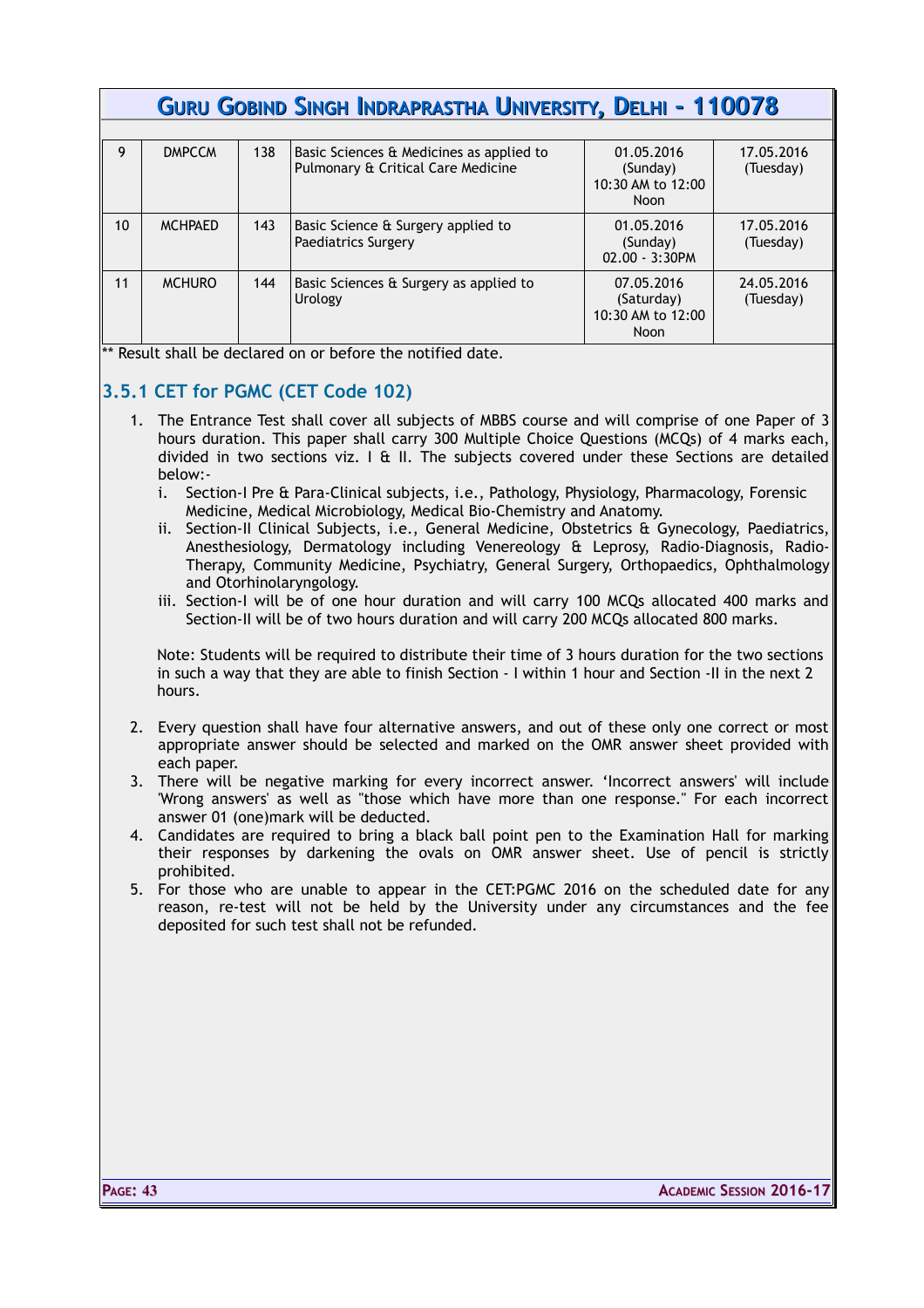### *3.6 List of Cities / Centres for B. Tech / MBBS Stage I / MCA / MBA programmes for Common Entrance Test (CET-2016)*

(i) The CET for the above mentioned programmes will be held at following centres provided sufficient number of candidates opt for a particular centre:

| S. No.         | Name of City / Centre | <b>Centre /City Code</b> |
|----------------|-----------------------|--------------------------|
| 1              | Ambala                | 81                       |
| $\overline{2}$ | Bangalore             | 82                       |
| 3              | Bhopal                | 83                       |
| 4              | Chandigarh            | 84                       |
| 5              | Dehradun              | 85                       |
| 6              | Delhi                 | 86                       |
| $\overline{7}$ | Hyderabad             | 87                       |
| 8              | Indore                | 88                       |
| 9              | Jaipur                | 89                       |
| 10             | Jallandhar            | 90                       |
| 11             | Kolkata               | 91                       |
| 12             | Lucknow               | 92                       |
| 13             | Siliguri              | 93                       |
| 14             | Udaipur               | 94                       |
| 15             | Varanasi              | 95                       |

- (ii) MBBS (Stage II) test will be conducted only in Delhi.
- (iii) For all other programmes the Common Entrance Tests ( CET ) will be conducted only in Delhi.
- (iv) The choices indicated by the candidates in respect to the Centres of Entrance Examination shall only be considered as their preferred choices. The actual Centre Code will be allotted by the University and the same shall be considered as final. Neither any change in the preferences already indicated by the candidate shall be allowed by the University nor any correspondence in this regard will be entertained under any circumstances. The University may drop any of the above mentioned centres if sufficient number of candidates are not available or for any other reason deemed appropriate to drop the centre.

In case University decides to drop both the preferences of centres given by the candidate or due any other reason, then, in such circumstances, 'Delhi' centre will be allotted. The allotment of centres will be rearranged if that choice is not available.

# *3.7 General guidelines for Common Entrance Examinations*

- 1. The written examinations conducted are OMR based in general unless specified otherwise.
- 2. For marking / writing on the OMR answer sheet , a black ball pen should (only) be used.
- 3. The marks for the correct answers are specified in the question booklet given at the time of examinations.
- 4. There may be negative marking for every incorrect answer. 'Incorrect answers will include Wrong answers' as well as "those which contain more than one answer to the question." For each incorrect answer 1 mark will be deducted. The negative marking scheme of examination for a particular CET shall be specified in question booklet. For all examinations other than DM/MCH (SSMC) and M.Phil (English) there shall be negative marking .
- 5. The University shall declare the result of each CET in respect of qualifying candidates as given in the tables given above and the list will be displayed on the University's website, i.e.,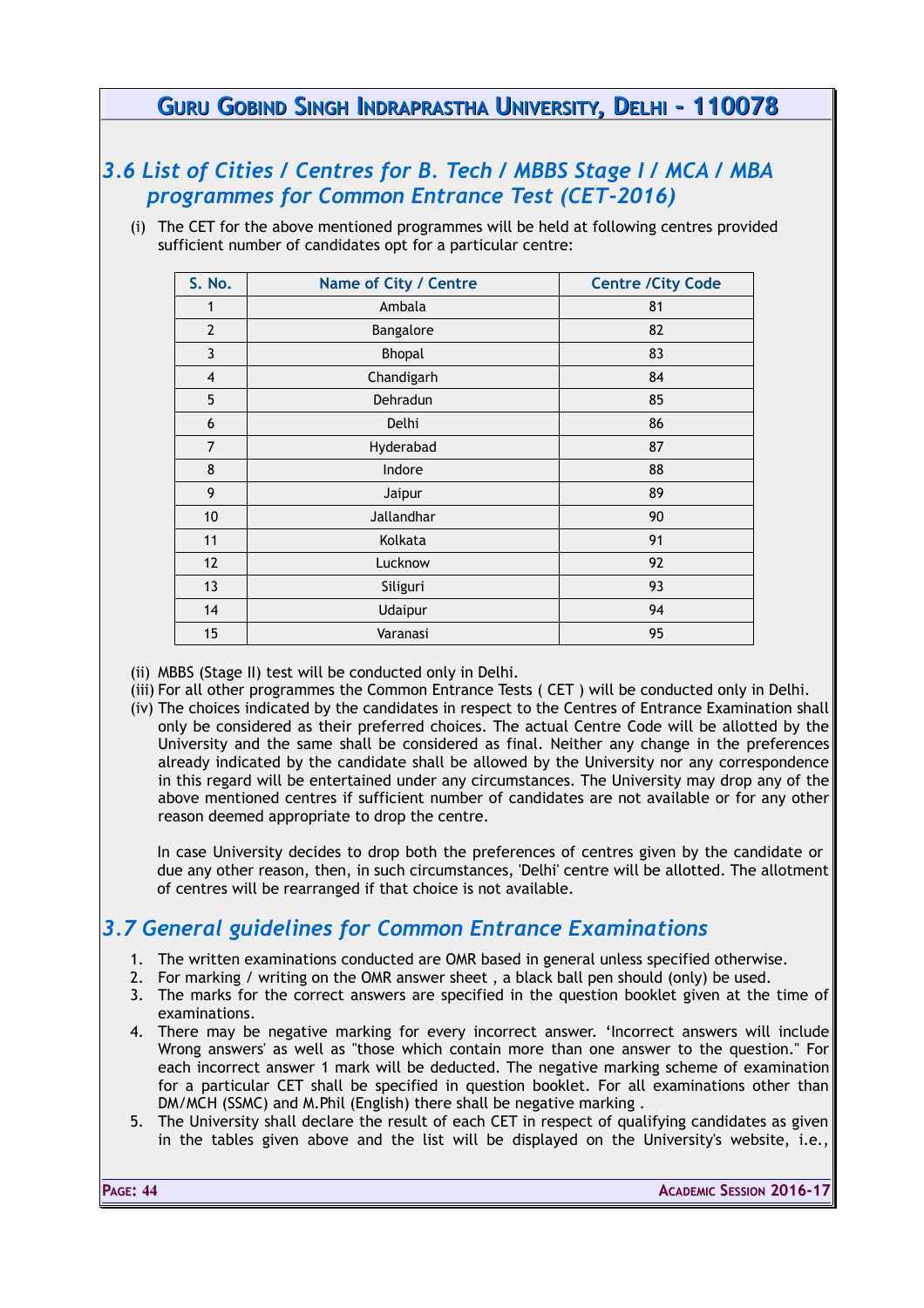[http://www.ipu.ac.in](http://www.ipu.ac.in/) No separate intimation to this effect will be sent to the candidates individually.

- 6. The University does not issue or supply or intimate the marks / ranks to any candidate and no correspondence on the subject will be entertained. However, marks obtained by individual candidate can be seen or downloaded from the University's website http://www.ipu.ac.in
- 7. The rules of examinations as enshrined in the University Act, Statutes, Ordinances, Regulations and procedures or as approved by the Vice Chancellor of the University shall be applicable on all candidates.

### *3.8 Result Awaited Cases For Engineering, B.Arch. & Professional Programmes (Except MBBS/BDS/PGMC/SSMC)*

#### 1. **Result Awaited / Compartment / Supplementary Cases**

- i. All such candidates who have appeared in the qualifying examination (irrespective of the outcome of their final result) will be eligible to appear in the CET 2016-17 and all such candidates will be provisionally admitted in the respective programmes. Further, such provisionally admitted candidates will have to fulfill his/her eligibility as per the eligibility laid down in the admission brochure, latest by October 15, 2016.
- ii. All such candidates whose result is awaited, will have to submit an undertaking / selfdeclaration form at the time of admission/ verification of document (schedule to be notified later) in the prescribed Proforma (to be made available on or before 20<sup>th</sup> February, 2016). Further, in case the candidate is minor i.e. below 18 years of age; in that case, the affidavit shall be signed by his/her parent/guardian. Candidates/parents/guardians may further note that submission of false affidavit is a punishable offence;
- iii. The candidate will have to submit the final result of qualifying degree proving his/her eligibility on or before October 15, 2016 to their Concerned Dean/Principal/Director of their respective School/College/Institute where the admission has been granted. The concerned Dean/Principal/Director must submit the details of the results of these provisionally admitted students by October 18, 2016, to the Incharge (Admissions), Academic Reception Counter, Administrative Block, GGS Indraprastha University, Sec 16 C, Dwarka, New Delhi-110078, duly signed by the concerned Dean/Principal/Director;
- iv. In case the candidate fails to submit his/her final result of qualifying degree in the manner as prescribed above to prove his/her eligibility on or before October 15, 2016, whatsoever the reason may be, his/her admission will be treated as null and void (cancelled) and the entire fee will be forfeited and under no circumstances he/she will be allowed to appear in the End Term Exam. If such an admitted student appears for the examination and even if the result of such students is declared, the candidature of such provisionally admitted candidates shall be cancelled and the result declared as null and void. No extension beyond October 15, 2016 shall be allowed by the university in any case. The Dean of the Schools/Director/Principal shall be responsible to ensure that the eligibility of all students are checked by them to ensure correctness of admissions specially in case of provisionally admitted students. The provisional admission will automatically stand cancelled if the candidate fails to submit result in time i.e. October 15, 2016.
- 2. There will be no rounding-off of the percentage of marks of qualifying examination while deciding the basic eligibility of any candidate for admission for e.g. if a candidate obtained 49.9% marks in his/her qualifying examination, then it will not be rounded-off to 50%. Therefore, the candidate is not eligible for that programme where minimum requirement of marks is 50%. In case candidate for any reason fills the minimum% wrongly in Verification Form, he/she shall be solely responsible.
- 3. The eligibility in the LLB programme will be strictly laid down by Bar Council of India. As per Bar Council of India letter No. LE Cir.: 02/2010 dated 20.12.2010, it is stated that "*The applicants who have obtained 10+2 or graduation/post graduation through Open Universities system directly without having any basic qualification for prosecuting such students are not eligible for admission in the law courses……*." Ref.: BCI Letter No. BCI:D:1823/2010 (LE) dated 31.11.2010.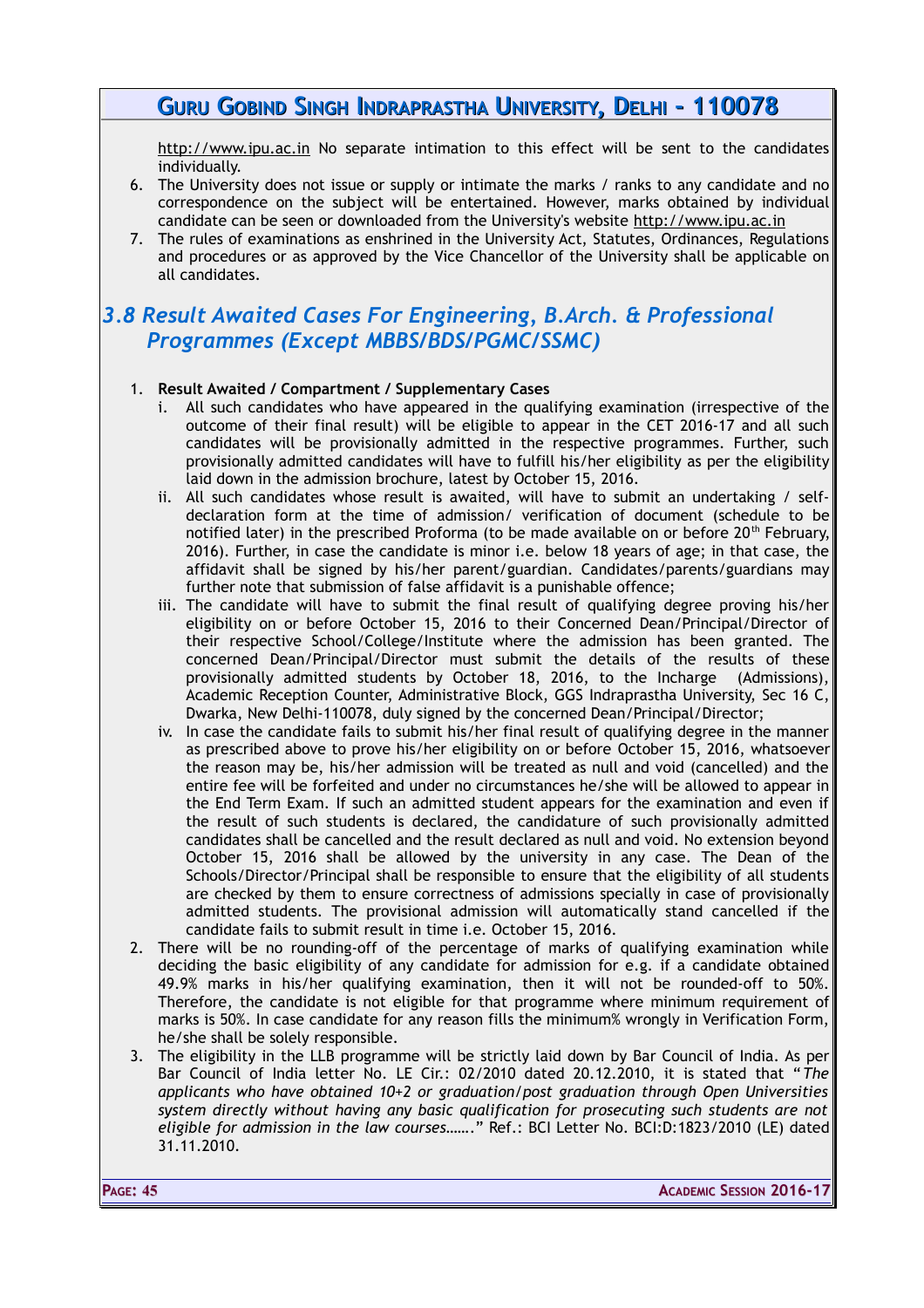4. **Physical Fitness:** The applicant must be in good mental and physical health and should be free from any physical defect which is likely to interfere with his/her studies including active outdoor duties required of a professional. Accordingly, all the students shall be required to submit a Medical Certificate indicating fitness from a Doctor with valid registration under the Medical Council of India act, at the time of admissions / counselling.

# *3.9 Age Limit for all programmes (Except PGMC/SSMC)*

| S.No. | <b>Programme</b>                                                                                  | As on 01.08.2016 candidate should<br>not be beyond |
|-------|---------------------------------------------------------------------------------------------------|----------------------------------------------------|
|       | For all Undergraduate Programmes where<br>entry qualification is 12th pass other than<br>MBBS/BDS | 21 years                                           |
|       | For MBBS/BDS                                                                                      | 25 years                                           |
|       | For all other Post Graduate Programmes where<br>entry qualification is graduation                 | 35 years                                           |
|       | <b>Bachelor of Vocation</b>                                                                       | 45 years                                           |

**Note:**

- **1.** Candidate should be not less than seventeen (17) years as on 31st December 2016 for BHMS/BAMS/MBBS/BDS Programme.
- **2.** For MPH (FE) programme upper age limit is 45 years for In service candidates and 35 years for Direct candidates, as on 1st August 2016.
- **3.** For BHMS candidates, the candidate must have attained or will attain the age of Seventeen (17) years as on 31st December 2016. The candidates attaining seventeen years on 01st January 2017 or later will not be eligible. Also, the Blind (including colour blind), deaf and/or dumb candidates shall not be eligible for admission in the course.
- **4.** For Bachelor of Vocation Programmes, the candidate should not be less than 16 years on 31/12/2016.
- **5.** For SC/ST/OBC category candidates for MBBS/BDS CET, a relaxation of 5 years shall be granted on the maxmium age specified. Such candidates desirous of applying for age relaxation should apply in writing to Registrar, Guru Gobind Singh Indraprastha University. The application should reach the Academics Division of the University on or before 20<sup>th</sup> April, 2016 at the address:
- **6. Age Relaxation:** The upper age limit may be relaxed upto a maximum of five years in exceptional cases by the Admission Officer (designated) of the concerned programme (except MBBS/BDS/PGMC/SSMC) if he/she is satisfied with the merit of the case. Candidates exceeding the upper age limit upto five years may provisionally apply/ appear in the Common Entrance Test. However, they would be required to submit to the satisfaction of the Admission Officer an explanation regarding the gap period, i.e., the details of the period spent by him/her after passing the qualifying examination to justify the relaxation. Such explanation should be in the form of an application to the concerned Admission Officer along with supporting documents (if any). Any relaxation of age beyond this shall be given by the Registrar of the University. The candidates desirous of applying for age relaxation should apply in writing to Registrar, Guru Gobind Singh Indraprastha University. The application should reach the Admission Division of the University on or before 20<sup>th</sup> April, 2016 at the address:

**Incharge Admissions, Academics Division, Guru Gobind Singh Indraprastha University, Dwarka, Sector 16C, Delhi 110078.**

Late applications shall be summarily rejected.

**7.** If a candidate takes admission on the basis of a false age claim, the admission of such a candidate shall be cancelled with forfeiture of entire fees paid, as and when such cases are detected.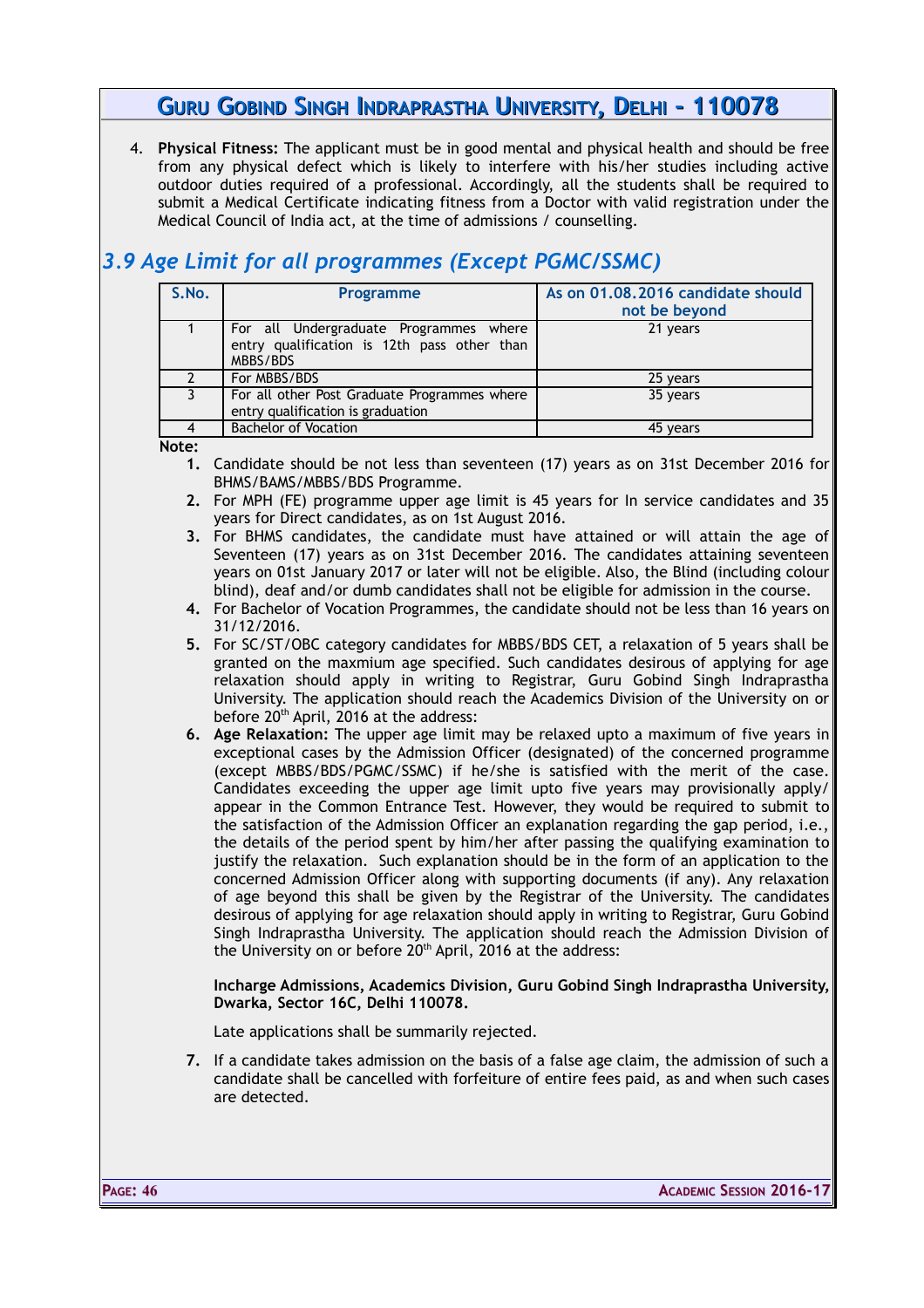# **CHAPTER- 4: CET Admit Card**

- 1. The Admit Card will be available online, 7 days before the date of the CET. The Admit Cards may be downloaded from the candidates individual account using log-in ID and password from the website which was used for filling up the application form.
- 2. No candidate will be allowed to enter the Examination Hall without the valid CET Admit Card 2016, issued by the University.
- 3. Candidates are required to carry two printouts of the admit card at the time of CET. One copy of the admit card should be retained by the candidate after getting it signed by the Invigilator. The second copy should be handed over to the Invigilator for University records. Both the copies shall require a passport sized photograph of the candidate is pasted. Candidates are advised to keep two copies of the photograph uploaded at the time of form filling handy for this purpose for each CET applied for.
- 4. Candidate must preserve the CET Admit Card till the admission procedure is over as it has to be handed over to the Admission Officer at the time of counselling/admission.
- 5. Request for issue of duplicate Admit Card will not be entertained after the Common Entrance Test (under any circumstances).
- 6. No claim of having filled up the Application Form and non-receipt of admit card will be admissible after the CET.
- 7. Impersonation is a punishable offence. No candidate will be permitted to appear in CET without the Admit Card. The admit card should be presented to the invigilator(s) for verification. The candidate's identity will be verified in respect of his/her details on the admit card/centre verification record. If the identity is doubtful, the candidate may not be allowed to appear in the examination. The authorities may permit the candidates to appear for the examination after completing the necessary formalities (visible mark of identification) at their discretion. No extra time will be allowed for these formalities to be completed. Police action will be initiated in case of dubious identity.
- 8. MBBS Stage II : New CET admit card will be issued for MBBS (Stage-II) examination, 7 days before the date of the CET. The Admit Card may be downloaded from the candidates individual account using log-in ID and password, from the website, used for filling up the application form.
- 9. In case of non receipt of Admit Card the candidate may contact Office of Controller of Examinations (Operations) at GGSIP University, Sector 16C , Dwarka, New Delhi 110078 at least 5 days before the scheduled commencement of respective CET. The application in this regard must be supported by a copy of the printed version of the application form and proof of payment of requisite fee for the CET. Without the submission of these two documents, no application in regard to non-receipt of admit cards shall be entertained, the application in this regard shall be deemed incomplete and rejected without intimation to the applicant.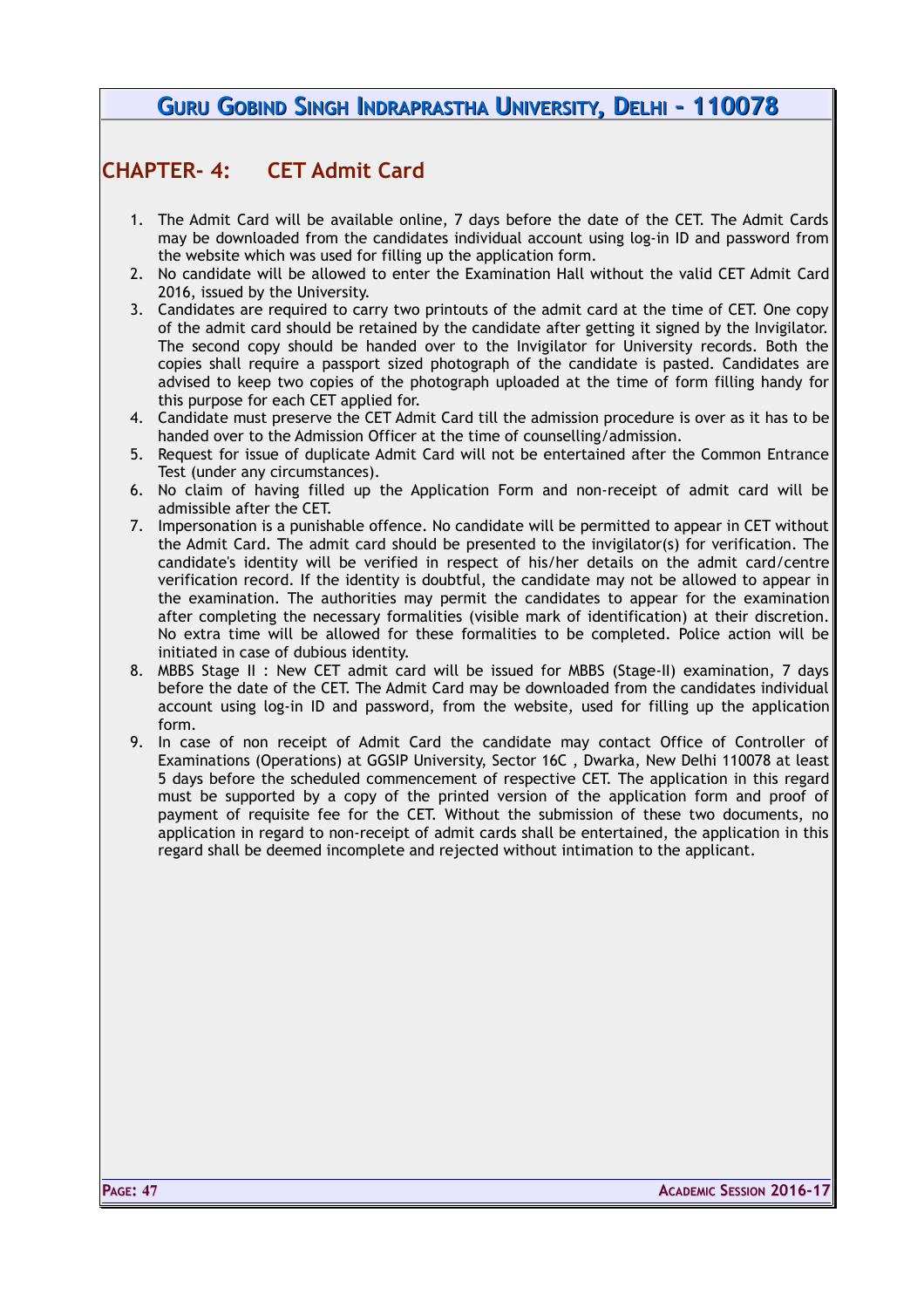# **CHAPTER- 5: Seat Allocation**

### *5.0 Abbreviations*

NCR: National Capital Region. NCT of Delhi: National Capital Territory of Delhi. GATE: Graduate Aptitude Test in Engineering

### **5.0.1 Important Note**

The policy as stated in the admission brochure is subject to the change in compliance of the University and/or Government of NCT of Delhi policies as notified from time to time, on or before the date of commencement of first counselling.

# *5.1 Bachelor of Technology (B.Tech.) Common Entrance Tests*

### **5.1.1 Non-Minority Colleges/Institutes located in NCT / NCR of Delhi**

- a) 85% seats are reserved for Delhi Region Candidates, i.e. those who have passed the qualifying examination from any school/Institute located in NCT of Delhi. These seats will be filled up through the merit /rank list of the respective CET Code prepared for Delhi Region candidates. The candidates who have passed the qualifying examination through Distance/Open Education system of any recognized University/ Institute and had his/her Study Centres in Delhi will be considered as Delhi Region Candidates but the responsibility to provide proof of his/her study centre in Delhi will be of the candidate only.
- b) 15% seats are reserved for Outside Delhi Region Candidates, i.e. those who have passed the qualifying examination from any school/ Institute located outside Delhi. These seats will be filled up through the merit/rank list of the CET-2016 prepared for Outside Delhi Region Candidates. The candidates who have passed the qualifying examination through Distance/Open Education system of any recognized University/ Institute and had his/her Study Centres outside Delhi will be considered as Outside Delhi Region Candidates but the responsibility to provide proof of his/her study centre outside Delhi will be of the candidate only.

### **5.1.2 Minority Institutions**

The seats would be allocated on an all India basis in institutions that have a minority status.

#### **Note for Section 5.1:**

- 1. The candidates who have passed the qualifying examination through Distance/Open Education system of any recognized University/Board and fail to provide the proof of his/her study centre issued by the respective Board / University of being located in Delhi shall not be considered for Delhi region Seats, and shall be considered for admission in the Outside Delhi Region Category.
- 2. **De-reservation of unfilled Outside Delhi Quota Seats to Delhi Quota and Vice Versa**: Seats reserved for Outside Delhi Category will be converted to Delhi Category and Vice versa for the programmes for which offline counseling will be done during the Open House Counselling (which will only be held if seats are vacant after 2nd round of counselling has been completed in the respective region). It is clarified that no such conversion will be allowed during 1st counselling. Instructions for the programme for which online counseling is done, are mentioned later in the Admission brochure.
- 3. In case of Self Financing Colleges/Institutes (except Minority Institutions), Sanctioned Intake includes 10% Management Quota (unless surrendered by the respective college/institute) seats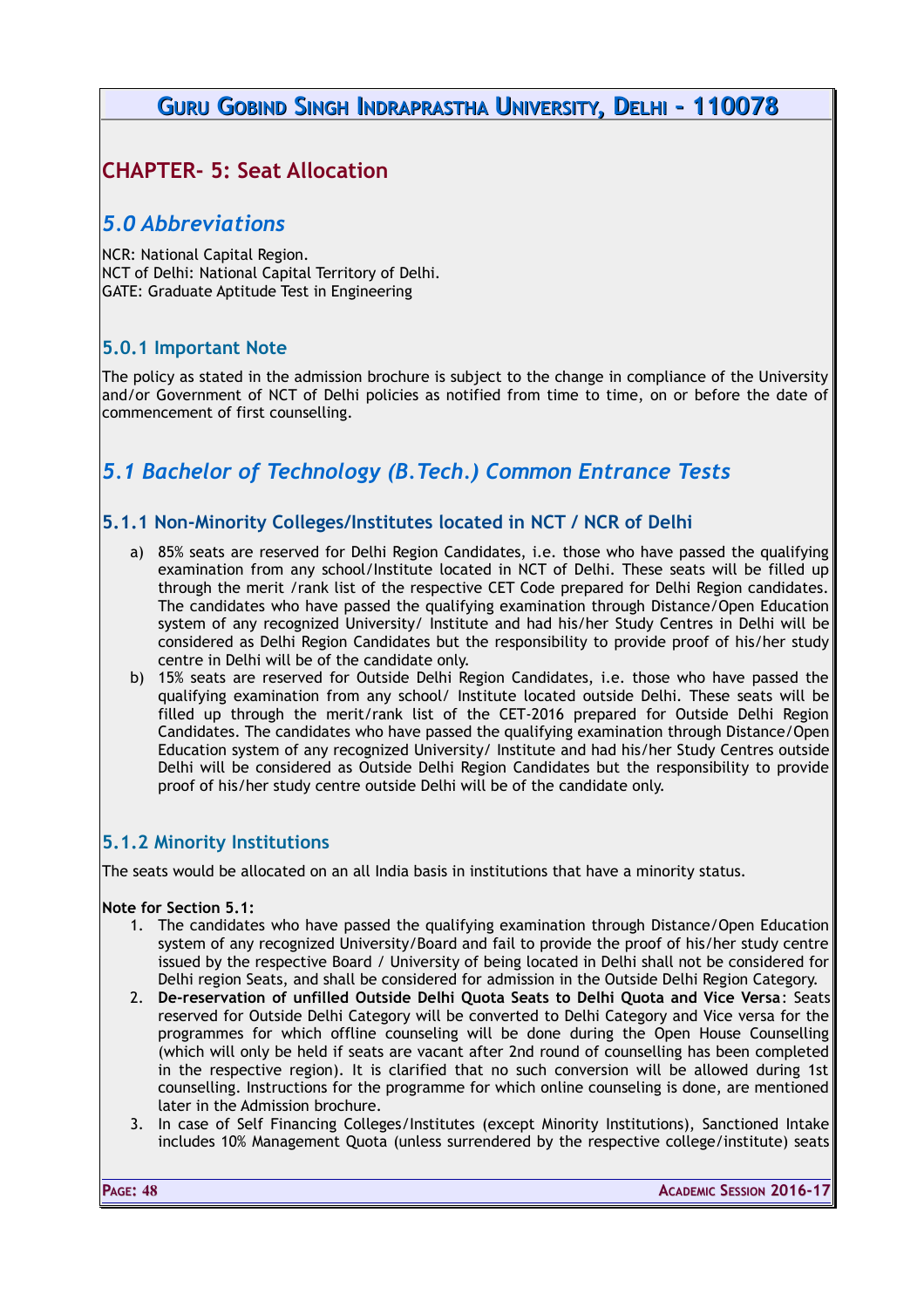(as per the CET Code). However, in case of University Schools of Studies and Govt. Institutes there will be no Management Quota.

# *5.2 Master of Technology (M.Tech.) Common Entrance Tests*

- a) 85% seats are reserved for Delhi Region Candidates, i.e. those who have passed the qualifying examination from any Institute located in NCT of Delhi or from any College/Institute affiliated to GGSIP University. These seats will be filled up through the merit /rank list of the respective CET Code, prepared in consonance with the procedure specified in the admission brochure, for Delhi Region candidates. The candidates who have passed the qualifying examination through Distance/Open Education system of any recognized University/ Institute and had his/her Study Centres in Delhi will be considered as Delhi Region Candidates but the responsibility to provide proof of his/her study centre in Delhi will be of the candidate only. All candidates desirous to seek admissions against such seats shall have to appear in the common entrance test of the relevant academic programme(s) or apply on the basis of GATE score as specified in the eligibility criteria / admission criteria for admissions.
- b) 15% seats are reserved for Outside Delhi Region Candidates, i.e. those who have passed the qualifying examination from any Institute located outside Delhi. These seats will be filled up through the merit/rank list of the respective CET Code, prepared in consonance with the procedure specified in Part A of the admission brochure, prepared for Outside Delhi Region Candidates. The candidates who have passed the qualifying examination through Distance/Open Education system of any recognized University/ Institute and had his/her Study Centres Outside Delhi will be considered as Outside Delhi Region Candidates but the responsibility to provide proof of his/her study centre outside Delhi will be of the candidate only. Moreover, the onus of proving that the candidate has completed the qualifying degree from a AICTE recognized institution lies on the candidate to the satisfaction of the admission officer. All candidates desirous to seek admissions against such seats shall have to appear in the common entrance test of the relevant academic programme(s) or apply on the basis of GATE score as specified in the eligibility criteria / admission criteria for admissions.

#### **Note:**

- 1. The candidates who have passed the qualifying examination through Distance/Open Education system of any recognized University/Board and fail to provide the proof of his/her study centre issued by the respective Board / University of being located in Delhi shall not be considered for Delhi region Seats, and shall be considered for admission in the Outside Delhi Region.
- 2. The candidate must bring in writing the certificate issued by the concerned University imparting Distance/ Open Education stating clearly that the study centre of the candidate is/was in Delhi or Outside Delhi. The I-card or any other document will not be considered as proof of study centre by the Admission Officer.
- 3. **De-reservation of unfilled Outside Delhi Quota Seats to Delhi Quota and Vice Versa**: Seats reserved for Outside Delhi Category will be converted to Delhi Category and Vice versa for the programmes for which offline counseling will be done during the Open House Counselling (which will only be held if seats are vacant after 2nd round of counselling has been completed in the respective region). It is clarified that no such conversion will be allowed during 1st counselling. Instructions for the programme for which online counseling is done, are mentioned later in the Admission brochure.

# *5.3 Bachelor of Architecture (B. Arch.)*

### **5.3.1 Non-Minority Colleges/Institutes located in NCT / NCR of Delhi**

a) 85% seats are reserved for Delhi Region Candidates, i.e. those who have passed the qualifying examination from any school/Institute located in NCT of Delhi. These seats will be filled up through the merit /rank list of the respective CET Code prepared for Delhi Region candidates.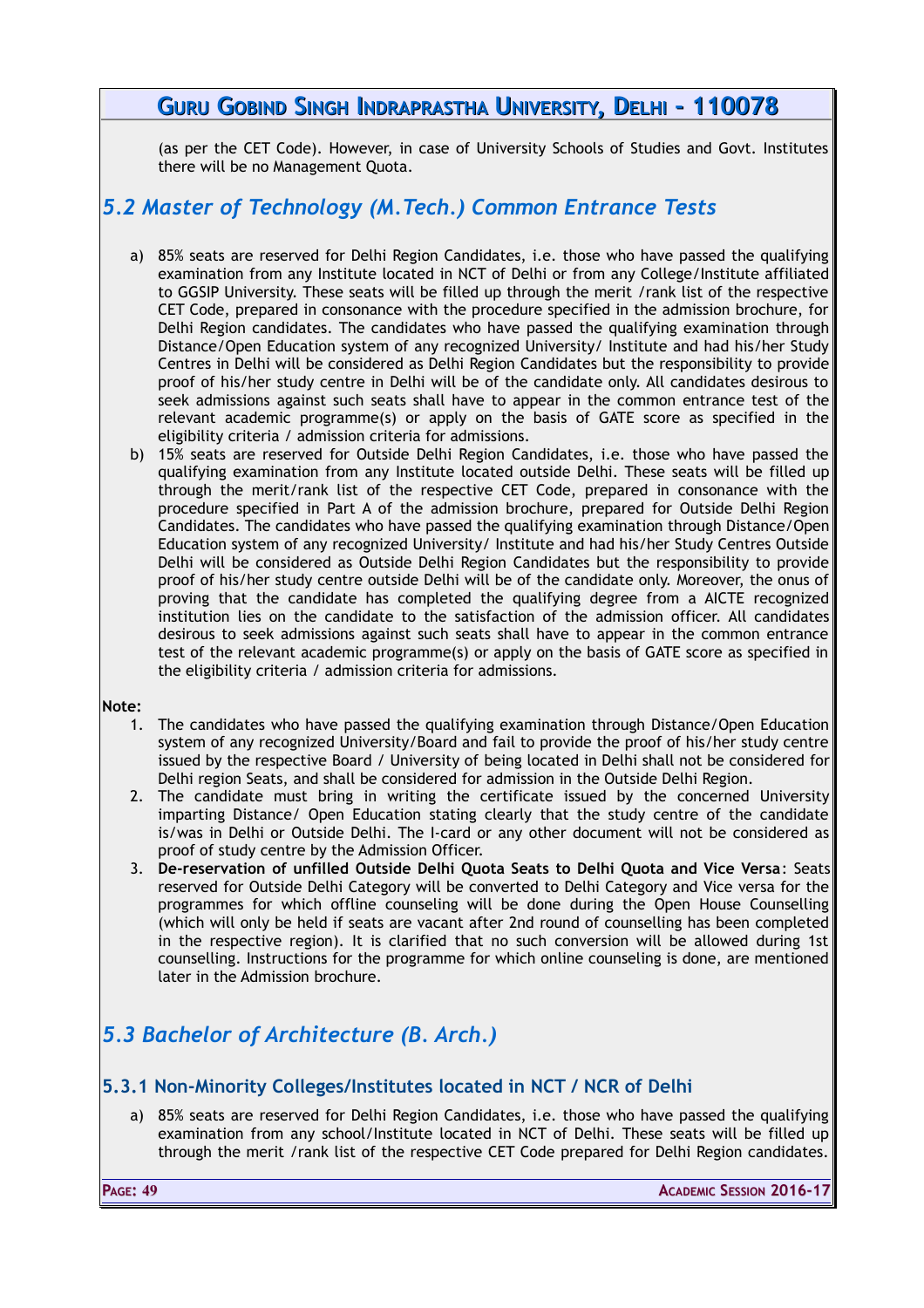The candidates who have passed the qualifying examination through Distance/Open Education system of any recognized University/ Institute and had his/her Study Centres in Delhi will be considered as Delhi Region Candidates but the responsibility to provide proof of his/her study centre in Delhi will be of the candidate only.

b) 15% seats are reserved for Outside Delhi Region Candidates, i.e. those who have passed the qualifying examination from any school/ Institute located outside Delhi. These seats will be filled up through the merit/rank list of the CET-2016 prepared for Outside Delhi Region Candidates. The candidates who have passed the qualifying examination through Distance/Open Education system of any recognized University/ Institute and had his/her Study Centres outside Delhi will be considered as Outside Delhi Region Candidates but the responsibility to provide proof of his/her study centre outside Delhi will be of the candidate only.

### **5.3.2 Minority Institutions**

The seats would be allocated on an all India basis in institutions that have a minority status and are located outside NCT of Delhi, in the NCR Region.

**Note for Section 5.3:** 

- 1. The candidates who have passed the qualifying examination through Distance/Open Education system of any recognized University/Board and fail to provide the proof of his/her study centre issued by the respective Board / University of being located in Delhi shall not be considered for Delhi region Seats, and shall be considered for admission in the Outside Delhi Region.
- 2. **De-reservation of unfilled Outside Delhi Quota Seats to Delhi Quota and Vice Versa**: Seats reserved for Outside Delhi Category will be converted to Delhi Category and Vice versa for the programmes for which offline counseling will be done during the Open House Counselling (which will only be held if seats are vacant after 2nd round of counselling has been completed in the respective region). It is clarified that no such conversion will be allowed during 1st counselling. Instructions for the programme for which online counseling is done, are mentioned later in the Admission brochure.
- 3. In case of Self Financing Colleges/Institutes (except Minority Institutions), Sanctioned Intake includes 10% Management Quota (unless surrendered by the respective college/institute) seats (as per the CET Code). However, in case of University Schools of Studies and Govt. Institutes there will be no Management Quota.

### *5.4 Professional Programmes*

### **5.4.1 Non-Minority Colleges/Institutes located in NCT / NCR of Delhi**

- a) 85% seats are reserved for Delhi Region Candidates, i.e. those who have passed the qualifying examination from any school/Institute located in Delhi. These seats will be filled up through the merit /rank list of the respective CET Code prepared for Delhi Region candidates. The candidates who have passed the qualifying examination through Distance/Open Education system of any recognized University/ Institute and had his/her Study Centres in Delhi will be considered as Delhi Region Candidates but the responsibility to provide proof of his/her study centre in Delhi will be of the candidate only.
- b) 15% seats are reserved for Outside Delhi Region Candidates, i.e. those who have passed the qualifying examination from any school/ Institute located outside Delhi. These seats will be filled up through the merit/rank list of the CET-2015 prepared for Outside Delhi Region Candidates. The candidates who have passed the qualifying examination through Distance/Open Education system of any recognized University/ Institute and had his/her Study Centres outside Delhi will be considered as Outside Delhi Region Candidates but the responsibility to provide proof of his/her study centre outside Delhi will be of the candidate only.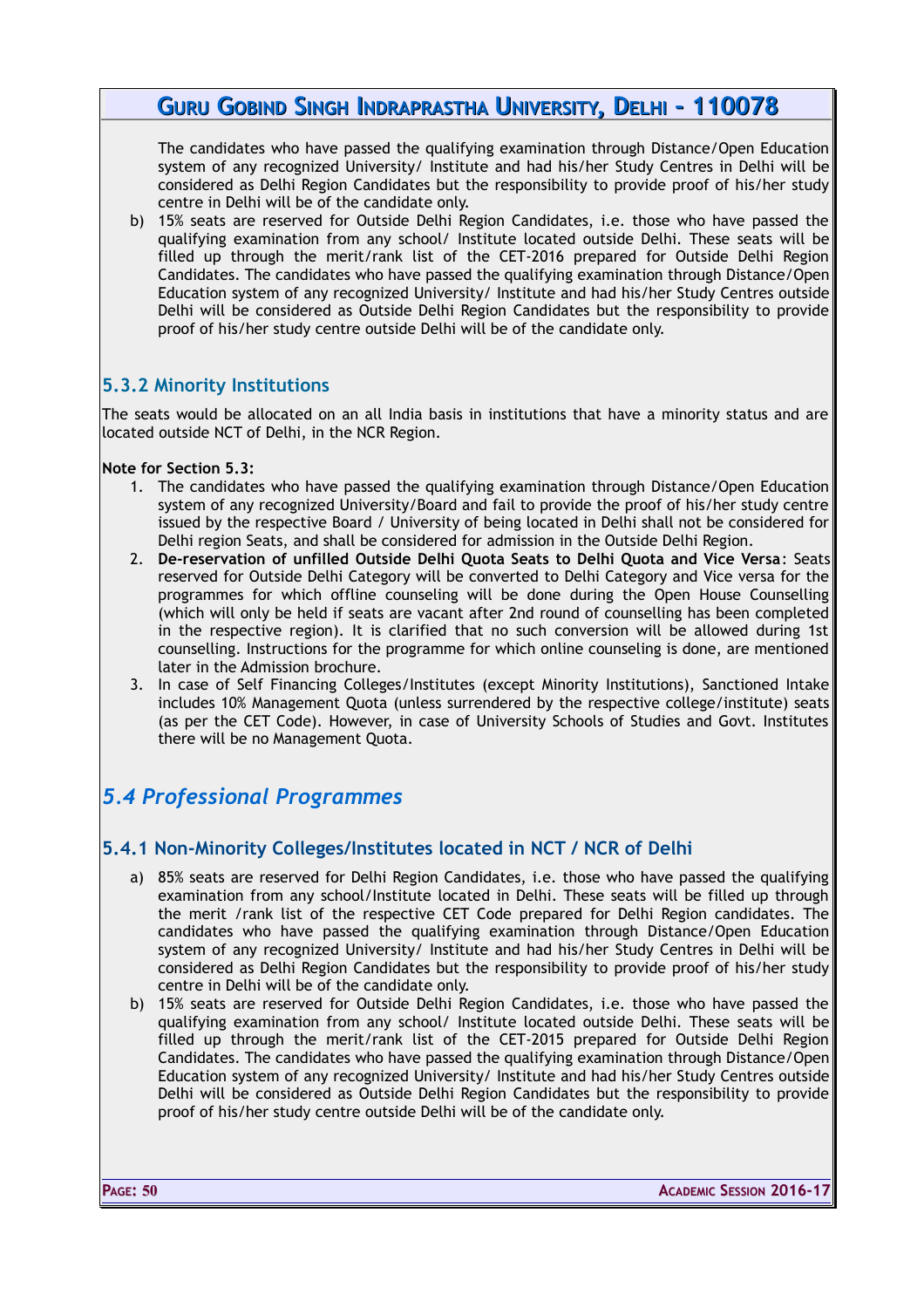### **5.4.2 Minority Institutions**

The seats would be allocated on an all India basis in institutions located outside NCT of Delhi in NCR, that have a minority status.

#### **Note for Section 5.4:**

- 1. The candidates who have passed the qualifying examination through Distance/Open Education system of any recognized University/Board and fail to provide the proof of his/her study centre issued by the respective Board / University of being located in Delhi shall not be considered for Delhi region Seats, and shall be considered for admission in the Outside Delhi Region.
- 2. **De-reservation of unfilled Outside Delhi Quota Seats to Delhi Quota and Vice Versa**: Seats reserved for Outside Delhi Category will be converted to Delhi Category and Vice versa for the programmes for which offline counseling will be done during the Open House Counselling (which will only be held if seats are vacant after 2nd round of counselling has been completed in the respective region). It is clarified that no such conversion will be allowed during 1st counselling. Instructions for the programme for which online counseling is done, are mentioned later in the Admission brochure.
- 3. In case of Self Financing Colleges/Institutes (except Minority Institutions), Sanctioned Intake includes 10% Management Quota (unless surrendered by the respective college/institute) seats (as per the CET Code). However, in case of University Schools of Studies and Govt. Institutes there will be no Management Quota.

### *5.5 Graduate and Post-Graduate Medical Programmes of Studies*

For Region-Wise distribution of seats see Chapter 7.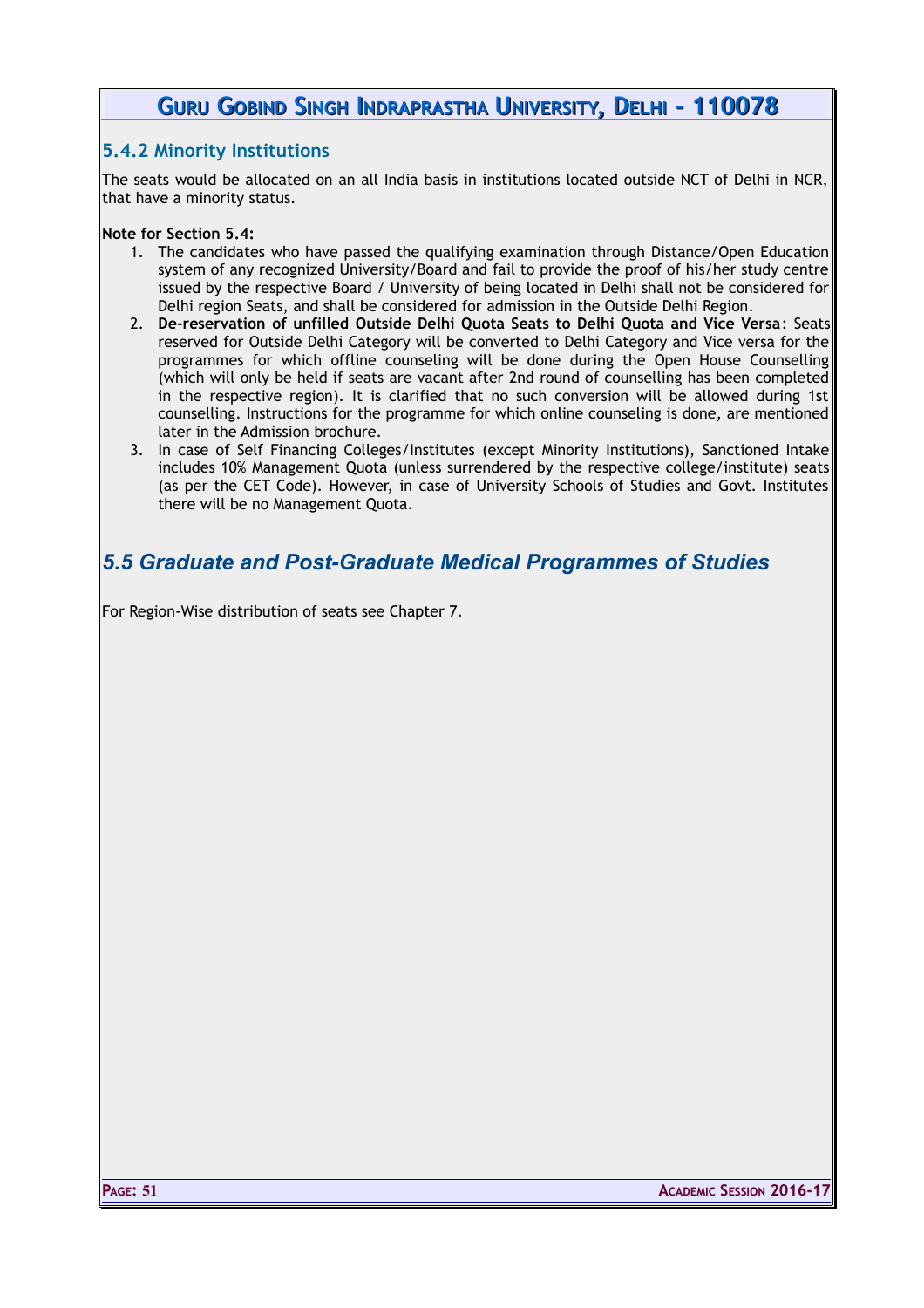# **CHAPTER- 6: Reservation Policy**

### *6.0 Abbreviations*

| D            | : Delhi Region                                 |
|--------------|------------------------------------------------|
| OD           | : Outside Delhi Region                         |
| <b>GEN</b>   | : General Category                             |
| SC           | : Scheduled Caste                              |
| ST           | : Scheduled Tribe                              |
| Def          | : Defence                                      |
| <b>PWD</b>   | : Persons With Disability                      |
| OBC          | : Other Backward Castes                        |
| <b>MGMT</b>  | : Management Quota                             |
| <b>DSC</b>   | : Delhi region Scheduled Caste                 |
| <b>DST</b>   | : Delhi region Scheduled Tribe                 |
| Ddef         | : Delhi region Defence                         |
| <b>DPWD</b>  | : Delhi region Persons With Disability         |
| <b>DOBC</b>  | : Delhi region Other Backward Castes           |
| <b>ODSC</b>  | : Outside Delhi region Scheduled Caste         |
| ODST         | : Outside Delhi region Scheduled Tribe         |
| <b>ODDef</b> | : Outside Delhi region Defence                 |
| <b>ODPWD</b> | : Outside Delhi region Persons With Disability |
| AISC         | : All India region Scheduled Caste             |
| AIST         | : All India region Scheduled Tribe             |
| AIDef        | : All India region Defence                     |
| AIPWD        | : All India region Persons With Disability     |
| ΚM           | : Jammu and Kashmir Migrants                   |

### **6.0.1 Relaxation in Eligibility**

Candidates belonging to Scheduled Castes/Scheduled Tribes/Widows or Wards of Defence Personnel/ Persons With Disability will be allowed 5% relaxation of marks in the minimum eligibility requirement, irrespective of the fact whether there exists any reservation for any category of such candidates or not.

#### **Note:**

Relaxation of any kind, as mentioned above and elsewhere in this Admission Brochure, will be granted to only those candidates, who are able to produce necessary relevant supporting documents as per the Admission Brochure before the Admission Officer present at the Venue of the Document Verification / Counselling /Admission. Therefore, for seeking these relaxation/s, necessary documents must be obtained in advance by all candidates from the Competent Authority as prescribed.

### *6.1 B.Tech./M.Tech./B.Arch./Professional Programmes*

The Reservation Policy for the University Schools, Government Institutes and Self Financing Colleges/ Institutions affiliated with this University, other than minority institution, for the academic session 2016-17 for these CETs is as:-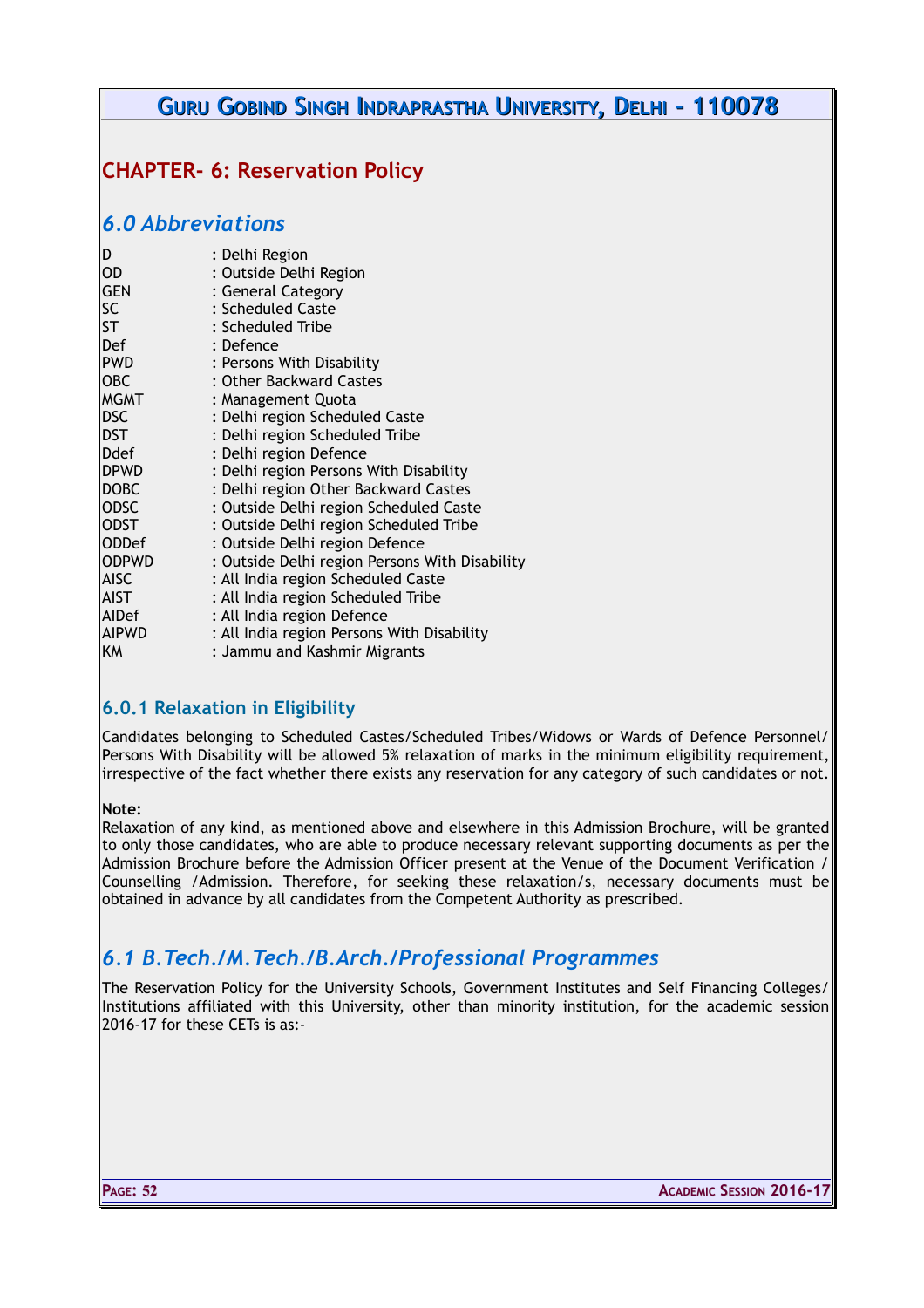| GURU GOBIND SINGH INDRAPRASTHA UNIVERSITY, DELHI - 110078                                                                                                              |                                                                                                                                                                                                                                                                                                                                                                                                                                                                                                                                                                        |                                                                                                                                                                                                                                                                                                                                                                                                                   |  |
|------------------------------------------------------------------------------------------------------------------------------------------------------------------------|------------------------------------------------------------------------------------------------------------------------------------------------------------------------------------------------------------------------------------------------------------------------------------------------------------------------------------------------------------------------------------------------------------------------------------------------------------------------------------------------------------------------------------------------------------------------|-------------------------------------------------------------------------------------------------------------------------------------------------------------------------------------------------------------------------------------------------------------------------------------------------------------------------------------------------------------------------------------------------------------------|--|
|                                                                                                                                                                        |                                                                                                                                                                                                                                                                                                                                                                                                                                                                                                                                                                        |                                                                                                                                                                                                                                                                                                                                                                                                                   |  |
| <b>Schools</b><br><b>For</b><br><b>University</b><br><b>Studies</b><br>and<br>Institutions Located in NCT of status institutions <sup>2</sup><br>Delhi <sup>1</sup>    | of For Institutions Located Outside Self<br>Government   Delhi in NCR except minority   Located in NCT of Delhi except                                                                                                                                                                                                                                                                                                                                                                                                                                                 | <b>Financing</b><br><b>Institutions</b><br>minority status institutions <sup>3</sup>                                                                                                                                                                                                                                                                                                                              |  |
| under:<br><b>DSC</b><br>15%<br>DST<br>7.5%<br><b>DDef</b><br>5%<br>$\blacksquare$<br><b>DPWD</b><br>3%<br>$\blacksquare$<br>DOBC <sup>4</sup><br>27%<br>$\blacksquare$ | 85% of the sanctioned intake shall be 85% of the sanctioned intake (minus 85% of the sanctioned intake (minus<br>allocated for Delhi Region wherein the management quota which is 10% the management quota which is 10%<br>for<br>institution<br>common I the<br>the<br>seats shall be as under:<br>DSC<br>17%<br>$\blacksquare$<br><b>DST</b><br>1%<br><b>DDef</b><br>5%<br>$\blacksquare$<br><b>DPWD</b><br>3%<br>$\blacksquare$                                                                                                                                     | reservation of seats shall be as of total seats unless surrendered by of total seats unless surrendered by<br>institution<br>for<br>common<br>counselling) shall be allocated for counselling) shall be allocated for<br>Delhi Region wherein reservation of Delhi Region wherein reservation of<br>seats shall be as under:<br><b>DSC</b><br>15%<br><b>DST</b><br>7.5%<br><b>DDef</b><br>5%<br><b>DPWD</b><br>3% |  |
| as under:<br>15%<br><b>ODSC</b><br><b>ODST</b><br>7.5%<br>$\sim$ $-$<br>ODDef -<br>5%<br>ODPWD -<br>3%                                                                 | 15% of the sanctioned intake shall be 15% of the sanctioned intake (minus 15% of the sanctioned intake (minus<br>allocated for outside Delhi Region   the management quota which is 10%   the management quota which is 10%  <br>wherein reservation of seats shall be of total seats unless surrendered by of total seats unless surrendered by<br>for<br>institution<br>common I the<br>the<br>Delhi<br>wherein   outside<br>outside<br>Region<br>under:<br>ODSC<br>15%<br>$\sim$ $\sim$<br><b>ODST</b><br>7.5%<br>$\sim$ $-$<br>5%<br><b>ODDef</b><br>ODPWD -<br>3% | for<br>institution<br>common<br>counselling) shall be allocated for counselling) shall be allocated for<br>Delhi<br>Region<br>wherein<br>reservation of seats shall be as reservation of seats shall be as<br>under:<br>ODSC<br>15%<br>$\sim$<br><b>ODST</b><br>7.5%<br>$\sim$ $-$<br>ODDef -<br>5%<br>ODPWD -<br>3%                                                                                              |  |

1 For B.Sc. Nursing at College of Nursing, Dr. RML Hospital and College of Nursing, Safdarjung Hospital, BPO at Vardhman Mahavir Medical College, BASLP at Ali Yavar Jung Institute; and M.Phil. (Clinical Psychology) at Dr. RML Hospital; the seats are allocated on an all India Basis with reservation as (SC: 15%, ST: 7.5%, Def: 5%, PWD:3%).

- 2 For minority institutions located outside NCT of Delhi in NCR, the seats are reserved as per the request of the Institution for the appropriate minority segment, and seats remaining thereafter are allocated on an all India basis with reservation for these all India region seats as (SC: 15%, ST: 7.5%, Def: 5%, PWD:3%).
- 3 For minority institutions located in the NCT of Delhi, the seats are reserved as per the request of the Institution for the appropriate minority segment, and seats remaining thereafter are allocated on an regional basis with reservation as for self financing institutions located in NCT of Delhi.
- 4 Reservation in OBC category is not applicable at Master's level and Post Graduate Diplomas.

**NOTE:**

- 1. The candidate seeking admission under reserved categories /classes has to mandatorily produce the caste/category certificate in his/her name at the time of counselling. The certificate in name of either of the parent (Mother/Father) is not acceptable and the candidate shall not be entitled / eligible for admission against reserved seat, even on the basis of any undertaking.
- 2. The reservation certificate should be issued from the respective state/region in which the reservation is claimed e.g. in case any candidate claims for the seat reserved for DSC/DST/DOBC category then He/She has to bring SC/ST/OBC certificate issued by Govt. of NCT of Delhi and also should have passed his/ her qualifying exam from Delhi School/College.
- 3. 10% of the total seats (as per CET Code) will be allocated as management quota (unless surrendered by the college/institute) seats as per policy of Govt. of NCT of Delhi in self financing institutions. However in University Schools of Studies, Minority status Institutions and Government Institutions, there will be no Management Quota.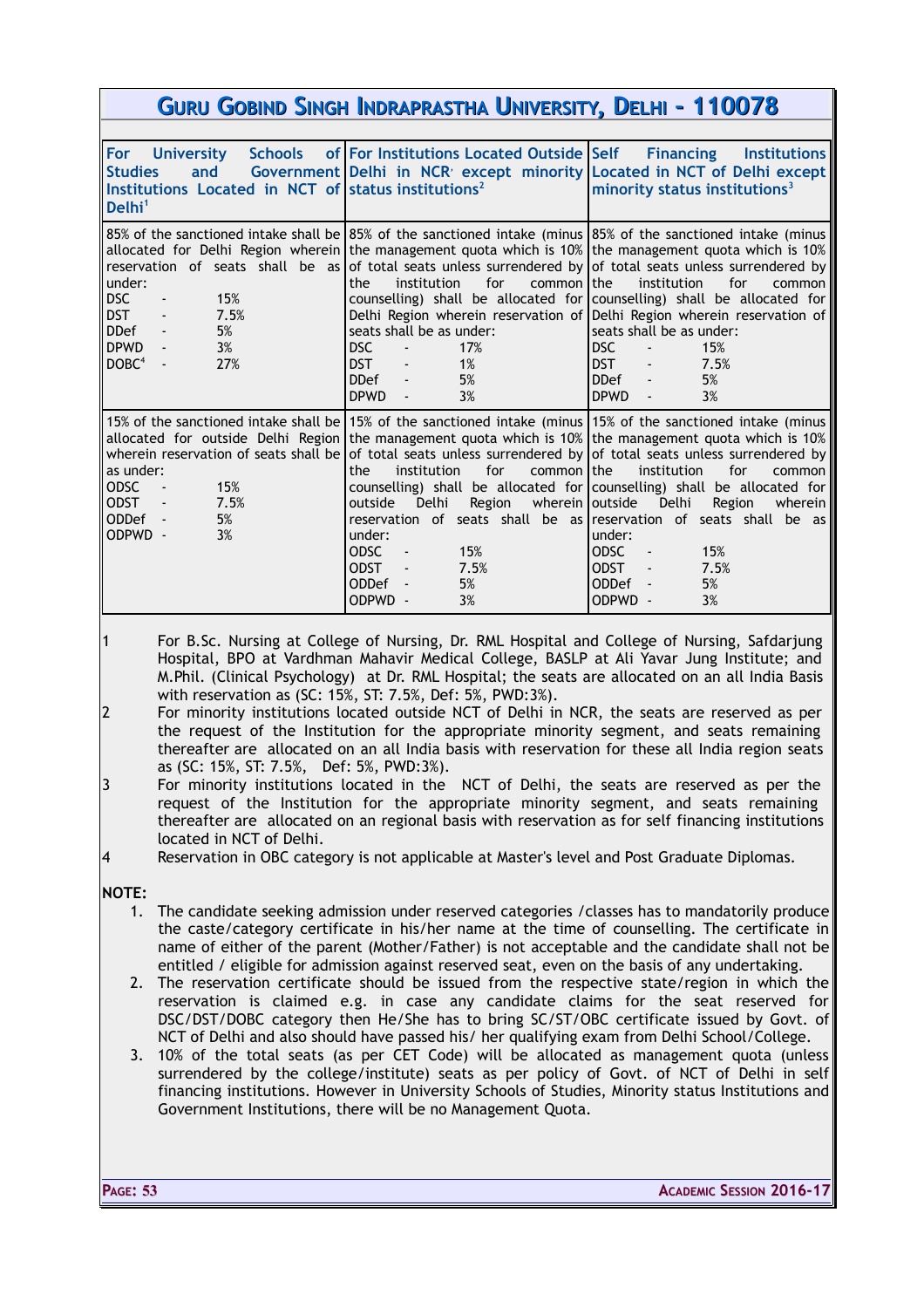### **6.1.1 Scheduled Castes and Scheduled Tribes**

In order to claim reservation under this Category, the candidate must have a rank in the merit list for the specific CET Code. Any unfilled seat(s) reserved for Scheduled Castes will be treated as reserved for Scheduled Tribes and vice-versa and will not be offered to any other reserved category. In case sufficient number of eligible candidates of Scheduled Castes and Scheduled Tribes are not available, the seats thus remaining vacant will be treated as unreserved after the last but one counselling of the reserved categories (That is, if there are three rounds of counselling, after the third round of counselling for the reserved category, the vacant / unallocated seats of reserved counselling shall be unreserved and offered to the unreserved / general /open category candidates in the last round of counselling).

A list of approved Competent Authorities for the issuance of Scheduled Caste and Scheduled Tribe certificates is as under:-

- i) District Magistrate, Additional District Magistrate, Deputy Commissioner, Collector, Additional Deputy Commissioner, Deputy Collector, 1st Class Stipendiary Magistrate, City Magistrate (not below the rank of 1st class Stipendiary Magistrate), Sub-Divisional Magistrate, Taluk Magistrate, Executive Magistrate and Extra Assistant Commissioner;
- ii) Chief Presidency Magistrate, Additional Chief Presidency Magistrate and Presidency Magistrate;
- iii) Revenue Officer not below the rank of Tehsildar;
- iv) Administrator, Secretary to the Administrator or the Development Officer (Lakshdweep & Minicoy Islands).

#### **NOTE:**

- 1. The candidates belonging to the communities, which are not included in the list of Scheduled Castes for Delhi, in the Presidential order, will not be entitled to admission in the University against the seats reserved for Scheduled Castes candidates of the Delhi Region. The candidates, belonging to the communities, included in the list of Scheduled Castes, in the Presidential order, in relation to Delhi will be entitled to be considered for admission in the University, against the seats reserved for SC candidates, in terms of the Presidential order dated 20th September, 1951, as amended time to time, by the law made in this regard.
- 2. The required certificate (s) for reserved categories/ classes will be essential at the time of the counselling/admission and no provisional admission shall be admissible for want of caste/category certificate from the local competent authority. Further, the caste/category certificate should invariably be in the name of candidate himself/herself and not in favour of respective parents/ guardians.
- 3. In case of married woman, applying to any course under reserved category, the applicant has to produce the caste certificate in her name. Certificate in the name of husband/ mother /father is not acceptable.
- 4. However for Central Government Institutions, seat allocation is on all India basis among the category of seats including SC/ST.

### **6.1.2 Defence Category**

In order to claim reservation under this Category, the candidate must have a rank in the merit list for the specific CET Code. The reservation for Defence Category will be in the following order of priority:-

| IPRIORITY I | $\sim$ 10 $\pm$              | Widows/ wards of Defence Personnel/ Para Military Personnel killed in action.<br>Required Certificate: Proof in Original.                                                                                                             |
|-------------|------------------------------|---------------------------------------------------------------------------------------------------------------------------------------------------------------------------------------------------------------------------------------|
| PRIORITY II | $\mathcal{L}(\mathcal{A})$ . | Wards of serving Defence personnel and ex-servicemen/ Para Military Personnel<br>disabled in action. Required Certificate: Original disability certificate clearly<br>indicating the disability is attributable to Military Services. |

PRIORITY III - Widows/ wards of Defence Personnel/ Para Military Personnel who died in peace time with death attributable to Military Service. Required Certificate: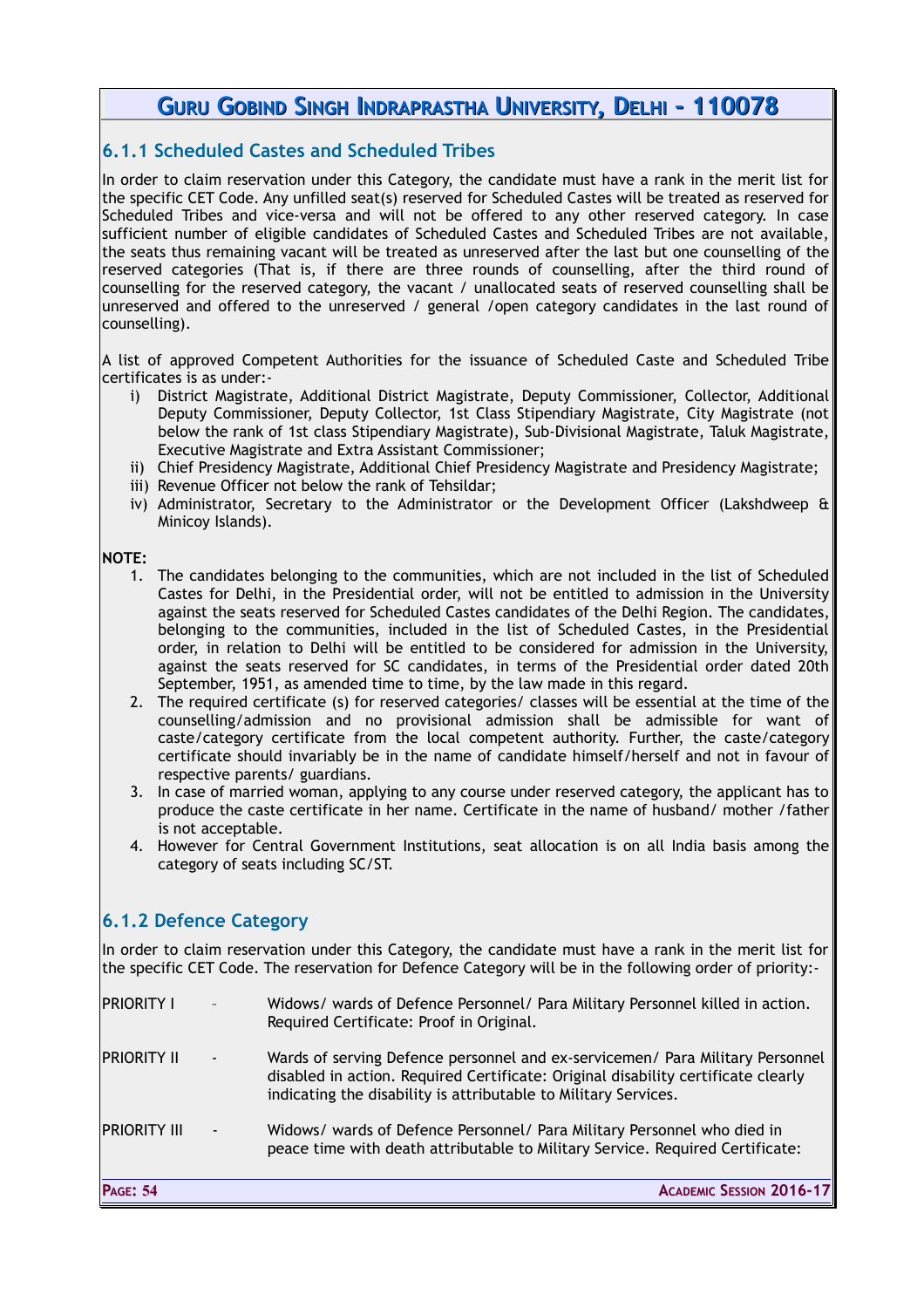|                                | GURU GOBIND SINGH INDRAPRASTHA UNIVERSITY, DELHI - 110078                                                                                                                                                                                                                                                                                                                                                                                                                                |
|--------------------------------|------------------------------------------------------------------------------------------------------------------------------------------------------------------------------------------------------------------------------------------------------------------------------------------------------------------------------------------------------------------------------------------------------------------------------------------------------------------------------------------|
|                                | Original death certificate clearly indicating the cause of death is attributable<br>to Military Services.                                                                                                                                                                                                                                                                                                                                                                                |
| <b>PRIORITY IV</b>             | Wards of Defence Personnel / Para Military Personnel disabled in peace time<br>with disability attributable to Military Service. Required Certificate: Original<br>disability certificate clearly indicating the disability is attributable to Military<br>Services.                                                                                                                                                                                                                     |
| <b>PRIORITY V</b>              | Wards of serving Defence personnel and ex-servicemen / Para-Military / Police<br>Personnel who are in receipt of Gallantry Awards. Required Certificate: Proof<br>in Original. Only the following Gallantry Awards shall be considered:<br>1. Param Vir Chakra<br>2. Ashok Chakra<br>3. Sarvottam Yudh Seva Medal<br>4. Mahavir Chakra<br>5. Kirti Chakra<br>6. Uttam Yudh Seva Medal<br>7. Vir Chakra<br>8. Shaurya Chakra<br>9. Yudh Seva Medal<br>10. Sena, Nau Sena, Vayu Sena Medal |
| <b>PRIORITY VI</b>             | Wards of Ex-serviceman (Defence Personnel only). Required Certificate:<br>Original ex-servicemen Identity Card/ discharge book/ PPO (Pension Payment<br>Order).                                                                                                                                                                                                                                                                                                                          |
| <b>PRIORITY VII</b>            | Wards of serving personnel (Defence Personnel only). Required Certificate:<br>Original Service Identity Card and Dependent Card/ Certificate issued by the<br>Competent Authority.                                                                                                                                                                                                                                                                                                       |
| time of counselling/admission. | For claiming reservation on a seat reserved for Defence Category, entitlement card in original issued by<br>the Record Officer of the concerned unit or the regiment of the armed forces in case of personnel of<br>the armed forces is to be produced as proof for claiming reservation in a particular category at the                                                                                                                                                                 |
|                                | In addition to original entitlement card/ document as referred above, the candidate will also have to<br>bring the relevant format as per Appendix 1 (Appendices shall be displayed on the University website by                                                                                                                                                                                                                                                                         |

 $16<sup>th</sup>$  February, 2016) duly completed in original and signed by the competent authority which will become part of the Admission file.

The policy of the University in regard to defence category in effect at the time of notification of the counselling detailed schedule shall be used for admission of the academic session 2016-17.

**Note:**

- 1. Sena/ Nau Sena/ Vayu Sena Medal: This Medal is awarded for Gallantry as well as for distinguished service. Accordingly, it is notified in correspondence as under:
	- i. Sena Medal (G)/ Nau Sena Medal (G)/ Vayu Sena Medal (G) for the medal awarded for Gallantry.
	- ii. Sena Medal (D)/ Nau Sena Medal (D)/ Vayu Sena Medal (D) for the medal awarded for Distinguished Service. However, for the purpose of reservation, only notification which states that the Sena Medal has been awarded for Gallantry will be accepted and the Sena Medal for Distinguished Services will not be considered.s
- 2. The expansion of the defence category to paramilitary (for priority I to priority V) and the inclusion of police personnel for priority V is as per the policy of the Govt. of NCT of Delhi, notified through the order No.F 6(32)/CC/2012-13/166 dated 11-04-2013.
- 3. For admission to a seat reserved for Defence Category: i. Entitlement card in original issued by the Record Officer of the Unit/ Regiment of Armed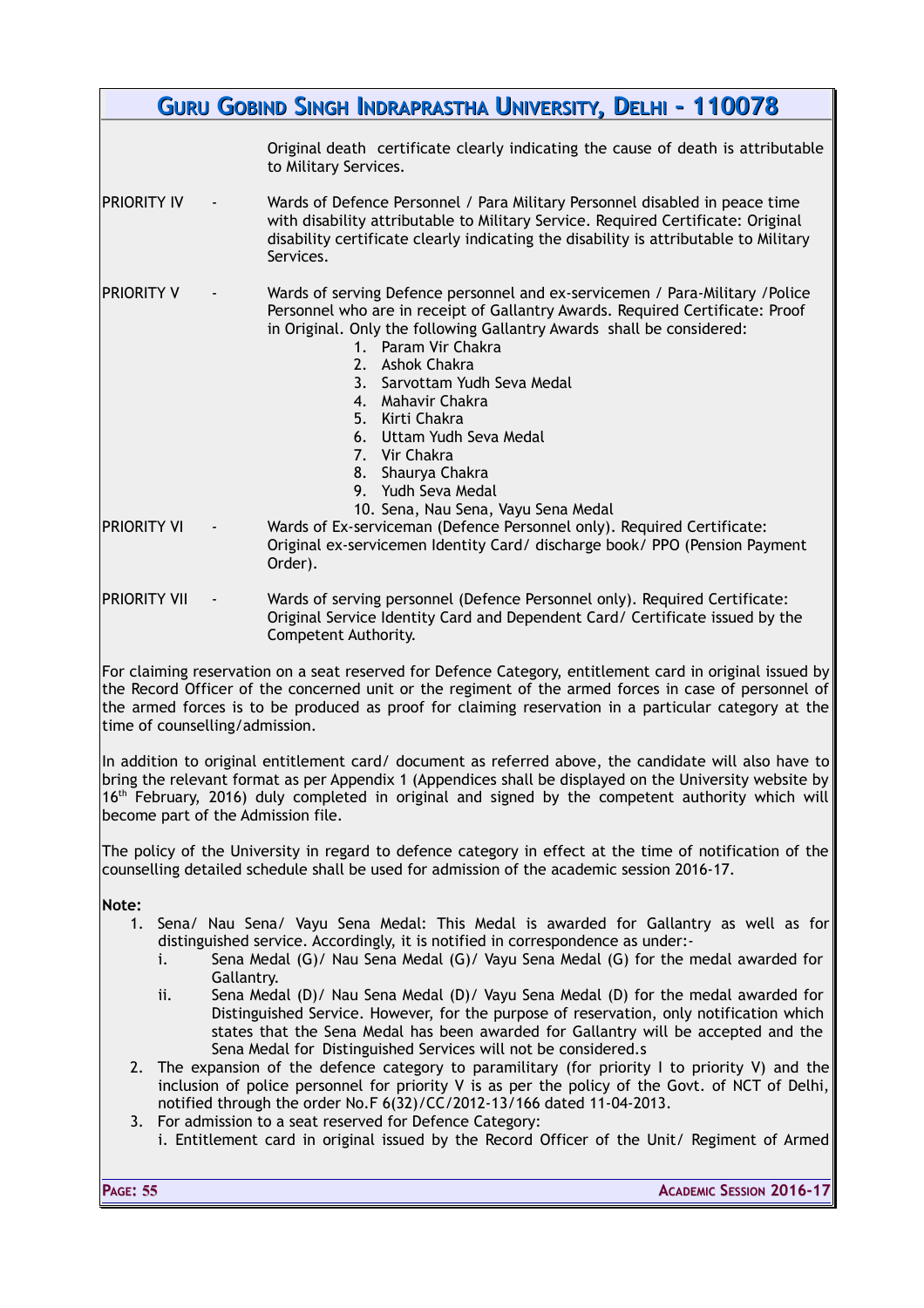Personnel of the Armed Forces in case of Armed Personnel or from the Home Ministry in case of Para-Military forces.

ii. The Children/ Widow of the officers and men of Armed forces including paramilitary personnel who died or disabled on duty must submit a certificate to that effect from the following authorities.

i. Secretary, Kendriya Sainik Board.

- ii. Secretary, Rajya/ Zila Sainik Board.
- iii. Officer-in-Charge, Record Office.

**Note: A statement to the effect that "the death/ disability is attributed to military service" is required to be included in the certificate.** 

4. However, for Dr. R.M.L Hospital & PGIMER and Vardhman Mahavir Medical College, seat allocation is on all India basis among the category of seats including Defence.

#### **6.1.3 Persons With Disabilities**

A certificate from the Vocational Rehabilitation Centre for Physically Handicapped, 9,10,11 Karkardooma, Vikas Marg, Delhi-110092, is to be produced at the time of counselling/ admission, which will certify that the applicant is fit for undergoing the said course (as per Appendix 2 to be notified on the University website on or before 16<sup>th</sup> February, 2016). No certificate other than this shall be allowed for availing seat under 'PWD' Category. This category shall also be considered as a synonym for the Physically Handicapped (PH) Category.

However for Central Government Institutions, seat allocation is on all India basis among the category of seats including PWD.

#### **6.1.4 Other Backward Castes**

27% seats are reserved for Delhi OBC Category belonging to the list of OBC castes in Delhi. The reservation will be available only in the University Schools of Studies and other Government Institutions. Students will be admitted in this category on the submission of a certificate to this effect from the Competent Authority of the Government of NCT of Delhi. Certificate issued by Govt. of India or any state government will not be accepted under any circumstances. The reservation for OBC Category is only for candidates who are from Delhi Region. A certificate issued by a Competent Authority of Delhi to an individual on the basis of Caste Certificate of his/her parents from another state will be accepted for claiming a seat under OBC Category if and only if the caste is in the list of notified OBC list by Govt. of NCT of Delhi. Reservation in OBC Category is not applicable for Master's Level and Post Graduate Diploma programmes. The non-creamy layer cerificate should be issued after 1 st April, 2016.

However for Central Government Institutions, seat allocation is on all India basis among the category of seats including OBC.

A list of approved Competent Authorities for the issuance of OBC certificates is as under:-

i) District Magistrate, Additional District Magistrate, Deputy Commissioner, Collector, Additional Deputy Commissioner, Deputy Collector, 1st Class Stipendiary Magistrate, City Magistrate (not below the rank of 1st class Stipendiary Magistrate), Sub-Divisional Magistrate, Executive Magistrate.

### **6.1.5 Minority Institutions**

Some of the self – financing institutions affiliated to the University have a minority status. In these institutions a part or all the seats are reserved for the (concerned) minority. For the remaining seats (sanctioned intake minus the seats reserved for the minority community) shall have statutory reservations as for self-financing institutions.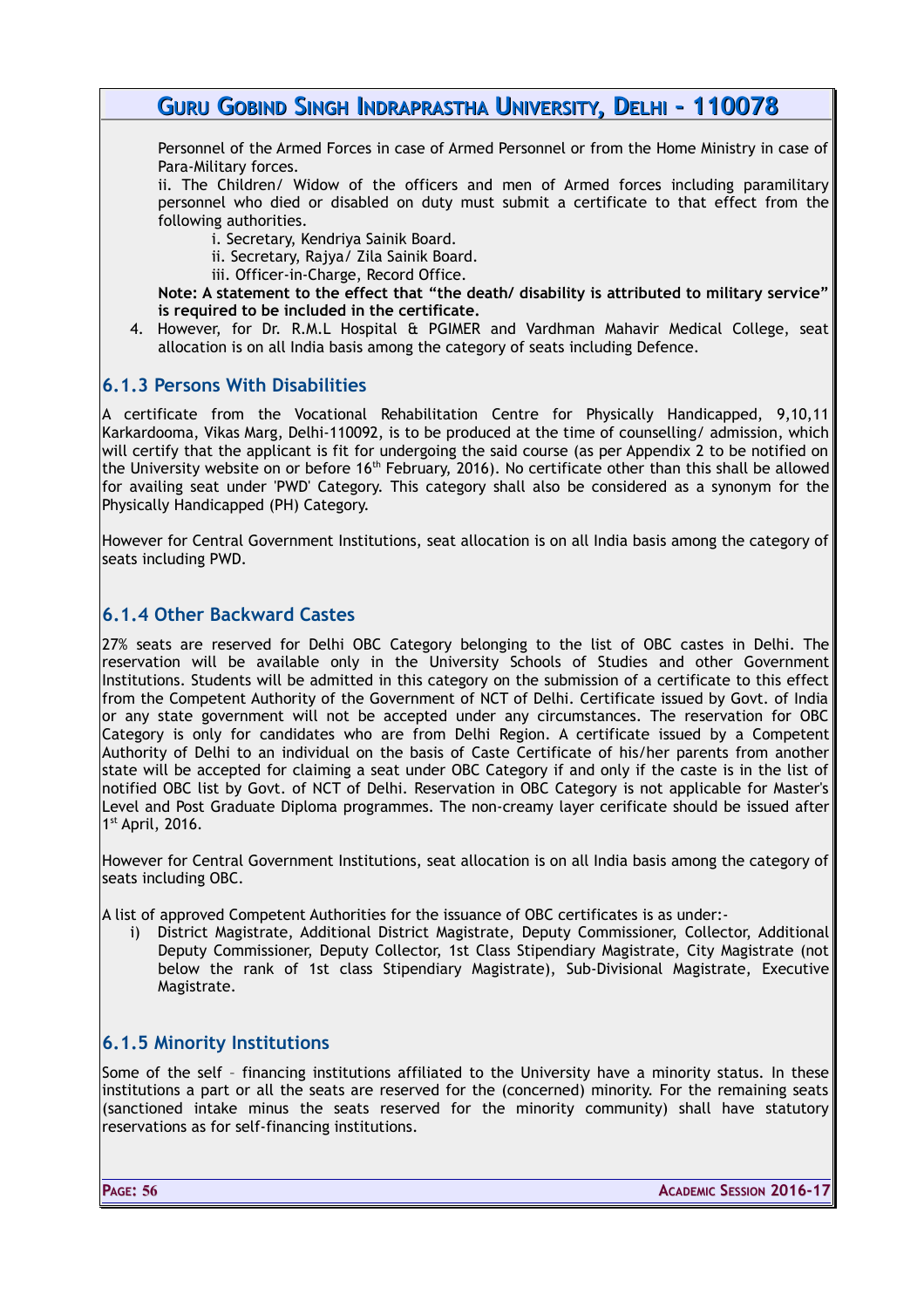### **6.1.6 Jammu & Kashmir Migrants**

One seat, which will be supernumerary in nature is earmarked for Kashmiri migrants in each Institution. Admission will be based on merit through CET-2016. A certificate of competent authority for availing admission against Kashmiri Migrant Quota is to be produced by the candidates at the time of counselling/ admission. Since the seats of Kashmiri Migrant Quota are supernumery, they will not be converted at all in any other category in case they remain unfilled.

**NOTE FOR SECTION 6.1**:

- 1. The required certificate (s) for reserved categories/ classes will be essential at the time of the counselling/admission and no provisional admission shall be admissible for want of caste/category certificate from the local competent authority. Further, the caste/category certificate should invariably be in the name of candidate himself/herself and not in favour of respective parents/guardians.
- 2. In case of married woman applying to any course under reserved category has to produce the caste/tribe certificate in the name of herself. Certificate in the name of husband/mother/father is not acceptable.
- 3. The conversion of seats reserved for SC, ST, DEF, PWD, Minority, etc. to General Category shall be done only after the completion of last counselling for the reserved categories and no such conversion will be allowed during the 1st counselling. However, while converting the seats, any unfilled seat(s) reserved for ST Category will be offered to SC Category and vice versa and only after that the conversion of the reserved category seats shall be effected.
- 4. Any change in the reservation policy will be taken by the Government of NCT of Delhi (for the academic session 2016-17) and the same will be announced on University's Website (www.ipu.ac.in).
- 5. Clarification for Admissions in Reserved Category: Admission will be permissible to qualified candidates in any programme in the following conditions:-

i. If qualifying examination is passed from Delhi and Reservation certificate issued from Delhi for SC/ST/OBC categories, then admission is permissible under Delhi Reserved category.

ii. If qualifying examination is passed from Outside Delhi and Reservation certificate issued from anywhere in India, including Delhi for SC/ST categories, then admission is permissible under Outside Delhi Reserved category.

iii. If qualifying examination is passed from Delhi and Reservation certificate issued from Outside Delhi for SC/ST categories, then admission is permissible only under Delhi General category.

### *6.2 Graduate and Post-Graduate Medical Programmes of Studies*

For Category-Wise distribution of seats and reservation policy see Chapter 7.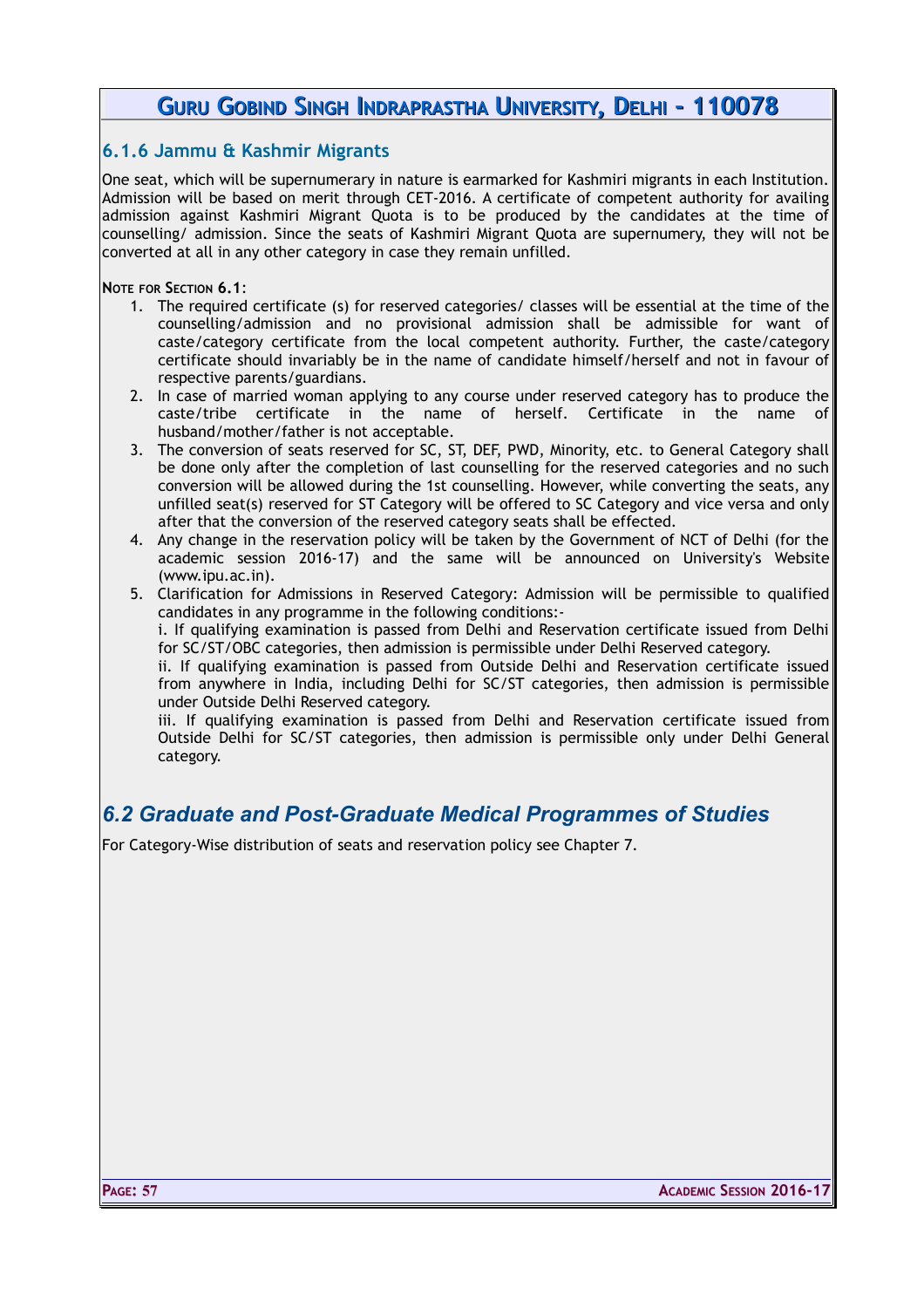### **CHAPTER- 7: Reservation Policy for Graduate and Post Graduate Medical Programmes**

# *7.1 MBBS Programme*

### **7.1.1 Vardhman Mahavir Medical College**

Last year's Region-wise and Category-wise allocation of seats in the college which has been set up on 'All India Pattern', is given below. However, there may be changes depending upon the directions of the Govt. of India, which shall be notified on the University website www.ipu.ac.in before start of counselling/admissions for the session 2016-17.

| I All India Region                                           | <b>Category</b>         | <b>Number of Seats</b> |
|--------------------------------------------------------------|-------------------------|------------------------|
| A. Subsidized                                                | General                 | 12                     |
|                                                              | <b>SC</b>               | 6                      |
|                                                              | <b>ST</b>               | 4                      |
|                                                              | OBC                     | 10                     |
| B. Non Subsidized                                            | Open to all Categories  | 9                      |
| Total of I                                                   |                         | 41                     |
| II Delhi Region                                              |                         |                        |
| A. Subsidized                                                | General                 | 25                     |
|                                                              | <b>SC</b>               | 12                     |
|                                                              | <b>ST</b>               | 5                      |
|                                                              | OBC                     | 23                     |
| B. Non Subsidized                                            | Open for all Categories | 16                     |
| Total of II                                                  |                         | 81                     |
| III All India Quota to be filled through CBSE Conducted Test |                         | 22                     |
| <b>IV Central Pool of Allocation</b>                         |                         | 6                      |
| GRAND TOTAL: I + II + III + IV                               |                         | 150                    |

**Note:** 

- 1. The location of the 'school/college' from which the candidates have passed the qualifying examination will form the criteria for deciding the region of the candidates. The candidates who have studied 10+2 (11th and 12th) classes in the recognized School/College in Delhi and passed the qualifying examination from any School /College located in Delhi shall fall under 'Delhi Region Category'.
- 2. The candidates who have passed the qualifying examination (11th & 12th Class) from any School/College located in any part of the country (other than NCT of Delhi) shall fall under 'All India Region Category'.
- 3. The candidates who have passed the qualifying examination from any School/College located in Delhi shall be considered for admission under both "Delhi Region Category" as well as "All India Region Category". This consideration shall, however, be on the basis of merit of the candidate.
- 4. One seat for Physically Handicapped person/Person with Disability will be filled on the basis of merit from any region or category. The Physically Handicapped/PWD Candidates having disability of lower limbs from 50% to 70% only are eligible and may apply as per the guidelines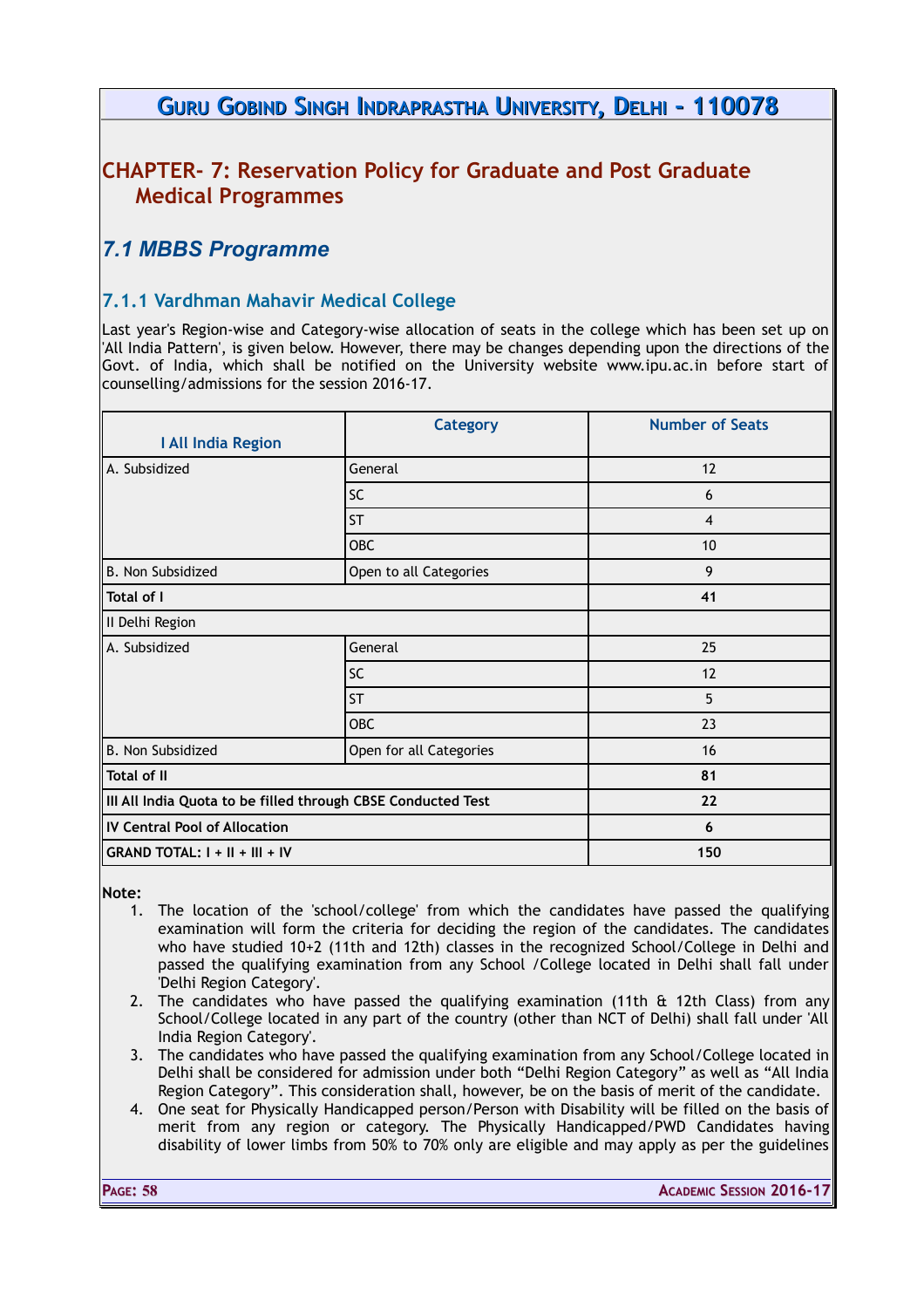of the Medical Council of India/Dental Council of India. Such a candidate will be required to submit a valid disability certificate from the Vocational Rehabilitation Centre for Physically Handicapped, 9, 10, 11, Karkardooma, Vikas Marg, Delhi-110092, issued NOT more than three months prior to Counselling/Admission. The certificate as given in (as per Appendix 2, the appendices shall be notified on the University website on or before  $16<sup>th</sup>$  February, 2016) must indicate the nature and extent of physical disability as per the guidelines of Medical Council of India/ Dental Council of India. No Certificate other than this shall be accepted for claiming the PH/PWD Seat. Provided that if the seat reserved for Physically Handicapped/Person with Disability remains unfilled due to non-availability of eligible candidates(s) under this category, the same shall be treated as unreserved.

### **7.1.2 North Delhi Municipal Corporation (Medical College) Hindu Rao Hospital**

Last year's Category-wise allocation of seats in the College, is given below. However, there may be changes depending upon the directions of the Govt. of India/ Govt. of NCT Delhi, which shall be notified on the University website www.ipu.ac.in before start of counselling/admissions for the session 2016-17.

| S.No.          | <b>Category</b>                                                                                                                    | No. of Seat |
|----------------|------------------------------------------------------------------------------------------------------------------------------------|-------------|
|                | Delhi General                                                                                                                      | 21          |
| $\mathcal{P}$  | DOBC                                                                                                                               | 12          |
| 3              | <b>DSC</b>                                                                                                                         | 6           |
| $\overline{4}$ | <b>DST</b>                                                                                                                         | ζ           |
| 5              | <b>DPWD</b>                                                                                                                        |             |
| 6              | 15% of all India Quota to be filled by successful candidates<br>of AIPMT by the Centralized Counselling (Not by the<br>University) |             |
|                | <b>Total</b>                                                                                                                       | 50          |

Note:

- 1. The candidates who have studied 10+2 (11th and 12th) classes in the recognized School/College in Delhi and passed the qualifying examination from any School/College located in Delhi only shall be eligible for MBBS Programme 2016 in North Delhi Municipal Corporation (Medical College) Hindu Rao Hospital.
- 2. The reservation certificate should be issued from the Govt. of NCT of Delhi. Example: Candidate claiming for the seat reserved for Delhi SC/ST/OBC category then he has to bring SC/ST/OBC certificate issued by Govt. of NCT of Delhi and also passed his/her qualifying examination from Delhi.
- 3. The Physically Handicapped/PWD Candidates having disability of lower limbs from 50% to 70% only are eligible and may apply as per the guidelines of the Medical Council of India/Dental Council of India. Such a candidate will be required to submit a valid disability certificate from the Vocational Rehabilitation Centre for Physically Handicapped, 9, 10, 11, Karkardooma, Vikas Marg, Delhi-110092, issued NOT more than three months prior to Counselling/Admission. The certificate as given in (as per Appendix 2) must indicate the nature and extent of physical disability as per the guidelines of Medical Council of India/ Dental Council of India. No Certificate other than this shall be accepted for claiming the PH/PWD Seat. Provided that if the seat reserved for Physically Handicapped/Person with Disability remains unfilled due to nonavailability of eligible candidates(s) under this category, the same shall be treated as unreserved.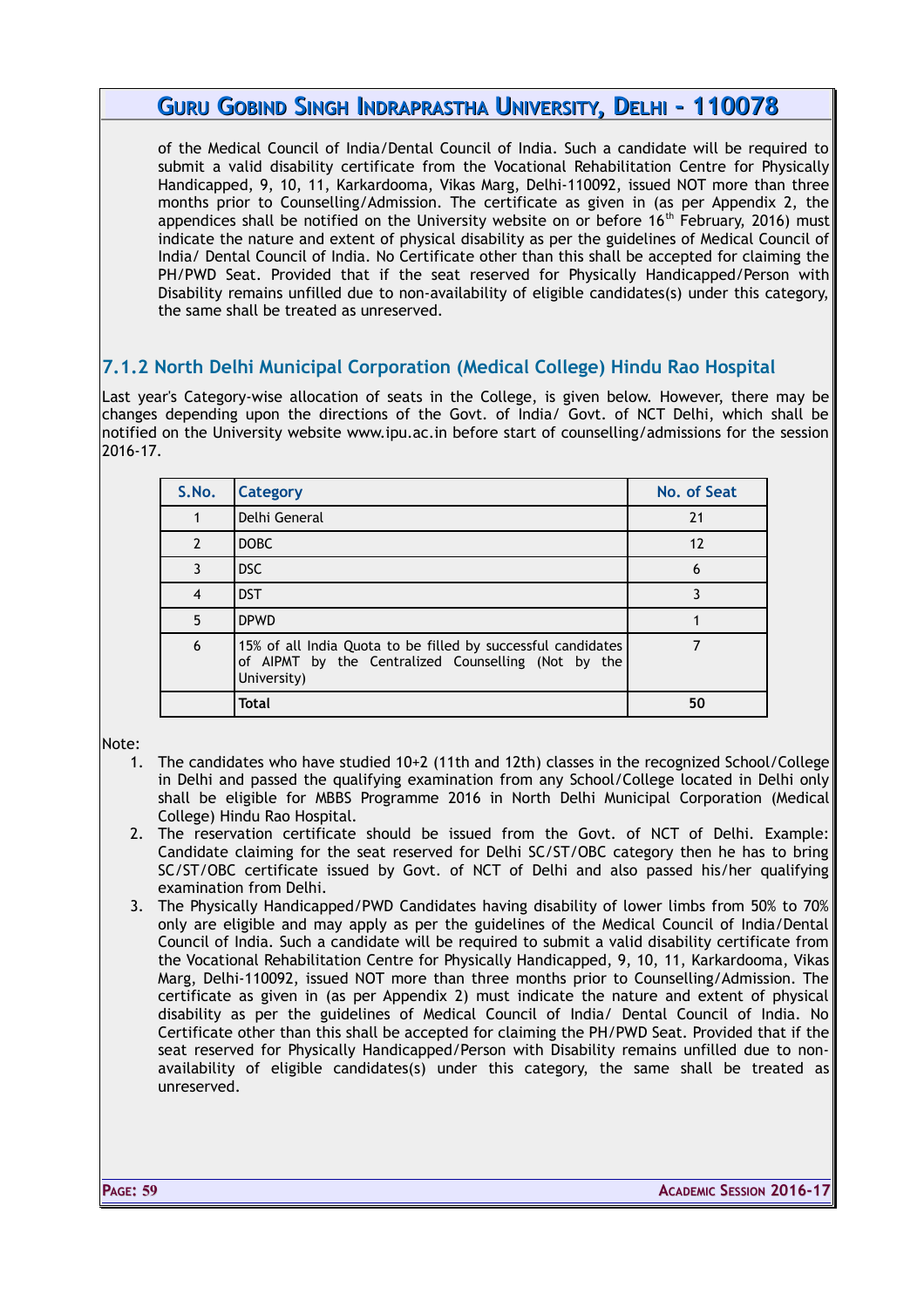### **7.1.3 Army College of Medical Sciences (ACMS)**

There were 100 seats for MBBS programme at ACMS, which are filled by wards/children of eligible Army Personnel and reservation of seats of students of SC/ST category would be as per Govt. of NCT Of Delhi Policy.

Last year's Category-wise allocation of seats in the College is given below:

| S.No. | <b>Category</b>                                   | No. of Seat |
|-------|---------------------------------------------------|-------------|
|       | Seats reserved for wards/widows of army personnel | 79          |
| 2     | DSC                                               | 14          |
| ς     | <b>AISC</b>                                       |             |
|       | <b>DST</b>                                        |             |
| 5     | <b>AIST</b>                                       |             |
| 6     | <b>PWD</b>                                        |             |
|       | <b>Total</b>                                      | 100         |

The admission to the ACMS is for the children of eligible serving Army personnel, Ex Army personnel and war widows/widows of the Army. The children of following categories of Army personnel are eligible and they are required to submit the relevant certificate as given against the category applicable to them as proof of their eligibility for admission to ACMS at time of Counseling/Admission:

- 1. The applicants must fall into one of the following categories
	- i. Children of serving Army personnel with minimum 10 years continuous service in the Army.
	- ii. Children of Ex-Army personnel granted/awarded regular pension, family pension, liberalized family pension or disability pension at the time of their superannuation, demise, discharge or Release/Invalidment Medical Board. This includes children of recruits medically boaded out and granted disability pension.
	- iii. Children of Ex-Army personnel who have taken discharge or been released aftert ten years of service.
- 2. Adopted/step children and children of remarried widows:
	- i. Adopted Children of Army personnel if adopted at least five years prior to seeking admission.
	- ii. Step children are eligible, provided they are born from a wedding where at least one parent belonged to the Army and who is otherwise eligible.
- 3. Eligibility Criteria in Special Cases :
	- i. Children of Army Medical/Dental Corps Officers presently serving with Navy or Air Force who have served in the Army for at least 10 years.
	- ii. Children of APS personnel classified as Ex-serviceman as per Govt. of India, Ministry of Defense, letter No 9 (52)/88/D(Res) dated 19 Jul 89.
	- iii. Children of APS personnel who are on deputation and who have put in 10 years of service in the Army.
	- iv. Children of APS personnel who are directly recruited into APS & competed 10 years of service and who as per their terms and conditions of service, retired from APS without reversion to P&T Department after completing their minimum pensionable service of which 10 years was in the Army.
	- v. Children of members of MNS who have 10 years service as regular members of MNS or are in receipt of pension from the Army.
	- vi. Children of TA personnel who have completed 10 years of embodied service.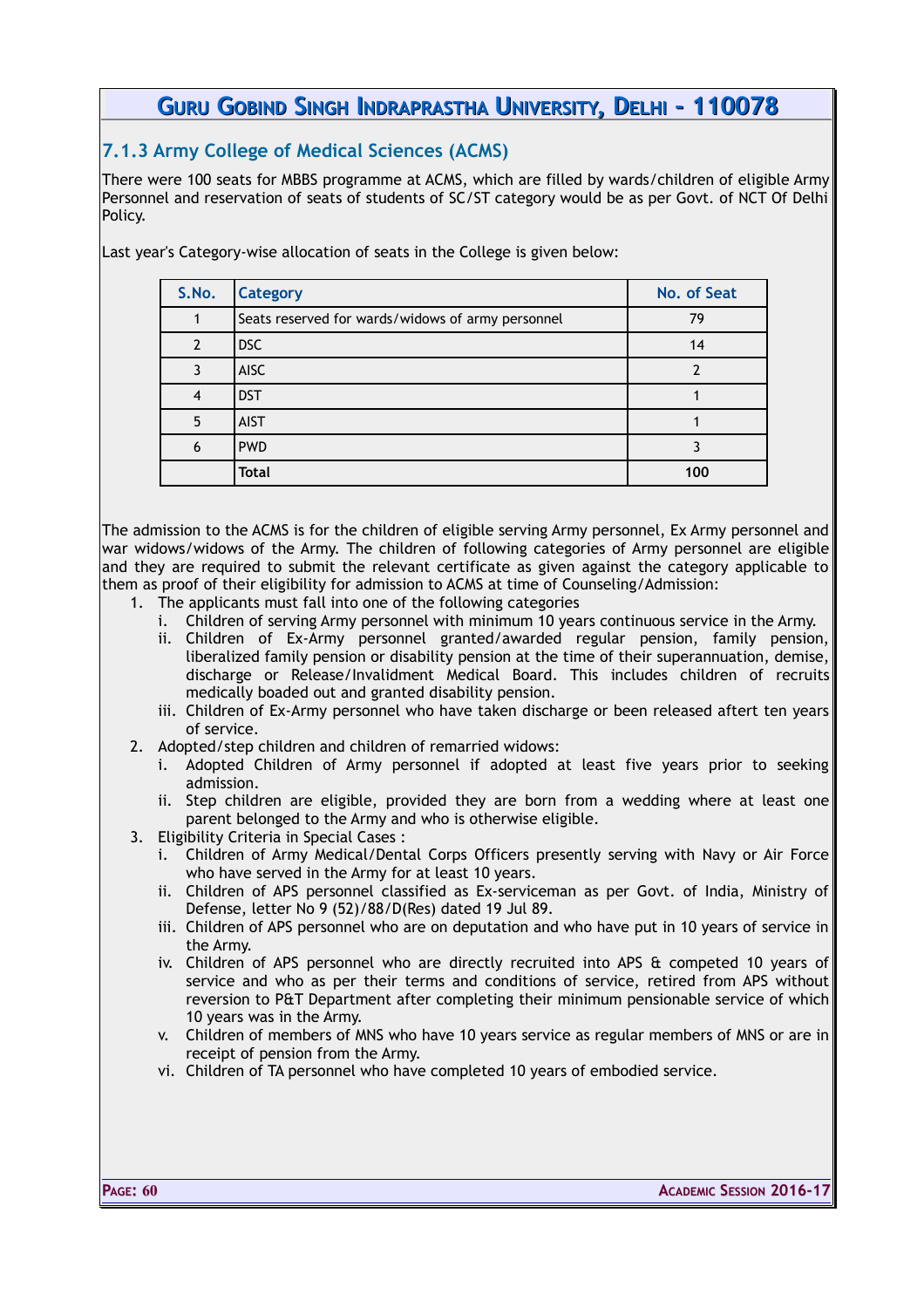Important instruction for Candidates seeking admission in ACMS:

- 1. It is the responsibility of the candidates to ascertain whether they possess the requisite qualifications for admission. However, having been called for written test or counselling does not necessarily mean acceptance of eligibility. Final eligibility for admission will be decided by the ACMS at the time of Counseling and also later during the scrutiny of documents by the University. If a candidate is found to be ineligible at any time before or after the commencement of course, the University/College reserves the right to cancel his/her candidature without any refund of the fees/charges paid.
- 2. Additional Documents required to be produced in Original alongwith a photocopy at the time of Counseling/Admission to ACMS:
	- i. Proof of eligible category (Submit Certificate as Applicable).
	- ii. Original & Photocopy of PPO, Service Record/Discharge Book, Identity Card/Serving Certificate and Dependant Card.
	- iii. Willingness Certificate
- 3. Children of Air Force, Navy and Paramilitary forces like CRPF, BSF, ITBP, CISF, Assam Riffles, GREF and DSC are not eligible for the admission in ACMS.

### **7.1.4 PWD reservation for MBBS**

One seat for Physically Handicapped person will be filled on the basis of merit from any region or category. The Physically Handicapped Candidates having disability of lower limbs from 50% to 70% only are eligible and may apply as per the guidelines of the Medical Council of India. Such a candidate will be required to submit a valid disability certificate from the Vocational Rehabilitation Centre for Physically handicapped, 9, 10, 11, Karkardooma, Vikas Magr, Delhi – 110092 issued NOT more than three months prior to Counselling/ Admission. The certificate must indicate the nature and extent of physical disability as per the guidelines of Medical Council of India. No Certificate other than this shall be accepted for claiming the PWD Seat. Provided that if the seat reserved for Physically Handicapped remains unfilled due to non-availability of eligible candidate(s) under this category, the same shall be treated as unreserved.

# *7.2 PGMC*

- 1. Out of total seats that shall be available for admissions, 50% seats are reserved for All India Quota, to be filled up on the basis of All India Entrance Test conducted by an institution on behalf of DGHS, Government of India.
- 2. The other 50% seats will be reserved for MBBS graduates of Guru Gobind Singh Indraprastha University. Reservation will be applicable in these seats as per policy of University as applicable from time to time for Schedule Caste (SC) Schedule Tribe (ST) and OBC candidates. For reservation to Physically Challenged (PWD) candidates, guidelines of Medical Council of India will be applicable. Earlier 50% quota was called 'State Quota', Since these 50% seats are exclusively for MBBS graduates of GGSIP University, hence these 50% seats will be termed as 'GGSIP University Quota' (State Quota).
- 3. Any change in regarding reservation policy, if taken by the Government (for the year 2016-17), the counselling will be conducted in accordance to that.

#### **Guidelines for Scheduled Caste and Scheduled Tribe Seats**

In case any seats reserved for the candidates belonging to SC/ST category remain unfilled due to nonavailability of the eligible candidates under the said category, then the seats would be offered to the other category, i.e., seats of SC to ST and vice-versa as the case may be. In case sufficient number of eligible candidates of SC & ST is not available, the seats thus remaining vacant will be treated as unreserved. A Caste Certificate in the name of the applicant from a competent authority will have to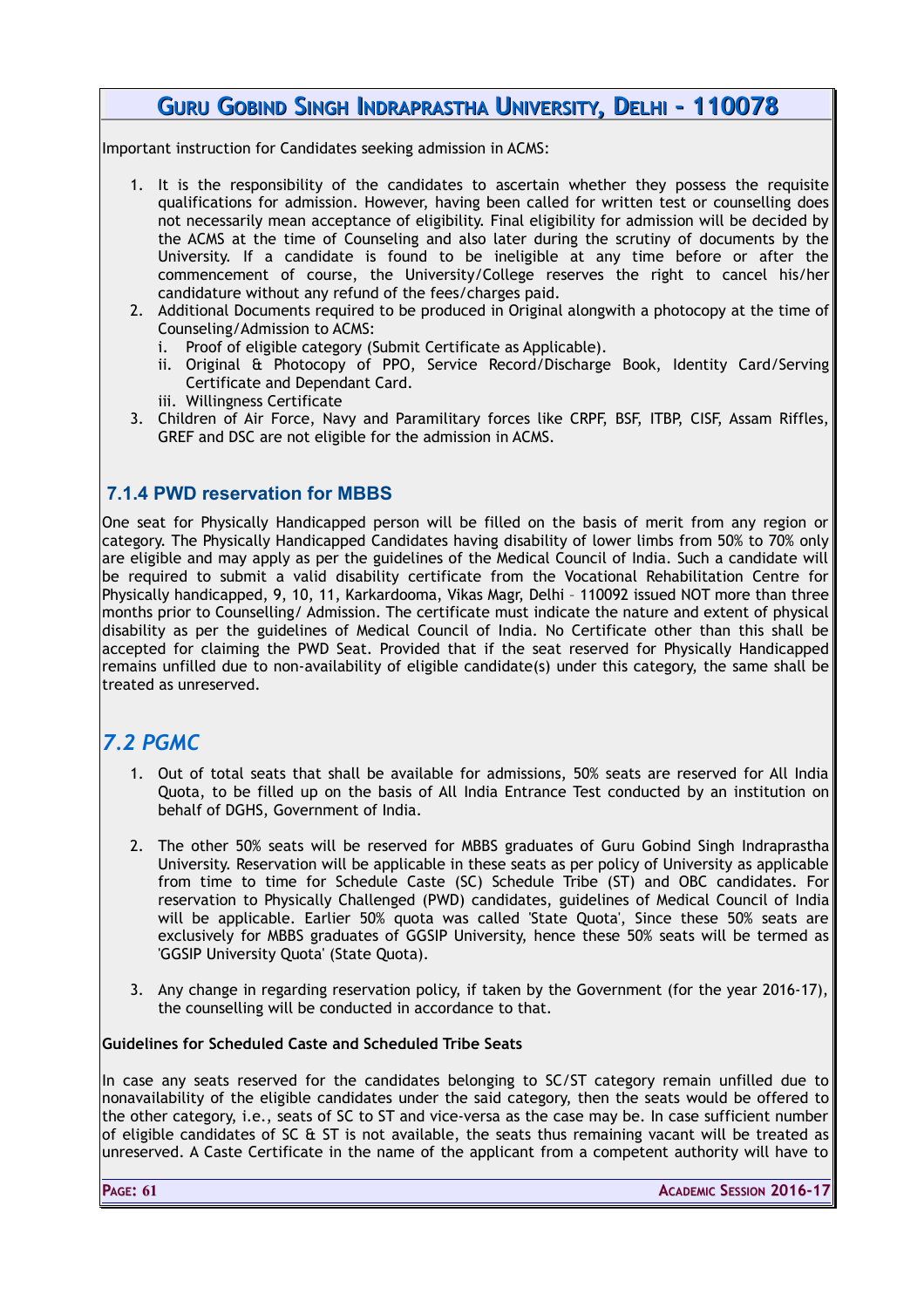be submitted at the time of Counselling. A list of approved authorities to issue the SC, ST and OBC Certificates are as under:-

- 1. District Magistrate, Additional District Magistrate, Deputy Commissioner, Collector, Additional Deputy Commissioner, Deputy Collector, 1st Class Stipendiary Magistrate (not below the rank of 1st Class Stipendiary Magistrate), City Magistrate, Sub-Divisional Magistrate, Taluka Magistrate, Executive Magistrate and Extra Assistant Commissioner.
- 2. Chief Presidency Magistrate, Additional Chief Presidency Magistrate or Presidency Magistrate.
- 3. Revenue Officer not below the rank of Tehsildar.
- 4. Sub-Divisional Officer of the area where the candidate and/or his/her family normally resides.
- 5. Administrator, Secretary to the Administrator or the Development Officer (Lakshdweep & Minicoy Islands).

#### **Guidelines for reservation of Physically Handicapped/Persons with Disabilities (PWD) seats**

3% seats shall be reserved horizontally for the candidates belonging to Physically Challenged category. The seats for Physically challenged candidate will be reserved at roster point no. 33, 67 and 100 under the 200 points roster. The Physically Challenged candidates with locomotary disorder having disability of lower limbs from 50% to 70% only are eligible and may apply as per the guidelines of the Medical Council of India. Such candidates will be required to submit a certificate alongwith the photograph of the candidate duly attested by the issuing authority, from any one of the authorities listed below, indicating the nature and extent of physical disability.

- I. Lok Nayak Hospital, New Delhi.
- II. Aruna Asaf Ali Govt. Hospital, Delhi.
- III. Deen Dayal Upadhyay Hospital, Delhi.
- IV. Guru Gobind Singh Govt. Hospital, Delhi.
- V. Sanjay Gandhi Memorial Hospital, Delhi.
- VI. Smt. Sucheta Kripalani Hospital, New Delhi.
- VII. Guru Tegh Bahadur Hospital, Delhi.
- VIII.Lal Bahadur Shastri Hospital, Delhi.
- IX. Babu Jagjivan Ram Memorial Hospital, Delhi.
- X. Rao Tula Ram Memorial Hospital, Delhi.
- XI. All India Institute of Medical Sciences, New Delhi.
- XII. Safdarjung Hospital, New Delhi.
- XIII.Dr. Ram Manohar Lohia Hospital, New Delhi.

In case, the PWD candidates belong to Schedule Caste/ Schedule Tribe, OBC category, they should also enclose appropriate certificate as mentioned in above clause. Provided that if the seat reserved for PWD remains unfilled due to non-availability of eligible candidate(s) under this category the same shall be treated as unreserved.

In case the Physically challenged candidates belong to the same category which is shown at roster point 33, 67, and 100 under 200 points roster, then there will be no change in the roster. In case the PWD category candidate belongs to some other category as shown at roster point 33, 67, 100 under the 200 points roster then admission to PC category will be made at the respective roster point and roster will continue after inserting the PC category.

### *7.3 SSMC*

No reservation is applicable to the SSMC programmes/CETs for the purpose of admissions .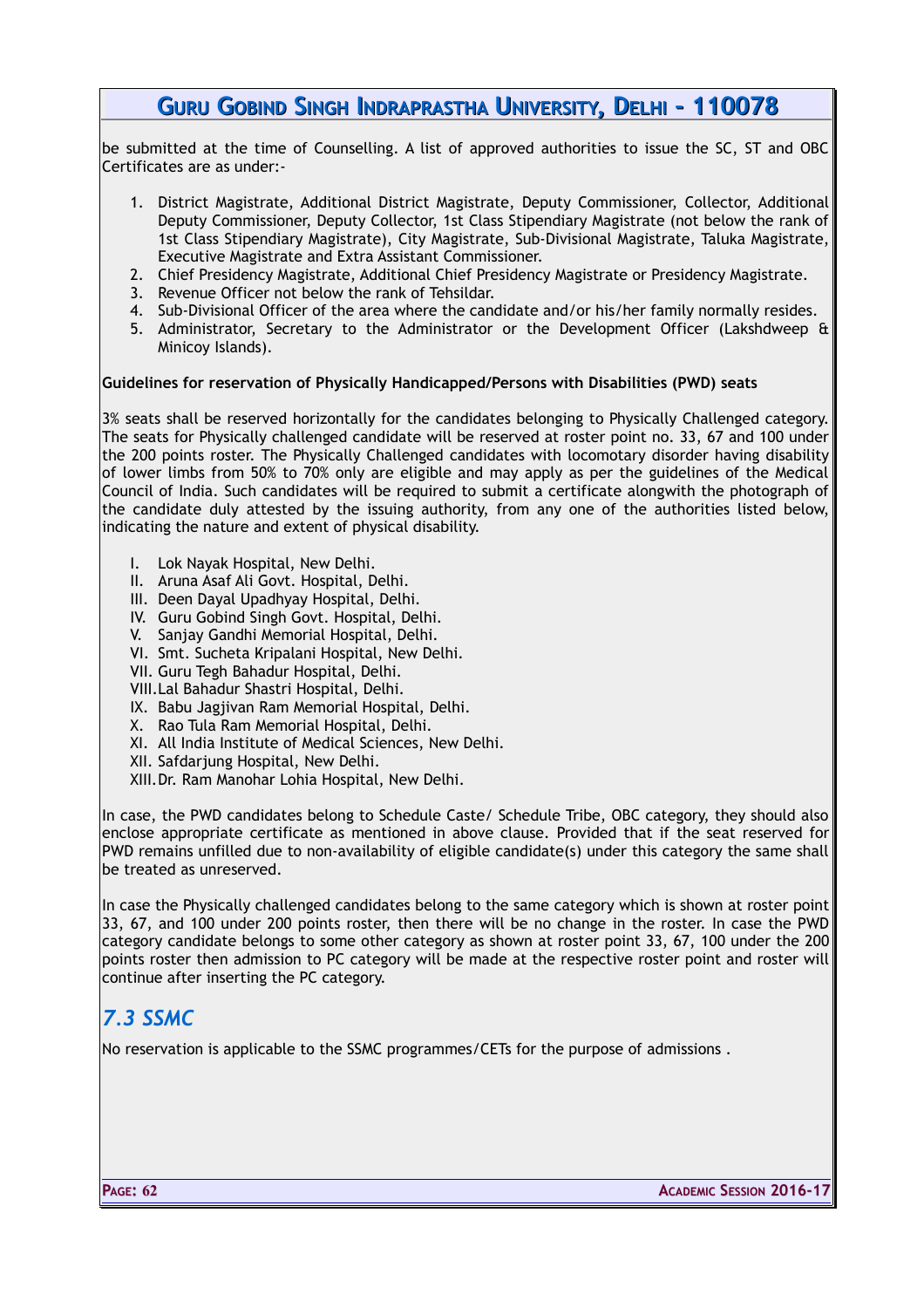### *7.4 BDS*

Category wise allocation of seats in ESIC Dental College & Hospital, Rohini Delhi depending upon the directions of the Govt of India/Govt of NCT of Delhi shall be notified on the University website www.ipu.ac.in before start of counseling/admissions for the session 2016-16. As per last year (2015-16) category wise seats distribution are given below:

| Sr.No.         | <b>Category</b>                                                                                                   | <b>Number of Seat</b> |
|----------------|-------------------------------------------------------------------------------------------------------------------|-----------------------|
|                | General                                                                                                           | 21                    |
| $\overline{2}$ | <b>Other Backward Class</b>                                                                                       | 12                    |
| 3              | Physically Handicapped / PWD                                                                                      |                       |
| 4              | <b>Scheduled Caste</b>                                                                                            | 6                     |
| 5              | <b>Scheduled Tribe</b>                                                                                            |                       |
| 6              | 15% All India Quota to be filled up the candidates of AIPMT by Centralized<br>Counselling (Not by the University) |                       |
|                | Total                                                                                                             | 50                    |

**Note:**

To claim seat under BDS programme for the academic session 2016-17, the candidate must have studied 11th and 12th classes regularly from a recognized school within the National Capital Territory of Delhi.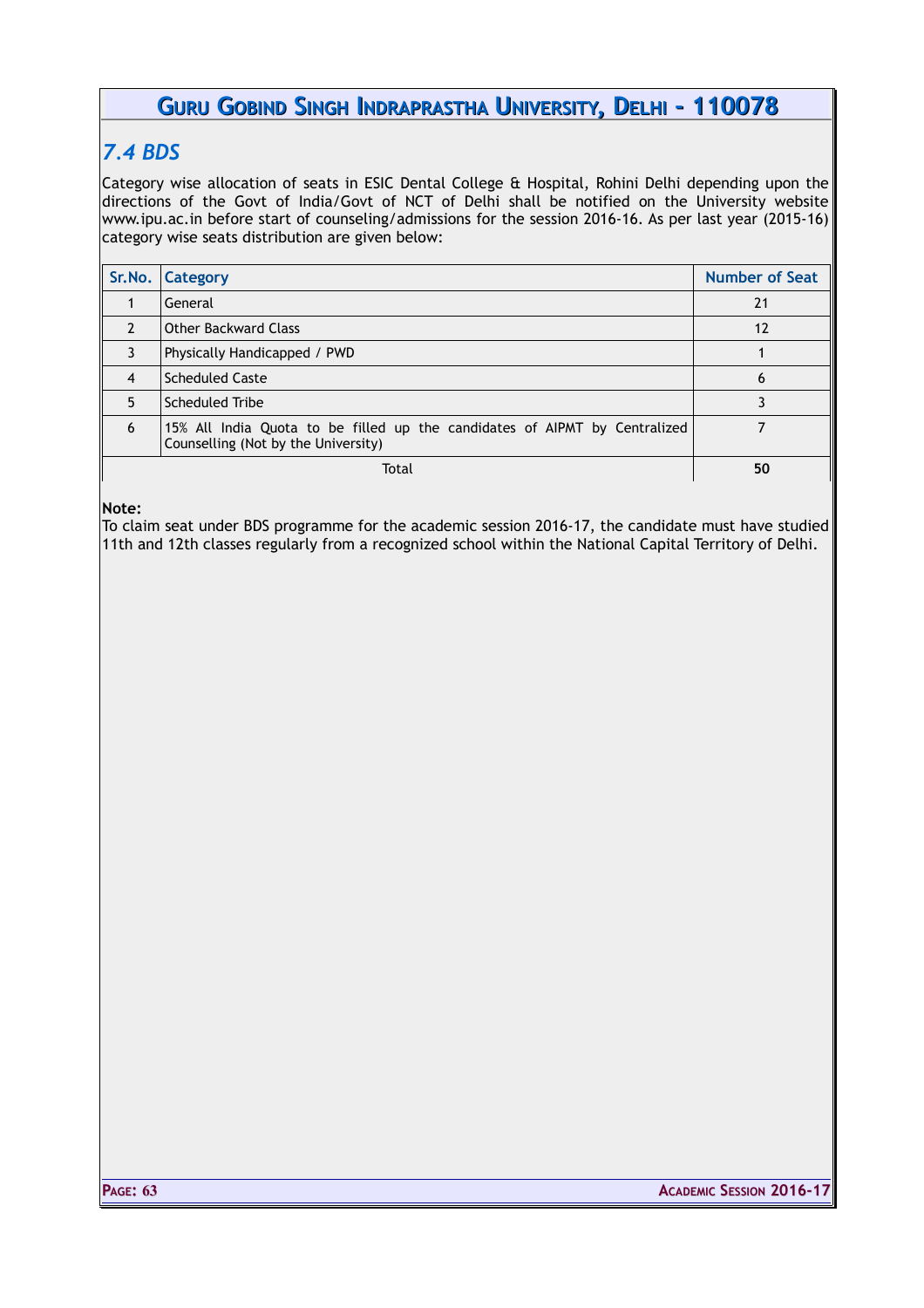# **CHAPTER- 8:Preparation of CET Merit**

### *8.1 B.Tech. / M.Tech. / Professional Programme CET*

The inter-se-merit of candidates securing equal aggregate marks in Common Entrance Test will be determined according to the following criteria:

- 1. For B.Tech. / M.Tech. (Dual Degree) (IT, CSE, ECE, CT & BCE), B.Tech (IT, CSE, ECE, MAE, PE, ENE, TE, CVE, ICE, EEE, EE, ME, MET etc.) programmes.
	- i. The candidates getting higher marks in Mathematics part of CET shall rank higher.
	- ii. In case of candidates securing equal marks in the aggregate of Physics, Chemistry, Mathematics: as well as in Mathematics separately in CET, then the candidate getting higher marks in Physics shall rank higher.
	- iii. In case of tie in (i) and (ii) above, the candidate older in age shall rank higher.
- 2. For B.Tech. Bio-Technology programme.
	- i. The candidates getting higher marks in Biology/Bio-Technology in CET shall rank higher;
	- ii. In case of candidates securing equal marks in the aggregate of PCB /PC Bio-Technology as well as in Biology/ Bio-Technology separately in CET, then the candidate getting higher marks in Chemistry shall rank higher.
	- iii. In case of candidates securing equal marks in the aggregate of PCB /PC Bio-Technology, equal marks in Biology/ Bio-Technology separately in CET, and equal marks in Chemistry then the candidate getting higher marks in Physics shall rank higher.
	- iv. In case of tie in (I), (ii) and (iii) above, the candidate older in age shall rank higher.
- 3. For M.Tech. programme : The procedure for preparing Merit list is given in Chapter 2 of this document for GATE candidates. For candidates appearing in the CET conducted by the University, the inter-se merit for candidates obtaining equal marks shall be decided on the basis of age, that is, the candidate older in age shall rank higher.
- 4. For Master of Science (Environment Management) Programme.
	- i. The candidates getting higher marks in Environment Science shall rank higher;
	- ii. In case of candidates securing equal marks in the aggregate as well as in the Environment Science separately in CET, then the candidate getting higher marks in Chemistry shall rank higher.
	- iii. In case of tie in (i) and (ii) above, the candidate older in age shall rank higher
- 5. For Bachelor of Physiotherapy (BPT), Bachelor of Prosthetics & Orthotics (BPO), BAMS, BHMS, BASLP, B.Sc.(MLT) and B.Sc Nursing (CET Code 124):
	- i. The candidates getting higher marks in Biology shall rank higher;
	- ii. In case of candidates securing equal marks in the aggregate of Physics, Chemistry, Biology as well as in Biology separately in CET, then the candidate getting higher marks in Chemistry shall rank higher;
	- iii. In case of tie in (i) and (ii) above, the candidate older in age shall rank higher.

6. For all other programmes, except as mentioned above from (1) to (5), the candidate older in age shall rank higher.

**Note:** For all the above programmes, if it is found that after considering all the above criteria, there is still tie for merit, then marks in the qualifying examination shall be considered for determining the rank. If marks of qualifying examination are not available or are equal, then the marks obtained by the candidate in public examination passed prior to the qualifying examination shall be considered to decide inter-se-merit.

7. For Programmes, where no CET will be held, admission and selection procedure will be followed as per details given in chapter 2 of this part.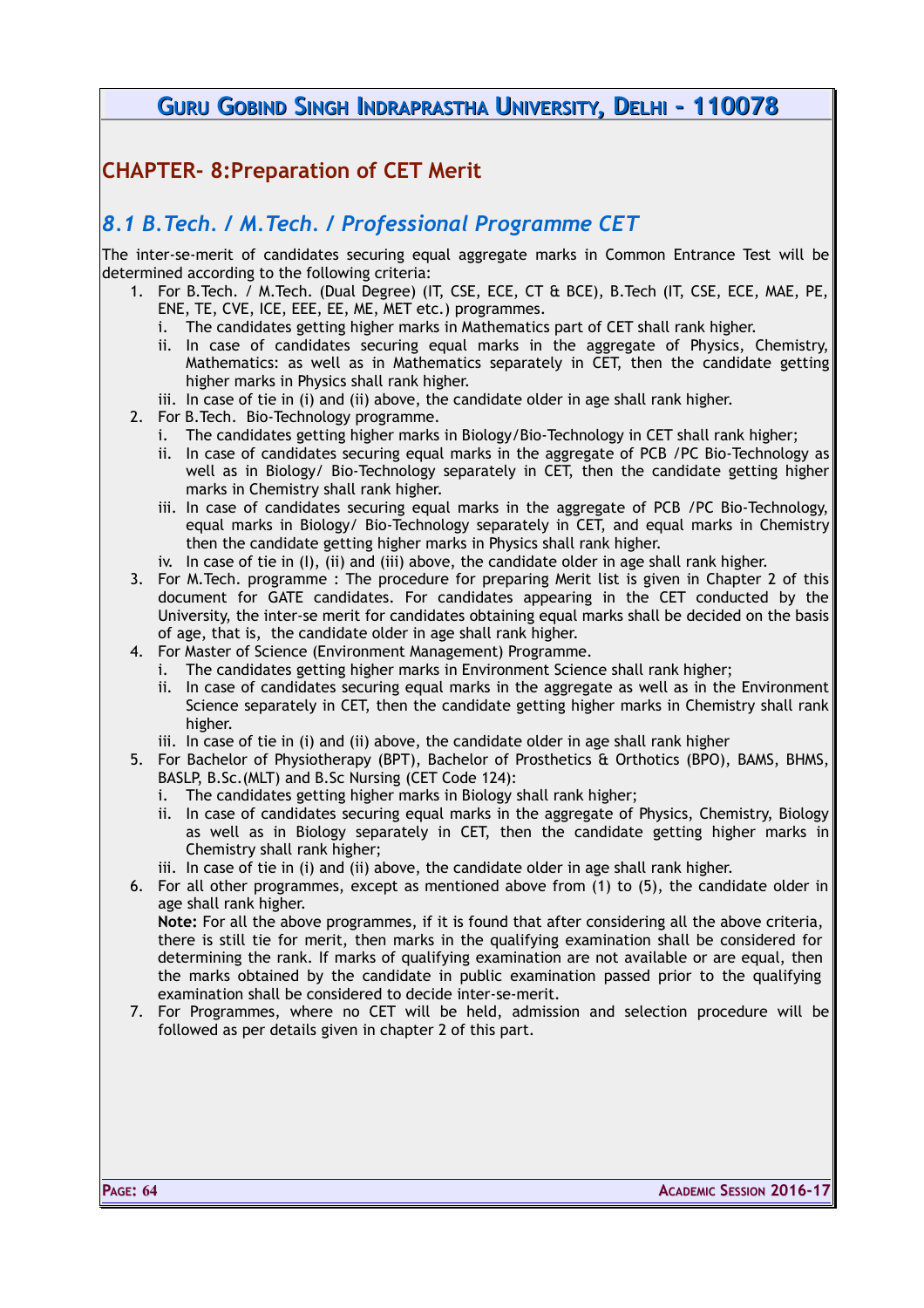### *8.2 MBBS / BDS/ PGMC / SSMC*

### **8.2.1. MBBS /BDS**

In the case of a tie i.e. the candidates obtaining equal marks in the Common Entrance Test, the inter-se merit will be decided on their performance in the Common Entrance Test: CET Code 103 (Stage – II only) for MBBS and CET Code 104 for BDS, by first eliminating the marks secured in the Physics portion of the CET, and if there is still a tie then by eliminating the marks secured in the Chemistry portion of the CET and if there is still a tie then by eliminating the marks secured in the Botany portion of the CET. If a tie still exists, the candidate older in age will be preferred.

### **8.2.2 PGMC**

In case where two or more candidates obtain equal marks in CET: PGMC 2016, the inter-se merit of such candidates will be determined in order of preference as mentioned below:

- 1. The candidate, who has secured higher aggregate of marks after taking into consideration marks secured in the three professional examinations of M.B.B.S. course, will be placed higher in merit for admission.
- 2. If such candidates also have equal marks in M.B.B.S. course (after taking into consideration marks secured in the three professional examinations), then the candidate older / oldest in age will rank higher in merit for admission.

### **8.2.3 SSMC**

In case where two or more candidates obtain equal marks in CET: SSMC 2016, the inter-se merit of such candidates will be determined in order of preference as mentioned below:

- 1. The candidate who has passed the qualifying examination (MD/MS/DNB) in the first / less number of attempts will be given preference for admission.
- 2. If the candidate in the tie of marks has passed the qualifying examination (MD/MS/DNB) in the same number of attempts, then the candidate who has got more aggregate marks, taking into consideration marks of all the three professional examinations of MBBS course together, will be given preference for admission.
- 3. If the candidates have equal marks in MBBS also, after taking into consideration marks of all the three professional examinations, then the candidate older/ oldest in age will be given preference for admission.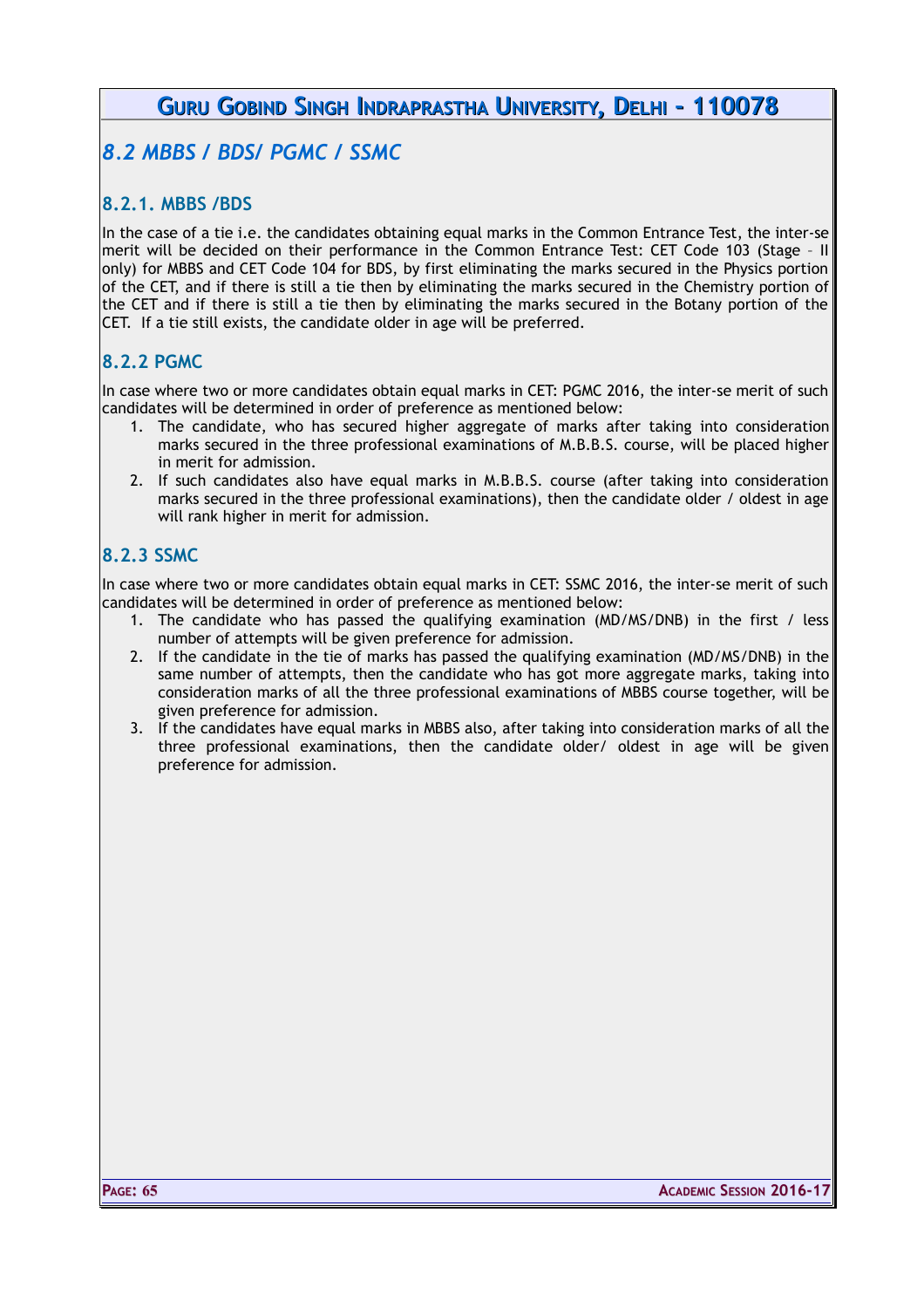# **CHAPTER- 9:Offline Counselling Procedure**

# *9.1 Admission Through First Counselling*

### **9.1.1 Applicable to All Programmes**

- 1. Detailed schedule of first counselling/admissions indicating the number of qualified candidates to be called for counselling will be displayed on or before 5.00 p.m. on the University's Website [\(www.ipu.ac.in\)](http://www.ipu.ac.in/) one week (05 working days) prior to commencement of counselling. Venue of Counselling & list of institutions along with the intake in the respective programme/s for Academic Session 2016-17 will be notified on the University's Website before the commencement of counselling.
- 2. The candidates should report at the notified venue, on the scheduled date and time for counselling/admission in-person along with the documents mentioned in the detailed counselling schedule. On reaching the venue, the candidates must mark the Attendance available with the admission officer. Allotment of seats to the candidates will be made only when he/ she attends the counselling session in person.
- 3. The counselling processing fee shall be Rs. 1000/- (non-refundable). This fee shall be required to be paid by any (qualified) candidate desirous of taking admission.
- 4. Firstly, the candidates will be called in order of merit/rank, (for M.Tech Programme, the candidates will be called in order of qualified & valid GATE Score/Merit first, and if seats remain vacant, then on the basis of CET merit / rank) for all programmes other than M.Tech. Biotechnology for which only GATE qualified candidates with valid score are eligible. The candidates shall have to produce the required documents for verification. Depending upon the merit, the seats will be offered to the candidates as per availability of seat at that point of time. Each candidate will have to choose from/ out of those available when his/her turn comes.
- 5. Admission Officer will give a duly signed Admission Slip after the deposition of the complete fee (as required for the programme at the time of counselling) by the candidate. No candidate should leave the venue of counselling without receiving the Admission Slip. The candidate must check details printed/written in the admission slip.
- 6. A candidate who fails to appear in person on the notified venue, date and time for counselling, shall forfeit his/her claim for the seat which could be offered to him/her, had he/she been present on his/her turn. However, if the candidate reports late or reports on subsequent days during the process of counselling, he/she may be considered for allotment of a seat available at that point of time for a particular category to which he/she belongs.
- 7. A candidate who is allotted a seat will be required to pay notified fee immediately on the spot at the time of counselling/admission. If a candidate fails to pay the fee, as mentioned above immediately after the seat is offered to him/her, the offer will be withdrawn on the spot and the seat will be allotted to the next candidate in the merit list. Part payment or payment through cash/cheque will not be accepted under any circumstances.
- 8. The students admitted in first counselling would NOT be allowed to change the programme/ institute during the subsequent days of first counselling. However, they may change the programme/institute during second counselling within the ambit of the programmes/institutes included in the specific CET Code after depositing an additional sum of Rs. 5,000/- in the form of a fresh Demand Draft in favour of Registrar, Guru Gobind Singh Indraprastha University payable at Delhi, however, this will be subject to availability of vacant seats. No change shall, however, be permitted for a programme for which a separate Entrance Test, has been conducted by the University.
- **Important Note:** The change of programme/ Institute in the specific CET Code during 2nd counselling is applicable for all programmes excepting Medical (PGMC only) programmes.
- 9. The candidates are also advised, in their own interest to check the details of fee paid, their name, rank, programme, institute of admission, etc. on Admission Slip issued to him/her by the Admission Officer before leaving the counselling hall. Any discrepancy in name, Choice of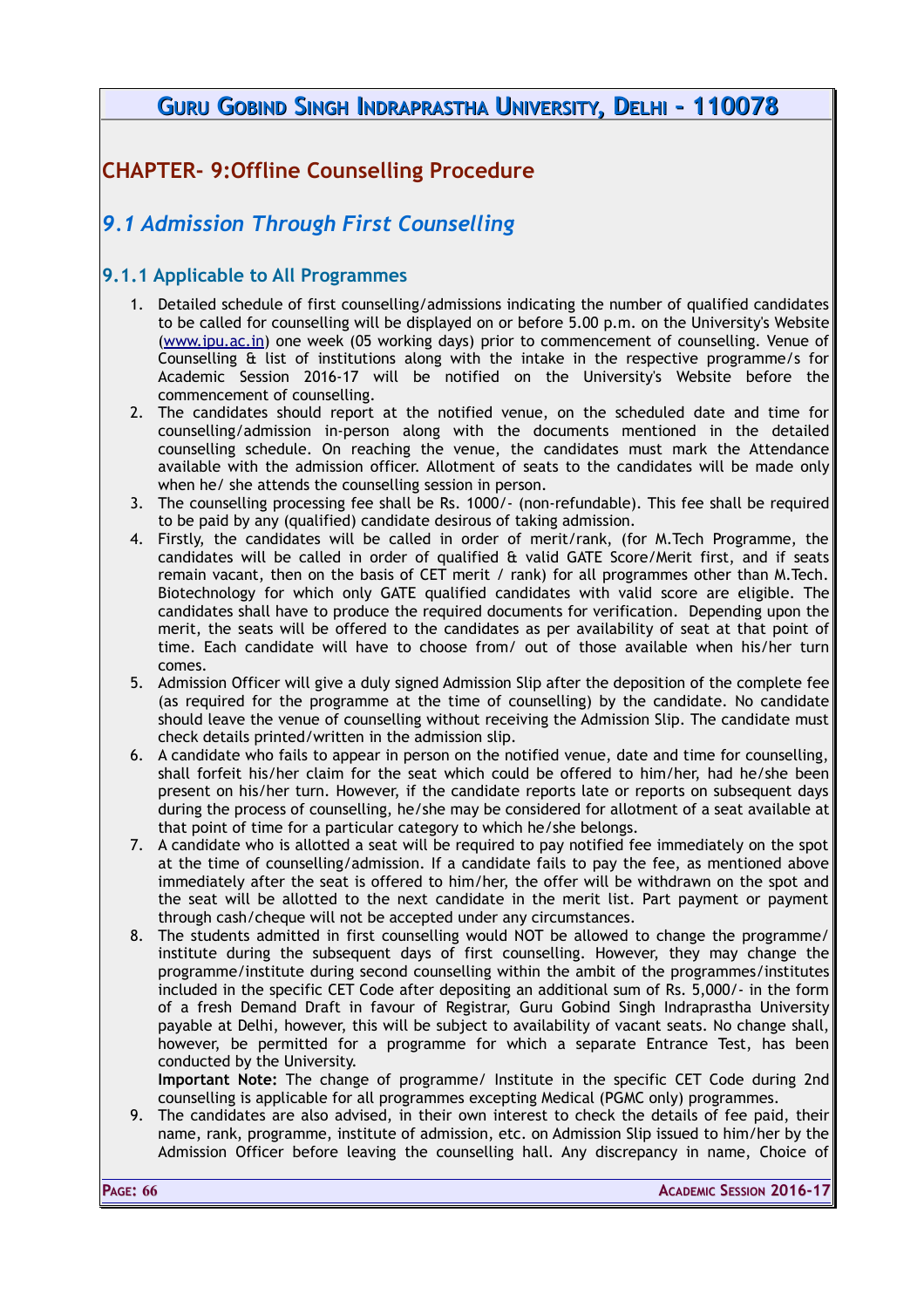allotment of seat etc. should be brought to the notice of Admission Officer. No representation regarding wrong allotment of seat will be entertained if the candidate leaves the venue without raising any discrepancy, no entertainment of any discrepancy in Admission Slip will be done at later stage by the University.

- 10. Admissions will be made strictly on merit basis (Rank-wise) and counselling/admissions will stop when all the seats get filled-up. Notice regarding closure of counselling will be displayed on the University Website. Parents/candidates are advised to check the University Website before coming for counselling. University will not be responsible for any inconvenience caused to parents/candidates due to closure of the counselling prior to dates notified in the Counselling Schedule.
- 11. The rules and procedures of the counselling / admission shall be notified at the time of start of counselling process. This admission brochure shall be treated only as a general guideline.

### **9.1.2 For all programmes other than graduate and post graduate medical programme/CET**

- 1. The conversion of seats reserved for SC, ST, DEF, PH, Minority, etc. to General Category shall be done only after completion of last round of counselling for the reserved category in case of offline counselling. For online counselling the conversion will be done in the last round of counselling. No such conversion will be allowed during the 1st counselling. However, while converting the seats during last round of counselling, any unfilled seat(s) reserved for ST Category will be offered to SC Category and vice versa and only after completing this exercise, the conversion of the reserved category seats to general category shall be effected.
- 2. De-reservation of unfilled Outside Delhi Quota Seats to Delhi Quota and Vice versa: In the Offline Counselling, Seats reserved for Outside Delhi Category will be converted to Delhi Category and Vice versa during the Open House Counselling (which will only be held if seats are vacant after 2nd round of counselling has been completed in the respective region). It is clarified that no such conversion will be allowed during 1st counseling. Thereafter, seats remaining vacant shall be converted into general category.

### **9.1.3 For MBBS, BDS, PGMC & SSMC CET**

In addition to the above mentioned points the following procedure will be followed for MBBS, PGMC & SSMC programmes:

- 1. The candidates will be called in the order of merit and shall be offered the seat available at that point of time.
- 2. At the time of reporting for counselling, the candidate shall produce the original certificates and one set of photocopies thereof duly attested by a Gazetted Officer or from Principal of School/College last attended or self attested. If the candidate is granted admission, the photocopies of the documents will be retained by the University and the candidate will be required to submit the original documents in the college. The Head of the Institution, where the candidate is admitted shall again verify the original documents to ensure the eligibility of the candidate and the original documents shall be returned to the candidate.
- 3. For additional procedure regarding MBBS, BDS, PGMC and SSMC see Chapter 10.

### **9.1.4 PGMC & SSMC**

- (i) Any candidate who has already been offered a seat at any institution/college by any admission authority other than GGSIP University will be required to submit a surrender certificate. In case he/she does not do so, the admission authority would reject his request for attending the Counselling.
- (ii) A candidate, who is allotted a seat, will be required to pay Rs.27,500/- as the prescribed fee on the spot at the time of counselling. The fee will have to be paid in the form of demand draft drawn in favour of Registrar, Guru Gobind Singh Indraprastha University payable at Delhi. If a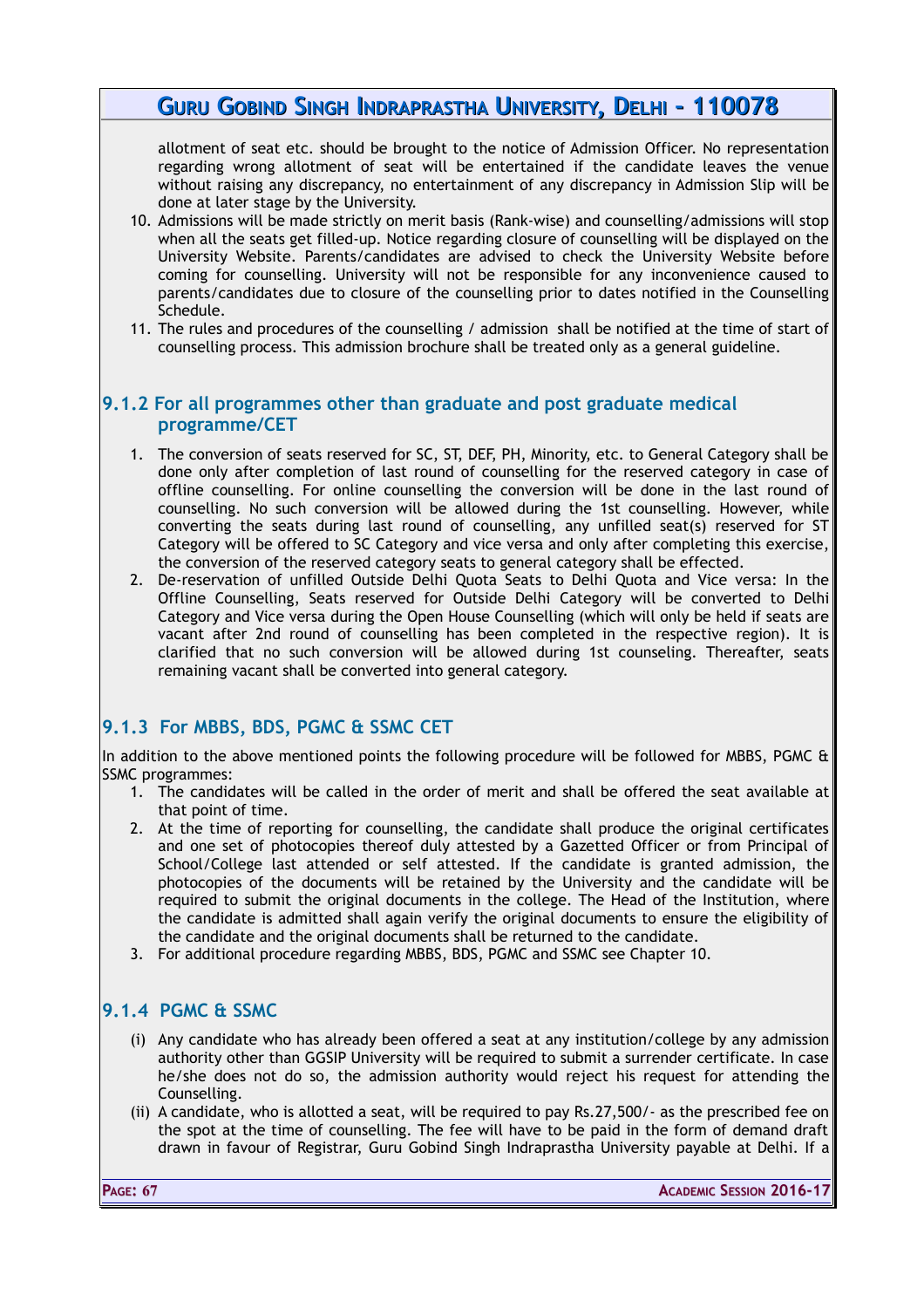candidate fails to pay the prescribed fee immediately as the seat is offered to him/her, the offer will be withdrawn on the spot and the seat will be allotted to the next candidate present as per the merit list. No part payment or payment through cheque or cash will be accepted under any circumstances.

(iii) The Candidate who have opted a course and got admission will not be considered for second round of counselling even if he/she has withdrawn his/her admission by due date of withdrawal.

#### **Note:**

1. The candidate who has taken admission during first counselling in any category will not be allowed to change the category in second counselling in PGMC.

### **9.1.5 Withdrawal of Admission after First Counselling and Refund of Fees**

- 1. The candidates after getting admission in first counselling will be allowed to withdraw the admissions upto 5.00 p.m. of the dates detailed in the Ist counselling schedule. All the requests for withdrawal of admission in the prescribed performa (which shall be provided as a part of the detailed conselling notification) are to be submitted at the **Reception Counter, Admission Branch, Administrative Block, Guru Gobind Singh Indraprastha University, Sector-16 C, Dwarka, New Delhi-110078**. A proper receipt for withdrawal will be issued. The candidates will be required to surrender the original Admission Slip issued at the time of Counselling/Admission (BOTH COPIES) while applying for withdrawal of admission. No request for withdrawal of admission would be entertained without both copies of admission slip.
- 2. In case the written request is received on or before the above mentioned date and time, the admission will be cancelled and the fee will be refunded to the candidate after deduction of Rs.1,000/- for all programmes.
- 3. No request for withdrawal of admission will be entertained after 5.00 p.m. of the dates as detailed in the 1st counselling schedule. The fee will refunded only if the application reaches the office of Incharge (Admissions) at Administrative Block, Guru Gobind Singh Indraprastha University, Sector-16 C, Dwarka, Delhi-110078, before the said date and time. A proper receipt will be issued by the office of Admission Branch when the candidate submits his/her application for withdrawal of Admission within prescribed date & time alongwith documents as given in the 1st Counselling schedule. The withdrawal application without the relevant documents will not be entertained. Any withdrawal after this notified time and date will lead to the forfeiture of the full fee deposited by the candidate and no subsequent request for refund of fee will be entertained by the University. No further correspondence in this regard will be made under any circumstances.
- 4. Request of withdrawal of admission shall not be entertained through post/email/fax. Candidates are requested to submit prescribed withdrawal application form with original fee slip at Reception Counter, Admission Branch before the prescribed withdrawal date and time.
- 5. No representation at later stage will be entertained by the University, where request for withdrawal is submitted in any other branch/office of the university and the request for withdrawal does not reach the office of the **Incharge (Admissions) at Administrative Block, Guru Gobind Singh Indraprastha University, Sector-16 C, Dwarka, Delhi-110078**, before the said date and time.

# *9.3 Procedure for Second Counselling*

### **9.3.1 Applicable for CETs other than PGMC**

1. Detailed Schedule of Second Counselling for all the programmes, depending upon the number of vacancies created on account of withdrawal(s)/any other reason(s), will be displayed on the University's Website. The Second Counselling for all the programmes will be tentatively held at the same venue. No separate communication will be sent in this regard. It may be noted that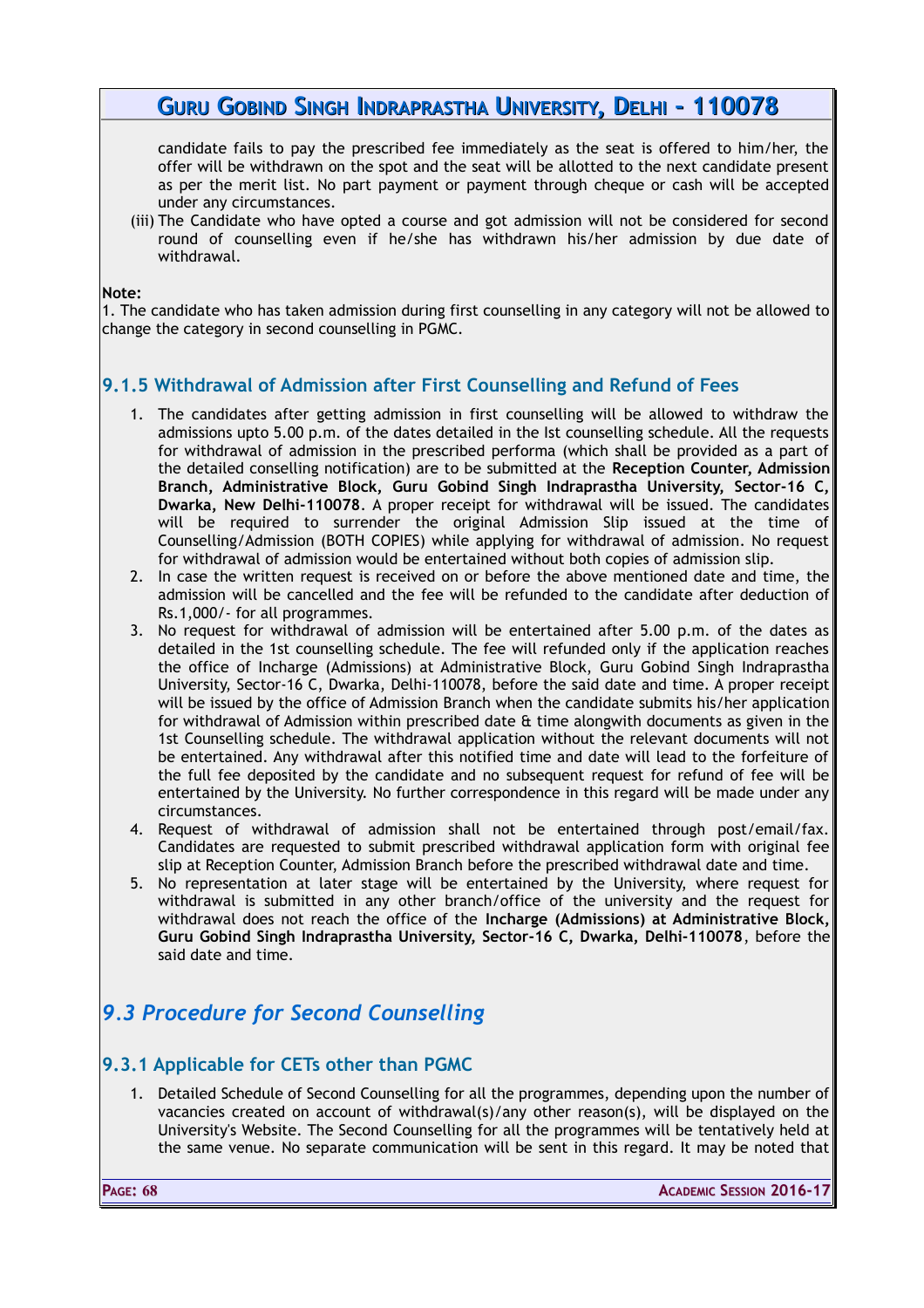the Academic Session of the University shall start on 1st August, 2016.

- 2. The second counselling will commence from rank one onwards for all categories/programmes (for seats vacant) and the seats will be allotted strictly on the basis of merit of the candidates. Such candidates, who were absent in the First Counselling will also be permitted to attend the second counselling against the resultant vacancies.
- 3. Candidates who attended the first counselling and paid the counselling processing fee of Rs. 1000/- shall not be required to pay the counselling processing fee to participate in the  $2^{nd}$ counselling.
- 4. Candidates who did not attended the first counselling or did not pay the counselling processing fee of Rs. 1000/- shall be required to pay the counselling processing fee to participate in the 2<sup>nd</sup> counselling.
- 5. A candidate who fails to appear in person on the notified date and time for counselling, shall forfeit his/her claim for the seat which could be offered to him/her, had he/she been present on his/her turn.
- 6. A candidate who has taken admission in the 1st counselling but reports late on the scheduled date and programme, he may be considered by the admission officer for change of programme/institute for a seat available at that time, subject to the certificate by admission officer that there is no violation of rank on the seat being vacated by this candidate.
- 7. Candidates who got admission during First Counselling are also advised to attend Second Counselling if they wish to change the programme/institute on the basis of their merit against the available vacant seat(s).
- 8. The students who take admission in first counselling would be allowed to exercise the option to change the programme/institute in the second counseling except PGMC, within the ambit of the programmes/institutes included in the specific CET Code after depositing an additional sum of Rs. 5,000/- in the form of a fresh Demand Draft in favour of Registrar, Guru Gobind Singh Indraprastha University payable at Delhi. However, this change of programme/institute will be allowed only if the candidate reports on the scheduled venue, date and time, or else he/she will not be allowed to exercise this option and shall forfeit the right of change of programme/institute for which the University will not be responsible. No change shall, however, be permitted for a programme for which a separate Entrance Test has been conducted by the University.
- 9. A candidate, who fails to exercise the option in person during Second Counselling, shall forfeit his/ her right for a vacant seat even if he or she had higher rank, for which the University will not be responsible.
- 10. The students having taken admission in second counselling would not be allowed to change the programme/institute in the subsequent days of 2nd Counselling. In the interest of the students, it is advised that they should carefully select the programme/institute before taking admission in the second counselling. Candidates once enrolled in the University at the end of counselling will not be considered for admission through Management Quota.
- 11. The rest of the procedure for Second Counselling shall remain the same as followed during the first counselling.
- 12. Open House Counselling: Counselling on the Open Day will be held only if any seat(s) remains vacant after two rounds of counselling. The said seat(s) will be offered on that day to the qualified candidate(s) in order of merit as per his/her Region provided he/she has not taken admission till then in the concerned programme/CET and has reported for counselling on that day. Even then, if any seat(s) remains vacant, the same shall be offered to the qualified candidate(s) in order of merit irrespective of his/her Region provided he/she has not taken admission till then in the concerned programme/CET and has reported for counselling on that day. A counselling processing fee of Rs. 1000/- shall have to be paid by all eligible candidates to participate in the open house counselling. The schedule of the open house counselling shall be notified on 4<sup>th</sup> August, 2016.
- 13. A candidate taking admission in the 2nd Round of Counselling will not be entitled to withdraw the admission. In case a candidate drops out either during 2nd counselling or after taking admission in the second counselling, his/her full fee will be forfeited. It is advised in the interest of the candidates to carefully decide to take admission in the second counselling only if he/she intends to pursue the programme.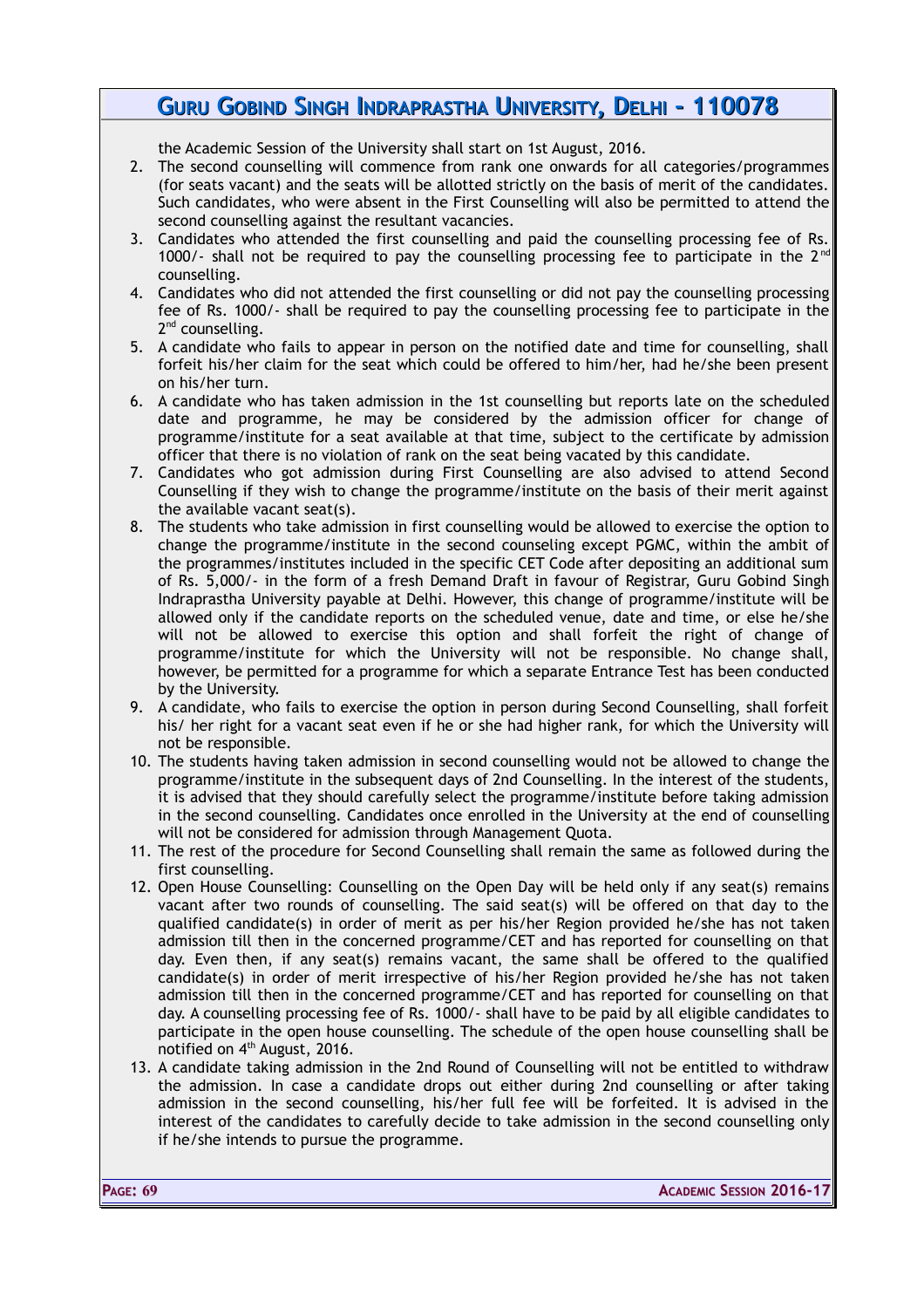- 14. Management Quota: Only CET qualified candidates will be considered for admission through Management Quota in self financing affiliated institutions. The eligibility criteria for such candidates will be the same as for those admitted through counselling. The candidates are required to produce the original Admit Card for admission through Management Quota.
- 15. The list of students on close of admissions after the second counselling shall be treated as final list of admissions and the same shall be displayed on the website of the University (www.ipu.ac.in).
- 16. The Academic Session would commence w.e.f. 1st August, 2016. All the candidates who get admission in First Counselling must report to their respective Institutes/ University Schools of Studies as per schedule to be notified on the University website.

#### **Note:**

- 1. It may be noted that students taking admission in any of the programmes/Institutes will also be bound to abide by the provisions of Guru Gobind Singh Indraprastha University Act, 1998 as well as Statutes, Ordinances and Regulations framed there under.
- 2. All candidates who have taken admission in any programme in 1st/2nd counselling/Open house counselling must report in the college as per date notified in the University counselling notifications on the University website. Failure to report in University School/College/Institute by the notified date, without proper exemption from University School/College/Institute shall result in automatic cancellation of admission and the fees paid shall be forfeited.
- 3. For additional procedure regarding MBBS, PGMC and SSMC see Chapter 10.

**Note:** The last date for all kind of admissions will be 15th August, 2016. For students admitted provisionally under clauses enumerated in the admission brochure, 2016 (admission based on any undertaking, wherever permitted), the provisionally admitted students must ensure that they submit the requisite documents to the Institution admitted to on or before 15<sup>th</sup> October, 2016 (1<sup>st</sup> / 2<sup>nd</sup> Counselling). The Institutions must verify the eligibility of all students and submit a report to the Admissions branch of the University by due date. For the open house counselling, eligibility conditions (including all documents/marksheets) shall be submitted by / produced by the candidate at the time of counselling. This condition shall be different for MBBS, BDS, PGMC and SSMC, and shall be notified separately.

### **9.3.2 Applicable to SSMC**

1. The vacancies arising due to drop out, if any, after first Round of Counselling or due to any reason, shall be notified on University website along with Schedule of 2nd Round of Counselling. The second Round of Counselling will be held in the University Campus.

### **9.3.3 Waiting List MBBS, BDS and SSMC**

- 1. After all the seats are filled-up during second counselling for MBBS & SSMC, a waiting list will be prepared. Candidates of all categories will be called, for getting registered in waiting list in accordance with the schedule notified on the University website for the various Programmes. For registration in this waiting list, the candidates will be required to fill up the Verification Form, preference sheet and deposit Registration Fee in the form of Demand Draft drawn in favour of Registrar, Guru Gobind Singh Indraprastha University.
- 2. Vacancy, if any, arising after second counselling for MBBS & SSMC programmes shall be filled-up from the waiting list strictly on merit. The last date of filling up of such vacant seats will be as specified in the counselling schedule displayed in the University website, for each programme. Candidates registered in waiting list may be called on a short notice; hence they should keep all documents & Demand Draft(s) etc. ready till the last date as specified in the schedule displayed on the University website.
- 3. In case the university fails to allot any seat to the candidates registered for the aforesaid waiting list, the registration fee will be refunded as detailed in the table below for the various programmes after deducting a sum of Rs.1,000/- as university processing fee.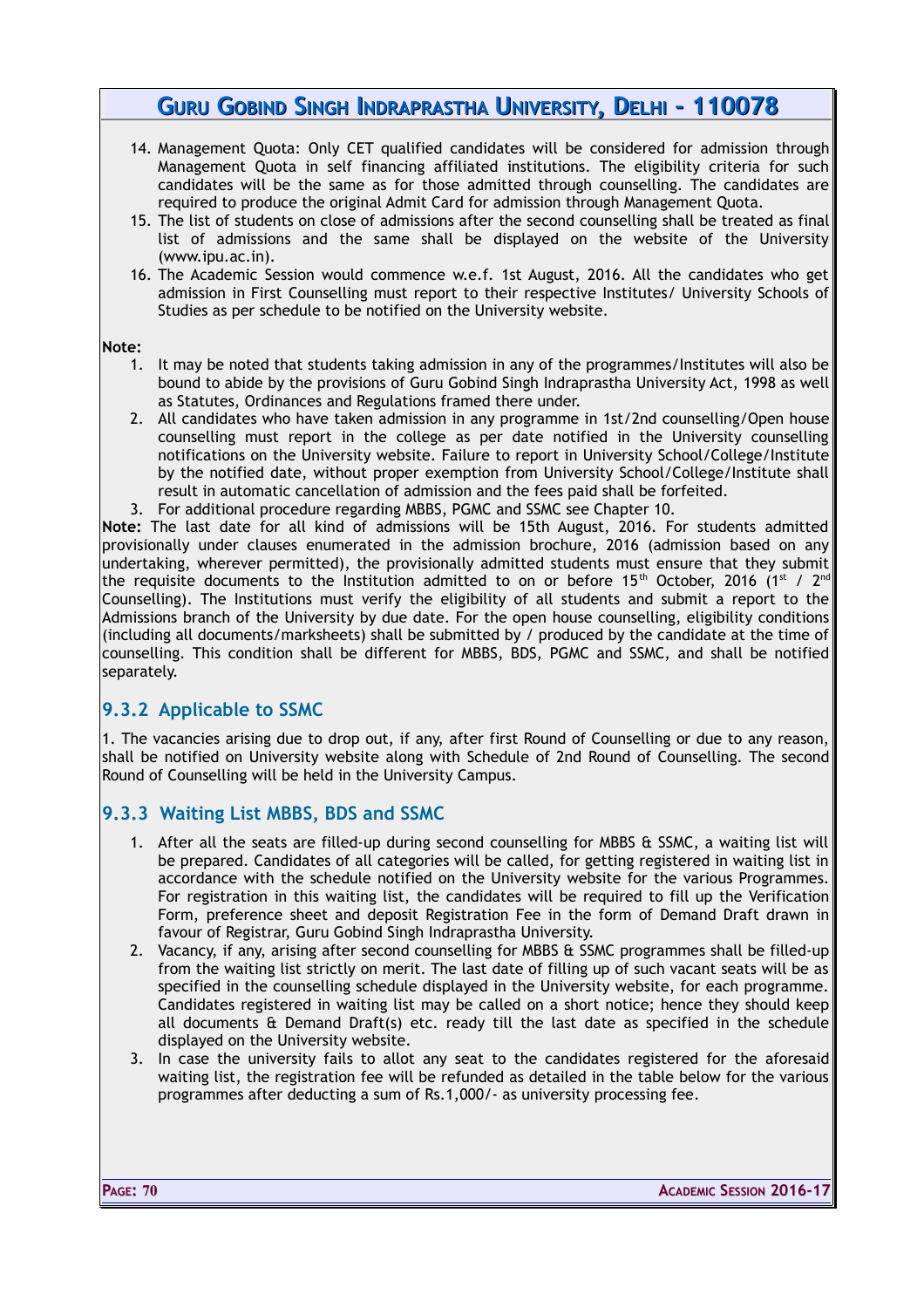### *9.4 Applicable to All CET Codes*

- 1. All admissions are based on the merit list for the respective CET code.
- 2. Any litigation/dispute regarding the examination or admission will be settled subject to jurisdiction of the Delhi Court.
- 3. The final decision in respect to the interpretation of any provision/rule contained in this Admission Brochure will be taken by the Vice-Chancellor of the Guru Gobind Singh Indraprastha University either independently or in consultation with any Officer of the University as may be deemed appropriate by him.
- 4. Each student admitted to a Degree/Diploma/Certificate course shall strictly submit himself/ herself to the disciplinary jurisdiction of the Vice-Chancellor and several authorities of the University who may be vested with the authority to exercise discipline under the Act, the Ordinance, and the Rules that have been framed by the University from time to time.
- 5. The admission of any admitted student shall be terminated if the student is not regular and absent unauthorizedly/without prior permission.
- 6. The final decision in respect to the interpretation of any provision/rule contained in this Admission Brochure shall be taken by the Vice-Chancellor of the Guru Gobind Singh Indraprastha University either independently or in consultation with any Officer (not below the rank of a Professor for teaching and not below the rank of a Joint/Deputy Registrar or equivalent) of the University as may be deemed appropriate by him.
- 7. After 31st July, 2016, the vacant seats available in any school of study/institution of the University, shall be filled as per guidelines of the Government of NCT of Delhi and / or policy of the University. Separate Notification in this regard shall be issued by the University.
- 8. **Management Quota**: 10% of the total seats (as per CET Code) will be allocated as management quota seats as per policy of Govt. of NCT of Delhi in self financing institutions. However in University Schools of Study, Government Institutions and self-financing minority status institutions, there shall be no Management Quota.
- 9. Admissions through Management Quota shall be done by respective colleges before 31st July 2016 as per schedule to be notified by the University.
- 10. A candidate, who has taken admission through online / offline counselling or in the Spot / open house Counselling, shall not be eligible for admission in Management Quota Seats.
- 11. If any candidate, who is admitted in the online or in the offline counselling wishes to opt for Management Quota, he/she should withdraw his/her admission within the specified date and time as detailed later.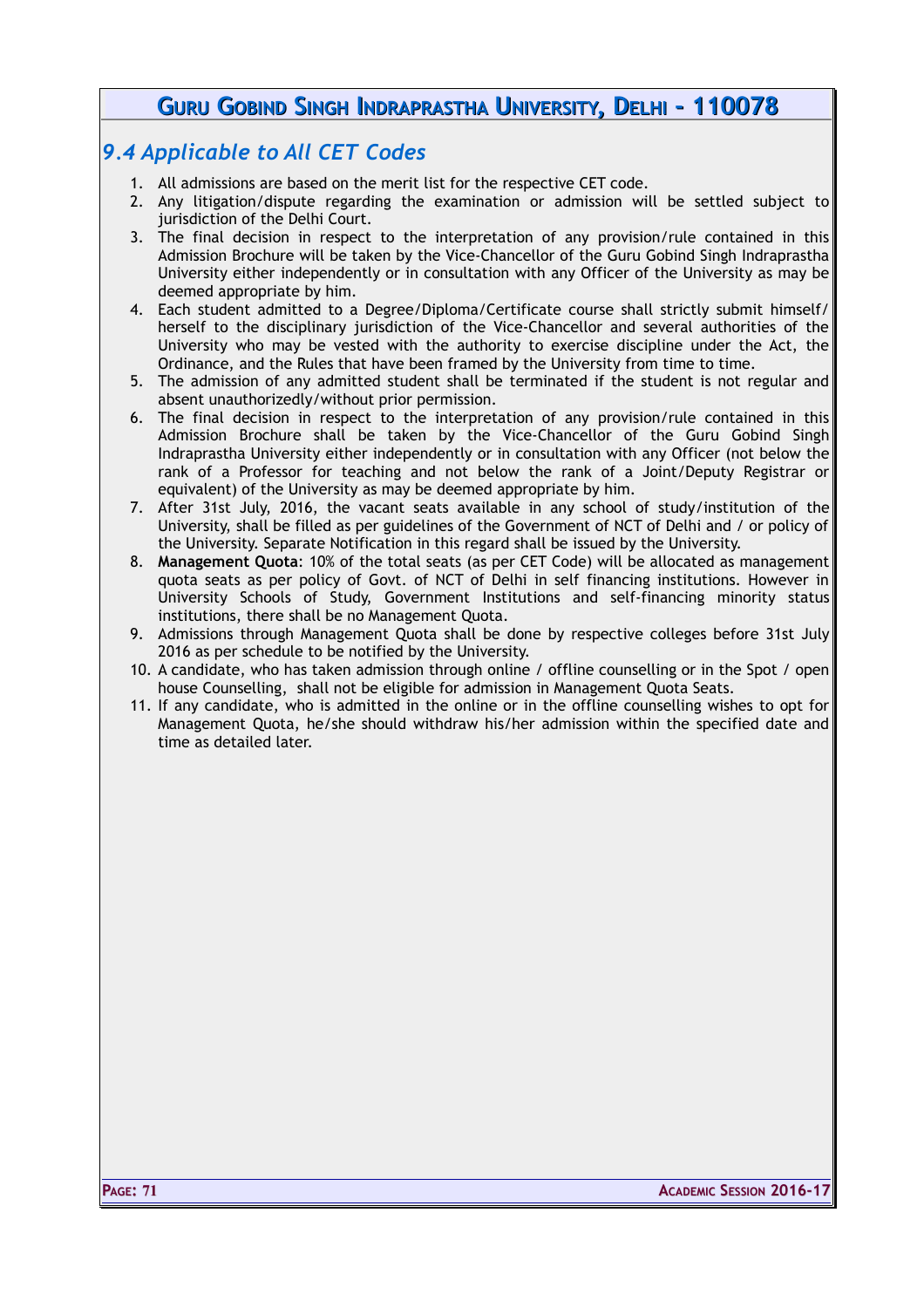### **CHAPTER- 10:MBBS,BDS, PGMC and SSMC Admission Information**

In additions to the applicable rules enumerated elsewhere in this document, the following rules shall apply for the MBBS, BDS, PGMC and SSMC CETs.

## *10.1 Applicable to MBBS / BDS CET*

- 1. Students admitted during 1st counselling must report at the respective Colleges within two working days of admission. The Academic Session, however, will commence from 01.08.2016. The admission of the candidate, who fails to report latest by 08.08.2016, shall be cancelled on the recommendation of Dean / Principal / HOD of the concerned college.
- 2. Candidates selected for admission to the MBBS programme after verification of their eligibility and offered admission should bring the following original certificates / testimonials documents at the time of reporting to the College:
	- Certificate of having passed the  $10+2$  or equivalent examination, showing the subjects offered by him/her in the examination.
	- ii. Certificate from the Board from which he/she passed the High School/Higher Secondary Examination, showing his/her date of birth.
	- iii. Certificate/Marksheet from the Board from which he/she passed the 10+2 or equivalent examination showing that he/she has secured 50% or more marks (40 % in case of SC/ST candidates) in aggregate in Physics, Chemistry and Biology/Biotechnology and pass in the subject of English (Core or Elective or Functional).
	- iv. Migration/Transfer Certificate from the University/Board last attended by him/her.
	- v. Certificate from the prescribed authority showing that he/she belongs to a Schedules Caste/ Scheduled Tribe/OBC category. (Applicable only to candidates belonging to Scheduled Caste/ Scheduled Tribe/OBC category).
	- vi. Any other document as may be asked for by the University/College.
- 3. MEDICAL EXAMINATION
	- The selected candidates will have to undergo medical examination by a duly constituted Medical Board of the respective Colleges. Only those, who are certified to be medically fit by the Board will be admitted. If, in the assessment of the Medical Board, a candidate is found medically unfit for admission to the course, his/her candidature will be rejected and the decision of the Board shall be final. In that case, in his/her place, next candidate in order of merit (from the witing list to be prepared after second counselling)will be admitted.
	- ii. Any rejection on medical ground may be communicated by the respective Colleges to the University latest by 25.08.2016.
- 4. The Student would undergo the course on full-time basis, no private practice, part-time job, being permissible during the duration of the course.

### *10.2 Applicable to PGMC & SSMC*

- 1. Salary in lieu of the training period will only be payable for the regular duration.
- 2. Each student admitted to a Post Graduate Degree/Diploma course shall strictly submit himself/ herself to the disciplinary jurisdiction of the Vice-Chancellor and several authorities of the University who may be vested with the authority to exercise discipline under the Act, the Ordinance, and the Rules that have been framed by the University from time to time.
- 3. The Student would undergo the course on full-time basis, no private practice, part-time job, being permissible during the duration of the course.
- 4. University can remove the name of the student from the rolls in case his/her work or conduct is reported to be not satisfactory by the Supervisor/Head of the Department/Head of the Institution. An undertaking to this effect should be obtained from the student at the time of admission.
- 5. The admission will be terminated if the student is not regular and absent unauthorizedly/without prior permission.

**PAGE: 72 ACADEMIC SESSION 2016-17**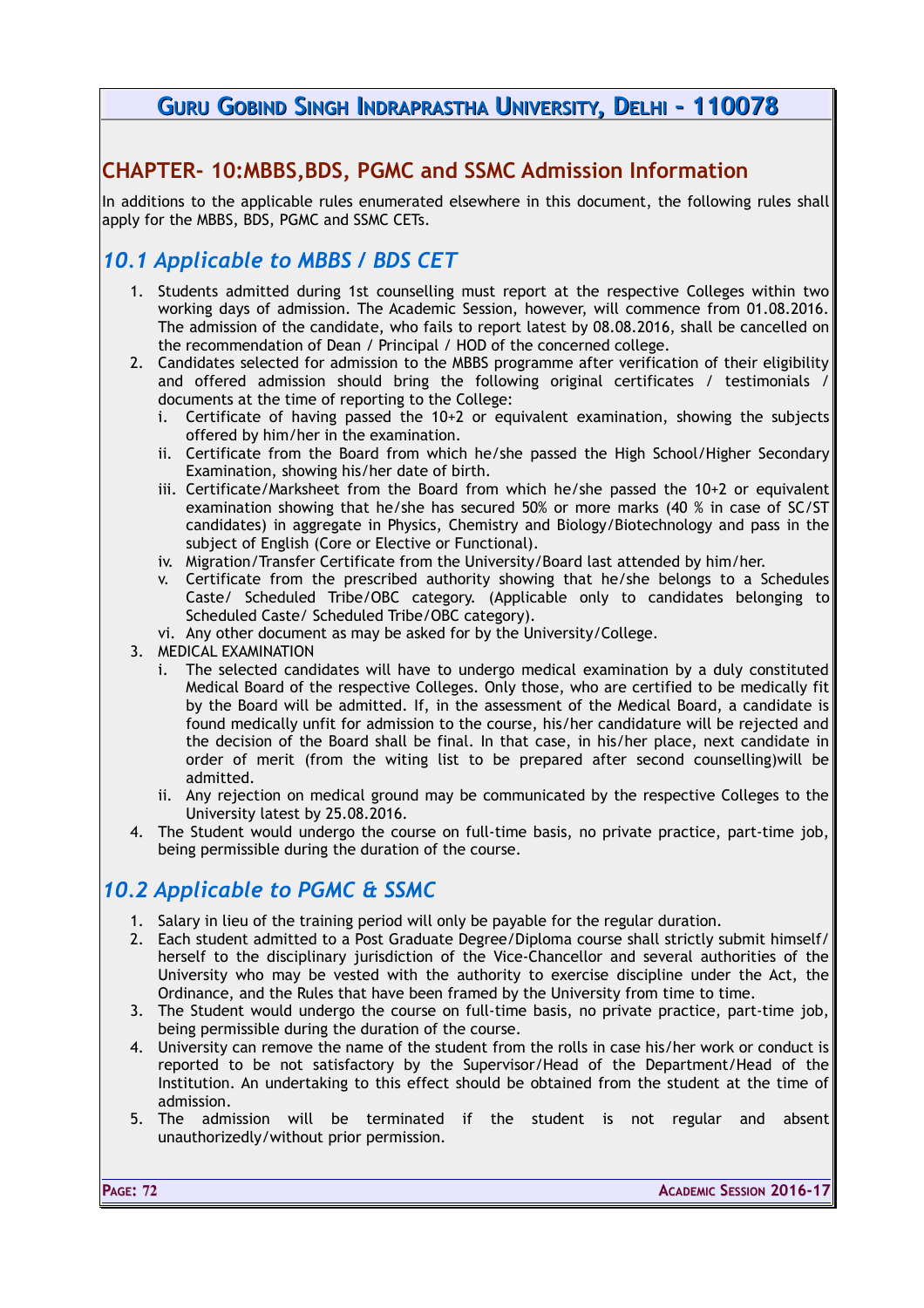- 6. All admissions granted at the time of Counselling are provisional, subject to medical fitness and fulfillment of all eligibility conditions by the admitted candidates.
- 7. The candidate admitted to a particular course will be required to report immediately after admission for medical examination.
- 8. The head of the concerned institution shall forward the joining report of all admitted candidates to Incharge (Admissions), Guru Gobind Singh Indraprastha University, complete in all respects within the stipulated time.

# *10.3 Applicable to PGMC CET Only*

Pursuant to the directions by Hon'ble High Court of Delhi in the Writ Petition (C) No. 3043/2014, titled "Dr. Sandeep Dhama vs State & Anr", the University procedure for admission to Post Graduate Medical Course is enumerated below. However, the candidates will be requested to visit the University website regularly for other details of counselling for PGMC programme.

- 1. The University shall conduct three rounds of counselling for admission to PG Medical Degree/Diploma courses in the Academic Session 2016-17. Round I and Round 2 will be for the seats reserved for State Quota, received from DGHS; Round 3 will be conducted for the seats filling up seats reverted from AIQ/Other vacant State Quota Seats in addition to balance unallotted seats from Round 1 and Round 2.
- 2. Round 1 and Round 2 will have two phases:
	- i. Registration for Participation and Verification of Documents and
	- ii. Seat Allotment.
- 3. Detailed procedure for Round 1, Round 2 and Round 3 is enumerated below:
	- i. All the CET qualified candidates will present themselves for Registration for Participation and Verification of documents, in person, on the scheduled date and time, to be notified by the University.
	- ii. This Registration for Participation will be valid for first and second counselling together. In no case, a candidate will be allowed to participate in the 'Seat Allotment' in Round 1 and Round 2 unless he/she had registered for participation for these rounds and got his/her documents verified.
	- iii. For participating in Round 1 and Round 2, the candidate will register themselves at the beginning of the counselling, to be notified by the University; whereas for participation in the Round 3, no such condition applies and any student who has not registered himself/herself can participate as per the guidelines to be notified by the University.

#### 4. **First Counselling**:

- i. The candidates, who have passed MBBS from the affiliated medical colleges of Guru Gobind Singh Indraprastha University and have also qualified CET exam conducted by GGSIPU in 2016, will be called in the order of merit for first counselling for admission in Post Graduate Medical Degree / Diploma Courses (PGMC) counselling /admission for the academic session 2016-17. The allotment of seats in PGMC during first counselling for the candidates who will be called will be done on the basis of 200 roster point subject to the fulfilling of all eligibilities condition by the candidates as laid down by the University.
- ii. At the time of allotment of seats 200 points roster will be followed in order of CET merit. The specific Roster point will be used to call the candidate of that particular category and all the seats at that point of time will be offered to the candidate in all the institutes. This year, the Roster point will be operated from the next point on which the admission was closed during the last year. Further, in subsequent years, the Roster will be operated from the next point on which the admission would close during this year preceding year.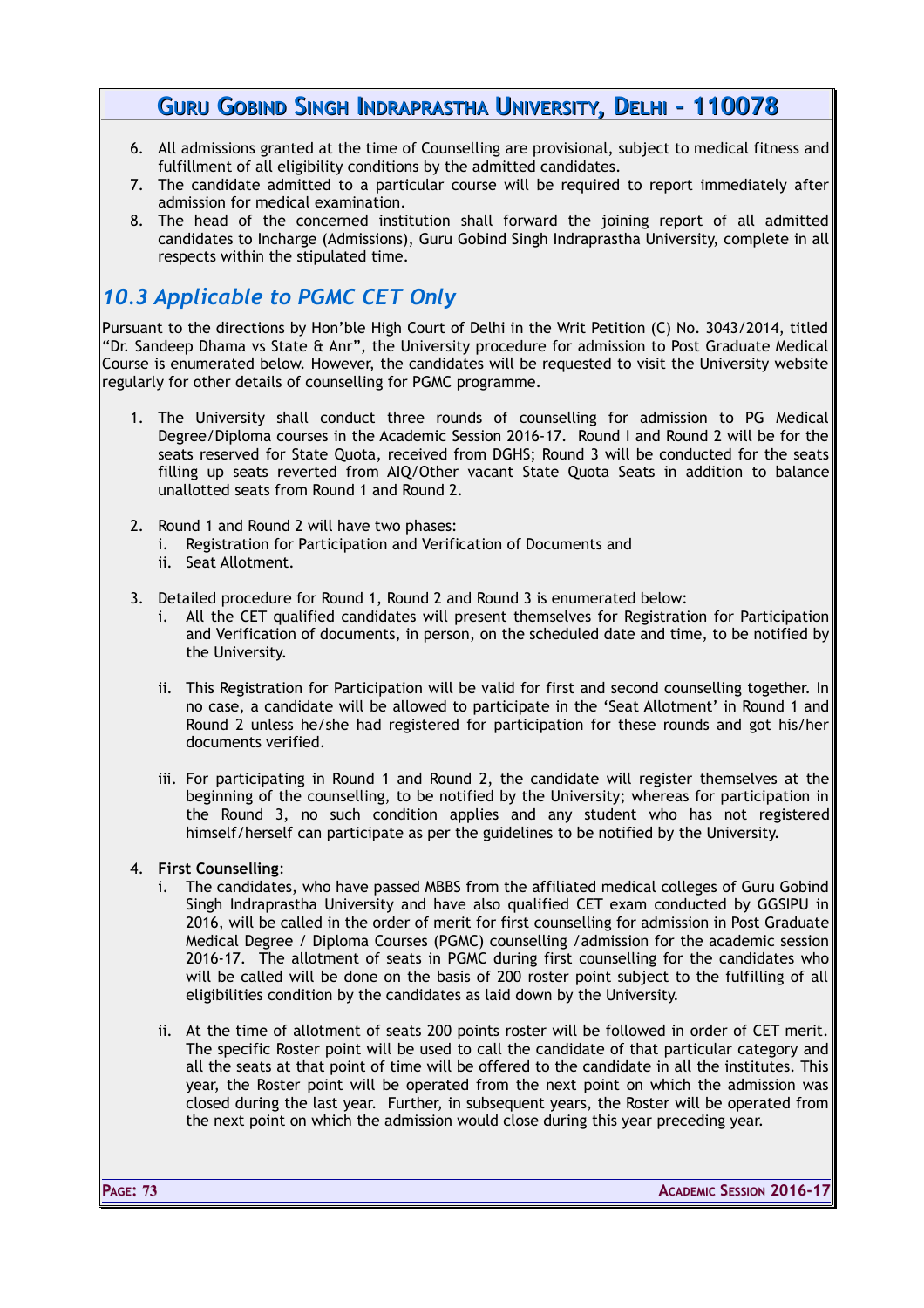iii. Since the Roster points cannot be left blank, the conversion of seat of a category will be done during the first counselling itself. At the end of first counselling, if any seat remains vacant in any particular category for want of eligible candidate in that category, the seat will be converted as per the standard procedure of Govt. of India, which is as below :

While converting the seats, any unfilled seats reserved for ST category will be offered to SC category and vice versa and only after completing this exercise, the conversion of the reserved category seats to general category shall be effected. The OBC seats shall be converted to General Category after exhausting the merit list of the OBC category. It will be ensured that conversion of any seat shall be done only when all the eligible candidates have been offered that seat.

#### **5. Second Counselling:**

- i. The vacancies arising due to withdrawals from the candidates, who have taken admission during the First Counselling, and/or on account of non-joining of the allotted college by the candidates after the first round of counselling, shall be notified along with the Schedule of 2nd round of Counselling. The Second Counselling will be held in the University.
- ii. Calculation of Vacant Seats Further, the calculation of the vacant seats, to be filled in second round of counseling will be as below:
	- (a) Seats falling vacant due to Withdrawals from the candidates, who had taken admission during first counselling, by the stipulated date and in a prescribed form;
	- (b) The candidates who had secured admission during the first counselling, paid the fees in the University, reported in the College but did not join by the stipulated date, will be considered as a Vacant Seat. The respective medical college will give in writing by a stipulated date to be notified by the University, to the University about such vacant seats to be considered as a 'vacancy' to be filled during second round of counselling.
	- (c) Unallotted seats of first counselling.

#### **iii. Who is Eligible for Second Counselling?**

The second counselling shall be open to only those candidates who had registered themselves. Registered Candidate, who had not opted or allotted any seat during the first counselling shall be eligible to participate in the second counselling. Those candidates, who registered themselves but were absent on the day of Seat Allotment during the first counselling will also be eligible for second counselling.

#### **iv. Who is NOT Eligible for Second Counselling?**

Those candidates who were allotted seats but due to any reason arising out of their act, a vacancy arises i.e. withdrawn or did not join.

- v. In case, no vacancy arises on account of withdrawal or otherwise as explained above, after the first counselling, the second counselling will be conducted only for the candidates who had registered but were absent or not opted / allotted any seat during the first counselling in the order of CET merit / rank and only the left over seats of first counselling will be offered to such candidates. The second counselling will start from the next roster point, at which first counselling was closed.
- vi. In case of vacancy arises on account of withdrawal or otherwise after the first counselling, the following procedure will be adopted. "From the allotted seats, from whatever roster point, the vacancy has arisen, in any particular category, then the seat shall be offered to the same category eligible candidate merit rank-wise till all eligible candidates of that category are exhausted, after which the conversion of seat shall be done as per GOI rules." In this procedure, second counselling will start from the roster point at which the first withdrawal comes from.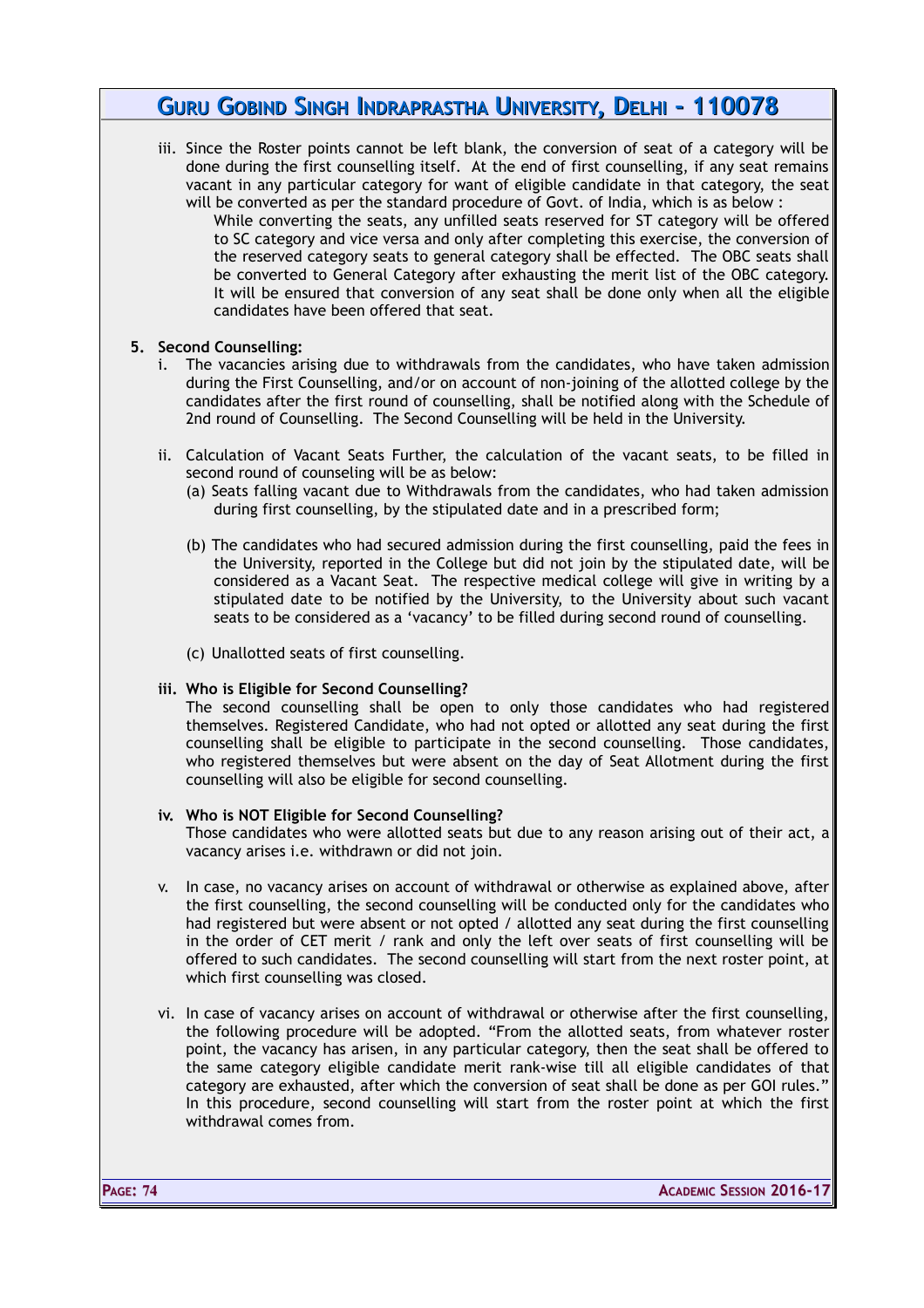#### 6. **Third Counselling**

- i. In compliance of the Hon'ble Supreme Court of India's order dated 14/03/2014, the University will conduct third counselling.
- ii. Any additional seats intake sanctioned by the University if any or transferred from All India Quota / other State Quota, will be made in 3rd counselling.
- iii. All the CET qualified candidates shall be allowed to participate in third counselling in order of merit irrespective of facts candidates was admitted thorugh 1st / 2nd Counselling or not. (It includes withdrawal / reported or not reported candidates also).
- iv. 3rd counselling will be final counselling and there will not be any further counselling of admission in PGMC during 2016-17.
- v. The 3rd counselling will start from next roster point at which 2nd counselling was closed.
- vi. As directed by Hon'ble Supreme Court, All India vacant seats shall be filled by calling candidates from All India Category.
- vii. This process will cater absorbing all additional seat intake as and when available either by the University or transferred from All India Quota. This process will not lead to rank violation.
- viii.There will be no waiting list because all the candidates will be called in the third round of counselling, irrespective of their status of admission; whether admitted or not admitted.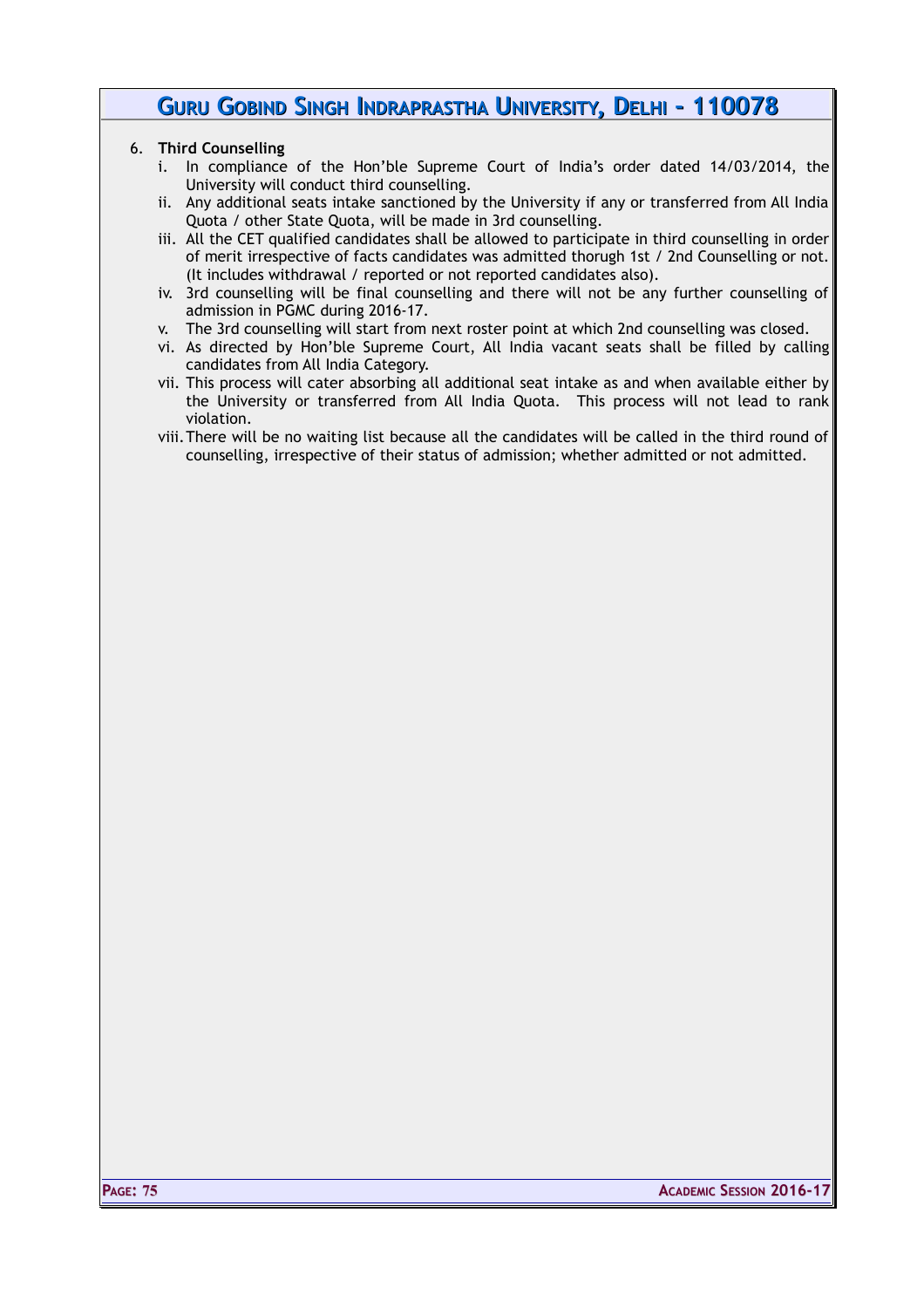### **CHAPTER- 11: Online Counselling Procedure**

The online counselling for academic session 2016-17 will be conducted for the following eleven programmes:

- i. B. Tech (CET Code 131)
- ii. BBA (CET Code 125)
- iii. BCA (CET Code 114)
- iv. B Com (H) (CET Code 146)
- v. BJMC (CET Code 126)
- vi. LLB(CET Code 121)
- vii. BED (CET Code 122)

**Note**: The counselling for B. Ed will be conducted online however, counselling for B. Ed (Spl Ed) will be held offline in GGSIP University Campus only. Separate schedule for the same will be notified.

- viii.MBA (CET Code 101)
- ix. MCA (CET Code 105)
- x. LEBTECH (DIPLOMA) (CET Code 128)
- xi. LEBTECH (BSC) (CET Code 129)

## *11.1 General Instructions*

- 1. The detailed instructions about the online counselling, User Manual, FAQs shall be available on the University website www.ipu.ac.in & www.ipuadmissions.nic.in. Candidates are advised to go through the details thoroughly at these sites before registration. This information shall be available before the start of the online counselling. Aspirants / candidates should keep seeing the University website(s) in this regard.
- 2. The candidates must read the conditions of eligibility as given in the Admission Brochure carefully and must satisfy themselves regarding their eligibility for admission in various programmes before registering online for admission and submitting the fees.
- 3. It is the sole responsibility of the candidate to ensure that they fulfill the minimum eligibility criteria in the programmes they seek admission; the correctness of the details filled with respect to region; category or any other such details for allotment of seat. If at any stage of admission procedure the information furnished by the candidate is found to be incorrect or untrue the admission to the programme shall be cancelled and the fees will be forfeited.
- 4. In order to avoid last minute rush, the candidates are advised to apply early enough. The University will not be responsible for network problems or any other problem of such nature for submission of online application during the last minute.
- 5. The detailed rules and procedures of the counselling / admission shall be notified at the time of start of counselling process. This admission brochure shall be treated only as a general guideline.

## *11.2 Submission of Counselling Participation Fee*

- 1. Candidate has to deposit a nonrefundable Rs 1000/- plus charges as applicable, as one time (non refundable) Counselling Participation Fee, as per the schedule for each CET Code.
- 2. For depositing the Counselling Participation Fee, the candidate has to visit the GGSIP University admission website http://www.ipuadmissions.nic.in and select the option for "payment of counselling participation fee", enter CET details viz CET Roll No, Date of Birth and Mobile Number.
- 3. After submission of the details as mentioned in para 2, the candidate will get two options of payment:
	- i. Cash payment (challan will be generated and fee may be deposited through cash in any branch of Indian Bank)
	- ii. Net Banking /Credit Card and Debit Card.
- 4. The candidates are required to check the status of fee payment on the website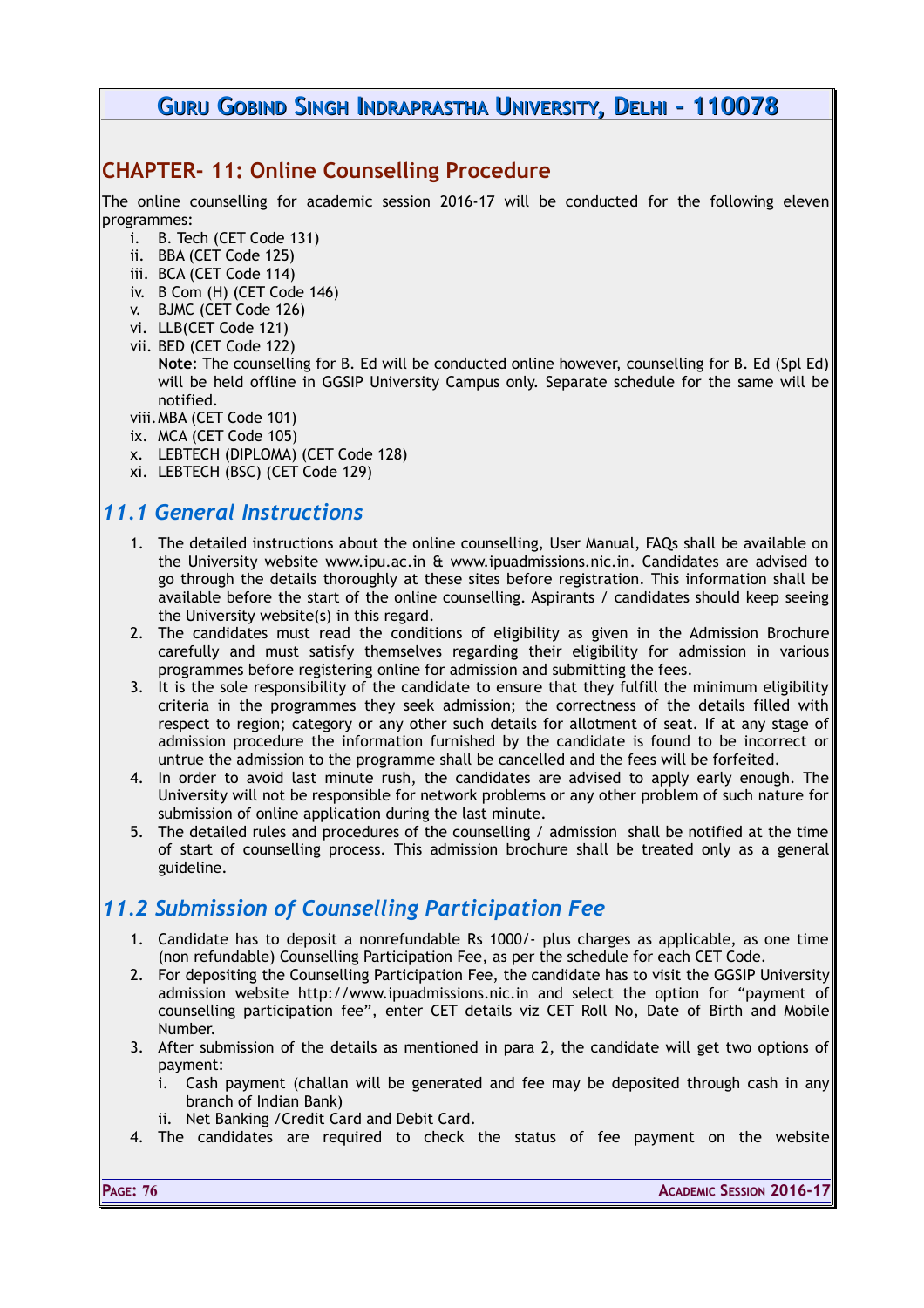(http://www.ipuadmissions.nic.in) and must take the printout of online fee confirmation receipt with the transaction details, to be retained for all future reference. In case of payment of fee through Challan, the candidate must retain the copy of the Challan after depositing the fees.

- 5. Candidates are advised in their own interest to complete the process of fee submission online much before the closing date and not to wait till the last minute to avoid transaction failure or any other technical fault due to congestion on web server on account of heavy load on internet/website.
- 6. If the fee is paid through credit/debit card and status is not 'OK', it means the transaction got cancelled and the amount will be refunded to concerned credit/debit card. Such candidates have to pay the fee once again.
- 7. In case of any problem regarding payment of fees, non availability of fee confirmation receipt on the website within the specified time as mentioned in point 4, candidate can contact Helpdesk of University to resolve the issue.
- **8. Submission of registration fees is just a part of the counselling process, just payment of this fees does not entitle the candidate to admission.**

### *11.3 Registration*

- 1. After confirmation of receipt of the Counselling Participation Fee, for the specific CET code for which the candidate has qualified and paid the fees, candidate has to register within the Registration period notified on the website.
- 2. In case of Payment of Fee through Challan, candidate can register only after two working days of cash deposited in any branch of Indian Bank.
- 3. For Registration, candidate has to enter CET details in the admission website (http://www.ipuadmissions.nic.in) and after authentication, the candidate has to enter his/her personal /academic /contact details (with address, mobile no. & email ID).
- 4. During the Registration process, the candidate will get login ID and password.
- 5. It is in the interest of the candidate to remember the password and keep it confidential, to avoid misuse by others for which University will not be responsible.
- 6. Change password: The candidates can also change the password if required using the change Password menu.
- 7. In case the candidate has problems in registration or fails to register, he/she needs to report in person to the Helpdesk of the University with the relevant proof of depositing the Counselling Participation Fee before the end of the Registration period.
- 8. Editing Registration Details: Candidates can amend/edit the registration details filled in the registration form by choosing "Edit Details" option from the menu within the specified period of registration.
- 9. Candidates are advised to check all the filled in details before taking the print out.
- 10. All candidates must take two print outs of the Registration Form. One must be submitted at the time of document verification and the other to be retained by the candidate for all future reference.

## *11.4 Choice Filling*

- 1. Choice filling is compulsory for allotment of seat. Candidate will not be considered for online allotment of seat without the filled in choices/preferences.
- 2. After registration, candidate has to fill choices for allotment, from the list of all possible combinations of all institutes and courses available, in the order of his/her preference, during the choice filling period.
- 3. Once the period for filling of choices/preferences is over, choices/preferences filled by candidate will be used for allotment of seat.
- 4. Candidates are advised and encouraged in their own interest to fill maximum number of choices, as it increases the possibility of getting the desirable seat. For the benefit of the candidates, the stream-wise and institute-wise and rank-wise Admission Rank cut off data is available on University Website and as relevant link in **www.ipuadmissions.nic.in**.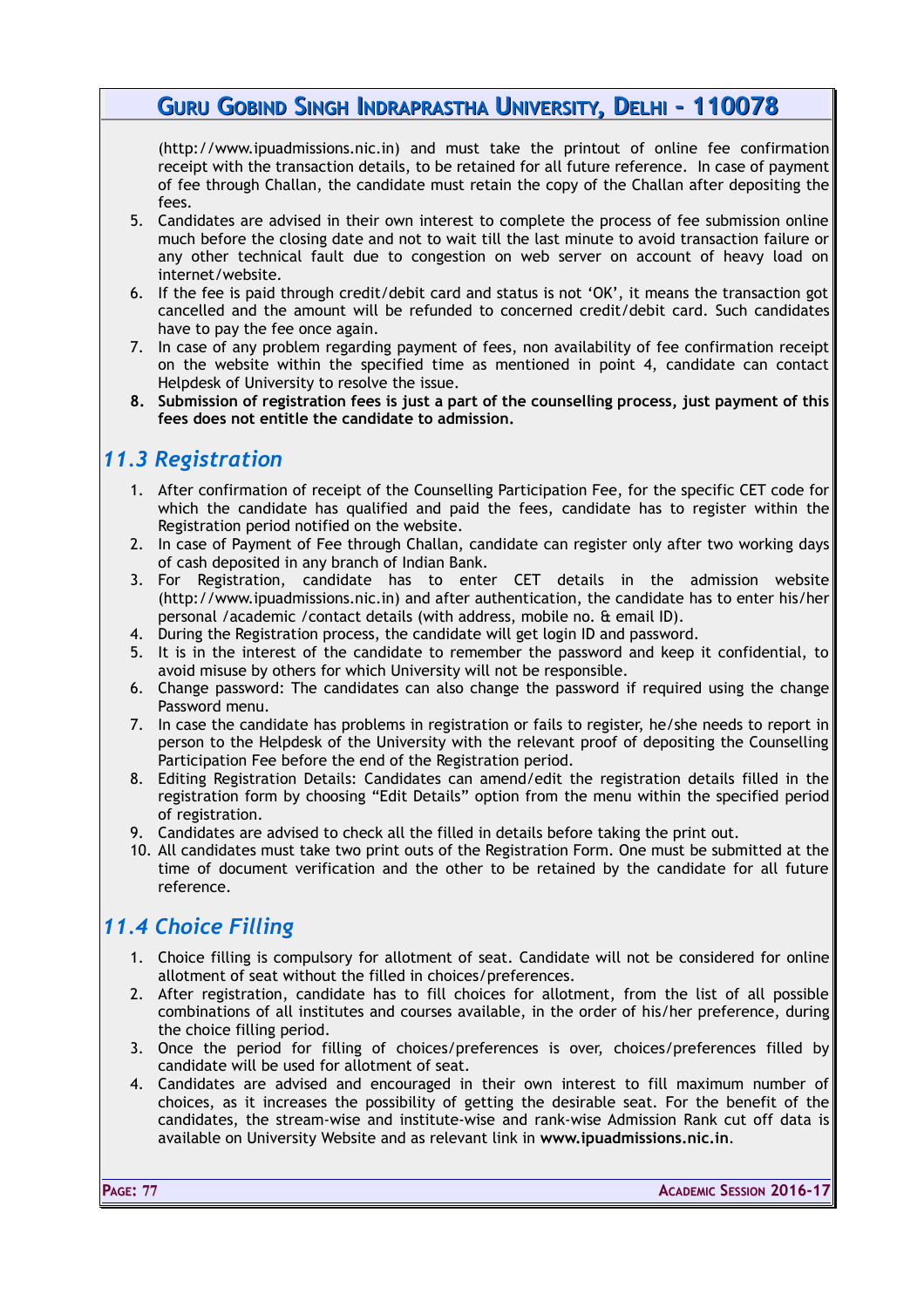- 5. From previous experiences, it has been noted that some candidates fill up very few / limited number of choices, may result in non allotment of seat during seat allotment. Therefore it is once again advised that the candidates should fill as many choices as possible to ensure that they have better chances of allotment of seat.
- 6. Candidates, however, will be given the opportunity to edit/modify/add/delete preferences after allotment of seat in Round 01 for the subsequent round of counselling.
- 7. The candidates are also advised to fill choices/preferences, then save the same and then take the print out of the saved choices/preferences to be retained for future reference.

## *11.5 Result / Allocation of Seats in every round*

- 1. After the choice filling period is over, all the choices/preferences filled by the candidate will be considered for online allotment of seat as per merit and respective category and region.
- 2. All such candidates, as listed below, will not be considered for allotment of seat:
	- i. Candidates who have not paid the counselling participation fee,
	- ii. Paid the counselling participation fee but not registered,
	- iii. Paid the counselling participation fee and registered but not filled choices/preferences.
	- iv. Candidates who were alloted a seat in any round but did not pay the part academic fees of INR 40000/= shall not be considered in subsequent round of counselling.
	- v. Candidates who are allocated a seat in any round, pay the part academic fee of INR 40000/=, and then withdrew the admission following due procedure of the University. Note: Such candidates however shall be eligible for the "Spot Counselling" round.
- 3. Result can be checked by the candidate through his/her account login given during the registration process.
- 4. Candidate can print Provisional Allotment Letter, if the seat is allotted to him/her.
- 5. The option of printing the Provisional Allotment Letter will be available only for the respective round; within the specified period and the record will not be available in the subsequent round of online counselling.
- 6. After the allotment of seat, the candidates will have to pay the part Academic Fee of Rs 40,000/- to confirm the allotment and participation in the subsequent round of counselling, failing which, the candidate will loose any claim to the allotted seat and the candidate will not be considered further for any subsequent round of online counselling, even if he wishes to.
- 7. Candidate can pay the admission fee against the provisionally allotted seat by any of two options which are same as in case of the Counselling Participation Fee.
	- i. Through Cash (challan will be generated and fee may be deposited through cash in any branch of Indian Bank)
	- ii. Through Net Banking/Credit Card/Debit Card.
- 8. Candidate can print Admission Fee Receipt, immediately after payment of part Academic Fee of Rs 40,000/- in case of option 7 (ii) and after two working days in case of option 7 (i).
- 9. The option of printing the Academic fee receipt will be available only for the respective round within the specified period and the record will not be available in the subsequent round of online counselling.
- 10. In case the fee receipt is not available on the website within the specified time as mentioned in point 8, candidate is advised to contact Helpdesk of University to resolve the issue.

# *11.6 Freezing of Alloted Seat after every Round*

- 1. After every round of Counselling, if the candidate is satisfied with the seat allotted to him and does not want to participate in subsequent rounds of counselling for upgradation, he/she can freeze his/her allotted seat by clicking the freeze option available in his/her account in the counselling website within the specified time period.
- 2. If the candidate does not freeze the allotted seat, the next higher preference may be allotted to him/her automatically in the next round subject to availability of seats, and the candidate will not be allowed to retain the earlier allotment under any circumstances.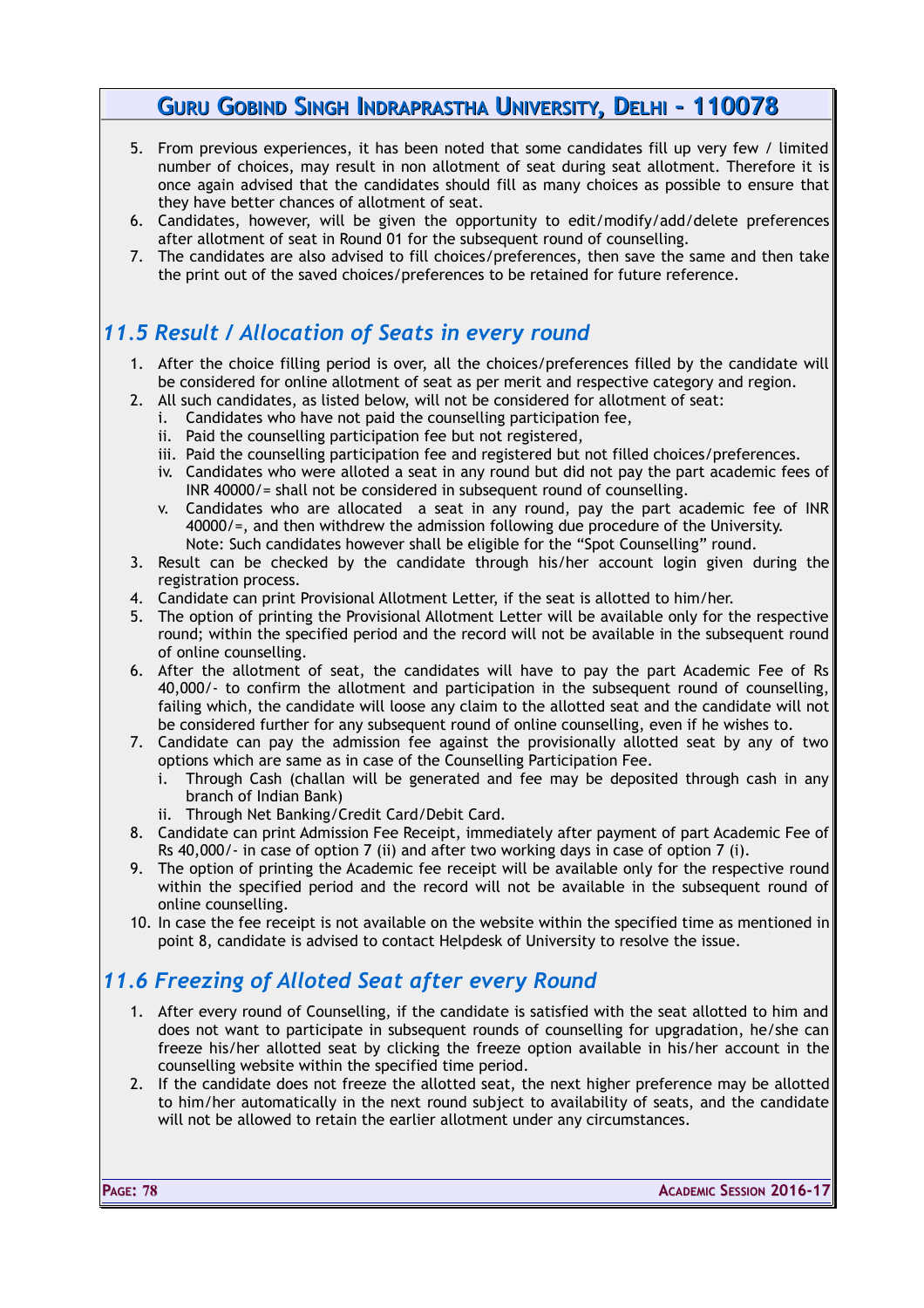## *11.7 Withdrawal and Fee Refund after online Rounds of Counselling*

- 1. After depositing of Academic Fees, if a candidate wants to withdraw the admission against the allotted seat, he/she can apply for withdrawal by clicking on the withdrawal option available in his/her account in the admission website within the specified time period, following the online withdrawal procedure.
- 2. After withdrawal of admission and refund of fees, the candidates will not be considered in the subsequent round of online counselling except "Spot Counselling".
- 3. All candidates who have withdrawn, freezed their seat, not paid the Part Academic Fee of Rs. 40,000/- and who do not fulfill the eligibility criteria, will not be participating in the subsequent round of online counselling and the vacancies with respect to such candidates will be considered for allotment of seat in subsequent Rounds.

## *11.8 Last Round of Allotment of Seats for Online Counselling:*

- 1. After the last round of online seat allotment, there shall be no withdrawal of seats and no refund of fees for such candidates shall be done.
- 2. In the last round of online-counselling, the seats (region-wise) and category wise shall be converted to unreserved category after doing seat allotment of the reserved category.
- 3. Only the candidates allocated seats, who have paid the Part Academic Fees of INR 40000/=, have not frozen their allotment, and have not withdrawn as per procedure notified, shall be eligible for the sliding round of online counselling.

## *11.9 Sliding of Alloted Seat after Last Round of Online Allotment of Seats:*

- 1. Only the candidates who have been allocated seats before the sliding round and who paid the part academic fee of INR 40000/= and did not withdraw their admission or did not freeze the allotted seat by following due procedure of the University, shall be eligible for this round.
- 2. The sliding round shall be based on the preferences already entered by the candidates in the online counselling system on the basis of merit of CET of the candidates.
- 3. If a candidate, who has paid the Part Academic Fees does not want to participate in the sliding round, then such candidates must freeze their allotment.
- 4. After the sliding round, the allocated candidates must report to the allocated institutions for verification of documents and payment of the balance amount of fees (if any).

## *11.10 Reporting of candidates to the allotted institute/college:*

- 1. After the sliding round of online seat allotment, the candidate, if allotted a seat/retained the seat from earlier allotment/upgraded to higher choices/preferences, and if he/she has made the payment of part Academic Fee of Rs 40,000/-, he can generate Provisional Admission Slip along with the Enrollment number.
- 2. The Candidate are required to report and join the respective School/college with the Admission Slip, the Provisional Allotment Letter, the Academic Fee Receipt and the necessary record for verification of documents at the School / institution/college and pay the balance amount of fees (if any), as per schedule notified on the website, failing which the admission shall be automatically cancelled.
- 3. The institutions / University Schools of Studies shall report the status of reported and nonreported candidates to the University. The vacant seats after the sliding round of online counselling and seats vacant due to non-reporting of candidates only shall be considered for spot counselling to be conducted by 31<sup>st</sup> July, 2016.
- 4. Candidates who report to the allocated institutions and are reflected in the list submitted by the institutions as reported / admitted, shall be called "admitted students", and no withdrawal of seats of these candidates shall be considered for academic session 2016-17.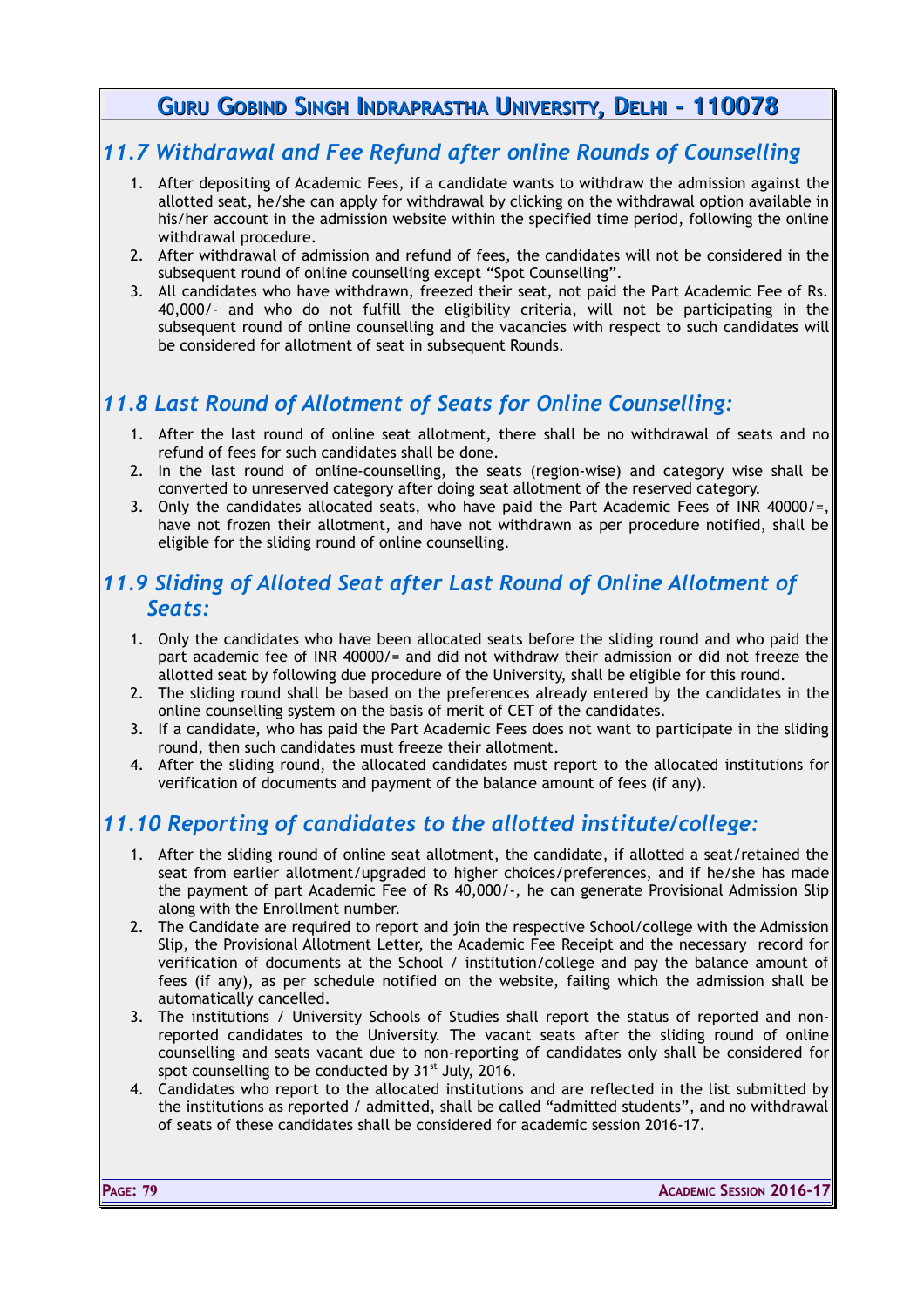#### *11.11 Spot Counselling*

- 1. After completion of all rounds of online counselling 'Spot Counselling' shall be done offline. All eligible candidates desirous of participating in the "Spot Counselling" shall have to pay a counselling (separate) participation fee. The participation fees in the "Spot Counselling" shall be INR 1000/= (non-refundable / transferable).
- 2. The "Spot Counselling" shall be done for vacancies remaining after reporting of allocated candidates to Schools of Studies / Colleges / institutions alloted (see Section 11.10) and arising during the process of "Spot Counselling" as enumerated below. Since, all conversions of categories / region-wise divisions are completed in the last round of online counselling (Section 11.8), the spot counselling shall consider all seats to be filled as unreserved.
- 3. The vacant seats left after reporting /admission of candidates to institutions only shall be considered for filling in the spot counselling.
- 4. Any CET qualified candidates who have not taken admission in the rounds of Online counselling will be eligible to participate in the spot counselling, against the available vacant seat (if any).
- 5. The candidates who are allotted seat in rounds of online counselling and have paid the part Academic Fee of Rs 40,000/- to confirm admission in any institute/ college and have also reported to the concerned University School of Study / college / institutions will be treated as "admitted" at the time of Spot Counselling. Such candidates, if they desire to participate in the "Spot Counselling" shall be required to pay a transfer fees of INR 5000/=, these candidates shall be considered as per their rank only, if they do not appear at the time of counselling for their rank, they shall not be allowed to participate, moreover, the seats thus vacated by these candidates shall be offered to candidates participating in "Spot Counselling" with lower rank as compared to the candidates thus transferred. For such "transferred" candidates, the part academic fees paid by the candidate of INR 40000/= shall be adjusted during counselling. If a change of institution / college occurs of such candidates, then the institution / college from which the candidate is being transferred shall refund the balance fees paid (if any), that is the component of the fees paid by the candidate at the institution directly to the candidates on application by the candidate, and the candidate shall have to pay the balance fees (if any) of the institution to which the candidate is transferred as per schedule to be notified by the candidates.
- 6. Any candidate, who was admitted in any round and subsequently withdrawn as per procedure, will be eligible to participate in the Spot Counselling.
- 7. All "not admitted" candidates will be eligible to participate in the Spot Counselling.
- 8. There will be no withdrawal of admission and refund of fees for the candidates who will take admission in Spot counselling. Seats left vacant, if any, after spot counselling only shall be considered for admission process of filling up of vacancies after 31<sup>st</sup> July 2016.
- 9. Spot counselling shall be completed on or before  $31<sup>st</sup>$  of July, 2016.

## *11.12 Filling of seats (if any) after 31st July, 2016*

1. If any seats are left vacant (out of the seats reported as vacant, after the reporting of "admitted / allocated" candidates to concerned University School of Study / College / Institution and taken to the spot counselling phase for filling up) out of the seats considered in the spot counselling, the procedure for filling up these seats shall be notified by  $4<sup>th</sup>$  of August, 2016 by the University on its website [http://www.ipu.ac.in.](http://www.ipu.ac.in/)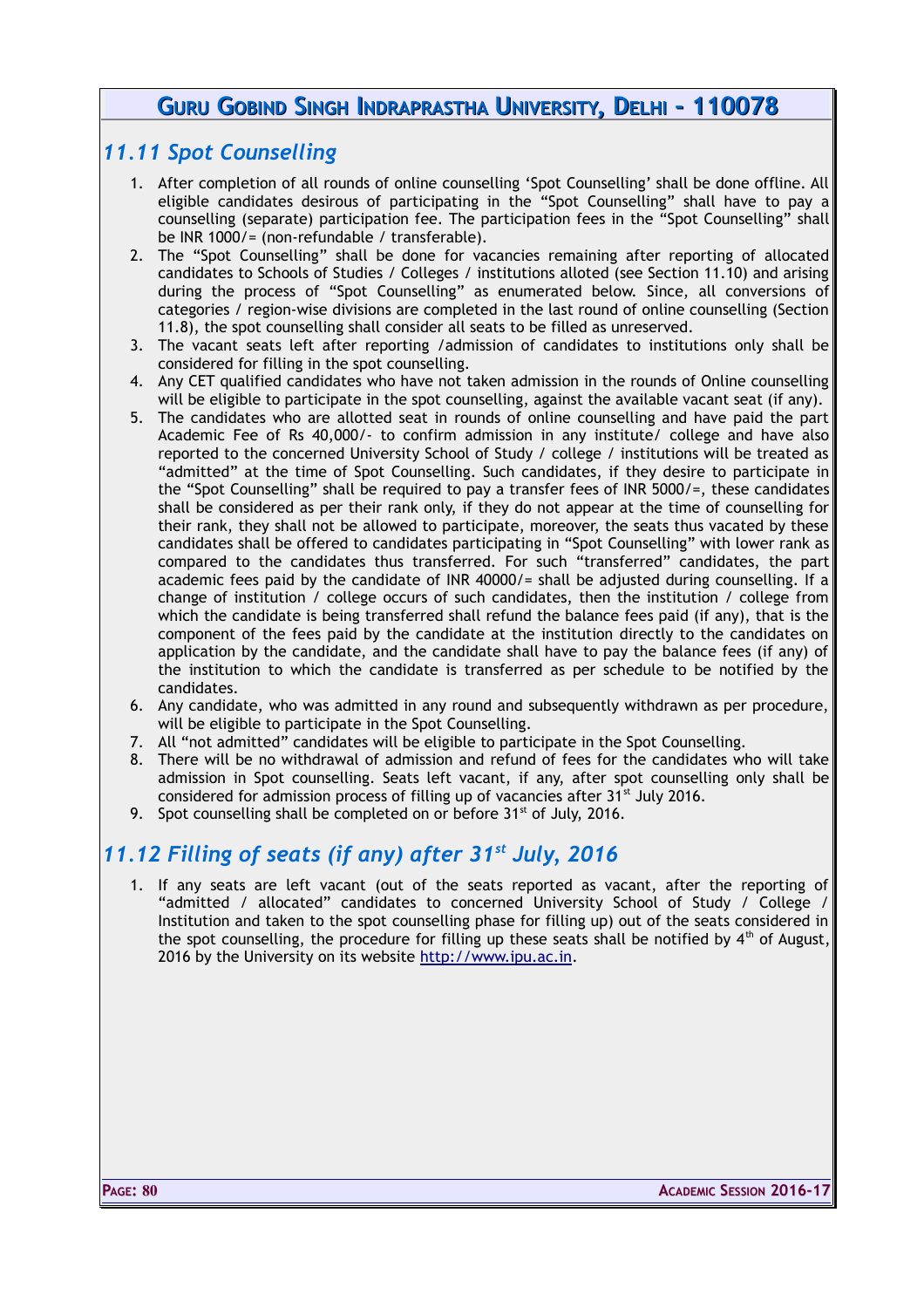CHAPTER- 12: Mode of Conduct of CET

## *12.1 Scheme of the Tests*

#### **12.1.1 Scheme of the Tests (Except for MBBS, PGMC, SSMC, BDS, MPHIL(ENG)):**

- 1. The test paper will contain 150 objective-type questions in all for all CETs (except B.Tech. (Biotechnolgy) for which 200 questions shall be asked and for M.A.(English) in which the Part 1 shall consist of 100 Multiple Choice Questions while Part 2 shall be essay type questions). Each question will be provided with four alternative answers marked as (1), (2), (3) and (4) (though M.A.(English) shall have essay type questions also while M.Phil. (English) CET shall be subjective type only). Out of these, only one correct; or most appropriate answer should be selected and marked on the OMR answer sheet;
- 2. Each question shall carry four marks. There will be negative marking for incorrect answer. One mark will be deducted for each incorrect answer.
- 3. The written test will be of two and a half hour duration and will carry 600 marks (but for B.Tech. Biotechnology the test shall be of three hour duration with 200 questions with 800 marks).
- 4. The medium of the tests will be English only except for BED for which the test shall be in English and Hindi;
- 5. Candidates should bring a black ball point to the Examination hall for writing/marking responses (darkening the ovals) on OMR answer sheets. Use of pencil is not allowed.
- 6. For those who are unable to appear in the test on the scheduled date for any reason, retest will not be held by the University under any circumstances. No refund of fee is permissible.

#### **12.1.2 Scheme of the Test for MBBS/BDS:**

- 1. CET code 103 for MBBS (both stages I & II) and BDS code 104 will be of 3 hours duration and will have One Question Paper in English medium. This Question Paper shall have 200 objective type (multiple choice) questions from Physics, Chemistry, Botany & Zoology. Each question will be provided with four alternative answers marked as (1), (2), (3) and (4). Out of these, only one correct or most appropriate answer should be selected and marked on the OMR answer sheet. Each question shall carry 3 marks, which shall be awarded for each correct answer.
- 2. There will be negative marking for incorrect answers. Incorrect answers will include both the 'wrong answers' as well as 'more than one answer to a question'. 01 (one) mark will be deducted for each incorrect answer.
- 3. Candidates should bring a black ball point pen to the Examination Hall for writing/marking responses (darkening the ovals) on OMR answer sheet. Use of pencil is not allowed.
- 4. For those who are unable to appear in the test on the scheduled date for any reason, retest will not be held by the University under any circumstances. No refund of fee is permissible.

#### **12.1.3 Scheme of the Test for PGMC:**

- 1. The Entrance Test shall cover all subjects of MBBS course and will comprise of one Paper of 3 hours duration. This paper shall carry 300 Multiple Choice Questions (MCQs) of 4 marks each, divided in two sections viz.  $I \oplus II$ . The subjects covered under these Sections are detailed below:-
	- (a) Section-I Pre & Para-Clinical subjects, i.e., Pathology, Physiology, Pharmacology, Forensic Medicine, Medical Microbiology, Medical Bio-Chemistry and Anatomy.
	- (b) Section-II Clinical Subjects, i.e., General Medicine, Obstetrics & Gynecology, Paediatrics, Anesthesiology, Dermatology including Venereology & Leprosy, Radio Diagnosis, Radio-Therapy, Community Medicine, Psychiatry, General Surgery, Orthopaedics, Ophthalmology and Otorhinolaryngology.
	- (c) Section-I will be of one hour duration and will carry 100 MCQs allocated 400 marks and Section-II will be of two hours duration and will carry 200 MCQs allocated 800 marks respectively.

Note: Students will be required to distribute their time of 3 hours duration for the two sections in such a way that they are able to finish Section - I within 1 hour and Section -II in the next 2 hours.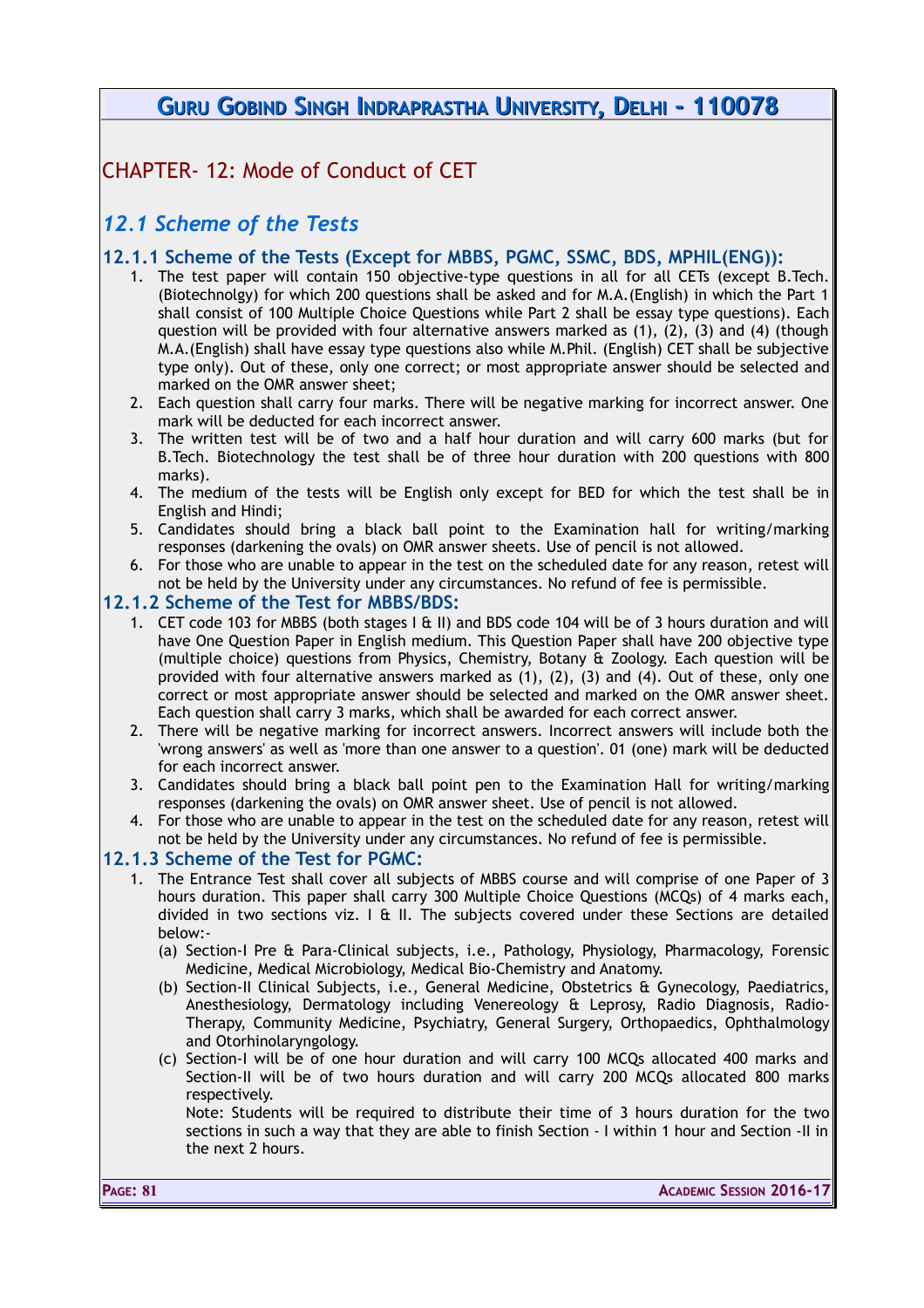- 2. Every question shall have four alternative answers, and out of these only one correct or most appropriate answer should be selected and marked on the OMR answer sheet provided with each paper. c) There will be negative marking for every incorrect answer. 'Incorrect answers will include Wrong answers' as well as "those which contain more than one answer to the question." For each incorrect answer 1 mark will be deducted.
- 3. Candidates are required to bring a black ball point pen to the Examination Hall for marking their responses by darkening the ovals on OMR answer sheet. Use of pencil is strictly prohibited.
- 4. For those who are unable to appear in the CET:PGMC on the scheduled date for any reason, retest will not be held by the University under any circumstances and the fee deposited for such test shall not be refunded.

#### **12.1.4 Scheme of the Test for SSMC:**

- 1. The Entrance Test shall cover subjects of respective super speciality course and will comprise of one paper of 1½ hours duration. This paper shall carry 100 Multiple Choice Questions (MCQ's) of 4 (four) marks each. The Test for each super speciality will carry a maximum marks of 400.
- 2. Every question shall have four alternative answers, and out of these only one correct or most appropriate answer should be selected and marked on the OMR answer sheet provided alongwith Test paper.
- 3. Incorrect answer will be given zero marks and correct answer will be allotted 4 marks. Incorrect answers will include wrong answers as well as those containing more than one answer to the question.
- 4. Candidates are required to bring a black ball point pen to the Examination Hall for marking their responses by darkening the ovals on OMR answer sheet. Use of pencil is strictly prohibited.
- 5. For those who are unable to appear in the CET: SSMC on the scheduled date for any reason, retest will not be held by the University under any circumstances and the fee deposited for such test shall not be refunded.

### *12.2. Reporting for the Test*

- **1. The Candidate should report at the Examination centre 30 minutes prior to the time of commencement of CET 2016.**
- 2. **No candidate will be allowed to enter in the Examination hall after the commencement of CET 2016.**
- 3. No candidate will be allowed to leave the examination hall before the prescribed time for CET is over.
- 4. Candidate should leave Examination Hall only after handing over OMR answer sheet and test booklet to the Invigilator.

## *12.3. Expected Behaviour and Discipline during the Test*

- 1. If any candidate is found using any UNFAIR MEANS or does not observe discipline during conduct of the Common Entrance Test, the University will take necessary disciplinary action against such candidate(s).
- 2. No candidate should carry any textual material, printed or written, bits of papers or any other material except the admit card (without envelope) inside the examination hall. If the candidate is found to be copying or conversing with other candidate(s) or having in his/her possession papers, notes or books/ any electronic material with or without relevant text, he/she will be disqualified from taking the Test and the next one or two such Tests depending on the nature of offense. This shall be treated as the use of unfair means.
- 3. Carrying of cell phone, pager, calculator pen or any other electronic gadgets to the Examination Centre is strictly prohibited. The University will neither make any arrangement for the safe custody of any of these items nor will be responsible for loss of any such item. Hence, the parents may counsel their wards for not carrying such items with them while going to respective examination centres for taking the CET. If the candidate is found in possession of such gadgets during the examination/test, it shall be treated as the use of unfair means.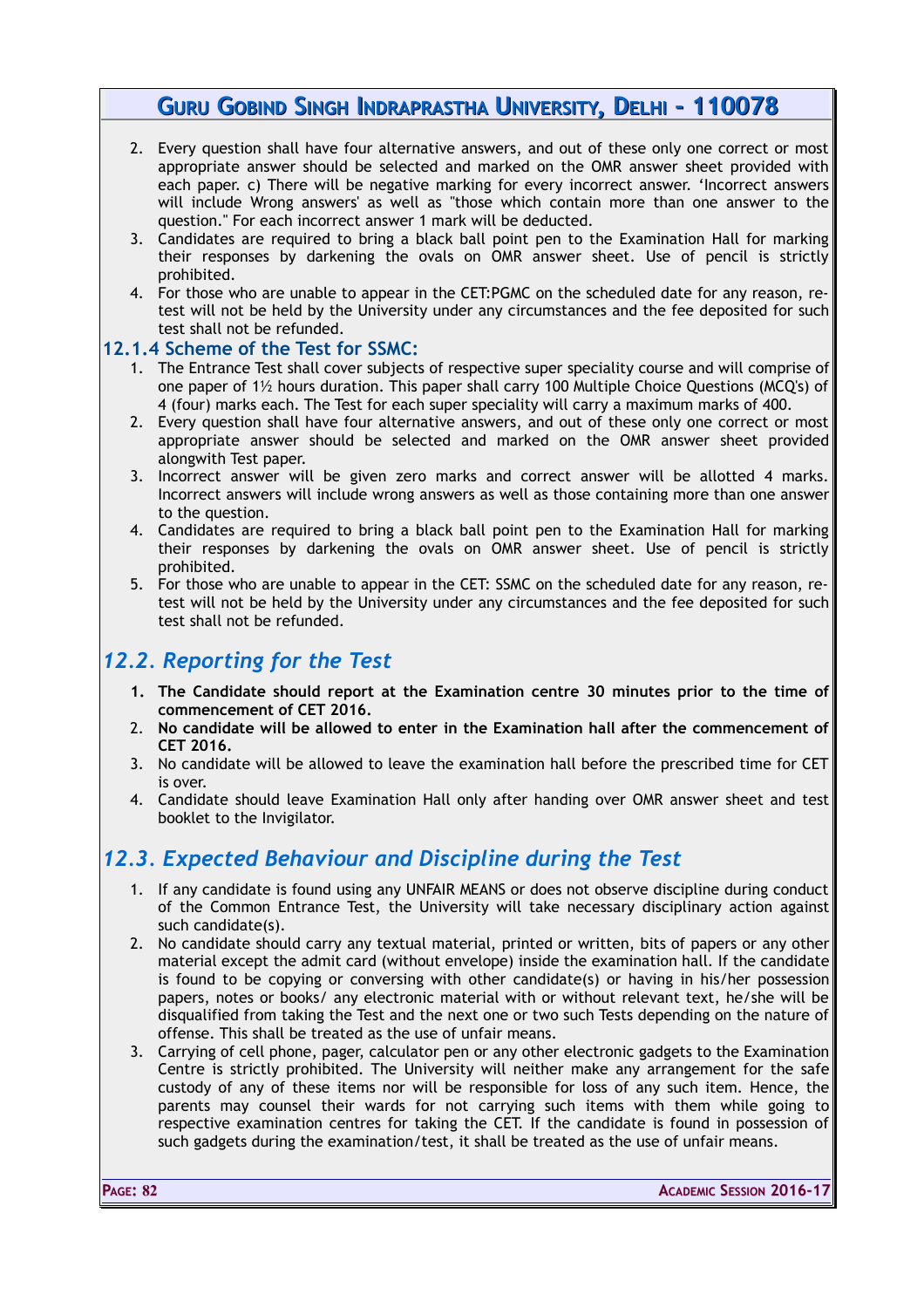- 4. Candidates must not obtain or give or attempt to obtain or to give undesirable assistance of any kind during the Test, as it shall be treated as the use of unfair means.
- 5. Any attempt to note down questions during the test or to take away pages from the Test Booklet will be viewed very seriously, and invite legal action. This shall be treated as the use of unfair means.
- 6. Candidate shall maintain perfect silence during examination/CET; attend to their papers only. Any conversation, gesticulation or causing disturbance during the Test will be deemed to be an act of misbehavior and is, therefore, strictly prohibited. Also, if a candidate is found impersonating or using unfair means, he/she will be disqualified from taking the test.
- 7. The decision in regard of usage of unfair means shall be taken by the University on the report of the centre superintendent of the test centre, on the recommendation of a constituted committee by the Controller of Examinations (Operations) of the University. The constitution of the committee shall be done by the Controller of Examinations (Operations).

#### *12.4. Instructions for The Common Entrance Test 2016*

- 1. The Common Entrance Test shall be based on the the topics as specified in the CET syllabus section.
- 2. The candidates are required to report at their respective Examination Centre at least half an hour before the CET along with two copies of their Admit Card issued by the University. **No candidate will be allowed to enter the CET Centre after the scheduled commencement of exam.**
- 3. The Each candidate will be given a sealed Test Booklet and OMR answer sheet five minutes before the commencement of the test. Only for PGMC: Each candidate will be given a sealed test booklet (Section A) and OMR answer sheet just five minutes before the commencement of the test and test booklet (Section B) just five minutes before the completion of one hour of the Test. Only for SSMC: The CET will be of one and a half hours duration comprising of 100 MCQs.
- 4. The OMR answer sheet is of special type which will be scanned by an optical scanner.
- 5. Immediately on receipt of the Test Booklet, each candidate shall fill in the required particulars on the cover page of the Test Booklet with a black ballpoint pen only. He/she shall not open the seal of the Test Booklet until asked to do so by the invigilator.
- 6. Candidates will then write the required particulars on OMR answer sheet with a black ballpoint pen. After this, they will wait for the signal by the invigilator to start marking the responses.
- 7. The Test will start exactly at the time mentioned on the Admit Card and an announcement to start will be made by the invigilator.
- 8. While the test is in progress, the invigilator will check the Admit Cards of the candidates to satisfy himself/herself about the identity of each candidate. The invigilator will also put his/her signature in the space provided for the purpose on the OMR answer sheet as well as on the Admit Card.
- 9. The candidate will have to sign the Attendance Sheet against his/her CET Roll Number.
- 10. A signal will be given at the beginning of the Test. A signal will also be given at the closing time when the candidates must stop marking the responses.
- 11. After completing the Test and before handing over the Test Booklet and the OMR answer sheet to the invigilator, the candidates are advised to make sure that all the particulars required in the Test Booklet and the OMR answer sheet have been correctly written, i.e.CET Roll Number, Name of the Candidate,CET Code, Centre Code, Test Booklet Number, Test Booklet Code, CET name.
- 12. No candidate will move out of the examination hall until the time prescribed for the Test is over.
- 13. No candidate will take away the Test Booklet and/or the OMR answer sheet from the examination hall. Taking away of the test booklet or the OMR answersheet shall be treated as the usage of unfair means.
- 14. A candidate must bring his/her own black ball point pen to fill the answers in ovals of OMR answer sheet. In case the ovals are filled by any instrument other than the black ball point pen, then the answer sheet may be rejected by the optical scanner when the same is being scanned. In all such cases, the responsibility shall rest on the candidates.
- 15. The candidate must ensure that the answer sheet is not folded. Also, he/she should not make any marks or write any kind of description on it.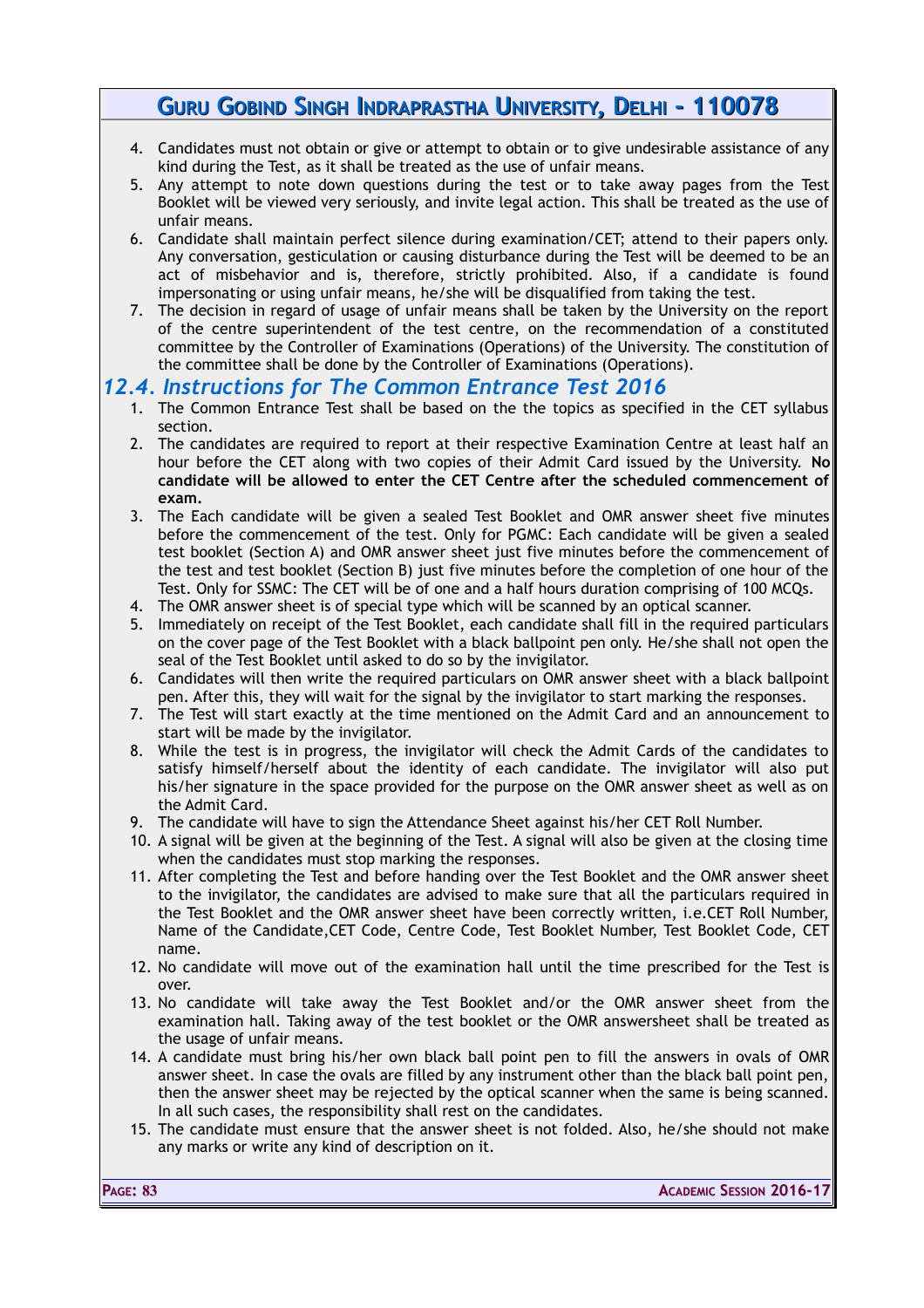- 16. Candidates are advised to be sure about the correct answer before they darken the oval with black ball point pen. They should also ensure that the each oval is completely darkened with black ball point pen, partially or faintly darkened ovals may be rejected by the optical scanner. It may also be negatively marked.
- 17. For all programmes excepting SSMC/MBBS/BDS : Each question carries four marks. For each incorrect response, one mark will be deducted from the total number of marks obtained by the candidate. No deduction from the total marks will, however, be made if no response to a question is indicated. Candidates are advised not to attempt a question if they are not sure of the correct answer. If a candidate darkens more than one oval against a question, it will be deemed to be an incorrect answer and will be negatively marked.
- 18. For MBBS/BDS: Each question will carry three marks. One mark will be deducted for each incorrect response.
- 19. For SSMC: Each question will carry four marks. There will be no negative marking.
- 20. A question in which multiple ovals are darkened shall be deemed to be answered wrong.
- 21. The Test Booklet Code filled in by the candidate in the OMR answer-sheet will be accepted as final for the purpose of evaluation. When the space for the Booklet Code is left blank or more than one booklet code is indicated therein, it will be deemed to be an incorrect booklet code and the answer sheet will not be evaluated. The candidate himself/herself will be solely responsible for all the consequences arising out of any error or omission in writing the Test Booklet Code.
- 22. No candidate should do any rough work on the OMR answer-sheet. Rough work, if any, is to be done only in the Test Booklet at the space provided.
- 23. Candidates should check to make sure that the Test Booklet contains the number of pages as mentioned on the top of the first page. In case the numbers do not tally, it should be immediately brought to the notice of the invigilator. The candidates shall not remove any page(s) from the Test Booklet and if any page(s) is (are) found missing from a candidate's booklet, he/she shall be liable for prosecution under relevant provisions of Indian Penal Code.
- 24. In case of any confusion, invigilator may be contacted.
- 25. No candidate, without the specific permission of the Centre Superintendent or the invigilator concerned, shall leave his/her seat in the examination hall until he/she has finished his/ her paper and handed over the Test Booklet and the OMR answer-sheet to the invigilator on duty. Failure to do so may be treated as usage of unfair means.
- 26. Smoking in the examination hall during the hours of the Test is strictly prohibited.
- 27. Tea, coffee, cold drinks or snacks are not allowed inside the examination hall during the Test.
- 28. Candidates shall maintain perfect silence and attend to their papers only. Any conversation, gesticulation or causing disturbance in the examination will be deemed to be an act of misbehaviour and is, therefore, strictly prohibited. Also, if a candidate is found impersonating or using unfair means, his/ her candidature shall be cancelled and he/she will be liable to be debarred from taking the entrance tests either permanently or for a specified period depending upon the nature of the offense, in addition to any other action which may be taken under the Indian Penal Code.
- 29. If any candidate is found using any unfair means at any stage of admission process or does not observe discipline during the conduct of the Entrance Test, his/her candidature is liable to be cancelled, as such behaviour shall be deemed as the usage of unfair means.
- 30. The results of the CETs shall only be declared on the University website [www.ipu.ac.in](http://www.ipu.ac.in/) on or before the scheduled date of result declaration. There shall be no separate communication in this regard.
- 31. If any candidate is aggrieved by his/her declared result of CET, he/she may, within a week (at most 05 working days), apply for inspection of his/her OMR answersheet, relevant question booklet and answer key and submit specific objections / grievances in specified performa along with a fee of Rs. 1000/- to be paid in the form of bank challan deposited at the Indian bank branch located in the University campus. Specific objections/grievances (if any) so received from the candidates, shall be put before a committee constituted for the purpose by the Controller of Examinations(Operations) of the University. On the advice of the duly constituted committee, appropriate action which may include revision of result, if necessary, shall be taken by the Controller of Examinations (Operations), of the University.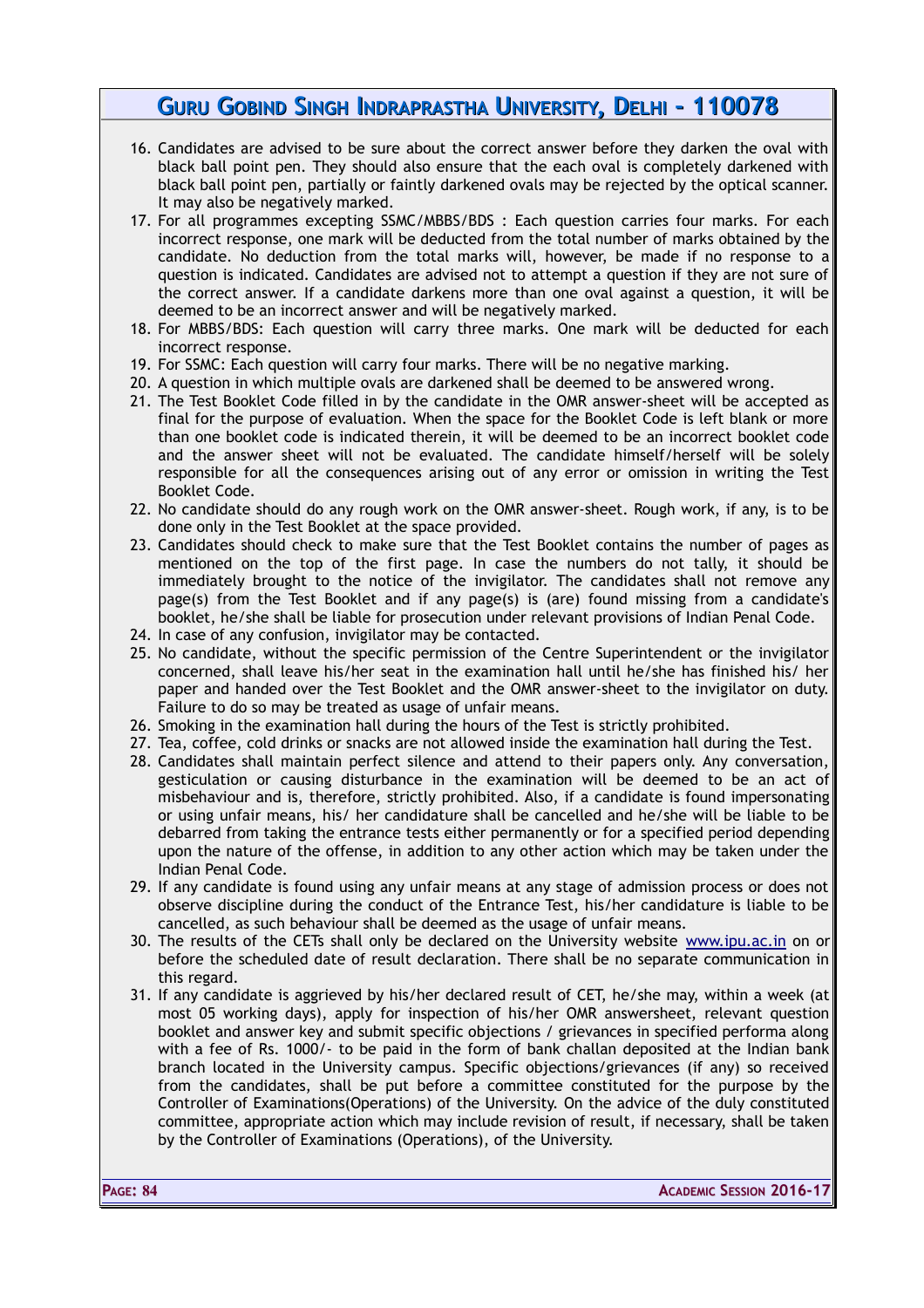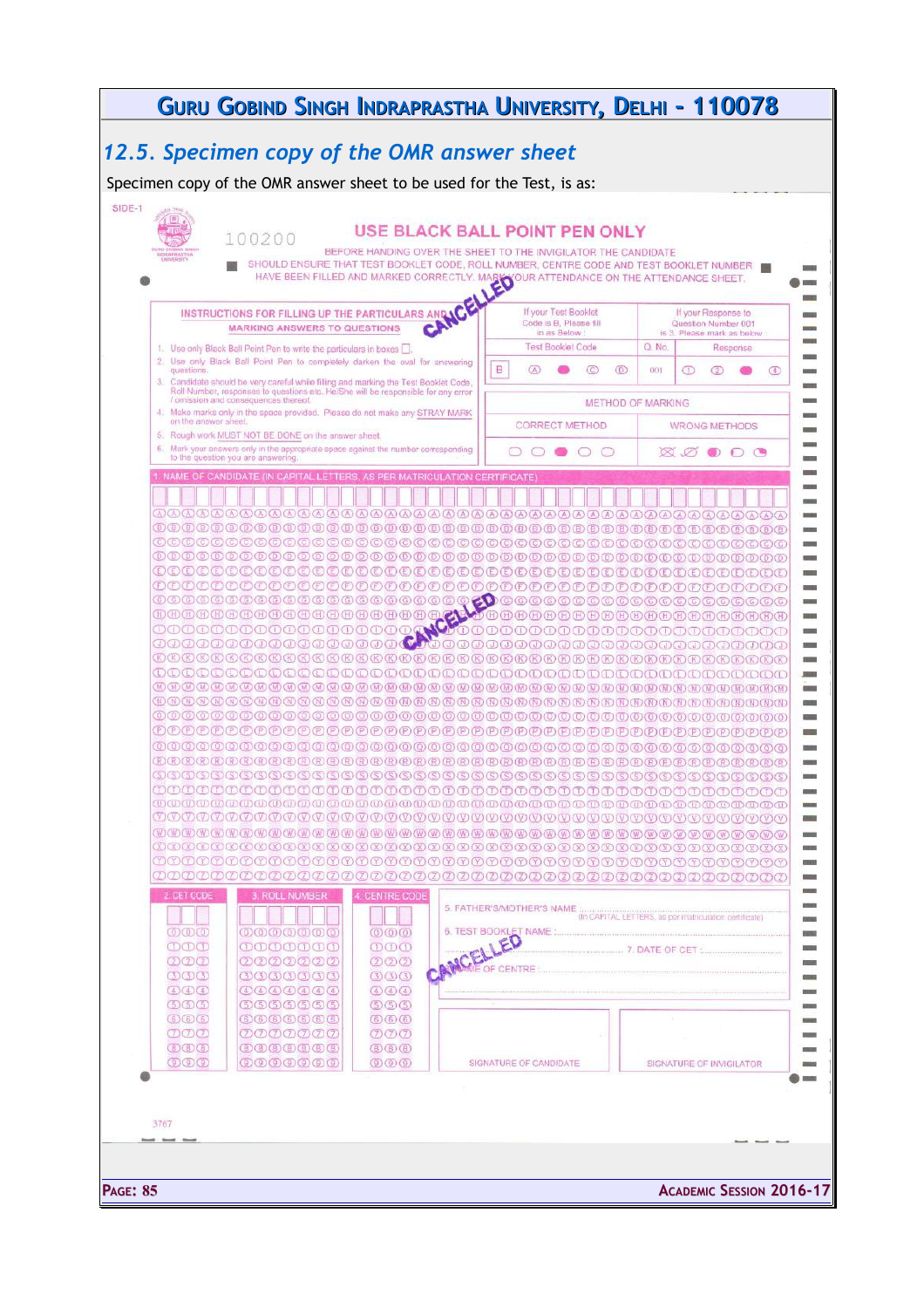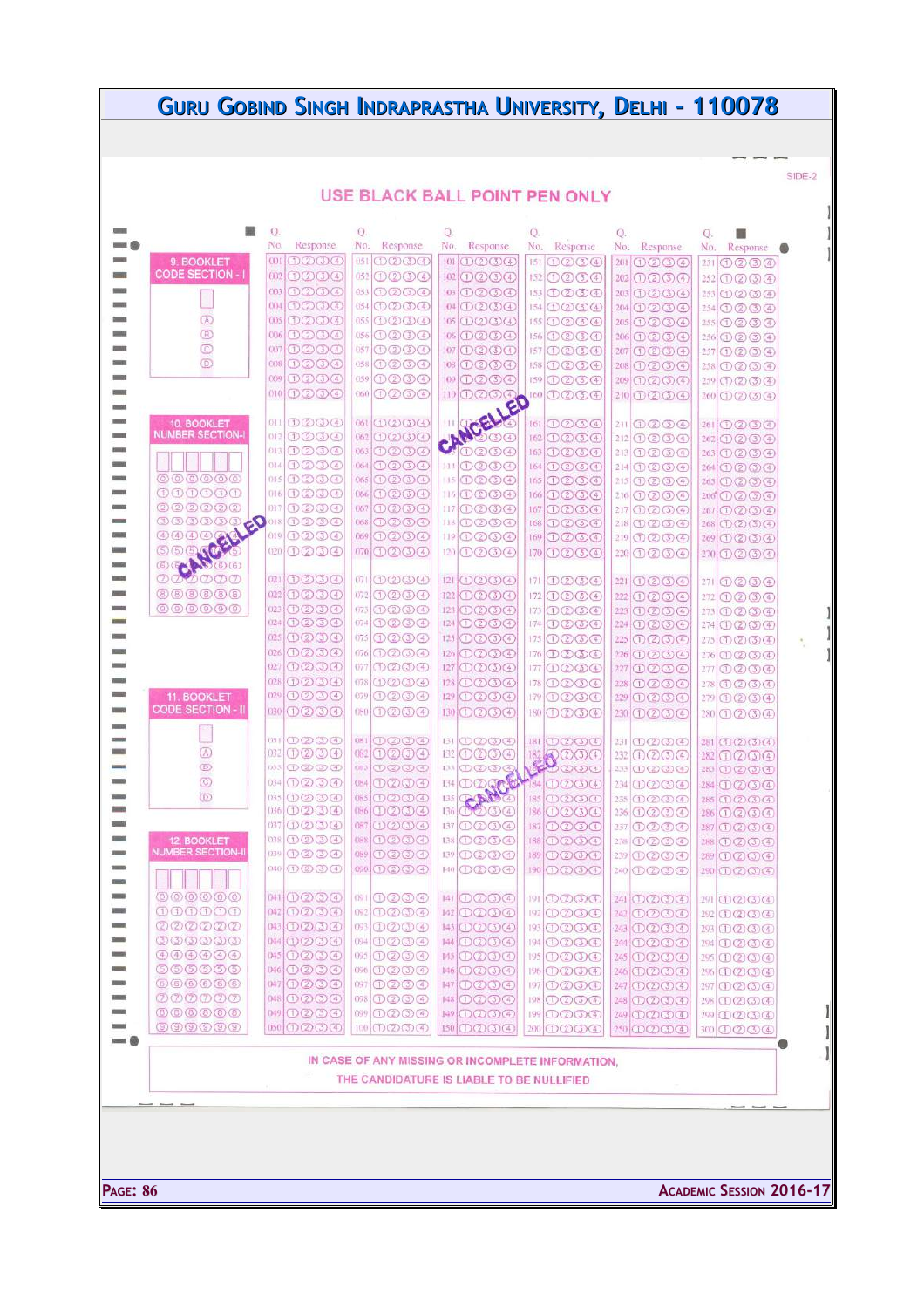# **CHAPTER- 13: Guidelines for Filling of Application Form**

In addition to the instructions available at FAQ on the University website, the following guidelines may be read by all applicants before filling the application form:

- 1. The candidates are advised to go through the admission Brochure carefully and acquaint themselves with all requirements in respect to filling up of the Online Application Forms for the CET.
- 2. It will be the sole responsibility of the candidate to make sure that he / she is eligible and fulfills all the conditions prescribed for admission.
- 3. If ineligibility of a candidate is detected at any stage before or after examination / declaration of result or during any stage of the programme, his / her candidature / admission will be cancelled without any notice, disciplinary action will be taken against him / her and entire fee will also be forfeited. The Vice Chancellor, Guru Gobind Singh Indraprastha University may cancel the admission of any student for specific reasons at any stage.
- 4. Incomplete application form will be summarily rejected and no request will be entertained in this regard.
- 5. CET Code: If the candidate is desirous of appearing in more than one Test, separate Application Form should be submitted for each test. Verify the CET Code from the List of Programmes in Admission Brochure before submitting the form. Any request / application for change of CET Code will NOT be entertained.
- 6. Name of the Candidate: Candidates should write his / her Name in CAPITAL LETTERS as given in Class X or equivalent certificate. If your name has several initials, leave one blank after each of them.
- 7. Name of Father / Mother: Write the name of your Father or Mother exactly as in your Class X or equivalent certificate. Writing mother's name is compulsory.
- 8. Date of Birth: Enter the date, month and year of your birth as per English calendar and as recorded in your School / Board (Class – X) / Pre-University examination certificate. Birth field is mandatory. If date of birth is not filled, the date of birth value of 01.01.1950 will be used.
- 9. Category: Select the appropriate option for your categories SC, ST, OBC, Physically Handicapped / Persons with disablity, Defence and J & K Migrant. If no category is specified, you would be considered as falling under 'General' category. And, no claim whatsoever shall be entertained thereafter. Category certificate to be verified during admission / Counseling. If a candidate falls in more than two categories, he / she can select multiple options. If a general category candidate fills up a reserved category, then the candidature for admission to be considered if and only if the rank is within the general cut off rank.
- 10. Gender: Select the correct option.
- 11. Region: Select the option titled "Delhi Region" if you have passed your qualifying examination from any school / college located in Delhi or from any institution affiliated to GGSIP University. Select the option titled "Outside Delhi" if you have passed your qualifying examination from any school / college located in any other part of the country (India)excluding the institutions affiliated to GGSIP University. Incorrectness in Region may lead to cancellation of admission on verification of documents.
- 12. Qualifying Exam: Select the option titled "PASSED" if you have already passed 10+2 or any other specified qualifying examination, which makes you eligible for the Entrance Test. Select the option titled "APPEARING" if you are appearing for the examination, which makes you eligible. The title "APPEARING" covers the cases of "APPEARED" candidates also.
- 13. Religion: Select the appropriate option. Minority certificate will be verified at the time of admissions for consideration of admissions in minority institutions.
- 14. Nationality: If your nationality is Indian, option indicated for "INDIAN". If your nationality is not Indian; option indicated for "OTHERS".
- 15. Mailing Address: Write your name and complete mailing address IN CAPITAL LETTERS including the PIN CODE. Candidates are required to enter correct Mobile numbers with relevant STD Code and email address at which the SMS/communication is to be sent.
- 16. Photograph of the Candidate: The candidate should upload his / her recent colour photograph with white background of size as specified your face should cover about 75% of the photograph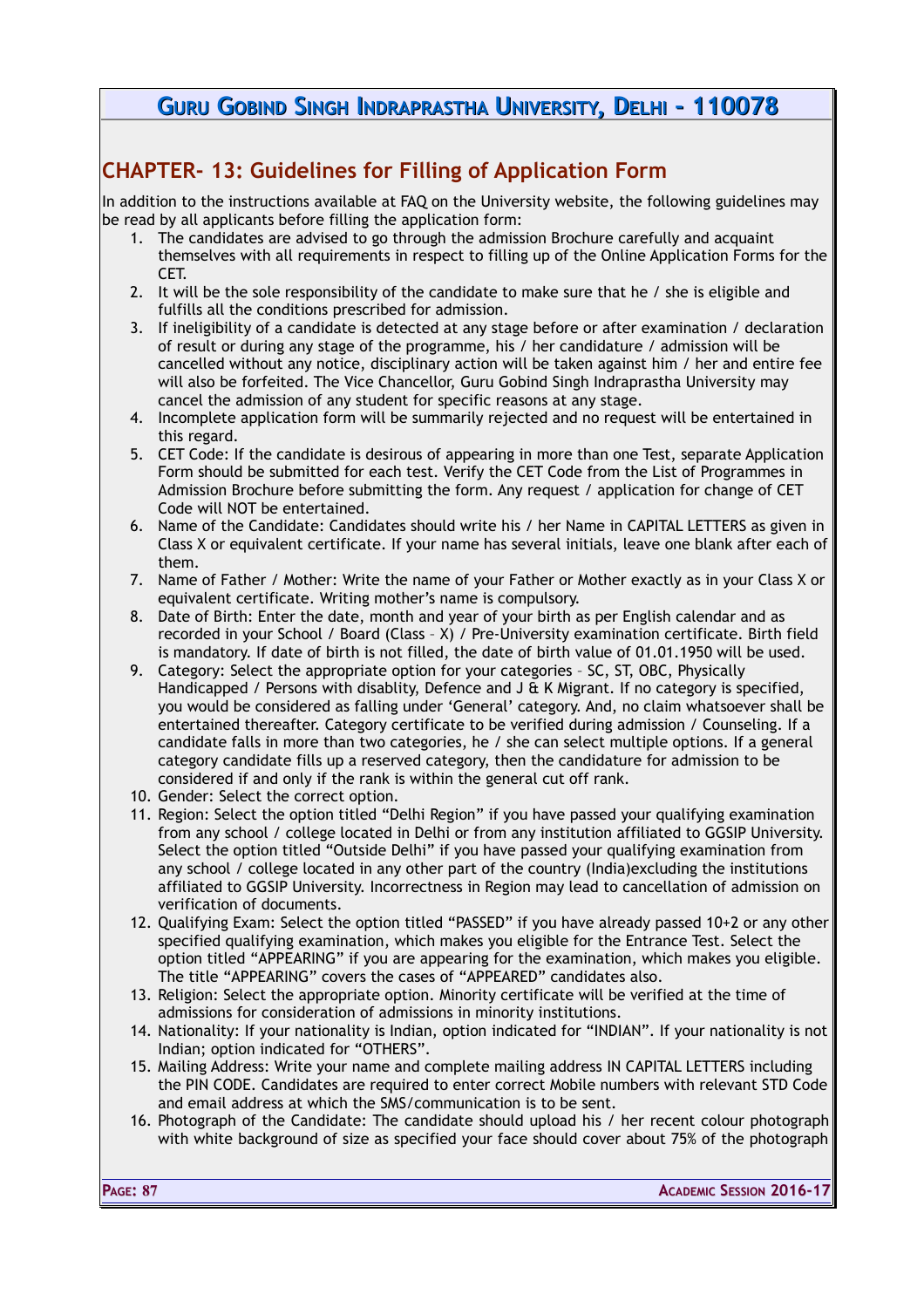(without attestation)taken on or after 01st January 2016. The candidate should also upload his / her scanned signature and scanned left thumb impression. Instructions for photograph:

- i. Photograph should not have cap, goggles etc. (Spectacles are allowed). The face of the candidate should cover about 75% of the photo.
- ii. The candidate should keep two identical photographs with him / her, in reserve which may have to be used for pasting in the Admit Card at the time of Entrance Test / Counseling / Admission, in case of doubt regarding the identity.
- 17. Visible Mark of Identification: Candidate should mention visible mark of identification.
- 18. Centre of Common Entrance Test:
	- i. Refer to the list of Centres of Common Entrance Test for the Academic Programmes and CET Codes mentioned in this Admission Brochure. A centre will be invoked only if sufficient number of candidates are available.
	- ii. Examination Centre once allotted by the University will not be changed and no request in this regard will be entertained under any circumstances. In case the first and second option for centre are not invoked or due to any other reason, then the candidate will be allocated Delhi Centre.
- 19. Verification and Counter signatures: While filling up of the application form, the candidate must verify the correctness of all the particulars furnished by him / her. In case any candidate is found to have furnished false information or is found to have concealed any material information in his / her application, he / she will be debarred from admission. Further, such a candidate shall also be liable for punishment.
- 20. The candidate will be solely responsible for all the consequences arising out of any error or omission in the Application Form.
- 21. Candidates for MBBS Programme: Falling under army quota are also eligible for admission to other colleges of Medical Science, on the basis of other categories (including General) to which the candidate may belong, and must fill up the appropriate option in the application form.